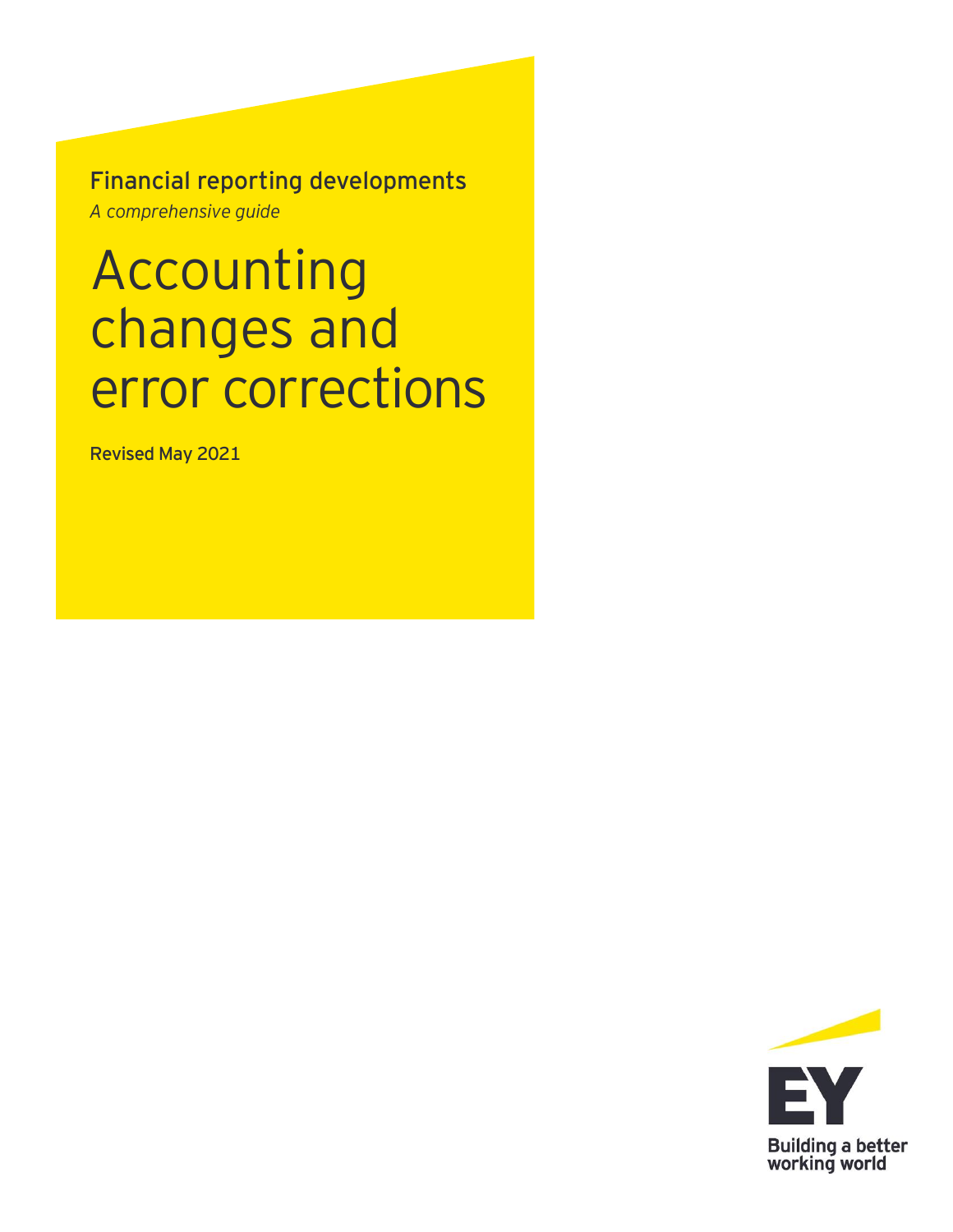## **To our clients and other friends**

This guide is designed to summarize the accounting literature related to accounting changes and error corrections.

Accounting Standards Codification (ASC) Topic 250 includes financial accounting and reporting guidance for changes in accounting. Changes in accounting include changes in accounting principle, changes in estimates and changes in reporting entity. ASC 250 also provides financial accounting and reporting guidance for error corrections. The guidance in ASC 250 is codified from Statement 154 which superseded Statement 3, Accounting Principles Board 20 and other statements issued by the Financial Accounting Standards Board (FASB).

This publication is designed to assist professionals in understanding the financial reporting issues associated with accounting changes as well as error corrections. This publication includes excerpts from and references to ASC 250, interpretive guidance and examples. It also provides insights from the Securities and Exchange Commission (SEC) staff and our interpretive guidance.

We hope this publication will help you understand and apply the accounting and reporting guidance for accounting changes and error corrections. EY professionals are prepared to assist you in your understanding and are ready to discuss your particular concerns and questions.

Ernet + Young LLP

May 2021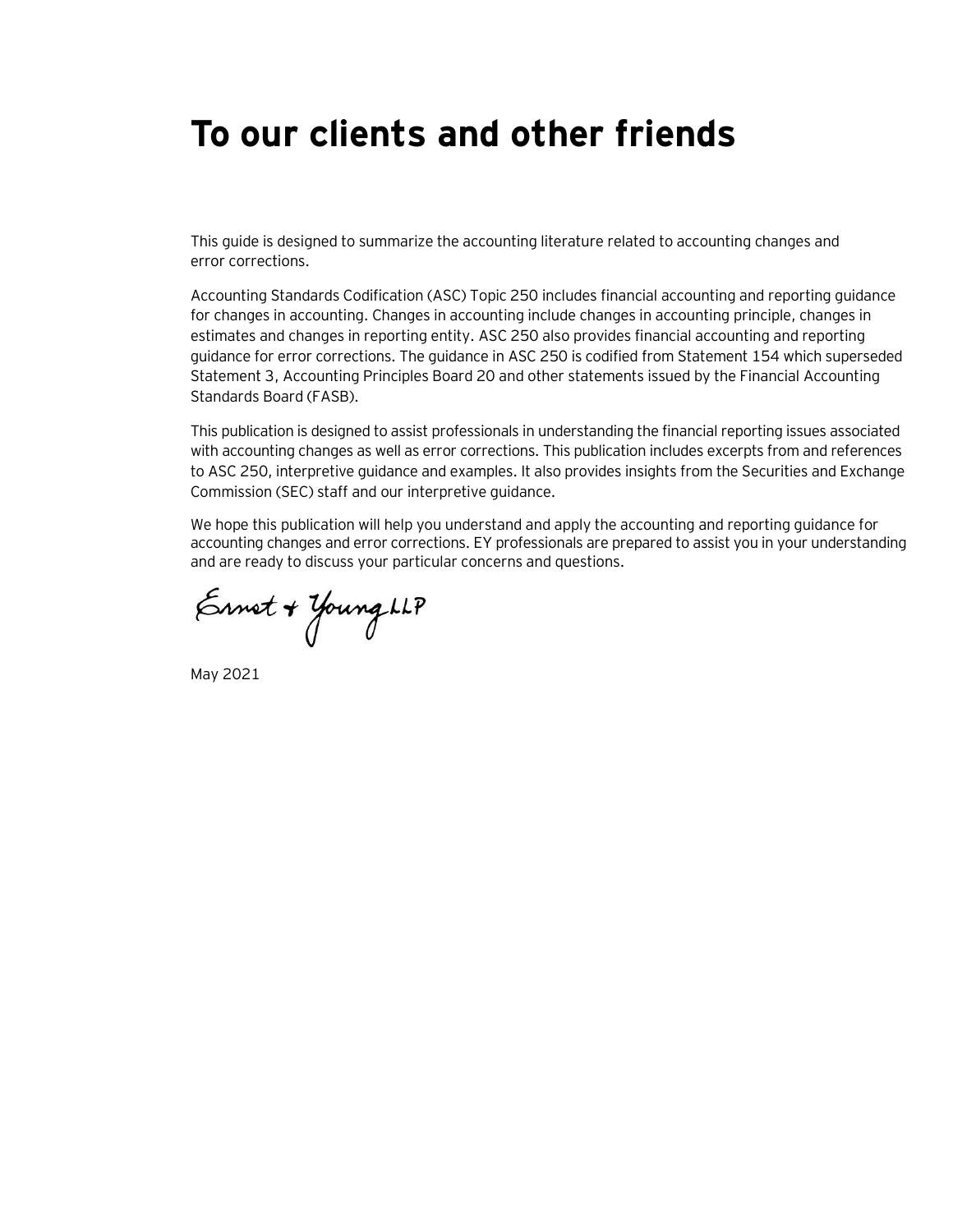## **Contents**

| 1 |       |                                                                                        |  |
|---|-------|----------------------------------------------------------------------------------------|--|
| 2 |       |                                                                                        |  |
| 3 |       |                                                                                        |  |
|   | 3.1   |                                                                                        |  |
|   | 3.1.1 |                                                                                        |  |
|   | 3.2   |                                                                                        |  |
|   | 3.3   |                                                                                        |  |
|   | 3.4   |                                                                                        |  |
|   | 3.4.1 | Voluntary change in accounting principle - preferability considerations                |  |
|   | 3.4.2 | SEC considerations for a voluntary change in accounting principle 18                   |  |
|   | 3.4.3 | Assessing reclassifications for a voluntary change in accounting principle20           |  |
|   | 3.5   |                                                                                        |  |
|   | 3.5.1 |                                                                                        |  |
|   | 3.5.2 |                                                                                        |  |
|   | 3.6   |                                                                                        |  |
|   | 3.6.1 |                                                                                        |  |
|   | 3.7   | Inclusion of cumulative effect of accounting changes in comprehensive income  25       |  |
|   | 3.8   |                                                                                        |  |
|   | 3.8.1 | Disclosures during the exposure period of a proposed amendment to the codification     |  |
|   |       | or before the effective date of a final codification update (updated October 2018)  32 |  |
|   | 3.9   |                                                                                        |  |
|   | 3.10  |                                                                                        |  |
| 4 |       |                                                                                        |  |
|   | 4.1   |                                                                                        |  |
|   | 4.2   |                                                                                        |  |
| 5 |       |                                                                                        |  |
|   | 5.1   |                                                                                        |  |
|   | 5.2   |                                                                                        |  |
| 6 |       | Correction of an error in previously issued financial statements  46                   |  |
|   |       |                                                                                        |  |
|   | 6.1.1 |                                                                                        |  |
|   | 6.1.2 |                                                                                        |  |
|   | 6.1.3 |                                                                                        |  |
|   | 6.1.4 |                                                                                        |  |
|   | 6.1.5 |                                                                                        |  |
|   | 6.2   |                                                                                        |  |
|   | 6.2.1 |                                                                                        |  |
|   | 6.2.2 |                                                                                        |  |
|   |       | 6.2.2.1                                                                                |  |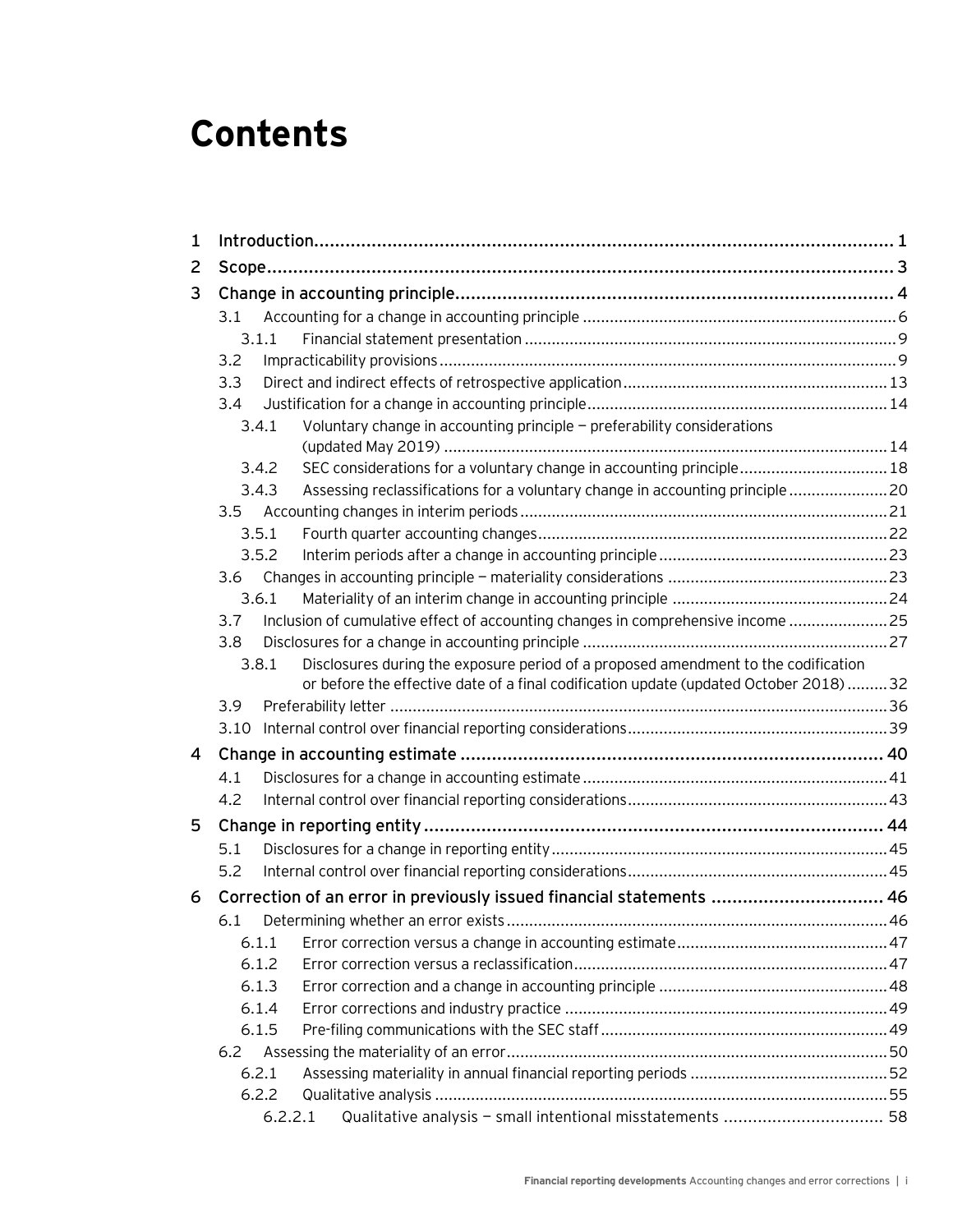|   |       | 6.2.2.2                                                                               |  |
|---|-------|---------------------------------------------------------------------------------------|--|
|   | 6.2.3 |                                                                                       |  |
|   | 6.2.4 | Intentional misstatements, including considerations of the books and                  |  |
|   | 6.2.5 |                                                                                       |  |
|   | 6.2.6 |                                                                                       |  |
|   | 6.2.7 |                                                                                       |  |
|   | 6.2.8 |                                                                                       |  |
|   | 6.3   |                                                                                       |  |
|   | 6.3.1 |                                                                                       |  |
|   | 6.3.2 |                                                                                       |  |
|   | 6.3.3 | Reporting retrospective accounting changes in a Form 10-K/A filed to                  |  |
|   |       | Evaluating prior-period errors when adopting a new accounting standard  82<br>6.3.3.1 |  |
|   | 6.3.4 |                                                                                       |  |
|   | 6.4   |                                                                                       |  |
| 7 |       |                                                                                       |  |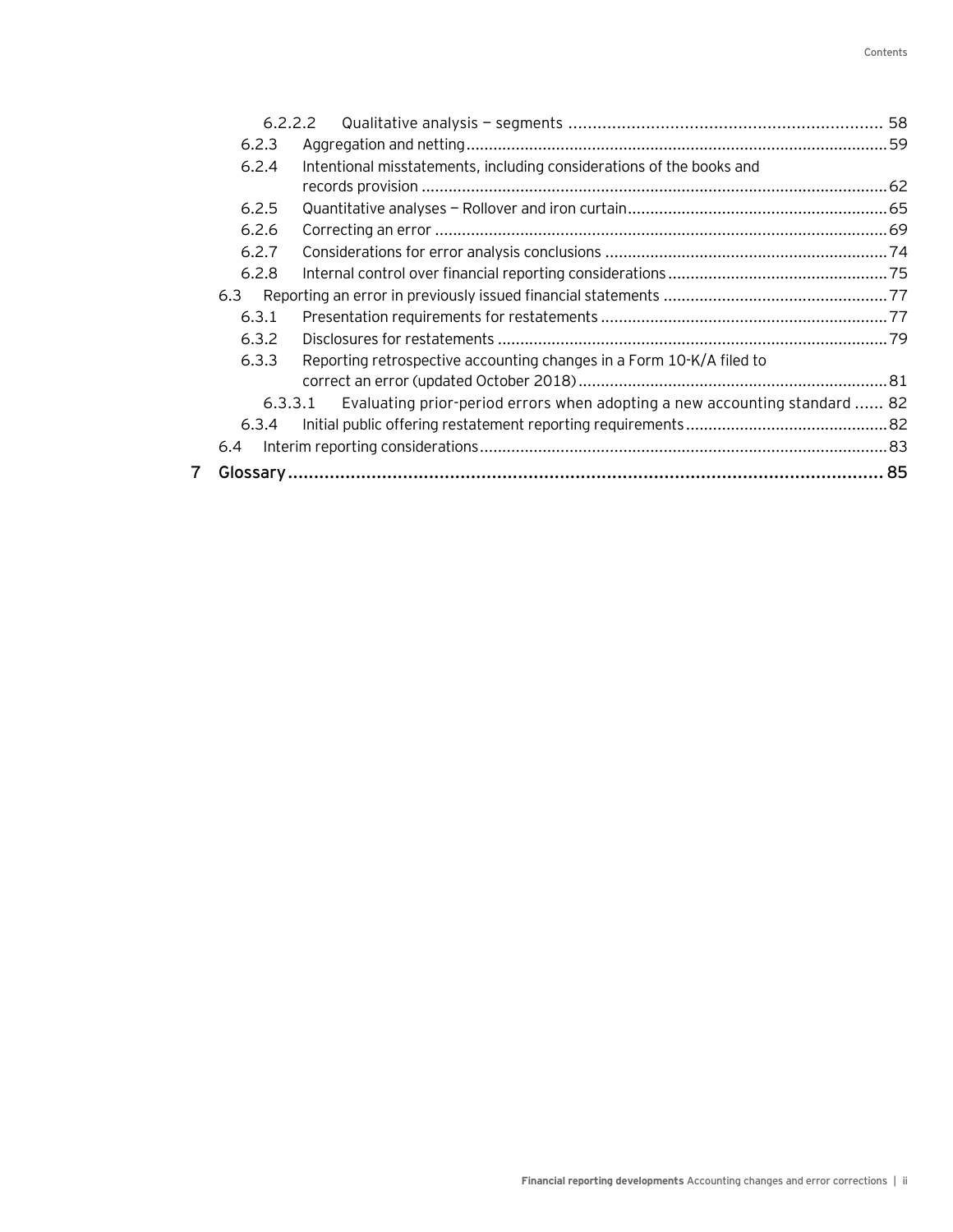#### Notice to readers:

This publication includes excerpts from and references to the Financial Accounting Standards Board (FASB or the Board) Accounting Standards Codification (the Codification or ASC). The Codification uses a hierarchy that includes Topics, Subtopics, Sections and Paragraphs. Each Topic includes an Overall Subtopic that generally includes pervasive guidance for the Topic and additional Subtopics, as needed, with incremental or unique guidance. Each Subtopic includes Sections that in turn include numbered Paragraphs. Thus, a Codification reference includes the Topic (XXX), Subtopic (YY), Section (ZZ) and Paragraph (PP).

Throughout this publication references to guidance in the Codification are shown using these reference numbers. References are also made to certain pre-Codification standards (and specific sections or paragraphs of pre-Codification standards) in situations in which the content being discussed is excluded from the Codification.

This publication has been carefully prepared, but it necessarily contains information in summary form and is therefore intended for general guidance only; it is not intended to be a substitute for detailed research or the exercise of professional judgment. The information presented in this publication should not be construed as legal, tax, accounting, or any other professional advice or service. Ernst & Young LLP can accept no responsibility for loss occasioned to any person acting or refraining from action as a result of any material in this publication. You should consult with Ernst & Young LLP or other professional advisors familiar with your particular factual situation for advice concerning specific audit, tax or other matters before making any decisions.

Portions of FASB publications reprinted with permission. Copyright Financial Accounting Standards Board, 401 Merritt 7, P.O. Box 5116, Norwalk, CT 06856-5116, USA. Portions of AICPA Statements of Position, Technical Practice Aids and other AICPA publications reprinted with permission. Copyright American Institute of Certified Public Accountants, 1345 Avenue of the Americas, 27th Floor, New York, NY 10105, USA. Copies of complete documents are available from the FASB and the AICPA.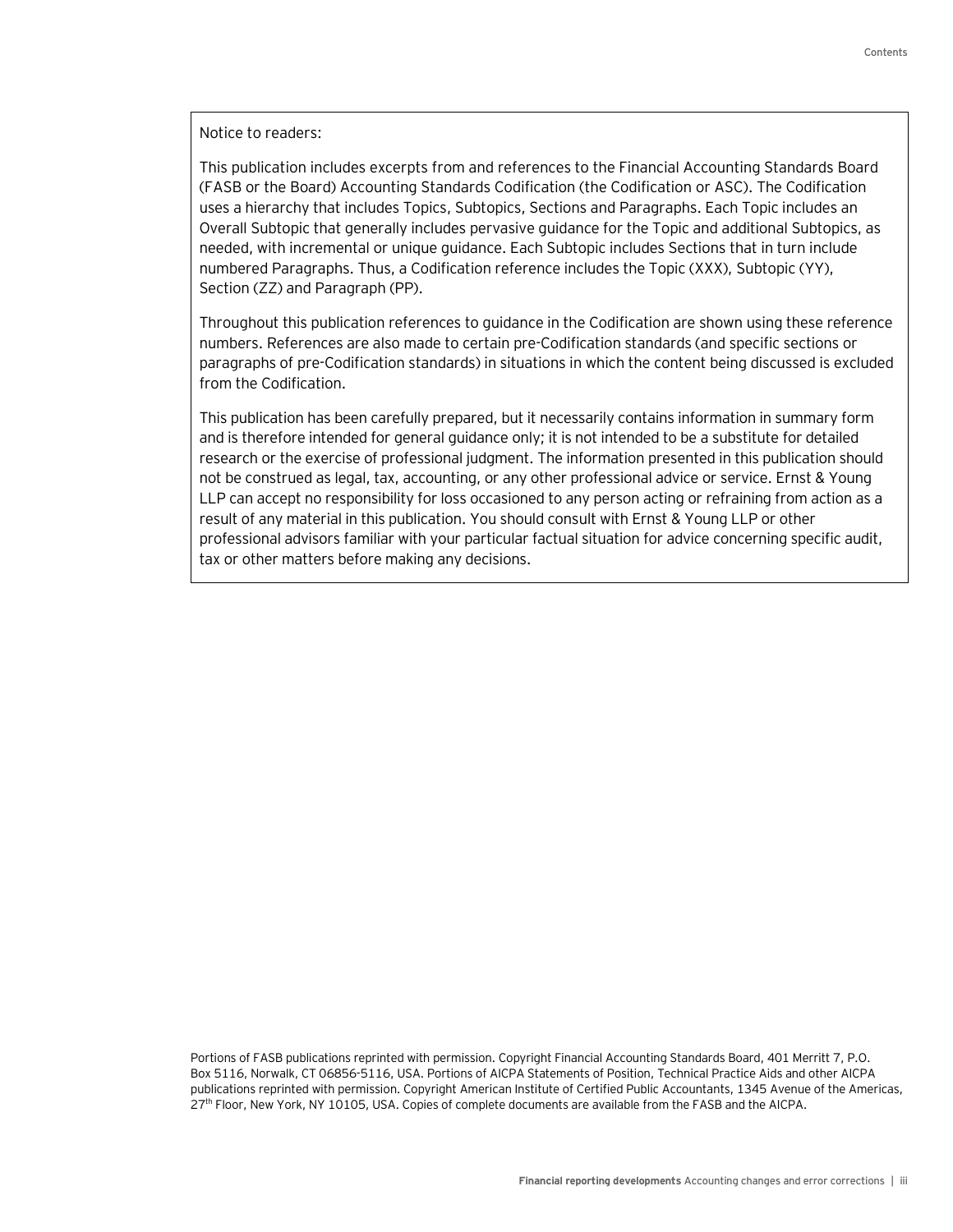## <span id="page-5-0"></span>**1 Introduction**

## **Excerpt from Accounting Standards Codification**

Accounting Changes and Error Corrections — Overall

*Overview and Background*

*General*

## *250-10-05-1*

This Subtopic provides guidance on the accounting for and reporting of accounting changes and error corrections. An **accounting change** can be a change in an accounting principle, an accounting estimate, or the reporting entity. Guidance for each of these types of changes is presented in separate headings within each Section. Guidance for error corrections is also presented under a separate heading within each Section.

## *Accounting Changes*

## *250-10-05-2*

This Subtopic establishes, unless impracticable, **retrospective application** as the required method for reporting a **change in accounting principle** in the absence of explicit transition requirements specific to a newly adopted accounting principle.

## *250-10-05-3*

This Subtopic provides guidance for determining whether retrospective application of a change in accounting principle is impracticable and for reporting a change when retrospective application is impracticable.

## *Error Corrections*

## *250-10-05-4*

The correction of an **error in previously issued financial statements** is not an accounting change. However, the reporting of an error correction involves adjustments to previously issued financial statements similar to those generally applicable to reporting an accounting change retrospectively. Therefore, the reporting of a correction of an error by restating previously issued financial statements is also addressed by this Subtopic.

## *250-10-05-5*

This Subtopic also:

- a. Specifies the method of treating error corrections in comparative statements for two or more periods
- b. Specifies the disclosures required when previously issued statements of income are restated
- c. Recommends methods of presentation of historical, statistical-type financial summaries that are affected by error corrections.

ASC 250 provides guidance on the accounting for and reporting of accounting changes, including a change in accounting principle, a change in accounting estimate and a change in reporting entity. ASC 250 provides that a change in accounting estimate that is effected by a change in accounting principle (e.g., a change in depreciation method for long-lived assets) is accounted for as a change in estimate.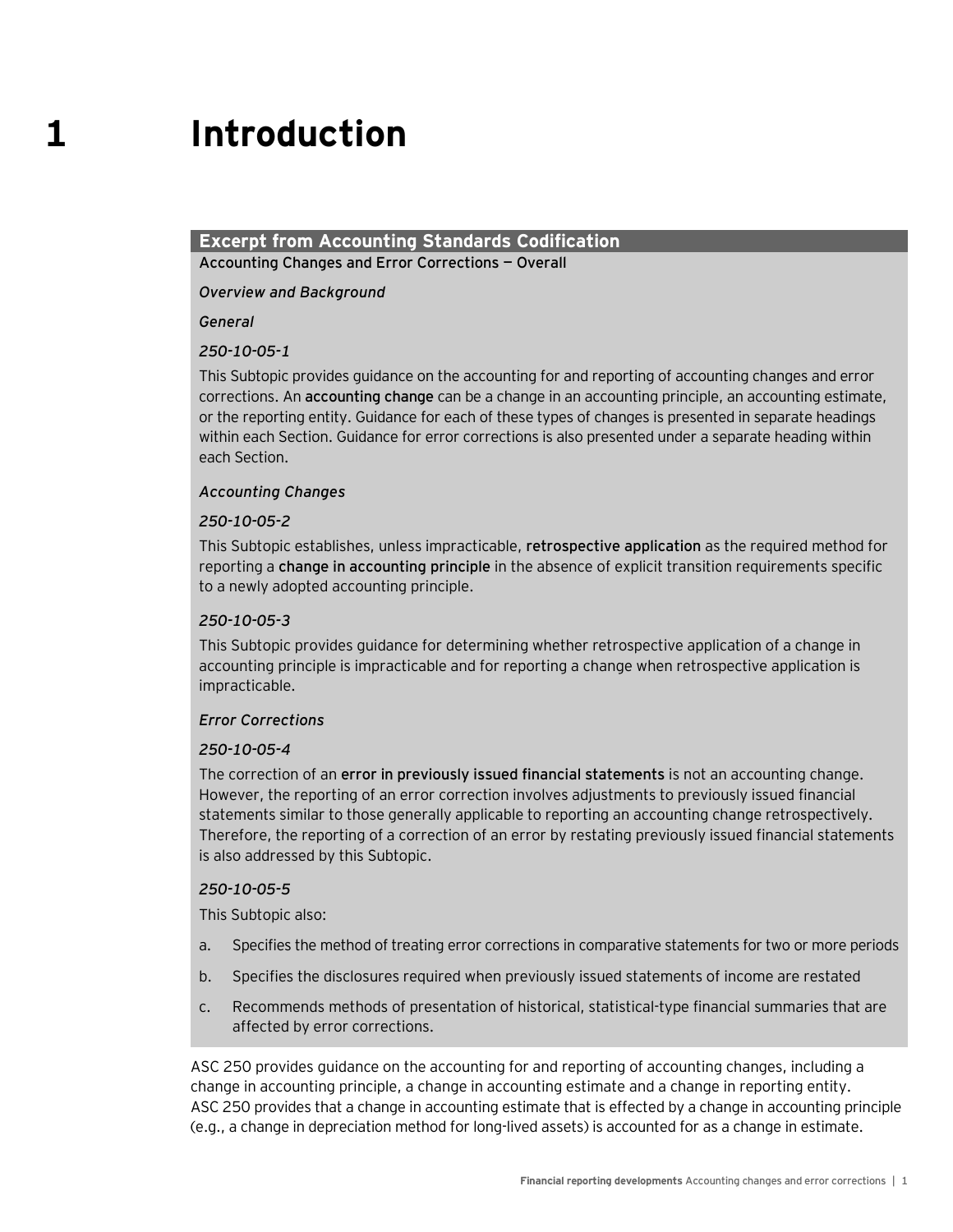ASC 250 also applies to changes required by an Accounting Standards Update (ASU) in the rare case that the ASU does not include specific transition provisions. When an ASU includes specific transition provisions, those provisions are followed. ASC 250 also addresses the correction of an error in previously issued financial statements. A correction of an error in previously issued financial statements is not an accounting change. However, similar to retrospectively reporting changes in accounting, the reporting of an error correction involves adjustments to previously issued financial statements.

There is a general presumption that an accounting principle, including methods of applying a principle, once adopted should not be changed. That presumption may be overcome only if the company justifies the use of an alternative acceptable accounting principle on the basis that it is preferable in accordance with ASC 250. See Chapter 3, *Change in accounting principle*, for additional detail.

ASC 250 requires retrospective application to prior periods' financial statements of changes in accounting principle, unless it is impracticable to determine either the period-specific effects or the cumulative effect of the change. When it is impracticable to determine the period-specific effects of an accounting change on one or more individual prior periods presented, ASC 250 requires that the new accounting principle be applied to the balances of assets and liabilities as of the beginning of the earliest period for which retrospective application is practicable and that a corresponding adjustment be made to the opening balance of retained earnings (or other appropriate components of equity or net assets in the statement of financial position) for that period rather than being reported in an income statement. When it is impracticable to determine the cumulative effect of applying a change in accounting principle to all prior periods, ASC 250 requires that the new accounting principle be applied as if it were adopted prospectively from the earliest date practicable.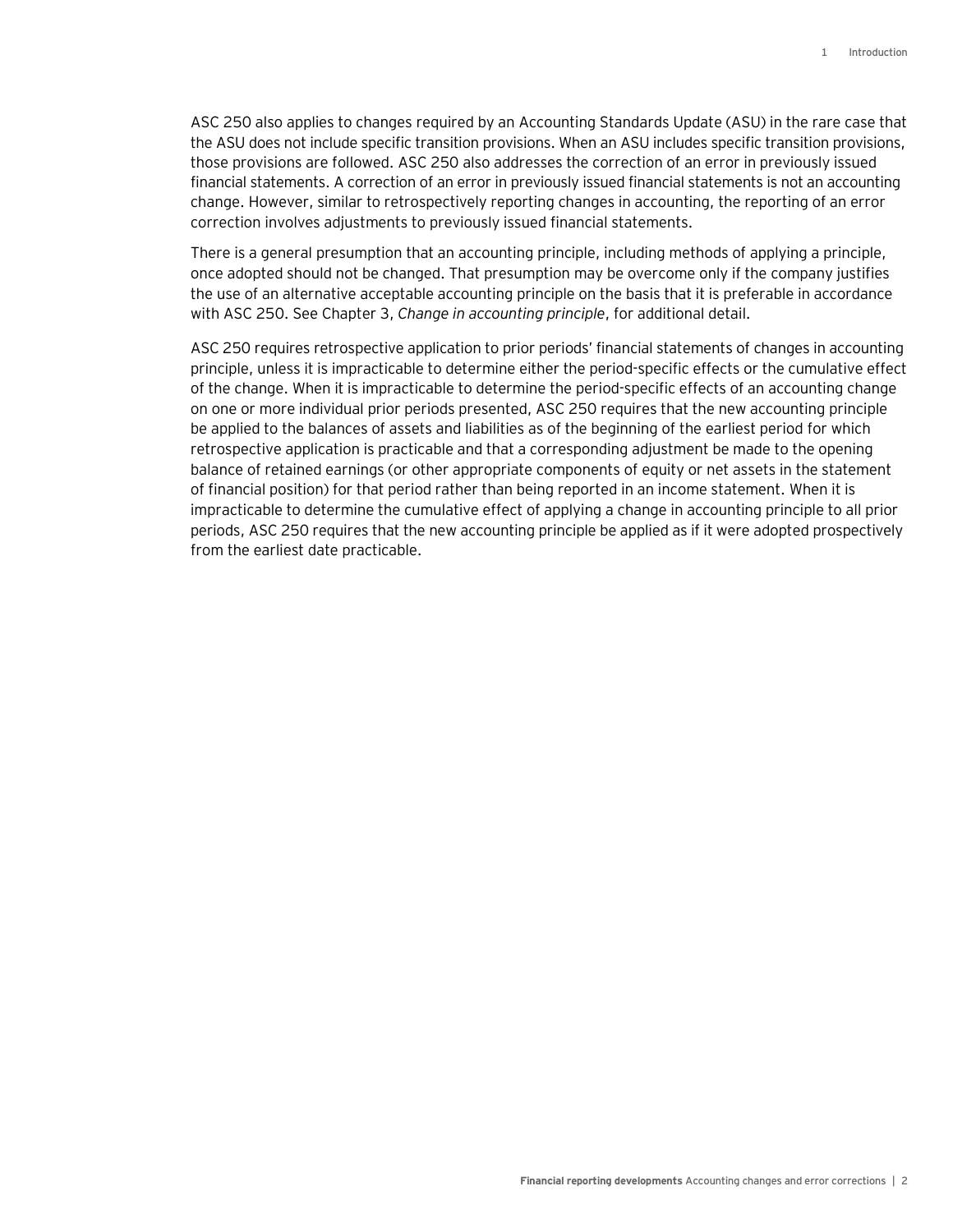## <span id="page-7-0"></span>**2 Scope**

## **Excerpt from Accounting Standards Codification**

Accounting Changes and Error Corrections — Overall

*Scope and Scope Exceptions*

#### *Other Considerations*

#### *250-10-15-3*

The guidance in this Subtopic applies to each of the following items for business entities and not-forprofit entities (NFPs):

- a. Financial statements
- b. Historical summaries of information based on primary financial statements that include an accounting period in which an **accounting change** or error correction is reflected

### *250-10-15-4*

This Topic does not change the transition provisions of any existing guidance.

ASC 250 applies to financial statements of business entities and not-for-profit organizations (collectively referred to herein as "entities"). ASC 250 also applies to historical summaries of information based on the primary financial statements that include an accounting period in which an accounting change or error correction is reflected, such as the selected financial data SEC registrants may elect to disclose in their filings. For example, if the company presents a table with five years of selected financial data, the table should be adjusted to reflect the accounting change or error correction so that all periods are presented using the same basis of accounting, not just the years included in the basic financial statements. While its application is not required, the ASC 250 guidance also may be appropriate in presenting financial information in other forms or for other special purposes. Generally, the provisions of ASC 250 will not be applicable to the initial application of new ASUs. In most instances, specific transition guidance is included in an ASU. However, in the rare case that specific transition guidance is not included in an ASU, the provisions of ASC 250 would be applicable.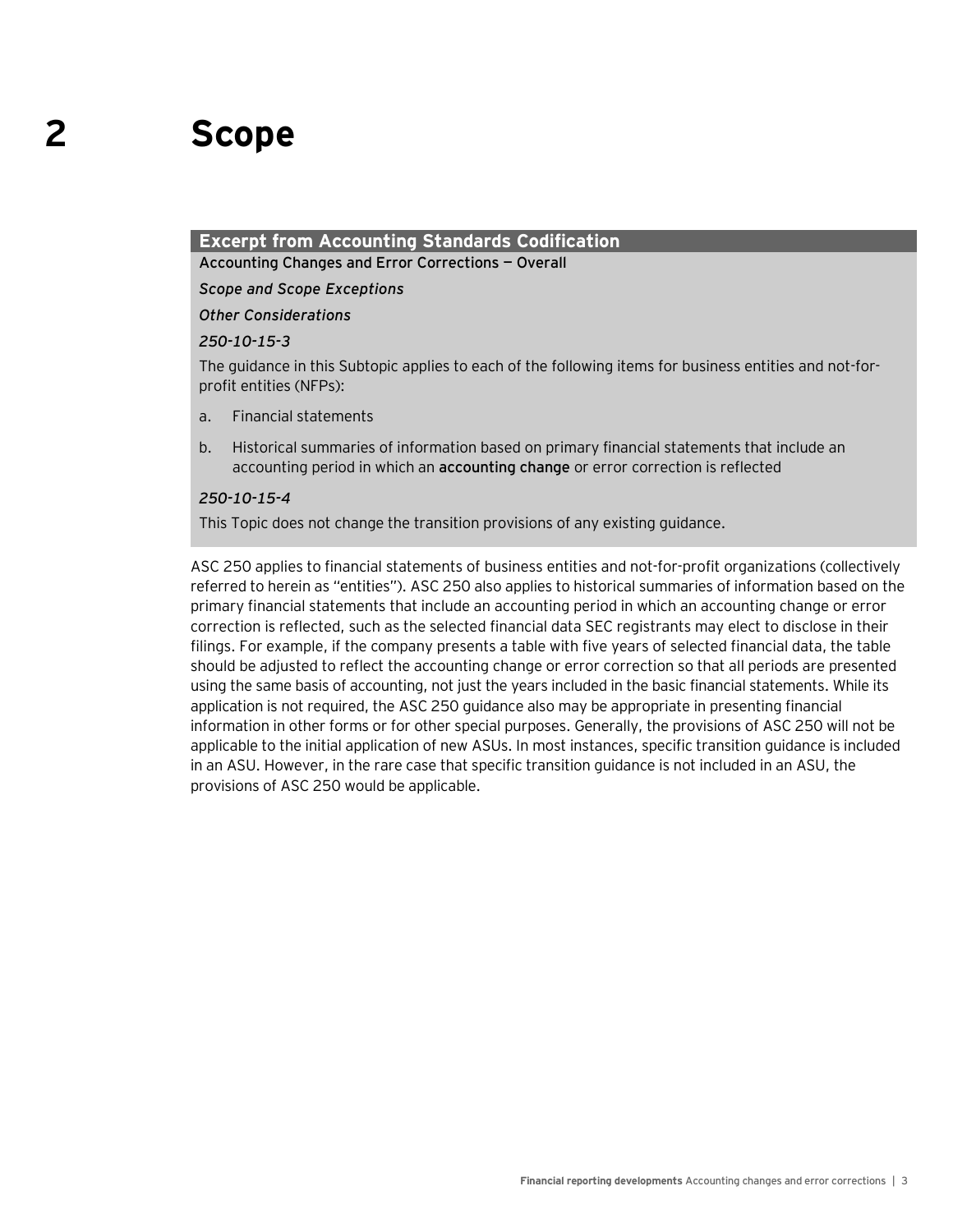## <span id="page-8-0"></span>**3 Change in accounting principle**

## **Excerpt from Accounting Standards Codification**

Accounting Changes and Error Corrections — Overall

*Other Presentation Matters*

## *Change in Accounting Principle*

## *250-10-45-1*

A presumption exists that an accounting principle once adopted shall not be changed in accounting for events and transactions of a similar type. Consistent use of the same accounting principle from one accounting period to another enhances the utility of financial statements for users by facilitating analysis and understanding of comparative accounting data. Neither of the following is considered to be a **change in accounting principle**:

- a. Initial adoption of an accounting principle in recognition of events or transactions occurring for the first time or that previously were immaterial in their effect
- b. Adoption or modification of an accounting principle necessitated by transactions or events that are clearly different in substance from those previously occurring.

## *250-10-45-2*

A reporting entity shall change an accounting principle only if either of the following apply:

- a. The change is required by a newly issued Codification update.
- b. The entity can justify the use of an allowable alternative accounting principle on the basis that it is preferable.

## *250-10-45-3*

It is expected that Codification updates normally will provide specific transition requirements. However, in the unusual instance that there are no transition requirements specific to a particular Codification update, a change in accounting principle effected to adopt the requirements of that Codification update shall be reported in accordance with paragraphs 250-10-45-5 through 45-8. Early adoption of a Codification update, when permitted, shall be effected in a manner consistent with the transition requirements of that update.

## *250-10-45-4*

This requirement is not limited to newly issued Codification updates. For example, if existing Codification guidance permits a choice between two or more alternative accounting principles, and provides requirements for changing from one to another, those requirements shall be followed.

## *250-10-45-5*

An entity shall report a change in accounting principle through **retrospective application** of the new accounting principle to all prior periods, unless it is impracticable to do so. Retrospective application requires all of the following:

a. The cumulative effect of the change to the new accounting principle on periods prior to those presented shall be reflected in the carrying amounts of assets and liabilities as of the beginning of the first period presented.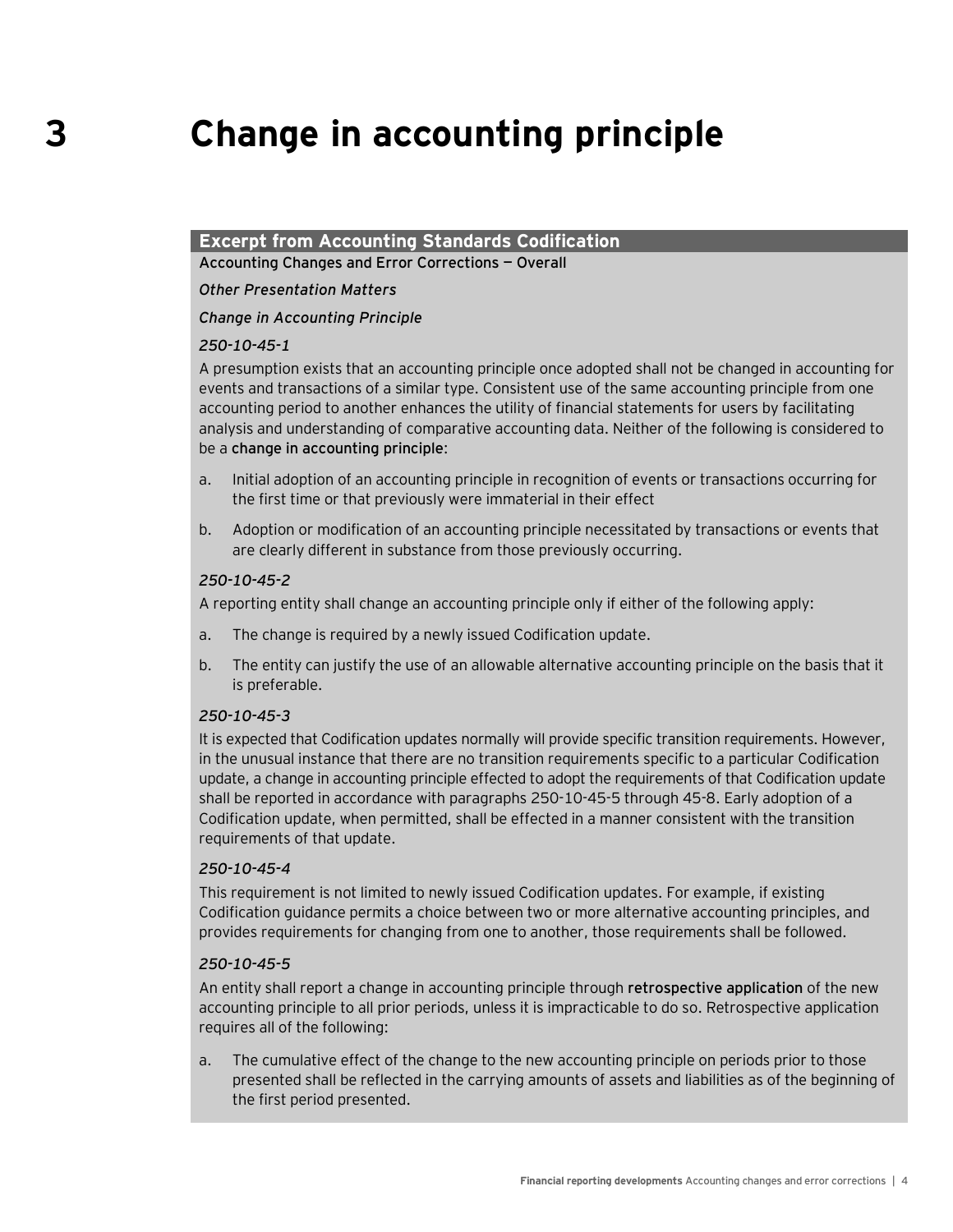- b. An offsetting adjustment, if any, shall be made to the opening balance of retained earnings (or other appropriate components of equity or net assets in the statement of financial position) for that period.
- c. Financial statements for each individual prior period presented shall be adjusted to reflect the period-specific effects of applying the new accounting principle.

## *250-10-45-6*

If the cumulative effect of applying a change in accounting principle to all prior periods can be determined, but it is impracticable to determine the period-specific effects of that change on all prior periods presented, the cumulative effect of the change to the new accounting principle shall be applied to the carrying amounts of assets and liabilities as of the beginning of the earliest period to which the new accounting principle can be applied. An offsetting adjustment, if any, shall be made to the opening balance of retained earnings (or other appropriate components of equity or net assets in the statement of financial position) for that period.

## *250-10-45-7*

If it is impracticable to determine the cumulative effect of applying a change in accounting principle to any prior period, the new accounting principle shall be applied as if the change was made prospectively as of the earliest date practicable. See Example 1 (paragraphs 250-10-55-3 through 55-11) for an illustration of a change from the first-in, first-out (FIFO) method of inventory valuation to the last-in, first-out (LIFO) method. That Example does not imply that such a change would be considered preferable as required by paragraph 250-10-45-12.

## *250-10-45-8*

Retrospective application shall include only the **direct effects of a change in accounting principle**, including any related income tax effects. Indirect effects that would have been recognized if the newly adopted accounting principle had been followed in prior periods shall not be included in the retrospective application. If indirect effects are actually incurred and recognized, they shall be reported in the period in which the **accounting change** is made.

ASC 250 presumes that, once adopted, an accounting principle (including the method of applying that principle) shall not be changed in accounting for events or transactions of a similar type. ASC 250-10-45-1 provides that the following are not changes in accounting principle:

a. The initial adoption of an accounting principle in recognition of events or transactions occurring for the first time or that previously were immaterial in their effect.

## And

b. The adoption or modification of an accounting principle necessitated by transactions or events that are clearly different in substance from those previously occurring.

ASC 250-10-45-2 requires that an entity change an accounting principle only if (a) the change is required by a newly issued Codification update or (b) the entity can justify the use of an allowable alternative accounting principle on the basis that it is preferable. For further discussion of preferability considerations, see section 3.4, *Justification for a change in accounting principle*.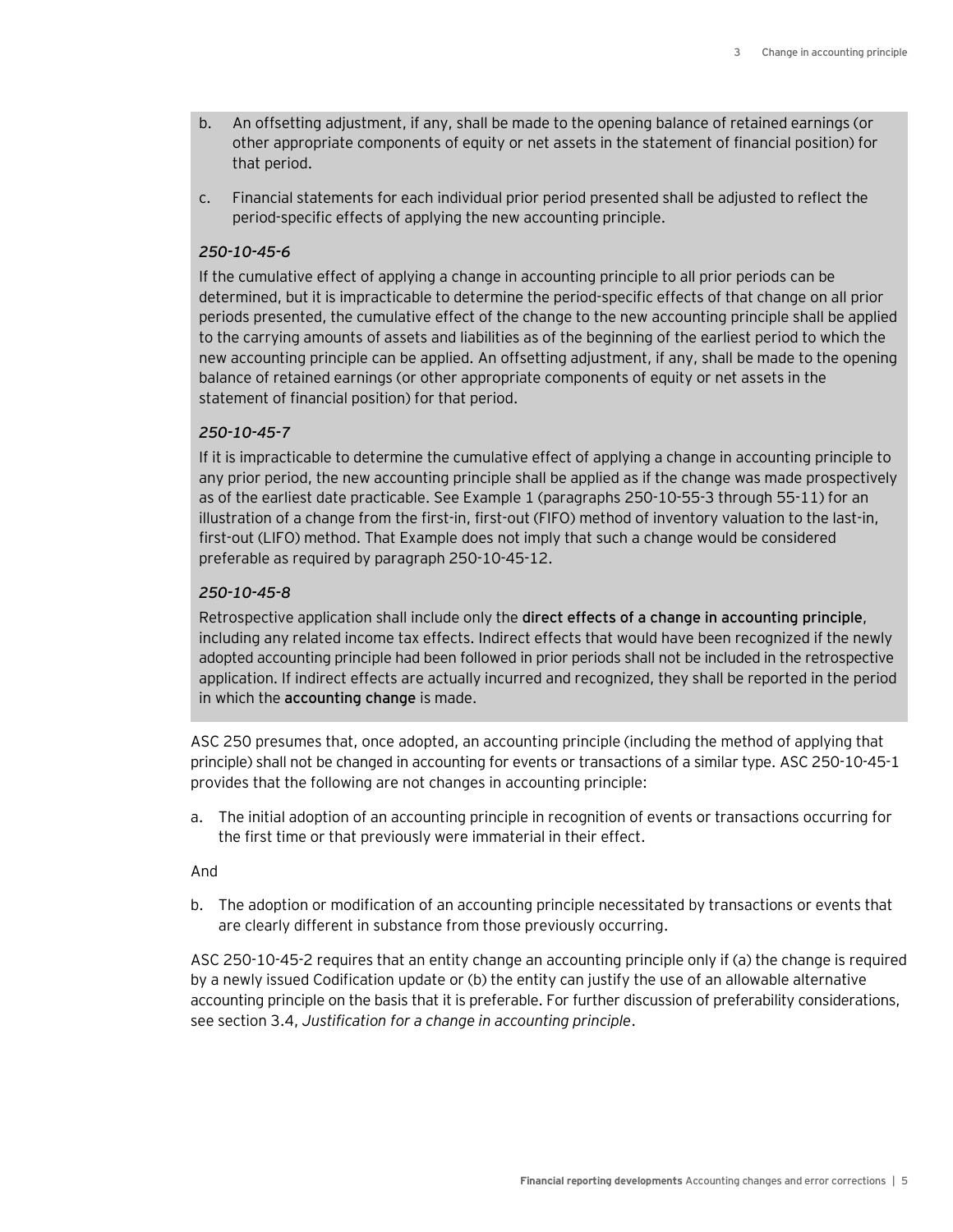The transition provisions for newly issued Codification updates that do not provide specific transition requirements would follow the guidance in ASC 250 (i.e., retrospective application of the new principle to prior periods). Although ASC 250-10-45-1 establishes the default transition provisions for all newly issued ASUs, the FASB expects that new ASUs will normally provide specific transition requirements and, therefore, application of ASC 250 to newly issued ASUs is expected to be rare.

Some examples of voluntary changes in accounting principle include, but are not limited to, the following:

- 1. Change in inventory valuation method (i.e., from LIFO to FIFO, retail inventory method to weightedaverage cost)
- 2. Change in method of amortizing actuarial gains and losses pursuant to ASC 715-30, *Defined Benefit Plans — Pension*, and/or ASC 715-60, *Defined Benefit Plans — Other Postretirement*
- 3. Change in measurement date for conducting annual goodwill impairment test

Changes in the method of applying an accounting principle (e.g., changing the method of applying a significant estimation process such as changing the number of LIFO pools used in a LIFO calculation) also would be subject to the accounting described in section 3.1, *Accounting for a change in accounting principle,* and the preferability requirements described in section 3.4, *Justification for a change in accounting principle*.

A change that is not a change in accounting principle or correction of an error should not be applied on a retrospective basis. For example, an entity may apply an accounting method because it does not have the requisite processes to obtain the information necessary to apply an alternative accounting method. The entity may subsequently develop the processes and controls that allow it to apply the alternative method. In this case, we believe the change to the alternative method is driven by a change in the underlying facts and circumstances and should not be treated as a change in accounting principle. Rather, the change should be applied prospectively to those contracts that qualify as it represents the adoption of a new principle or modification of the existing principle based on "new" underlying facts and circumstances.

## <span id="page-10-0"></span>**3.1 Accounting for a change in accounting principle**

## **Excerpt from Accounting Standards Codification**

Accounting Changes and Error Corrections — Overall

*Glossary*

*250-10-20*

#### *Retrospective Application*

The application of a different accounting principle to one or more previously issued financial statements, or to the statement of financial position at the beginning of the current period, as if that principle had always been used, or a change to financial statements of prior accounting periods to present the financial statements of a new reporting entity as if it had existed in those prior years.

#### *Restatement*

The process of revising previously issued financial statements to reflect the correction of an error in those financial statements.

ASC 250 requires entities to report a change in accounting principle through retrospective application of the new principle to all prior periods, unless it is impracticable to do so.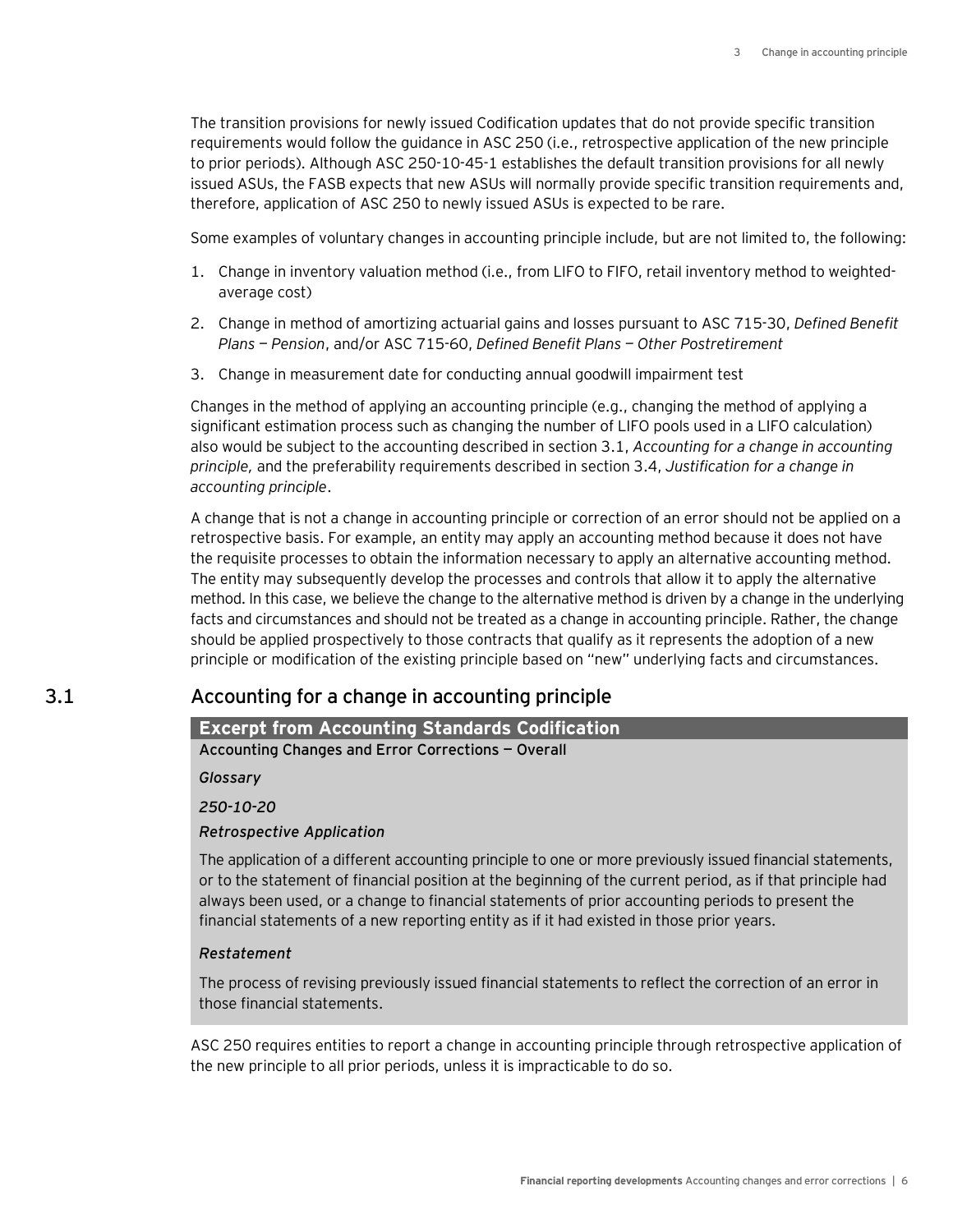ASC 250-10-20 draws a distinction between retrospective application and restatement. This distinction is intended to reflect the conclusion that a) it is preferable to use the same terms as International Financial Reporting Standards (IFRS) whenever possible to reduce the potential for inconsistent application of accounting principles and b) a terminology change would better distinguish changes in amounts reported for prior periods related to a voluntary change in accounting principle (presumed to be "good" changes based on preferability) from those changes related to the correction of an error. It is anticipated that the distinction in terminology will help eliminate the negative connotation associated with all changes to prior period financial statements and reserve the term "restatement" for those changes required by the correction of an error.

Retrospective application of a change in accounting principle requires the following:

- a. The cumulative effect of the change to the new accounting principle on periods prior to those presented is reflected in the carrying amounts of assets and liabilities as of the beginning of the first period presented.
- b. An offsetting adjustment, if any, is made to the opening balance of retained earnings (or other appropriate components of equity or net assets in the statement of financial position) for that period.
- c. Financial statements for each individual prior period presented are adjusted to reflect the periodspecific effects of applying the new accounting principle.

As discussed further below, ASC 250 also requires a change in accounting principle made in an interim period to be reported by retrospective application.

Use of the retrospective application approach, as if a newly adopted accounting principle had always been used, results in greater consistency of financial information reported across periods. Further, with regard to recognizing the cumulative effect of a change in accounting principle in opening retained earnings, the FASB concluded in the Basis for Conclusions (paragraph B12) of FASB Statement No. 154, *Accounting Changes and Error Corrections* (codified as ASC 250), that it would be inappropriate to record the cumulative effects on prior periods in net income of the period of change because none of the effects relate to that period. Accordingly, while new ASUs may, under certain circumstances, require recognizing a cumulative effect as of a specific date as the transition method, that cumulative effect will be recognized in retained earnings as opposed to net income in the period of the change.

## **Illustration 3-1: Retrospective application of a change in accounting principle**

ABC Company decides at the beginning of 20X7 to adopt the FIFO method of inventory valuation. ABC Company had used the LIFO method for financial and tax reporting since its inception on 1 January 20X5, and had maintained records that are adequate to apply the FIFO method retrospectively. ABC Company concluded that the FIFO method is the preferable inventory valuation method for its inventory. The change in accounting principle is reported through retrospective application.

The effects of the change in accounting principle on inventory and cost of sales are presented in the following table:

|            |             | Inventory determined by |                    |       |             | Cost of sales determined by |                    |       |  |  |
|------------|-------------|-------------------------|--------------------|-------|-------------|-----------------------------|--------------------|-------|--|--|
| Date       | LIFO method |                         | <b>FIFO</b> method |       | LIFO method |                             | <b>FIFO</b> method |       |  |  |
| 1-1-20X5   |             |                         |                    |       |             |                             |                    |       |  |  |
| 12-31-20X5 |             | 100*                    |                    | $80*$ |             | 800                         |                    | 820   |  |  |
| 12-31-20X6 | 200         |                         |                    | 240   |             | 1,000                       | 940                |       |  |  |
| 12-31-20X7 |             | 320                     |                    | 390   |             | 1,130                       |                    | 1,100 |  |  |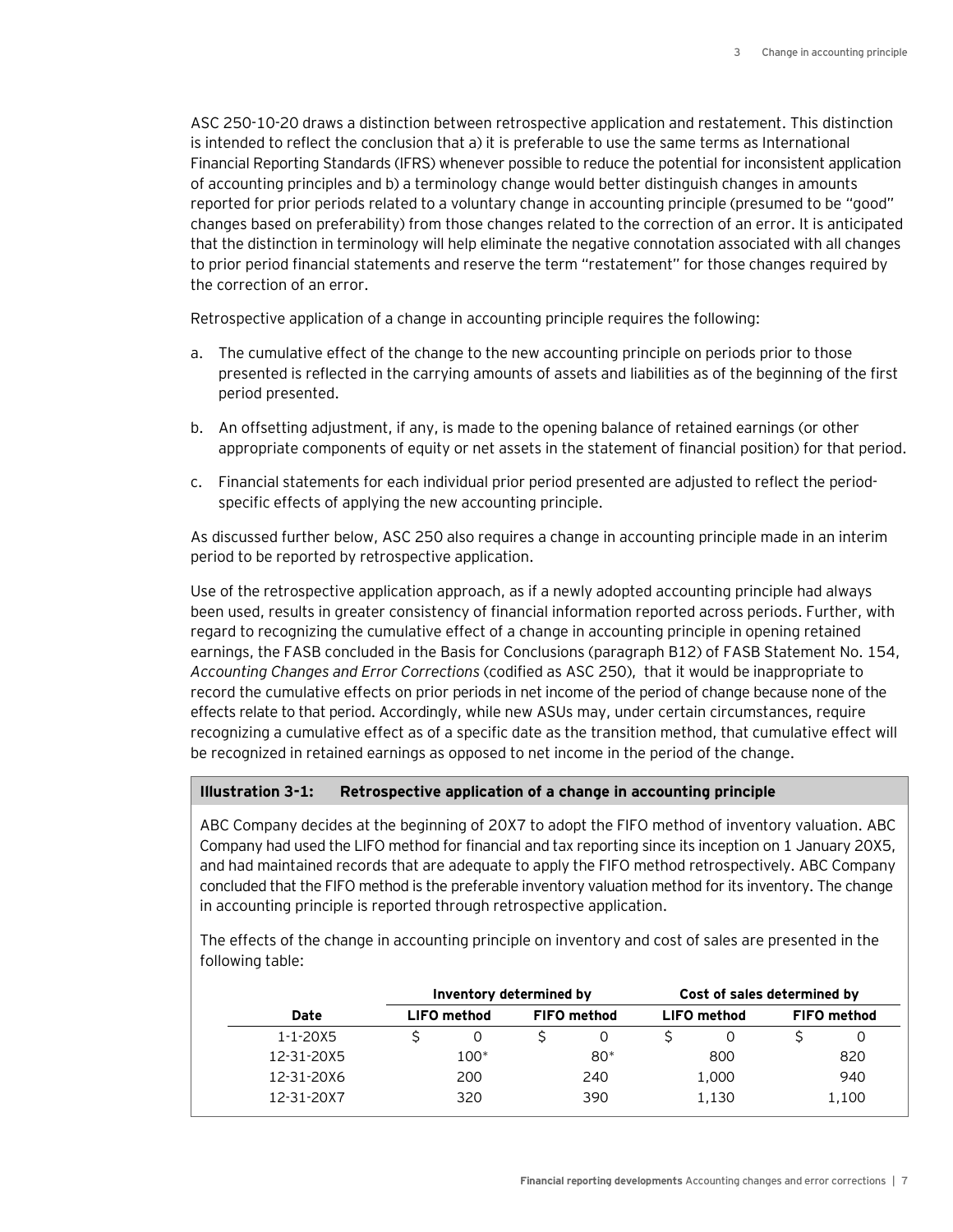This example is based on the following assumptions:

**Income statement**

- a. For each year presented, sales are \$3,000 and selling, general and administrative costs are \$1,000. ABC Company's effective income tax rate for all years is 40 percent, and there are no permanent or temporary differences under ASC 740-10, *Income Taxes — Overall,* prior to the change.
- b. ABC Company has a nondiscretionary profit-sharing agreement in place for all years. Under that agreement, ABC Company is required to contribute ten percent of its reported income before tax and profit sharing to a profit-sharing pool to be distributed to employees. For simplicity, it is assumed that the profit-sharing contribution is not an inventoriable cost.
- c. ABC Company determined that its profit-sharing expense would have decreased by \$2 in 20X5 and increased by \$6 in 20X6 if it had used the FIFO method to compute its inventory cost since inception. The terms of the profit-sharing agreement do not address whether ABC Company is required to adjust its profit-sharing accrual for the incremental amounts.<sup>1</sup> At the time of the accounting change, ABC Company decides to contribute the additional \$6 attributable to 20X6 profits and to make no adjustment related to 20X5 profit. The \$6 payment is made in 20X7.
- d. Profit sharing and income taxes accrued at each year-end under the LIFO method are paid in cash at the beginning of each following year.
- e. ABC Company's annual report to shareholders provides two years of financial results, and ABC Company is not subject to the requirements of ASC 260-10, *Earnings Per Share - Overall*.
- For the purposes of this example, which is re-produced from Illustration 1 of Appendix A to ASC 250, assume that the LIFO and FIFO inventory at 31 December 20X5 was carried at the lower of cost or market.

ABC Company's income statements as originally reported under the LIFO method are presented below.

| income statement                              |             |             |
|-----------------------------------------------|-------------|-------------|
|                                               | <b>20X6</b> | <b>20X5</b> |
| <b>Sales</b>                                  | 3,000<br>S  | 3,000<br>S  |
| Cost of goods sold                            | 1,000       | 800         |
| Selling, general, and administrative expenses | 1,000       | 1,000       |
| Income before profit sharing and income taxes | 1,000       | 1,200       |
| Profit sharing                                | 100         | 120         |
| Income before income taxes                    | 900         | 1,080       |
| Income taxes                                  | 360         | 432         |
| Net income                                    | 540         | 648         |
|                                               |             |             |

<sup>1</sup> In accordance with ASC 250-10-45-8, recognized indirect effects of a change in accounting principle are recorded in the period of change. That provision applies even if recognition of the indirect effect is explicitly required by the terms of the profit-sharing contract. See section 3.3, *Direct and indirect effects of retrospective application,* for a discussion of direct and indirect effects of a change in accounting principle.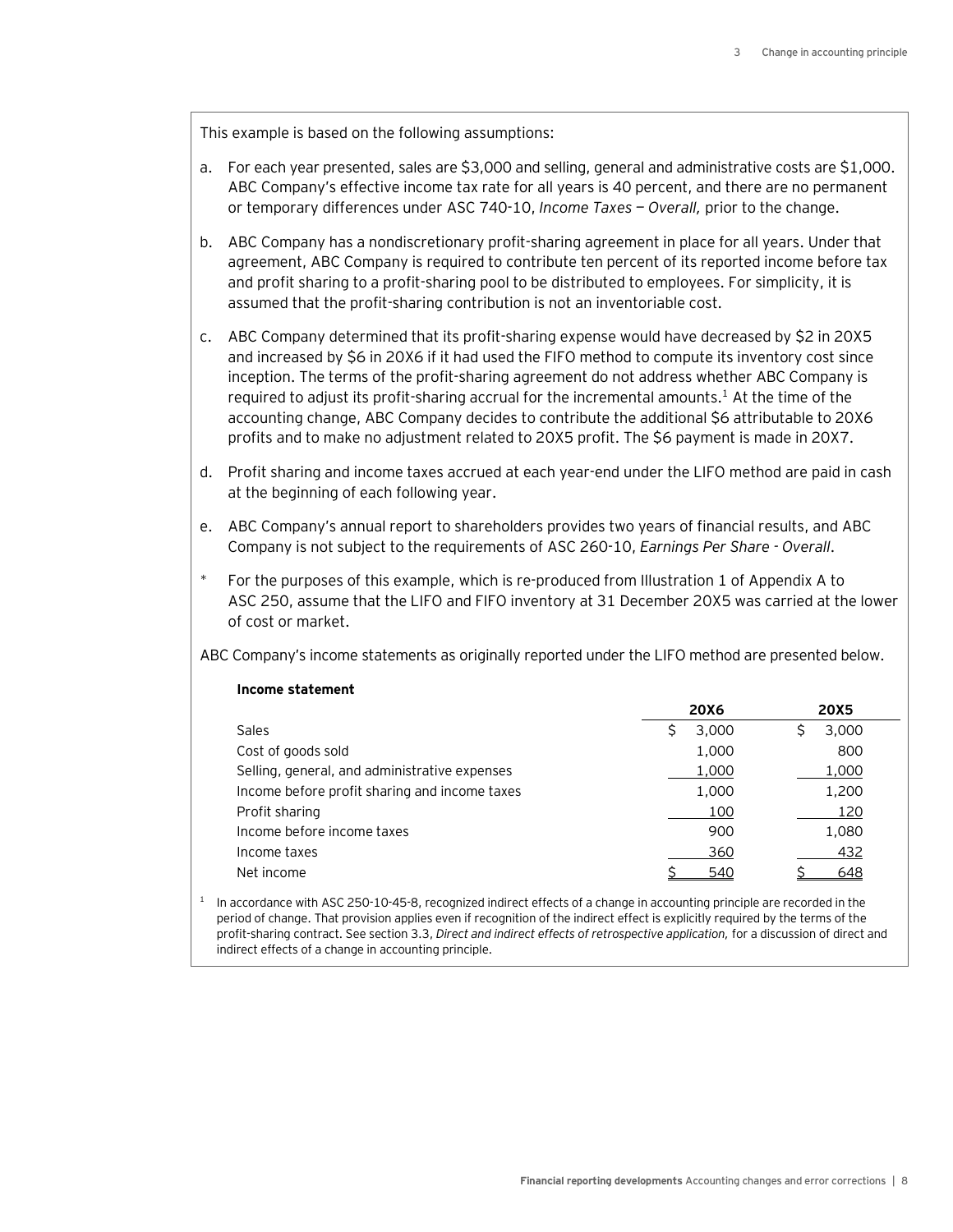ABC Company's income statements reflecting the retrospective application of the accounting change from the LIFO method to the FIFO method are presented below.

| Income statement                              |             |                            |
|-----------------------------------------------|-------------|----------------------------|
|                                               | <b>20X7</b> | <b>20X6</b><br>as adjusted |
| <b>Sales</b>                                  | 3,000<br>S  | 3,000<br>Ś                 |
| Cost of goods sold                            | 1,100       | 940                        |
| Selling, general, and administrative expenses | 1,000       | 1,000                      |
| Income before profit sharing and income taxes | 900         | 1,060                      |
| Profit sharing                                | 96          | 100                        |
| Income before income taxes                    | 804         | 960                        |
| Income taxes                                  | 322         | 384                        |
| Net income                                    | 482         | 576                        |

## <span id="page-13-0"></span>3.1.1 Financial statement presentation

We often receive inquiries about how to label column headings in financial statements when periods have been adjusted to reflect the retroactive application of an accounting principle (e.g., a voluntary change in accounting principle). We believe the prior period column headings are labeled "As Adjusted" and such labeling should be encouraged as the most appropriate financial reporting. However, it is not required for the retrospective application of a change in accounting principle pursuant to ASC 250. ASC 250-10-45-5(c) and ASC 250-10-50-1 require, among other things, that the financial statements of each individual prior period presented be adjusted to reflect the change in accounting principle. However, ASC 250 is silent as to whether each prior period's column headings in the financial statements should be labeled "As Adjusted." Although the example in ASC 250-10-55-10, which illustrates a change in accounting principle, does in fact label the prior period income statement "As Adjusted (Note A)," ASC 250-10-55-2 states that the examples in the appendix do not establish additional requirements. This issue was discussed at the September 26, 2006 joint meeting of the AICPA SEC Regulations Committee and the SEC staff. At that meeting the SEC staff agreed that, while not explicitly required, labeling of columns "As Adjusted" upon retrospective application of a change in accounting principle is considered a best practice to facilitate as much transparency as possible.

Regardless of whether the column headings are labeled "As Adjusted," we believe a financial statement user should be provided the most relevant information to understand that a change in accounting principle has occurred and its resulting effect. See section 3.8, *Disclosures for a change in accounting principle*, for discussion of disclosures required for changes in accounting principle.

## <span id="page-13-1"></span>**3.2 Impracticability provisions**

## **Excerpt from Accounting Standards Codification**

Accounting Changes and Error Corrections — Overall

## *Other Presentation Matters*

*Impracticability*

## *250-10-45-9*

It shall be deemed impracticable to apply the effects of a change in accounting principle retrospectively only if any of the following conditions exist:

- a. After making every reasonable effort to do so, the entity is unable to apply the requirement.
- b. Retrospective application requires assumptions about management's intent in a prior period that cannot be independently substantiated.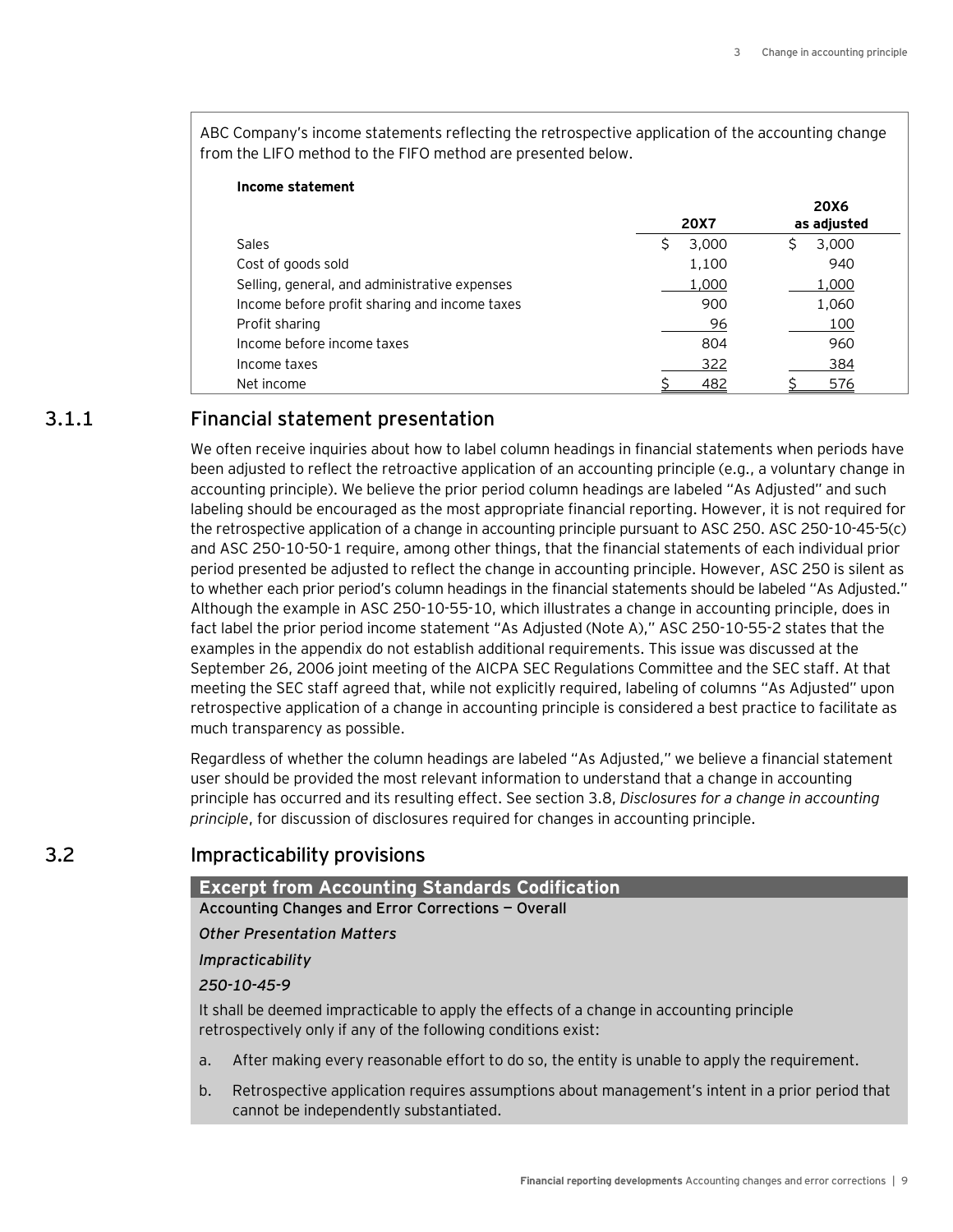- c. Retrospective application requires significant estimates of amounts, and it is impossible to distinguish objectively information about those estimates that both:
	- 1. Provides evidence of circumstances that existed on the date(s) at which those amounts would be recognized, measured, or disclosed under retrospective application
	- 2. Would have been available when the financial statements for that prior period were issued.

## *250-10-45-10*

This Subtopic requires a determination of whether information currently available to develop significant estimates would have been available when the affected transactions or events would have been recognized in the financial statements. However, it is not necessary to maintain documentation from the time that an affected transaction or event would have been recognized to determine whether information to develop the estimates would have been available at that time.

ASC 250 provides an impracticability exception to the retrospective application requirement that may result in limited, or in some cases no, retrospective application of the accounting change to prior periods. Specifically, there are two situations described in ASC 250-10-45-6 and 45-7 that affect an entity's ability to retrospectively apply a change in accounting principle as follows:

- 1. The cumulative effect of applying a change in accounting principle to all prior periods can be determined, but it is impracticable to determine the period-specific effects of that change on all prior periods presented (Scenario 1), and;
- 2. It is impracticable to determine the cumulative effect of applying a change in accounting principle to any prior period (Scenario 2).

In the case of Scenario 1, ASC 250-10-45-6 requires that the change to the new accounting principle be applied to the carrying amounts of assets and liabilities as of the beginning of the earliest period to which the new accounting principle can be applied. The cumulative effect of applying the new principle, if any, shall be recognized as an adjustment to the opening balance of retained earnings (or other appropriate components of equity or net assets in the statement of financial position) for that period. Under Scenario 2, ASC 250-10-45-7 requires that the new accounting principle be applied as if the change was made prospectively as of the earliest date practicable. The paragraph illustrates the type of change encompassed in Scenario 2 with a change from the FIFO method of inventory valuation to the LIFO method (see Illustration 3-1). 1

To enhance consistency in applying the retrospective application method, ASC 250 provides guidance limiting the use of the impracticability exception. Accordingly, an entity shall deem it impracticable to apply the effects of a change in accounting principle retrospectively only if any of the following conditions exist:

- a. After making every reasonable effort to do so, the entity is unable to apply the requirement.
- b. Retrospective application requires assumptions about management's intent in a prior period that cannot be independently substantiated.

<sup>&</sup>lt;sup>1</sup> The paragraph does not imply that such a change is preferable and does not alter ASC 250's requirement that voluntary changes in accounting must be preferable.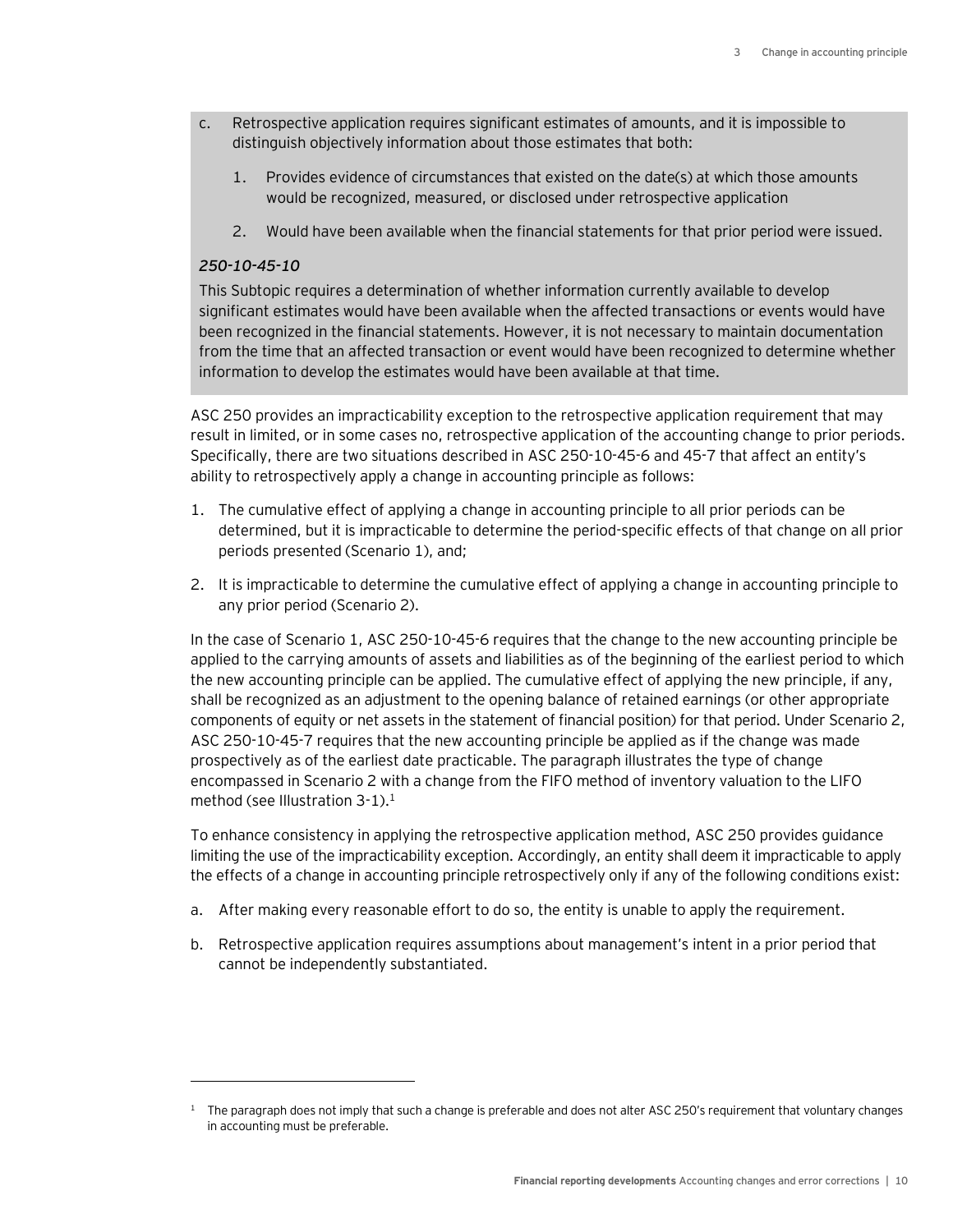- c. Retrospective application requires significant estimates of amounts, and it is impossible to distinguish objectively information about those estimates that both:
	- 1. Provides evidence of circumstances that existed on the date(s) at which those amounts would be recognized, measured or disclosed under retrospective application,

And

2. Would have been available when the financial statements for that prior period were issued.<sup>2</sup>

Given the potentially significant effort required to retrospectively apply some changes in accounting principle, the application of the impracticability provisions of the standard can be the most contentious aspect of applying ASC 250. Determining whether "every reasonable effort" has been made to apply a change in accounting principle retrospectively will require judgment on the part of management and the independent auditors, after considering all relevant facts and circumstances of each specific situation. We believe the following factors should be considered in assessing whether it is impracticable to apply an accounting change retrospectively:

- a. Whether data was collected in prior periods in a way that allows retrospective application. If not, whether it is impracticable to recreate the data/information in a manner that supports retrospective application (e.g., whether raw data were embedded in historical operating or accounting records and can be re-created in a manner that allows retrospective application).
- b. Whether applying the new accounting principle retrospectively requires the use of hindsight on the part of management, either in making assumptions about what management's intentions would have been in a prior period or estimating the amounts recognized, measured, or disclosed (e.g., an estimate of fair value based on inputs that are not derived from observable market sources and were not used for other accounting measurements at that time).
- c. Whether, in light of the expected costs and perceived benefits, retrospective application would involve undue cost and effort.

We believe that the impracticability exceptions are truly exceptions and, therefore, entities should avail themselves of these exceptions only in limited circumstances. Accordingly, if an entity concludes that applying a change in accounting principle retrospectively is impracticable, we would expect that this conclusion be supported by a thoroughly documented analysis of the provisions of ASC 250 providing for the impracticability exception, as well as the additional factors outlined above. As required by ASC 250, an entity reaching this conclusion would be required to disclose in its financial statements the reasons for concluding that it is impracticable to report a change in accounting principle via retrospective application to prior periods.

The impracticability exception provided in ASC 250-10-45-9 cannot be applied to the interim periods of the fiscal year in which the accounting change is made. When an entity determines that retrospective application to the pre-change interim periods of the fiscal year of the change is impracticable, the desired change may only be made as of the beginning of the subsequent fiscal year. See further discussion in section 3.5, *Accounting changes in interim periods*.

<sup>&</sup>lt;sup>2</sup> An entity is not precluded from retrospectively applying a change in accounting simply because contemporaneous documentation supporting the new accounting method was not maintained for the prior years.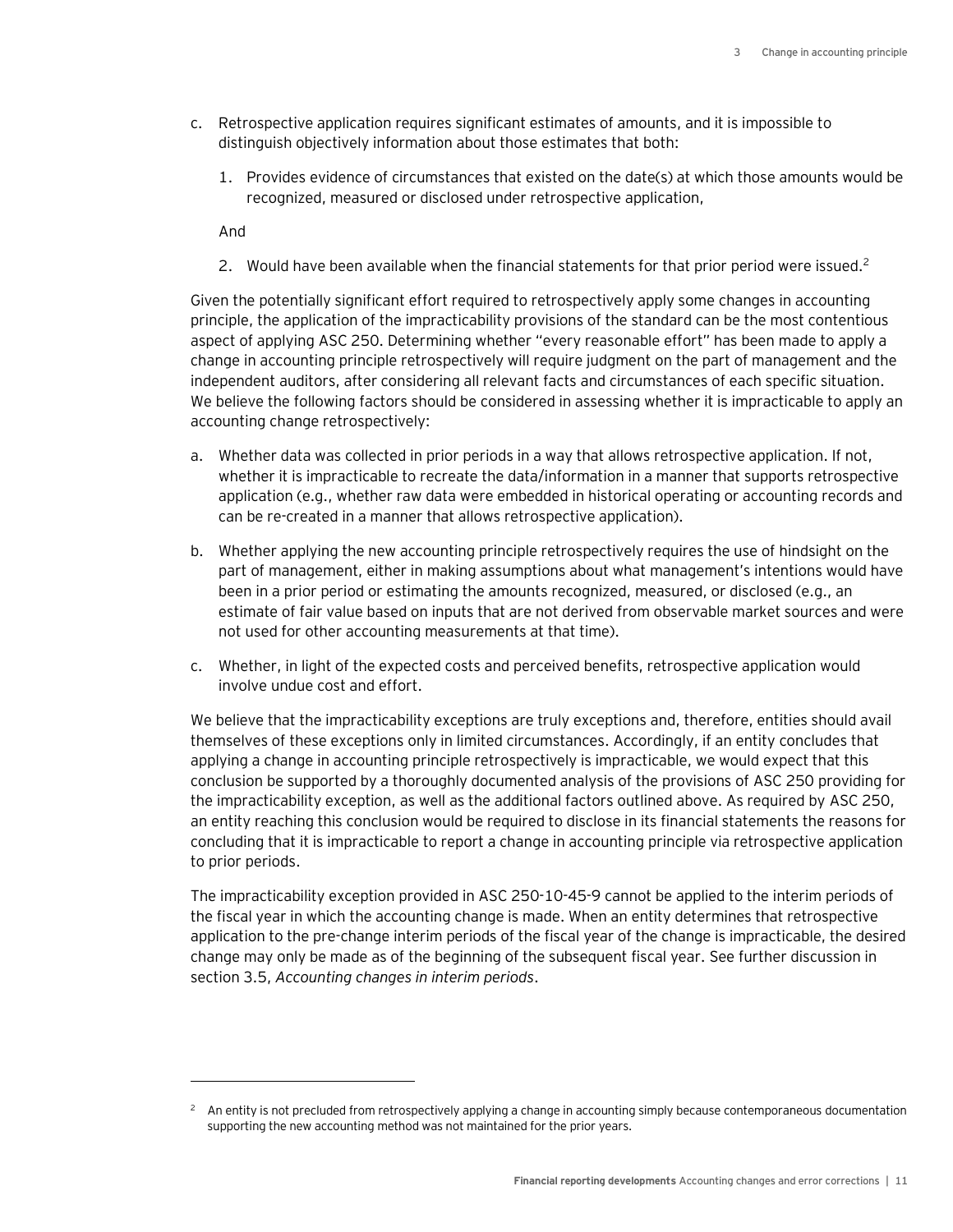We frequently receive questions regarding whether a voluntary change in accounting principle related to the date selected for the annual goodwill impairment testing should be applied retrospectively. We believe that applying such a change retrospectively would require making assumptions and estimations with the use of hindsight. As such, a voluntary change in goodwill impairment testing date is applied prospectively.

## **Illustration 3-2: Reporting an accounting change when determining the cumulative effect for all prior years is not practicable**

Assume ABC Company changed its accounting principle for inventory valuation from FIFO to LIFO effective 1 January 20X4. ABC Company reports its financial statements on a calendar year-end basis and had used the FIFO method since its inception. ABC Company determined that it is impracticable to determine the cumulative effect of applying this change retrospectively because records of inventory purchases and sales are no longer available for all prior years. However, ABC Company has all of the information necessary to apply the LIFO method on a prospective basis beginning in 20X1. Therefore, ABC Company should present prior periods as if it had (a) carried forward the 31 December 20X0 ending balance in inventory (measured on a FIFO basis) and (b) begun applying the LIFO method to its inventory beginning 1 January 20X1. (The example assumes that ABC Company established that the LIFO method was preferable for ABC Company's inventory. No particular inventory measurement method is necessarily preferable in all instances.)

ABC Company's disclosure related to the accounting change is presented below:

#### **Note 1: Change in method of accounting for inventory valuation**

On 1 January 20X4, ABC Company elected to change its method of valuing inventory to the LIFO method, whereas in all prior years inventory was valued using the FIFO method. The Company believes that the LIFO method of inventory valuation is preferable under the current economic environment of high inflation as the LIFO costing method provides a better matching of current costs with current revenues, which the company believes is preferable in these circumstances. The Company determined that it is impracticable to determine the cumulative effect of applying this change retrospectively because records of inventory purchases and sales are no longer available for all prior periods. Accordingly, the Company did not recognize a cumulative effect adjustment in retained earnings related to this change. Sufficient information exists to apply the LIFO method beginning 1 January 20X1. As such, the new method has been applied prospectively to the Company's inventory balances beginning 1 January 20X1 and comparative financial statements of prior years have been adjusted to give effect to the new method. The following financial statement line items for fiscal years 20X2, 20X3 and 20X4 were affected by the change in accounting principle.

Note: Detailed disclosures of the affected financial statement line items have not been included for purposes of this illustration. ABC Company would present information consistent with that presented in Illustration 3-7 to disclose the impact on the affected income statement and statement of cash flow line items for 20X2, 20X3 and 20X4 and the affected balance sheet line items for 20X3 and 20X4. Assuming that ABC Company is a public entity, the impact of this change on earnings per share for all periods presented also would be disclosed.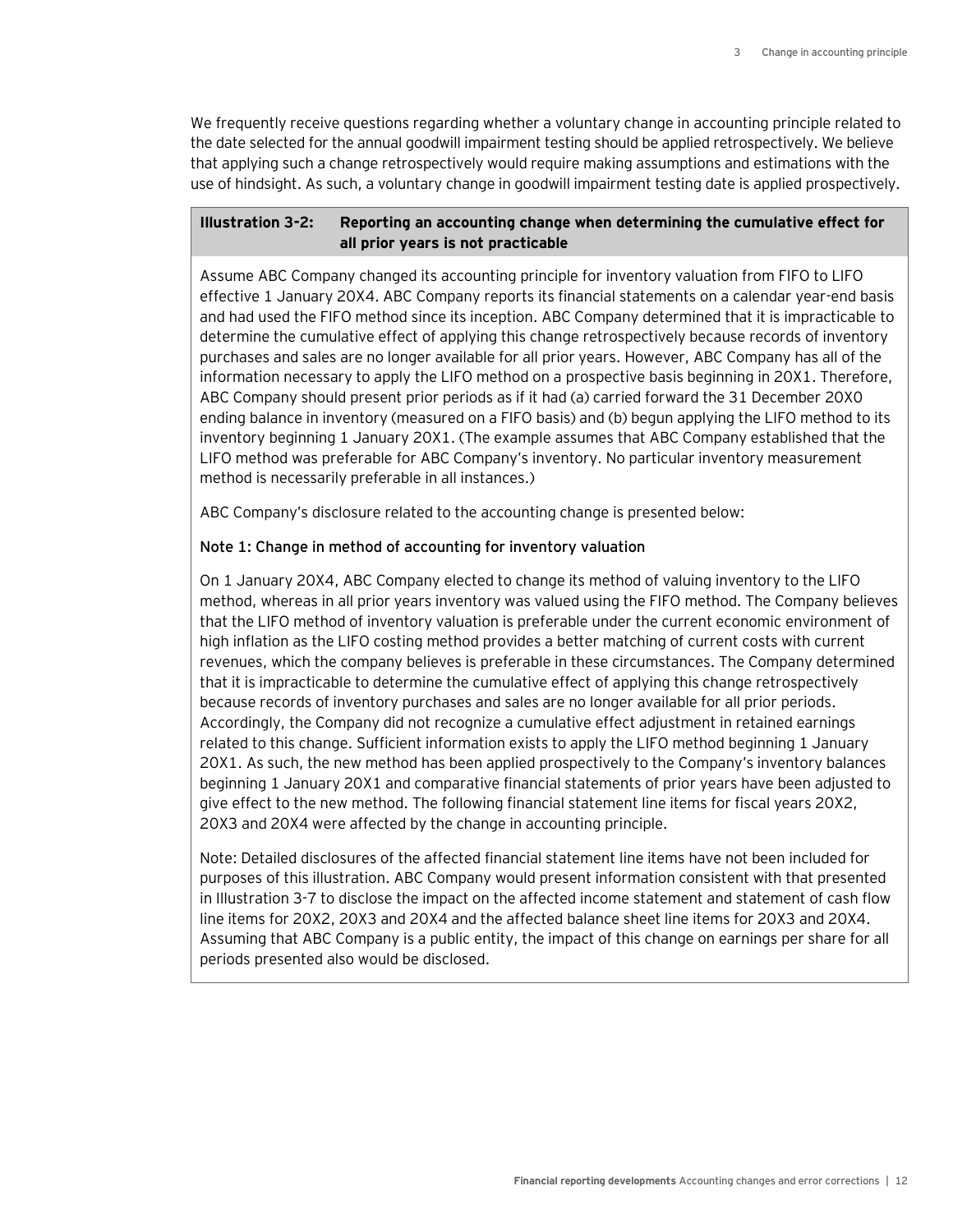## <span id="page-17-0"></span>**3.3 Direct and indirect effects of retrospective application**

## **Excerpt from Accounting Standards Codification**

Accounting Changes and Error Corrections — Overall

*Glossary*

### *250-10-20*

## *Direct Effects of a Change in Accounting Principle*

Those recognized changes in assets or liabilities necessary to effect a change in accounting principle. An example of a direct effect is an adjustment to an inventory balance to effect a change in inventory valuation method. Related changes, such as an effect on deferred income tax assets or liabilities or an impairment adjustment resulting from applying the subsequent measurement guidance in Subtopic 330-10 to the adjusted inventory balance, also are examples of direct effects of a change in accounting principle.

## *Indirect Effects of a Change in Accounting Principle*

Any changes to current or future cash flows of an entity that result from making a change in accounting principle that is applied retrospectively. An example of an indirect effect is a change in a nondiscretionary profit sharing or royalty payment that is based on a reported amount such as revenue or net income.

ASC 250 requires that retrospective application only include the direct effects of a change in accounting principle, including any related income tax effects, in prior period financial statements. Any indirect effects that would have been recognized if the newly adopted accounting principle had been followed in prior periods are not included in the retrospective application. If, as a result of retrospective application, indirect effects of a change in accounting principle result, those indirect effects are incurred, and shall be recognized, in the period in which the accounting change is made. That is, any indirect effects would be recognized in the period of the accounting change and not in the prior period that is affected by the retrospective application.

## **Illustration 3-3: Direct and indirect effects of retrospective application**

Assume that Company XYZ had a nondiscretionary profit sharing plan that required a profit sharing payout to the plan's participants equal to 10% of net income before consideration of the profit sharing contribution for a given year. Assume further that the provisions of the plan require that the company make additional payments to the participants in the event that prior period financial statements are retroactively changed for any reason, within a period of two years, and the retroactive change would have resulted in an increased payout to the participants. In 20X5, Company XYZ makes a voluntary change in accounting principle that, upon retrospective application, results in additional net income in each of the years 20X4 and 20X3 of \$1,000,000 (the direct effect). As a result of this change, participants in the plan are owed \$200,000 (the indirect effect), before income taxes, for the incremental profit sharing payments for those years. The \$1,000,000 direct effect of the change in accounting principle in each of the prior years is recognized by retrospective application to the respective years. The indirect effect of the change (\$200,000 incremental profit sharing obligation) is recognized in the year of the change in accounting principle, or 20X5 in this example.

Note: In accordance with ASC 250-10-45-8, recognized indirect effects of a change in accounting principle are recorded in the period of change. That provision applies even if recognition of the indirect effect is not explicitly required by the terms of the profit sharing plan but the entity elects to make the additional payments as a result of the voluntary change in accounting principle.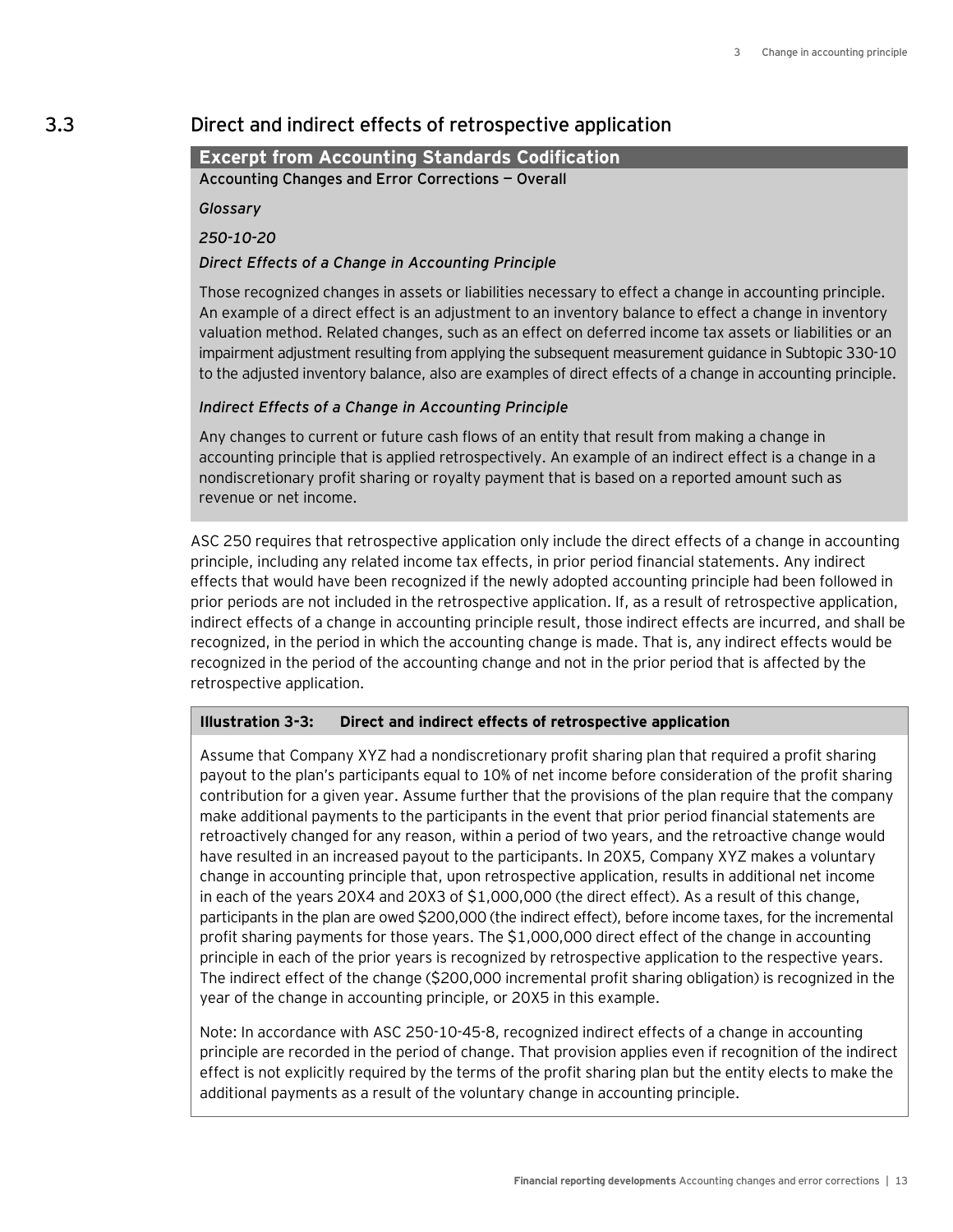## <span id="page-18-0"></span>**3.4 Justification for a change in accounting principle**

## **Excerpt from Accounting Standards Codification**

Accounting Changes and Error Corrections — Overall

*Other Presentation Matters*

*Justification for a Change in Accounting Principle*

#### *250-10-45-11*

In the preparation of financial statements, once an accounting principle is adopted, it shall be used consistently in accounting for similar events and transactions.

## *250-10-45-12*

An entity may change an accounting principle only if it justifies the use of an allowable alternative accounting principle on the basis that it is preferable. However, a method of accounting that was previously adopted for a type of transaction or event that is being terminated or that was a single, nonrecurring event in the past shall not be changed. For example, the method of accounting shall not be changed for a tax or tax credit that is being discontinued. Additionally, the method of transition elected at the time of adoption of a Codification update shall not be subsequently changed. However, a change in the estimated period to be benefited by an asset, if justified by the facts, shall be recognized as a **change in accounting estimate**.

## *250-10-45-13*

The issuance of a Codification update that requires use of a new accounting principle, interprets an existing principle, expresses a preference for an accounting principle, or rejects a specific principle may require an entity to change an accounting principle. The issuance of such an update constitutes sufficient support for making such a change.

ASC 250 presumes that once an accounting policy is adopted it is used consistently in accounting for similar events or transactions. Further, ASC 250 requires that an entity may voluntarily change an accounting principle only if it justifies the use of an allowable alternative accounting principle on the basis that it is preferable. However, a method of accounting that was previously adopted for a type of transaction or event that is being terminated or that was a single, non-recurring event in the past shall not be changed. Similarly, a change in accounting method necessitated by a change in the underlying facts and circumstances surrounding a transaction or a type of transaction is not an accounting change that should be applied on a retrospective basis, see section 3.1, *Accounting for a change in accounting principle,* for further details.

ASC 250-10-45-13 also provides that the issuance of a new Codification update that requires use of a new accounting principle, interprets an existing principle, expresses a preference for an accounting principle or rejects a specific principle constitutes sufficient support to justify making a change in accounting principle.

## <span id="page-18-1"></span>3.4.1 Voluntary change in accounting principle — preferability considerations (updated May 2019)

A voluntary change in accounting principle can be a change from one generally accepted accounting principle to another generally accepted accounting principle when there are two or more generally accepted accounting principles that apply. An example of this type of change is a change from LIFO to FIFO for inventory valuation purposes. In addition, a voluntary change may result from a change from an acceptable accounting method to a different acceptable accounting method (e.g., change in depreciation method, change in the number of pools used in the application of LIFO or change in the method of applying LIFO from dollar-value LIFO to specific goods LIFO).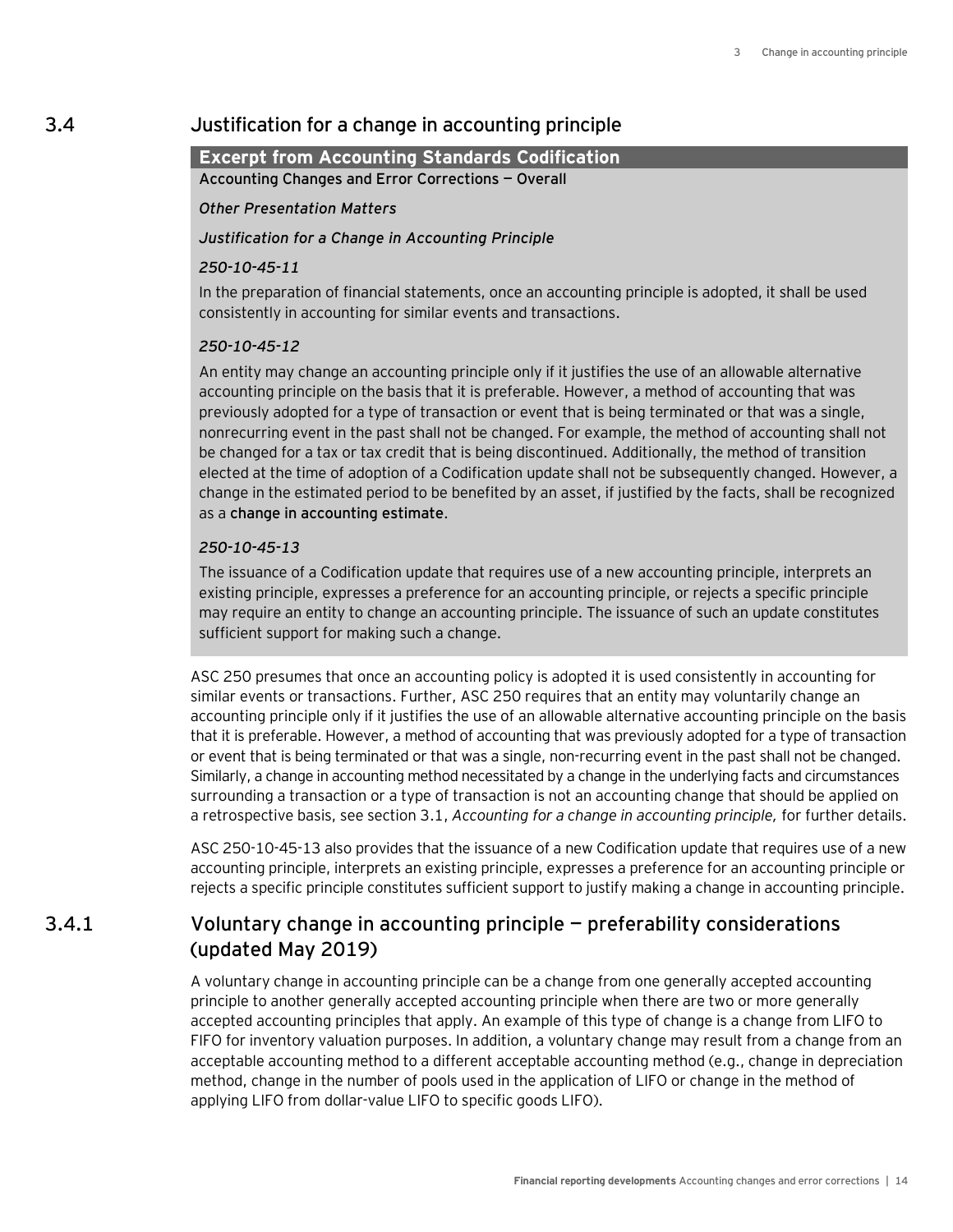Some companies may consider changing an accounting principle to conform with a proposed amendment to the Codification. A proposed amendment to the Codification does not provide authoritative support for an accounting principle not currently acceptable. Therefore, such a proposed amendment to the Codification should not be used as the basis for a voluntary change in accounting principle. In addition, proposed amendments to the Codification that would adopt one existing generally accepted accounting principle to the exclusion of other currently accepted principles remain subject to change in the process of developing and approving a Codification update, including the exposure process. Therefore, it is not advisable to make a change solely to conform to such a proposed amendment to the Codification. This view would also apply for companies considering a change in accounting principle solely based upon an anticipated, but not required, adoption of IFRS. Nevertheless, if a company decides to change to an accounting principle (presumably a currently generally accepted principle) proposed to be adopted in a proposed amendment to the Codification, the change would be made in accordance with the provisions for a voluntary change in an accounting principle of ASC 250 rather than in accordance with the transition provisions of the proposed amendment to the Codification. The proposed amendment is not authority for deviating from the provisions of ASC 250. Companies that make a voluntary change in accounting principle that aligns with a proposed amendment should be aware that further changes in the financial statements may be required if the final Codification update (1) differs from that exposed or (2) specifies a method of applying the adopted principle that differs from the method used by the company.

When filing an IPO registration statement, a company is required to change its accounting principles to those required for public companies. Because this type of change is not voluntary, a company is not required to evaluate whether the change is preferable. However, some companies may consider changing an accounting principle to one required for public companies before filing an IPO registration statement. If a company voluntarily changes an accounting principle in anticipation of filing an IPO registration statement in the future, it is required to evaluate whether the change is preferable.

A decision by a company to make a voluntary change of an accounting principle imposes a special obligation on management and the company's auditors with regard to establishing the preferability of the change. The Public Company Accounting Oversight Board (PCAOB) Auditing Standard No. 2820, *Evaluating Consistency of Financial Statements*, states "the auditor should evaluate a change in accounting principle to determine whether:

- a. The newly adopted accounting principle is a generally accepted accounting principle,
- b. The method of accounting for the effect of the change is in conformity with generally accepted accounting principles,
- c. The disclosures related to the accounting change are adequate, and
- d. The company has justified that the alternative accounting principle is preferable."

However, very little guidance in the accounting literature exists for evaluating the reasonableness of management's justification for a voluntary change in accounting principle. In one of the few examples, ASC 330-10-30-14, discussing methods of costing inventory, offers some general guidance on preferability, as follows: "although selection of the method should be made on the basis of the individual circumstances, it is obvious that financial statements will be more useful if uniform methods of inventory pricing are adopted by all companies within a given industry." Further, ASC 250-10-55-1 states "...preferability among accounting principles shall be determined on the basis of whether the new principle constitutes an improvement in financial reporting and not on the basis of the income tax effect alone." In other cases, accounting standards describe alternative methods that are acceptable but rarely note which is preferable. However, when they do (such as the presentation of the statement of cash flows under the direct versus indirect method) such statements are determinative.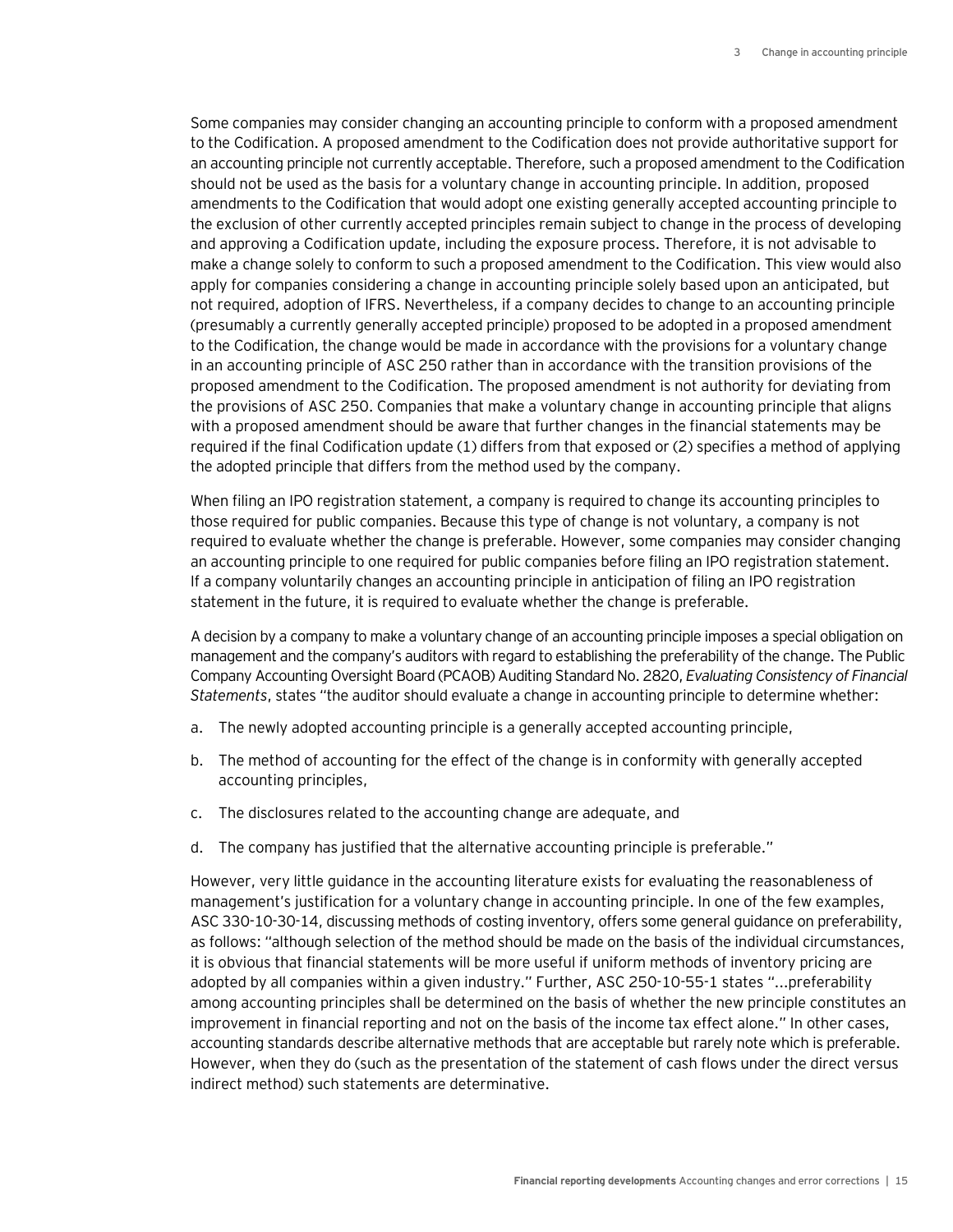ASC 250 requires that a voluntary change in accounting principle be preferable. Although guidance on determining the preferability of voluntary changes is limited and although we have not considered all possible circumstances in which an accounting principle might be changed, we generally find a voluntary change to be preferable if the following three criteria are met:

1. Authoritative and non-authoritative support

The new accounting method is specifically supported by one of the following items:

- a. FASB Accounting Standards Codification
- b. FASB Concepts Statements (non-authoritative)
- c. AICPA Issues Papers (non-authoritative)
- d. International Financial Reporting Standards (non-authoritative)
- e. GASB Statements, Interpretations of Governmental Accounting Standards, and Technical Bulletins (only applicable to an entity that is not otherwise required to apply Governmental Accounting Standards as promulgated by the GASB)
- f. Pronouncements of other professional associations and regulatory agencies (non-authoritative)
- g. AICPA Technical Practice Aids (non-authoritative)
- h. Accounting textbooks, handbooks and articles (non-authoritative)
- 2. Rationality

Management's justification for the change is rational, both in general and in the particular circumstances, in terms of presenting financial position and results of operations (as distinguished from other considerations, such as reducing taxes). Among the factors that may be considered in evaluating a change in terms of this criterion are the following:

a. Conformity with broad concepts of accounting.

Some accounting principles may be justified as being preferable because they accord better with certain broad concepts of accounting, such as:

- (i) More accurate reflection of assets and liabilities
- (ii) Better matching of costs and revenues
- (iii) Better correspondence with the substance of the event being recognized
- (iv) More accurate allocation of costs of physical assets to periods in which the assets are consumed
- (v) Extension of accrual accounting or refinement of accrual methods

In most circumstances, it is necessary for criterion "a." to be met in order to consider that a change is preferable.

b. Consistency among components of an entity.

Some accounting changes are made to conform accounting methods used by various components of a single business entity. This is common, for example, following a business combination. Such changes usually increase the usefulness of financial reporting and may be justified as preferable on that basis. Refer to section 8.6, *Conforming accounting policies,* of our Financial reporting developments (FRD) publication, *[Business combinations](https://www.ey.com/en_us/assurance/accountinglink/financial-reporting-developments---business-combinations),* for additional discussion of conforming accounting policies in a business combination.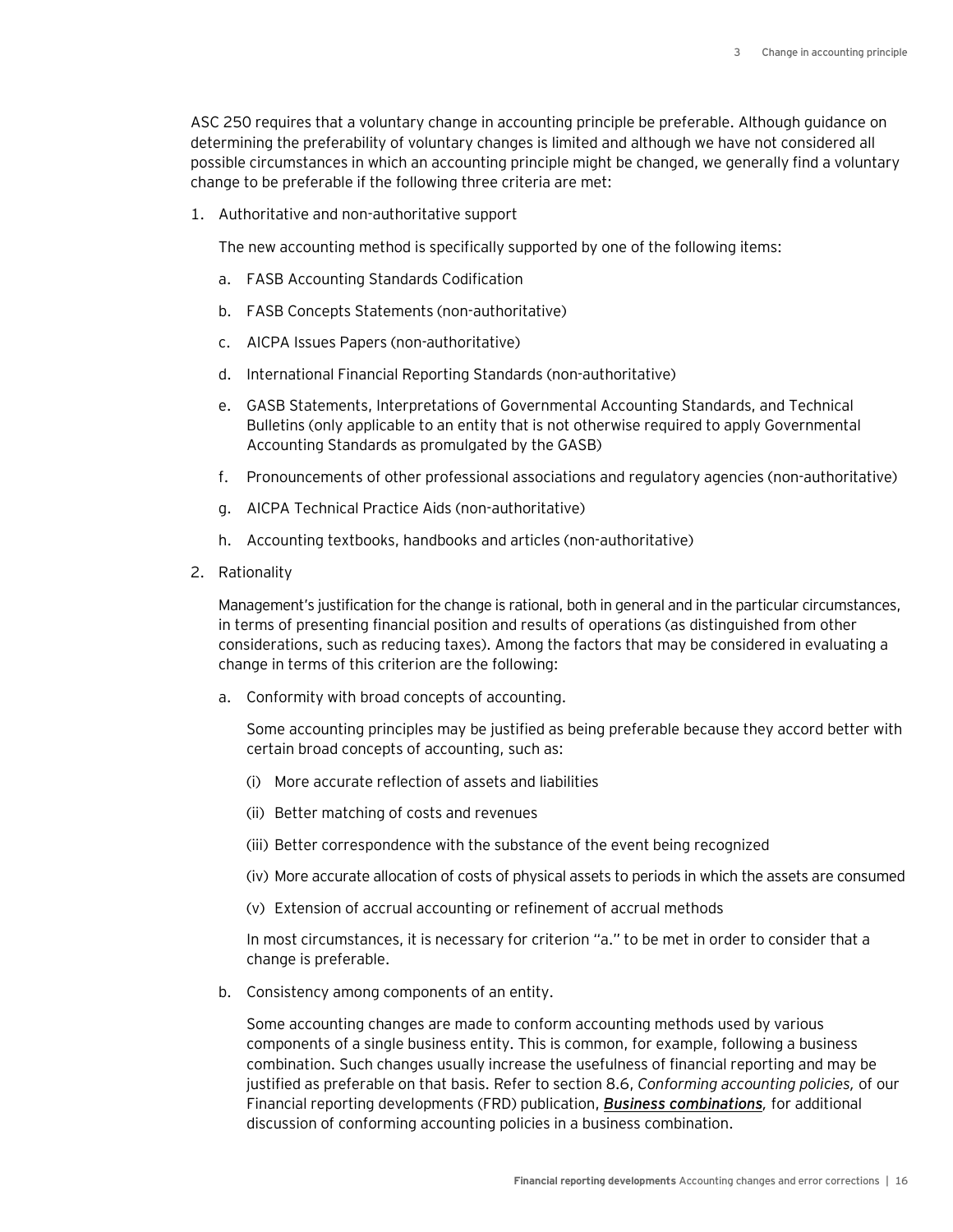c. Suitability in light of business circumstances, plans and policies.

Business circumstances and management's plans and policies may affect accounting principles in a number of ways. For example, the actual pattern of decline in the economic value of depreciable assets may more nearly approximate an accelerated depreciation pattern than a straight-line depreciation pattern; an internally developed index usually will more closely reflect the composition of a company's inventory for LIFO costing purposes than a publicly available index. Considerations such as these may help to justify an accounting change as preferable.

d. Practicability.

In some circumstances, it may not be practical to continue using an accounting method; continuing it may result in substantial measurement, realization, or administrative problems. However, this factor alone would not establish preferability.

3. Industry practice.

The new accounting method is a widely recognized or prevalent practice in the industry in which the company operates.<sup>3</sup>

A proposed change in accounting principle in situations where there are no established principles may meet the first and second criteria but fails to meet the third (i.e., a change that is justified in terms of authoritative support and rationality but not in terms of accepted industry practice). Such a change merits particularly careful consideration. Justification for such changes might be reasonable in some, but not in all, circumstances. Often a great deal of judgment based on the facts and circumstances is involved in determining whether a voluntary change in accounting principle is preferable in these circumstances.

The following are some examples of changes in accounting principles that are often considered preferable (however, as facts and circumstances vary, so will such conclusions).

- Change was made from the accelerated method to the straight-line method of depreciation. Straightline was the predominant method used in the industry and change was considered rational for the company; in the company's circumstances the straight-line method appeared more appropriate based on the asset's usage.
- Change was made from using a U.S. Bureau of Labor Statistics index to an internally developed index in costing LIFO inventories. The internally developed index more closely reflected the composition of the company's inventory.
- Change was made from determining lower of cost or market for inventories from an aggregate approach to several smaller groups. Management no longer believed offsetting by aggregation best presented the carrying amount of inventory at the lower of cost or market.
- Change was made from LIFO to FIFO. The preferability decision was based on declining inventory prices. However, it should be noted that there have been many other instances where we have concluded that such a change is not preferable, particularly where we had previously issued a preferability letter for that client's initial change from FIFO to LIFO. (See section I5, *Inventory*, of the EY Accounting Manual*.*)

<sup>&</sup>lt;sup>3</sup> Industry practice does not provide significant support for some types of accounting changes, such as changes in a company's goodwill impairment assessment date. Such changes do not improve or otherwise change the comparability of financial statements among companies in an industry.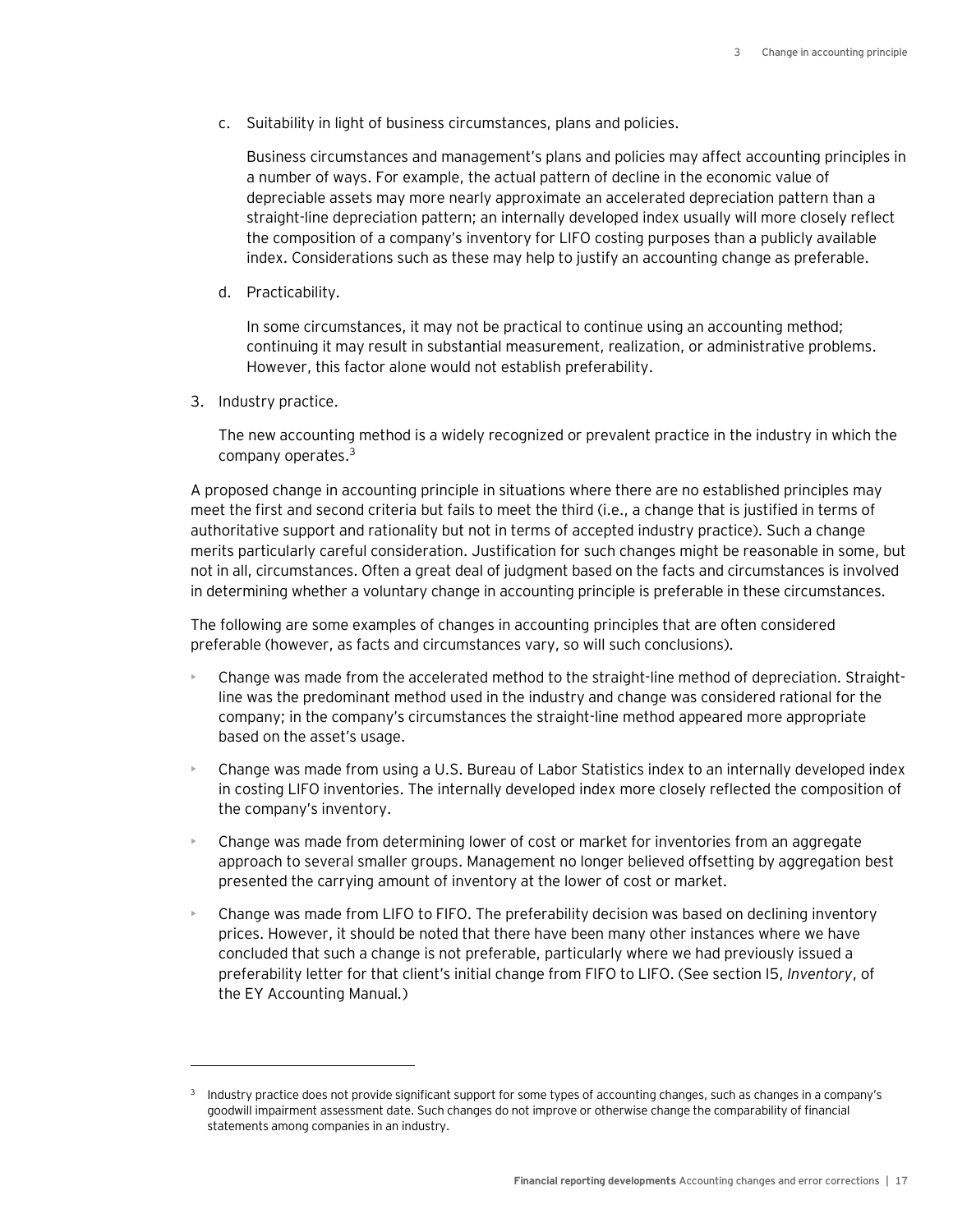## <span id="page-22-0"></span>3.4.2 SEC considerations for a voluntary change in accounting principle

## **Excerpt from Accounting Standards Codification**

Accounting Changes and Error Corrections — Overall

*SEC Materials*

### *SAB Topic 6.G(2)(b)1, Reporting Requirements for Accounting Changes*

### *250-10-S99-4*

The following is the text of SAB Topic 6.G.2.b, Reporting Requirements for Accounting Changes.

b. Reporting requirements for accounting changes.

1. Preferability.

Facts: Rule 10-01(b)(6) of Regulation S-X requires that a registrant who makes a material change in its method of accounting shall indicate the date of and the reason for the change. The registrant also must include as an exhibit in the first Form 10-Q filed subsequent to the date of an accounting change, a letter from the registrant's independent accountants indicating whether or not the change is to an alternative principle which in his judgment is preferable under the circumstances. A letter from the independent accountant is not required when the change is made in response to a standard adopted by the Financial Accounting Standards Board which requires such a change.

Question 1: For some alternative accounting principles, authoritative bodies have specified when one alternative is preferable to another. However, for other alternative accounting principles, no authoritative body has specified criteria for determining the preferability of one alternative over another. In such situations, how should preferability be determined?

Interpretive Response: In such cases, where objective criteria for determining the preferability among alternative accounting principles have not been established by authoritative bodies, the determination of preferability should be based on the particular circumstances described by and discussed with the registrant. In addition, the independent accountant should consider other significant information of which he is aware.  $F<sup>NS</sup>$ 

Question 2: Management may offer, as justification for a change in accounting principle, circumstances such as: their expectation as to the effect of general economic trends on their business (e.g., the impact of inflation), their expectation regarding expanding consumer demand for the company's products, or plans for change in marketing methods. Are these circumstances which enter into the determination of preferability?

Interpretive Response: Yes. Those circumstances are examples of business judgment and planning and should be evaluated in determining preferability. In the case of changes for which objective criteria for determining preferability have not been established by authoritative bodies, business judgment and business planning often are major considerations in determining that the change is to a preferable method because the change results in improved financial reporting.

Question 3: What responsibility does the independent accountant have for evaluating the business judgment and business planning of the registrant?

Interpretive Response: Business judgment and business planning are within the province of the registrant. Thus, the independent accountant may accept the registrant's business judgment and business planning and express reliance thereon in his letter. However, if either the plans or judgment appear to be unreasonable to the independent accountant, he should not accept them as justification. For example, an independent accountant should not accept a registrant's plans for a major expansion if he believes the registrant does not have the means of obtaining the funds necessary for the expansion program.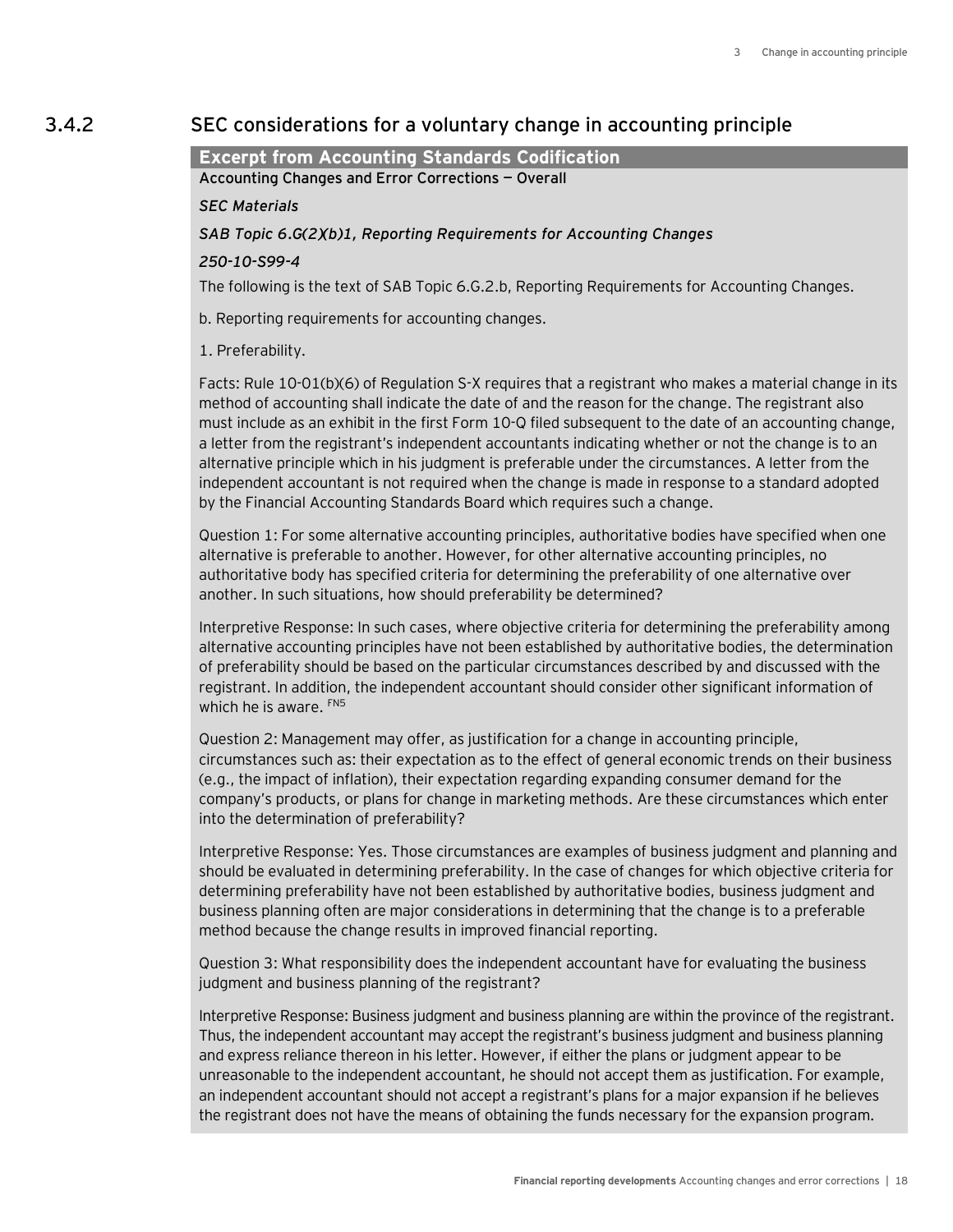Question 4: If a registrant, who has changed to an accounting method which was preferable under the circumstances, later finds that it must abandon its business plans or change its business judgment because of economic or other factors, is the registrant's justification nullified?

Interpretive Response: No. A registrant must in good faith justify a change in its method of accounting under the circumstances which exist at the time of the change. The existence of different circumstances at a later time does not nullify the previous justification for the change.

Question 5: If a registrant justified a change in accounting method as preferable under the circumstances, and the circumstances change, may the registrant revert to the method of accounting used before the change?

Interpretive Response: Any time a registrant makes a change in accounting method, the change must be justified as preferable under the circumstances. Thus, a registrant may not change back to a principle previously used unless it can justify that the previously used principle is preferable in the circumstances as they currently exist.

Question 6: If one client of an independent accounting firm changes its method of accounting and the accountant submits the required letter stating his view of the preferability of the principle in the circumstances, does this mean that all clients of that firm are constrained from making the converse change in accounting (e.g., if one client changes from FIFO to LIFO, can no other client change from LIFO to FIFO)?

Interpretive Response: No. Each registrant must justify a change in accounting method on the basis that the method is preferable under the circumstances of that registrant. In addition, a registrant must furnish a letter from its independent accountant stating that in the judgment of the independent accountant the change in method is preferable under the circumstances of that registrant. If registrants in apparently similar circumstances make changes in opposite directions, the staff has a responsibility to inquire as to the factors which were considered in arriving at the determination by each registrant and its independent accountant that the change was preferable under the circumstances because it resulted in improved financial reporting. The staff recognizes the importance, in many circumstances, of the judgments and plans of management and recognizes that such management judgments may, in good faith, differ. As indicated above, the concern relates to registrants in apparently similar circumstances, no matter who their independent accountants may be.

Question 7: If a registrant changes its accounting to one of two methods specifically approved by the FASB in the Accounting Standards Codification, need the independent accountant express his view as to the preferability of the method selected?

Interpretive Response: If a registrant was formerly using a method of accounting no longer deemed acceptable, a change to either method approved by the FASB may be presumed to be a change to a preferable method and no letter will be required from the independent accountant. If, however, the registrant was formerly using one of the methods approved by the FASB for current use and wishes to change to an alternative approved method, then the registrant must justify its change as being one to a preferable method in the circumstances and the independent accountant must submit a letter stating that in his view the change is to a principle that is preferable in the circumstances.

2. Filing of a letter from the accountants.

Facts: The registrant makes an accounting change in the fourth quarter of its fiscal year. Rule 10-01(b)(6) of Regulation S-X requires that the registrant file a letter from its independent accountants stating whether or not the change is preferable in the circumstances in the next Form 10-Q. Item 601(b)(18) of Regulation S-K provides that the independent accountant's preferability letter be filed as an exhibit to reports on Forms 10-K or 10-Q.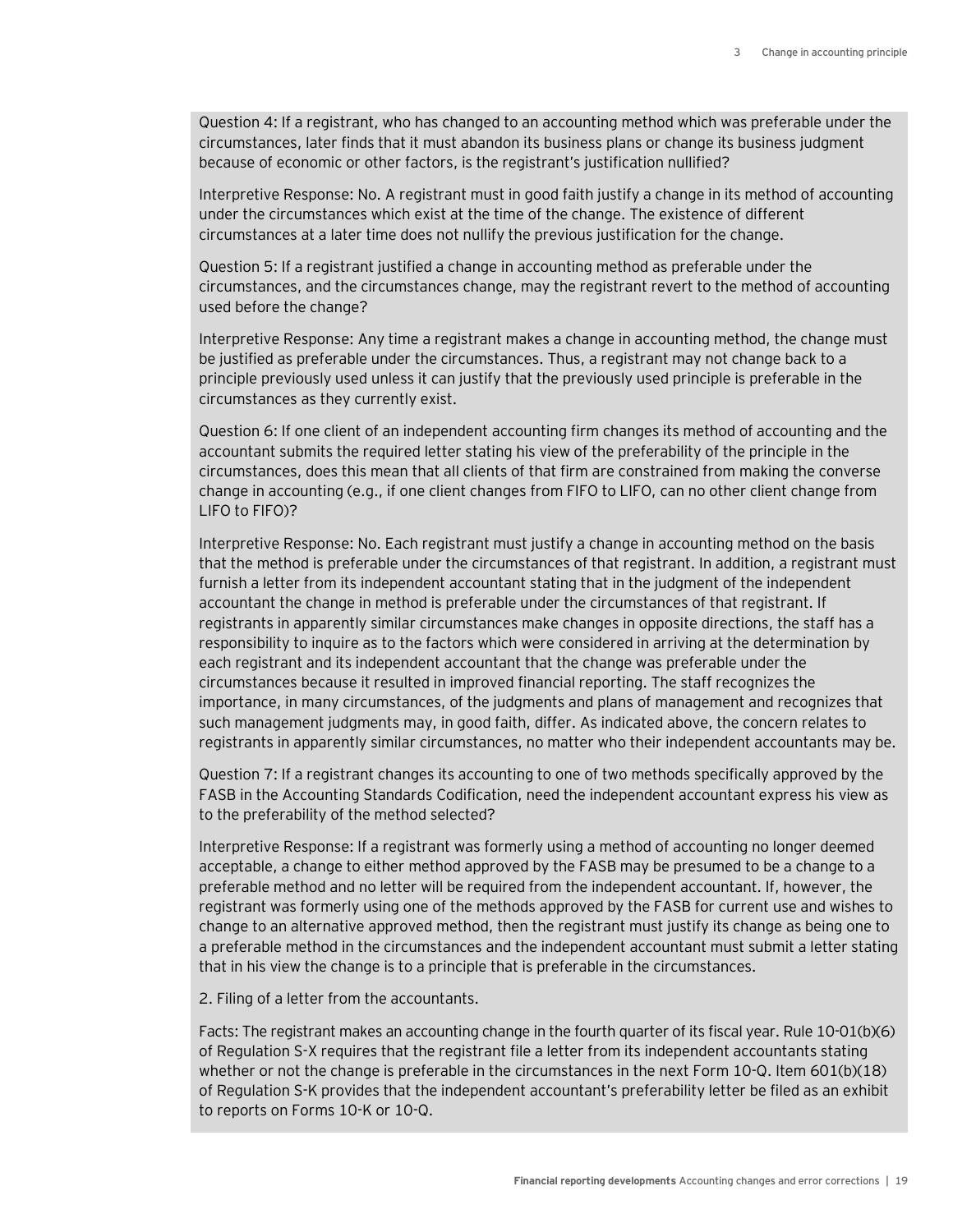Question: When the independent accountant's letter is filed with the Form 10-K, must another letter also be filed with the first quarter's Form 10-Q in the following year?

Interpretive Response: No. A letter is not required to be filed with Form 10-Q if it has been previously filed as an exhibit to the Form 10-K.

SAB Topic 6.G(2)(b)1**,** *Reporting Requirements for Accounting Changes* (codified in ASC 250-10-S99-4), provides additional information to help assess management's obligation in evaluating whether a proposed accounting change is preferable. The SAB indicates that management's plans and judgments that are made in good faith are major considerations in determining whether a change is to a preferable accounting principle. The SAB goes on to state that the following circumstances could have a bearing on determining preferability:

- Management's expectations about the effect of general economic trends on its business (e.g., the impact of inflation);
- Management's expectations about expanding consumer demand for the company's products; or
- Plans for a change in marketing methods.

SAB Topic 6.G also provides guidance on the following situations involving an accounting change:

- Change in management's plans and judgments that were used as the basis for justifying the accounting change: A registrant makes a preferable accounting change based on certain plans and judgments but later discovers that it must abandon its plans or change its business judgments due to economic or other factors. As long as the registrant's justification for the accounting change was based on the facts and circumstances at the time of the change, a subsequent change in circumstances does not nullify the previous justification for the accounting change.
- Ability of a registrant to revert to the original accounting method: Any time a registrant changes its accounting method, the change must be justified as preferable under the existing circumstances. Therefore, a registrant is not allowed to revert to a previous accounting method unless the change would be preferable under the existing circumstances.
- Ramification of preferability letters issued by accounting firms: If a registrant makes an accounting change and files a preferability letter from the independent accountant, this would not preclude other clients of that accounting firm from making the opposite accounting change (e.g., one client justifies a change from FIFO to LIFO and another client justifies a change from LIFO to FIFO). Each registrant must justify a change based on its own facts and circumstances. However, if registrants in apparently similar circumstances make changes in opposite directions, the SEC staff will inquire about the factors that each registrant and independent accountant considered in determining why the change was preferable. However, the SEC staff understands that the justification for the accounting change is based on management's business plans and judgments and may, in good faith, differ among similar registrants (see section 3.9, *Preferability letter,* for further preferability letter discussion).

## <span id="page-24-0"></span>3.4.3 Assessing reclassifications for a voluntary change in accounting principle

ASC 250 does not provide specific discussion on determining whether a reclassification would be considered a change in accounting principle. However, while PCAOB Auditing Standard No. 2820, *Evaluating Consistency of Financial Statements* (AS No. 2820), is applicable to auditors, it may provide constructive information for entities to consider. Under AS No. 2820, changes in classification in previously issued financial statements do not require recognition in the auditor's report unless the

FN5 *Registrants also are reminded that FASB ASC paragraph 250-10-50-1 (Accounting Changes and Error Corrections Topic) requires that companies disclose the nature of and justification for the change as well as the effects of the change on net*  income for the period in which the change is made. Furthermore, the justification for the change should explain clearly why the *newly adopted principle is preferable to the previously-applied principle*.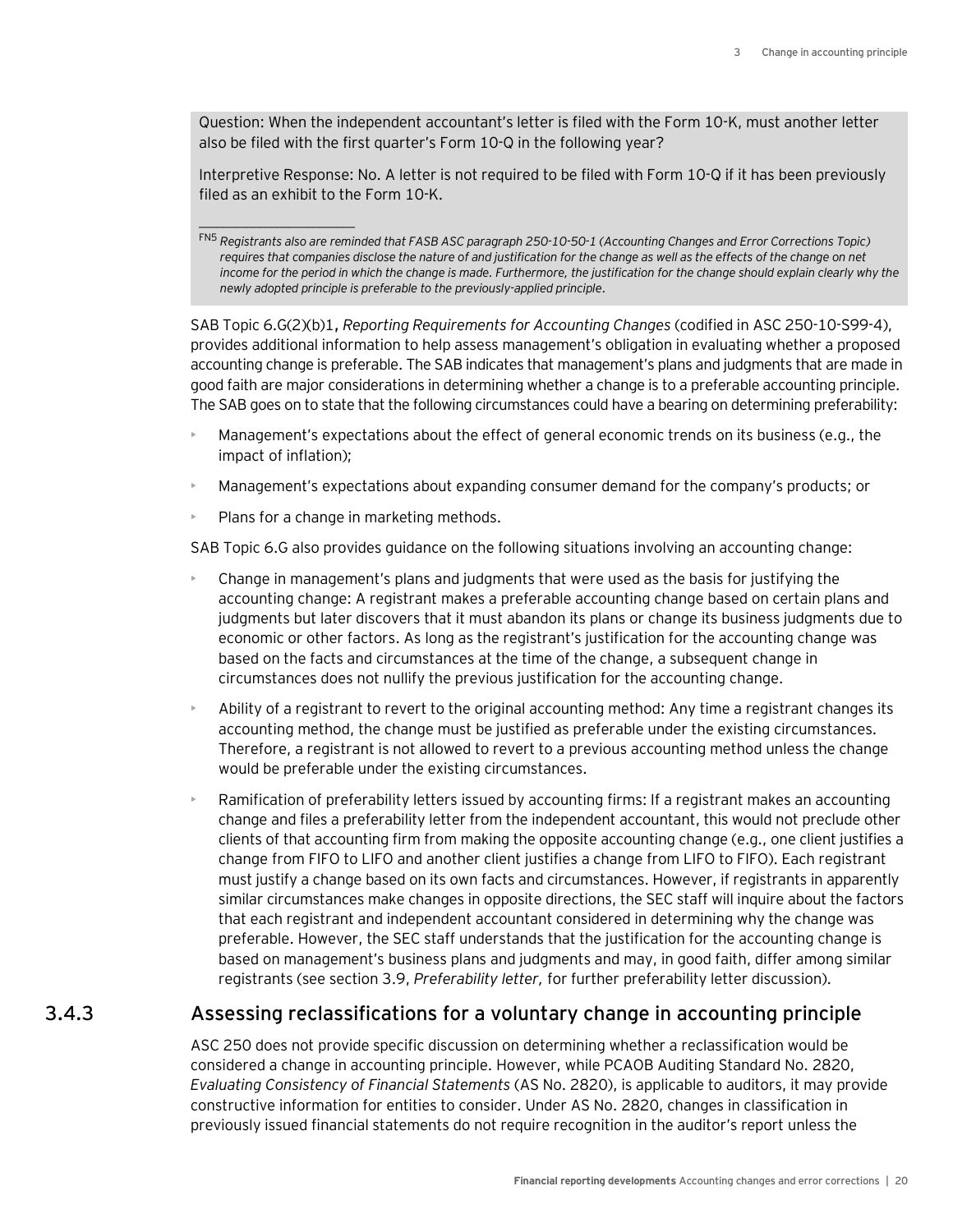change represents the correction of a material misstatement or a change in accounting principle. A material change in financial statement classification and the related disclosure should be evaluated to determine whether the change is a permissible reclassification (see section 6.1.2, *Error correction versus a reclassification*), a change in accounting principle (see section 3.4, *Justification for a change in accounting principle*) or a correction of a material misstatement (see Chapter 6, *Correction of an error in previously issued financial statements*). An example of a correction of a misstatement may be a reclassification of cash flows from the operating activity category to the financing activity category if the initial inclusion in the operating category was not in accordance with US GAAP.

Entities should also determine whether the applicable ASC Topic addresses the accounting for classifications. For example, ASC 740-10-45-25 states that penalties associated with an uncertain tax position may be classified as income tax expense or another expense classification based on an accounting policy election. If the entity changes the classification from the accounting policy decision, that would be considered a change in accounting principle.

## <span id="page-25-0"></span>**3.5 Accounting changes in interim periods**

## **Excerpt from Accounting Standards Codification**

Accounting Changes and Error Corrections — Overall

*Other Presentation Matters*

### *Reporting a Change in Accounting Principle Made in an Interim Period*

#### *250-10-45-14*

A change in accounting principle made in an interim period shall be reported by retrospective application in accordance with paragraphs 250-10-45-5 through 45-8. However, the impracticability exception in paragraph 250-10-45-9 may not be applied to prechange interim periods of the fiscal year in which the change is made. When retrospective application to prechange interim periods is impracticable, the desired change may only be made as of the beginning of a subsequent fiscal year.

#### *250-10-45-15*

If a public entity that regularly reports interim information makes an accounting change during the fourth quarter of its fiscal year and does not report the data specified by paragraph 270-10-50-1 in a separate fourth-quarter report or in its annual report, that entity shall include disclosure of the effects of the accounting change on interim-period results, as required by paragraph 250-10-50-1, in a note to the annual financial statements for the fiscal year in which the change is made.

#### *250-10-45-16*

As indicated in paragraph 270-10-45-15, whenever possible, entities should adopt any accounting changes during the first interim period of a fiscal year. Changes in accounting principles and practices adopted after the first interim period in a fiscal year tend to obscure operating results and complicate disclosure of interim financial information.

Consistent with changes made in annual periods, ASC 250 requires that a change in accounting principle made in an interim period be reported by retrospective application, both to the prior years, as well as to the interim periods within the fiscal year that the accounting change was adopted. However, the impracticability exception provided in ASC 250-10-45-9 cannot be applied to the interim periods of the fiscal year in which the accounting change is made. When an entity determines that retrospective application to the pre-change interim periods of the fiscal year of the change is impracticable, the desired change may only be made as of the beginning of the subsequent fiscal year.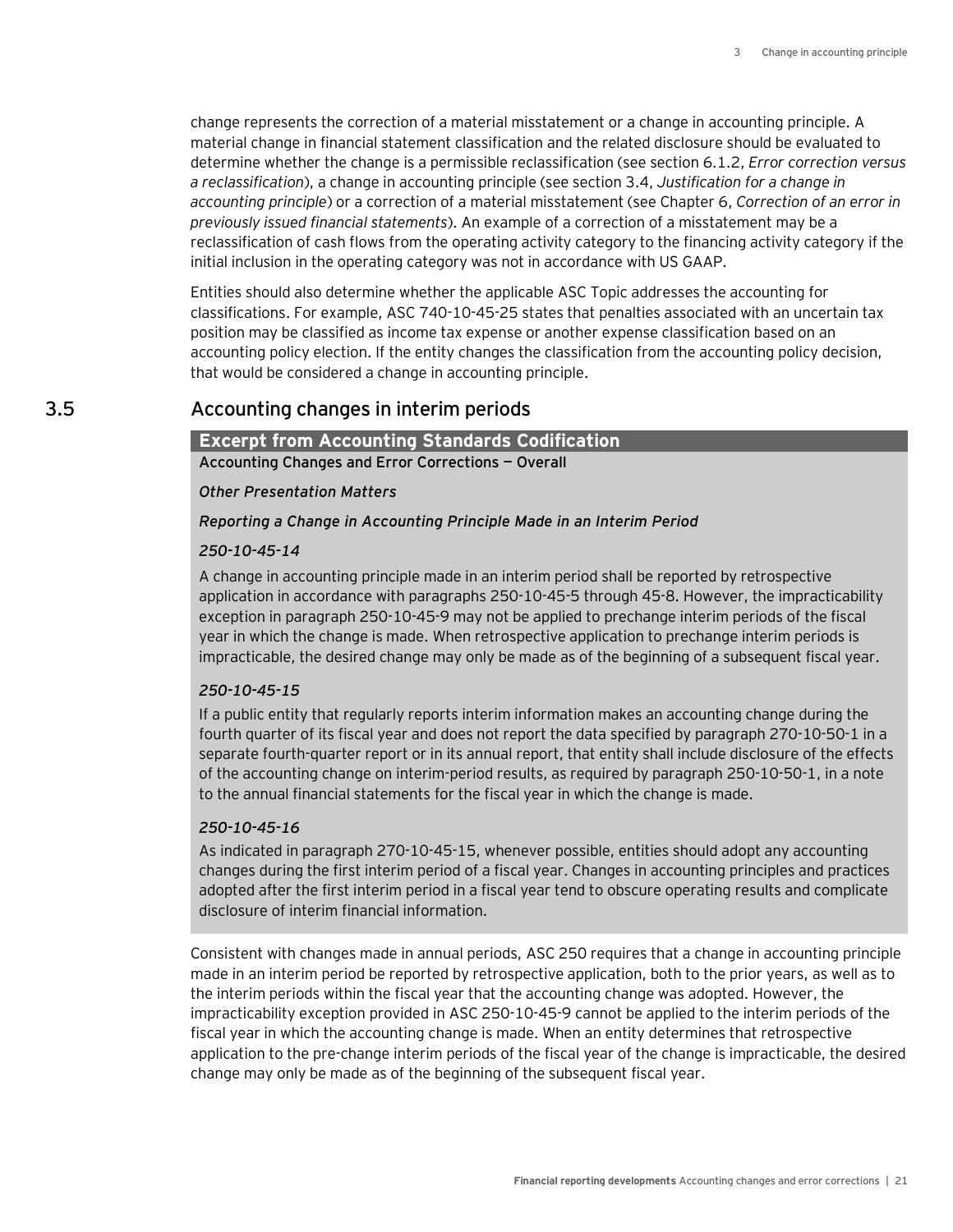#### **Illustration 3-4: Accounting change in interim period**

Assume that in 20X6 a calendar year-end company makes a voluntary change in accounting principle in its third quarter. The effect of the change must be applied retrospectively to the first and second quarters of 20X6 and to the prior fiscal years presented for comparative purposes in its third quarter interim report. If the company determines that it is impracticable to apply the new principle to its 20X5 and prior financial statements, the cumulative effect of the change would be recognized as a component of opening retained earnings in 20X6 and the appropriate disclosure surrounding the adoption would be included in its financial statements reported in 20X6. Alternatively, if the company determined that it was impracticable to apply the new accounting principle retrospectively to the first and second quarters of 20X6, it would be precluded from making the accounting change in the third quarter. If the company still elected to pursue the change in accounting principle, it could only be made (at the earliest) as of 1 January 20X7 (the beginning of the subsequent fiscal year) by recognizing the cumulative effect of the change in opening retained earnings as of 1 January 20X7.

## <span id="page-26-0"></span>3.5.1 Fourth quarter accounting changes

Regarding changes in an accounting principle made in the fourth quarter of the fiscal year, ASC 250-10- 45-15 requires that if a public company that regularly reports interim information makes an accounting change during the fourth quarter of its fiscal year and does not report the data required by ASC 270-10- 50-1 (the minimum requirements for summarized interim financial data, which exceed those required to comply with Item 302(a) of Regulation S-K), in a separate fourth-quarter report or in its annual report, that entity shall include disclosure of the effects of the accounting change on prior interim-period results (see section 3.8, *Disclosures for a change in accounting principle*).

This information may be disclosed in a separate footnote (see Illustration 3-5 below) or if a registrant elects to include the selected quarterly financial data in an unaudited note to the financial statements, the registrant may combine the disclosure requirements of ASC 250 and Item 302(a) of Regulation S-K in a single footnote. Item 302(a) requires the effect of the accounting change to be reflected and disclosed in a reconciliation of the amounts presented with those previously reported, including a description of the reason for the difference.

## **Illustration 3-5: Example disclosure reflecting accounting change**

Below is an example disclosure of quarterly results of operations included in the annual shareholders' report reflecting the change from LIFO to FIFO. For purposes of this example, quarterly financial information for fiscal year 20X8 is not presented, but would be required.

#### **Quarterly results of operations**

The following is a summary of the quarterly results of operations for the year ended 31 December 20X9.

|                                            | Previously<br>reported<br>31 Mar. | Adiusted<br>31 Mar.                   | <b>Previously</b><br>reported<br>30 Jun. | Adiusted<br>30 Jun. | <b>Previously</b><br>reported<br>30 Sept. | Adjusted<br>30 Sept. | 31 Dec.         |
|--------------------------------------------|-----------------------------------|---------------------------------------|------------------------------------------|---------------------|-------------------------------------------|----------------------|-----------------|
|                                            |                                   | (In thousands, except per share data) |                                          |                     |                                           |                      |                 |
| 20X9                                       |                                   |                                       |                                          |                     |                                           |                      |                 |
| Net sales                                  | Ś.<br>47.500                      | S.<br>47.500                          | Ŝ.<br>35,000                             | Ŝ.<br>35,000        | Ŝ.<br>42,500                              | Ŝ.<br>42,500         | Ŝ.<br>37.500    |
| Cost of<br>products sold (1)<br>Net income | 36.000<br>1.200                   | 35,900<br>1.100                       | 24,500<br>1.000                          | 24,420<br>920       | 32,000<br>1.100                           | 31.880<br>980        | 28,000<br>1.170 |
| Net income per<br>common share:            |                                   |                                       |                                          |                     |                                           |                      |                 |
| <b>Basic</b>                               | 1.20                              | 1.10                                  | 1.00                                     | .92                 | 1.10                                      | .98                  | 1.17            |
| Diluted                                    | 1.20                              | 1.10                                  | 1.00                                     | .92                 | 1.10                                      | .98                  | 1.17            |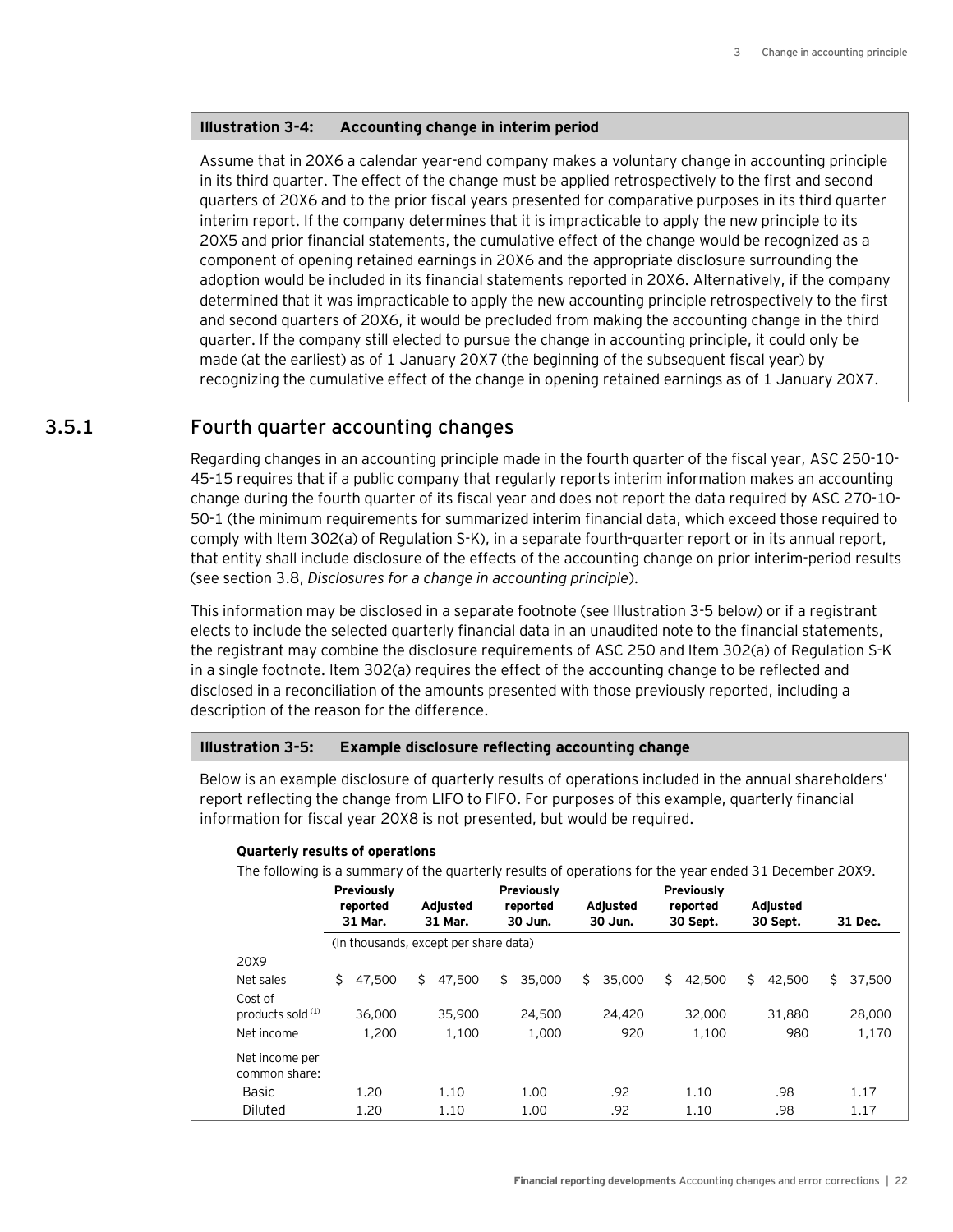In December 20X9, the Company changed its method of determining inventory cost to the first-in, first-out (FIFO) method from the last-in, first-out (LIFO) method. The Company believes that this change is preferable because (1) the costs of the Company's inventories have remained fairly level during the past several years, which has substantially negated the benefits of the LIFO method (a better matching of current costs with current revenues in periods of rising costs), (2) the FIFO method results in the valuation of inventories at current costs on the consolidated balance sheet, which provides a more meaningful presentation for investors and financial institutions, and (3) the change conforms to a single method of accounting for all of the Company's inventories. In accordance with ASC 250 the quarterly information for the first three quarters of 20X9, which had been previously reported, has been adjusted on a retrospective basis to reflect that change in principle.

A registrant that adopts a change in accounting principle in the fourth quarter is not required to amend its previous filings on Form 10-Q to reflect the retrospectively adjusted interim financial statements. However, in certain circumstances, disclosure of the effect of the accounting change may be appropriate prior to filing the annual report on Form 10-K.

## <span id="page-27-0"></span>3.5.2 Interim periods after a change in accounting principle

ASC 250 requires that in the fiscal year in which a voluntary change in accounting principle occurs or a new accounting principle is adopted, financial information reported for interim periods after the date of such a change or adoption should disclose the effect of the change on income from continuing operations, net income (or other appropriate captions of changes in the applicable net assets or performance indicator) and related per-share amounts, if applicable, for the post-change interim periods. That is, for subsequent interim periods in the fiscal year of an accounting change, the registrant must determine and disclose the amounts that would have been reported under the "old" accounting principle had it not made the accounting change.

## <span id="page-27-1"></span>**3.6 Changes in accounting principle — materiality considerations**

Like all standards issued by the FASB, ASC 250 need not be applied to immaterial items. Like all materiality assessments, assessing materiality in the context of changes in accounting principle requires the exercise of judgment and careful consideration of all the relevant facts and circumstances associated with the change.

An entity may make a change in accounting principle and conclude that the change is not material to the prior years and, therefore, will not apply the change on a retrospective basis. In this case, the entity is required to apply the new principle to the assets and liabilities affected by the change and recognize the cumulative effect of the change as an operating item in the income statement for the period of the change. The entity would not be permitted to recognize the cumulative effect on a separate line in the income statement, nor would it be permitted to recognize the cumulative effect in beginning of the period retained earnings.

Accordingly, for an entity to conclude that the effect of a change in accounting principle should not be applied retrospectively on the grounds that it is immaterial, it would have to conclude that the effect of the change is immaterial to the prior years and that the cumulative effect of the change is immaterial to the financial statements in the period of the change.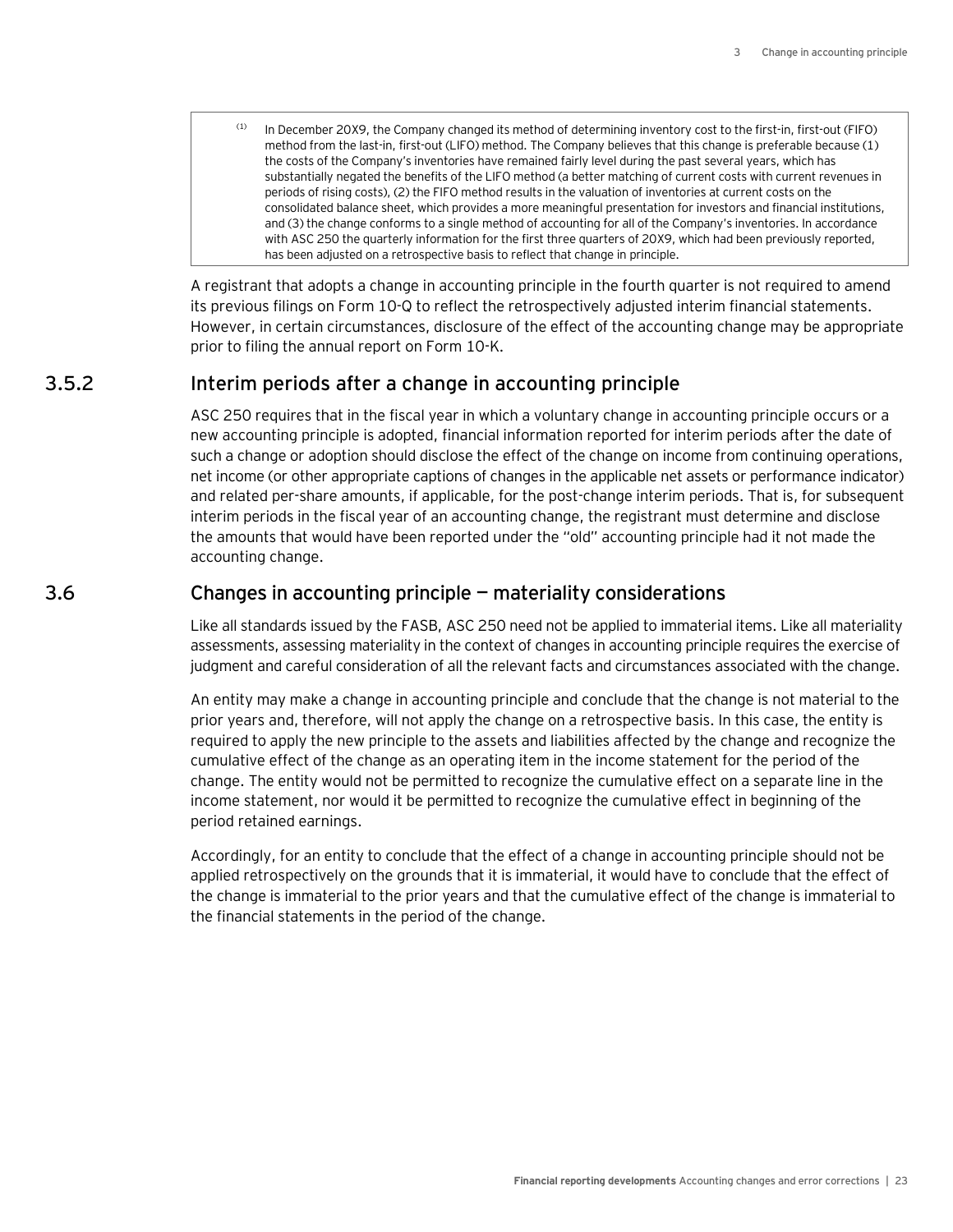## <span id="page-28-0"></span>3.6.1 Materiality of an interim change in accounting principle

## **Excerpt from Accounting Standards Codification**

Accounting Changes and Error Corrections — Overall

*SEC Materials*

## *SAB Topic 5.F, Accounting Changes Not Retroactively Applied Due to Immateriality*

## *250-10-S99-3*

The following is the text of SAB Topic 5.F, Accounting Changes Not Retroactively Applied Due to Immateriality.

Facts: A registrant is required to adopt an accounting principle by means of retrospective adjustment of prior periods' financial statements. However, the registrant determines that the accounting change does not have a material effect on prior periods' financial statements and, accordingly, decides not to retrospectively adjust such financial statements.

Question: In these circumstances, is it acceptable to adjust the beginning balance of retained earnings of the period in which the change is made for the cumulative effect of the change on the financial statements of prior periods?

Interpretive Response: No. If prior periods are not retrospectively adjusted, the cumulative effect of the change should be included in the statement of income for the period in which the change is made. Even in cases where the total cumulative effect is not significant, the staff believes that the amount should be reflected in the results of operations for the period in which the change is made. However, if the cumulative effect is material to current operations or to the trend of the reported results of operations, then the individual income statements of the earlier years should be retrospectively adjusted.

ASC 270-10-45-16 provides guidance on assessing materiality for accounting changes or error corrections made in an interim period and states that materiality should be related to the estimated income for the full fiscal year and also to the effect on the trend of earnings. Changes that are material with respect to an interim period but not material with respect to the estimated income for the full fiscal year or the trend of earnings should be separately disclosed in the interim period of the change. See the discussion in section 3.8, *Disclosures for a change in accounting principle,* regarding the disclosure requirements of ASC 250 in those situations where an entity concludes that an accounting change is immaterial to the current and/or prior periods, but the change is expected to be material to future periods.

For SEC registrants, SAB Topic 5.F, *Accounting Changes Not Retroactively Applied Due to Immateriality*, (Topic 5.F) (codified in ASC 250-10-S99-3), provides guidance on accounting for changes that are deemed immaterial and is consistent with the position articulated in the preceding paragraph. In accordance with Topic 5.F, if a registrant determines that the accounting change does not have a material effect on prior periods' financial statements and elects not to apply the change on a retrospective basis, the registrant may not adjust retained earnings at the beginning of the current fiscal year for the cumulative effect of prior periods. The registrant must report the cumulative effect of the change within operations in the interim period that the change is made with separate disclosure if material to that interim period. However, consistent with ASC 270-10-45-16, if the cumulative effect of the change is material to the registrant's estimated income for the full fiscal year or to the trend of earnings, Topic 5.F indicates that the registrant should apply the accounting change on a retrospective basis to the income statements for all periods presented (current and prior year).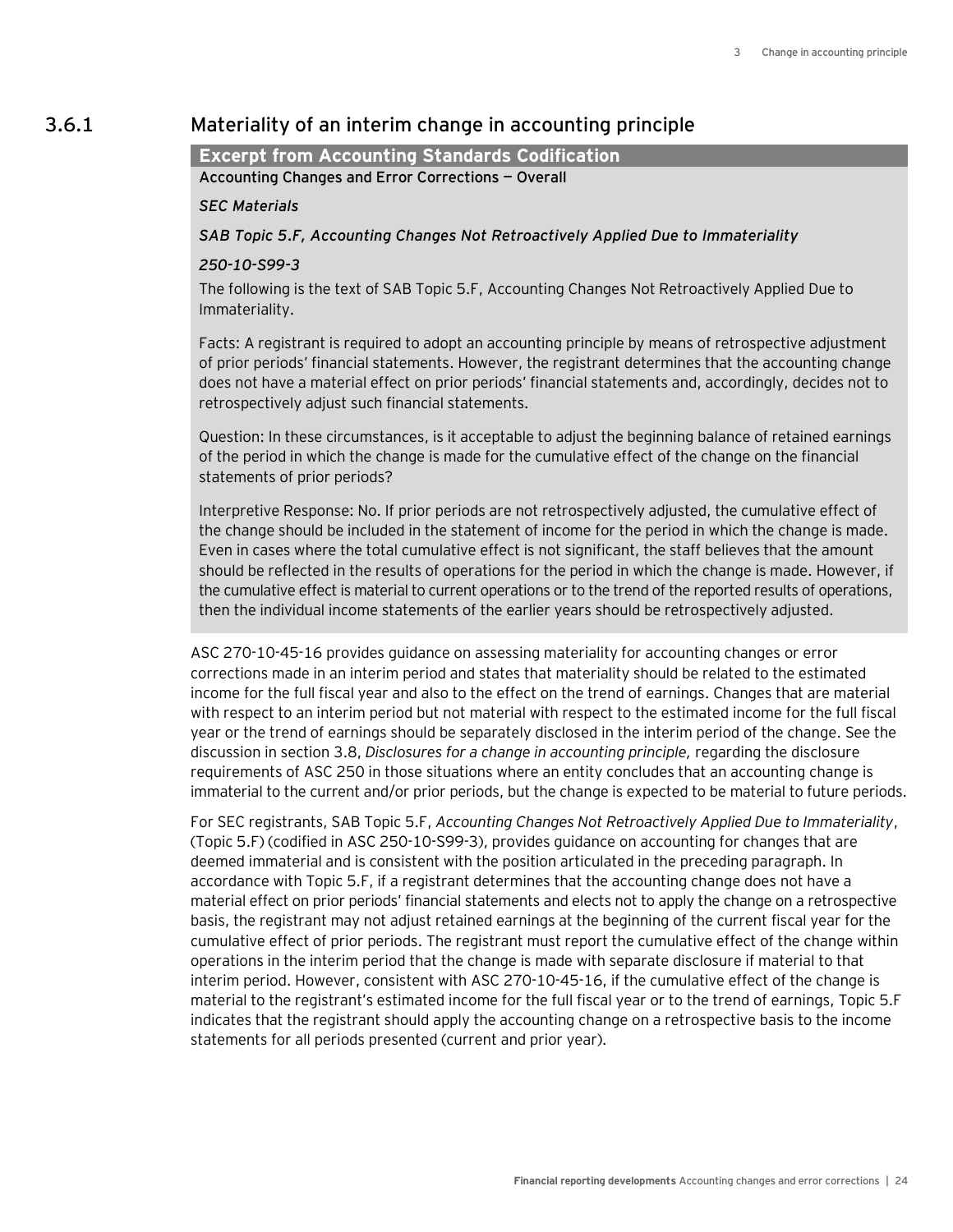## <span id="page-29-0"></span>**3.7 Inclusion of cumulative effect of accounting changes in comprehensive income**

The underlying principle in ASC 250 is that a cumulative effect of a change in accounting principle does not relate to the period in which a change is made. As such, cumulative effect adjustments should not be included as a component of comprehensive income, either through inclusion in net income or as a separate component of comprehensive income, in the period a change is made.

ASC 250 requires that the cumulative effect of a change in accounting principle be applied to the carrying amounts of assets and liabilities as of the beginning of the earliest period to which the new accounting principle can be applied with an offsetting adjustment, if any, made to the opening balance of retained earnings (or other appropriate components of equity or net assets in the statement of financial position) for that period. Additionally, new codification updates may provide specific transition requirements that require a similar adjustment be reported in retained earnings or accumulated other comprehensive income. For example, when FASB Statement No. 158, *Employers' Accounting for Defined Benefit Pension and Other Postretirement Plans*, was originally issued, it provided that any adjustment relating to the elimination of the additional minimum pension liability recorded pursuant to FASB Statement No. 87, *Employers' Accounting for Pensions*, should be recognized as an adjustment to the ending balance of accumulated other comprehensive income, in a manner similar to a cumulative effect adjustment, in the period of adoption.

ASC 220-10-45-10B states that "[i]tems required by accounting standards to be reported as direct adjustments to paid-in capital, retained earnings or other non-income equity accounts" are not to be included as components of comprehensive income. This seems to indicate that cumulative effect adjustments such as those described above should be excluded from comprehensive income in the period of change. This conclusion is also consistent with what the FASB had originally deliberated within the Basis for Conclusions of FASB Statement No. 130, *Reporting Comprehensive Income,* as to whether the effect of prior-period adjustments reflected as adjustments of the opening balance of retained earnings should be included in comprehensive income for that period. In its Basis for Conclusions, the FASB stated, "that because of the requirement for retroactive restatement of earlier period financial statements, items accounted for as prior-period adjustments are effectively included in comprehensive income of earlier periods and, therefore, should not be displayed in comprehensive income of the current period."

ASC 220-10-20 defines comprehensive income to "include[s] all changes in equity during a period except those resulting from investments by owners and distributions to owners." This seems to indicate that cumulative effect adjustments, such as those described above, should be included in comprehensive income in the period of change. Questions have arisen in practice relating to whether cumulative effect adjustments should be reported as a component of comprehensive income in the period the change is recognized.

When the FASB originally deliberated Statement No. 154, it considered requiring the cumulative effect of accounting changes be included in net income of the period in which the change was made. However, the FASB "rejected that alternative on the basis that the cumulative effect of the change in accounting principle does not relate to the period in which the change was made. Therefore, it would be inappropriate to record the cumulative effects on prior periods in net income of the period of change, since none of the effects relate to that period" (paragraph B12 of Statement 154).

Based on this rationale, we believe cumulative effect adjustments such as those which are described above should be excluded from comprehensive income in the period of change. We believe such adjustments relate to prior periods and are not items affecting the current period's results. Therefore, such adjustments should be excluded from any current period measurements of income including both net income and comprehensive income. We understand that this view is consistent with the views of the FASB as noted above and SEC staff in SAB Topic 5.F (codified in ASC 250-10-S99-3).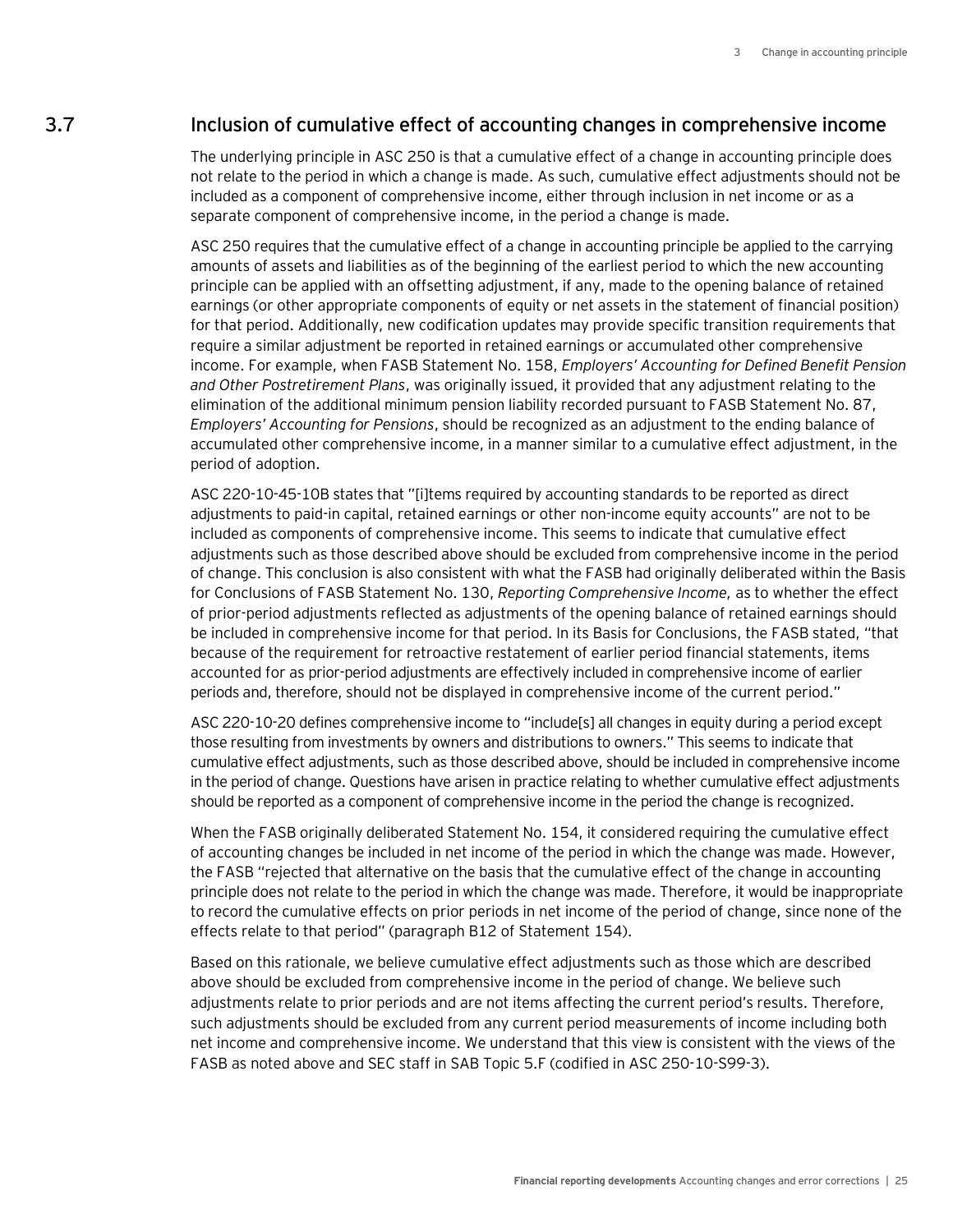#### **Illustration 3-6: Cumulative effect of accounting change not included in comprehensive income**

#### **Example 1**

Assume a company adopted a new accounting standard effective 1 January 200Y. A \$1,000,000 cumulative effect of adoption of the standard is recognized as an adjustment to the 31 December 200X balance of retained earnings. The cumulative effect of adoption of the new accounting standard should not be included in comprehensive income for the year ending 31 December 200Y but rather as an adjustment to retained earnings, as illustrated in the table below (other components of stockholders' equity are not presented for ease of illustration):

|                                          | Accumulated<br>other<br>comprehensive<br>income | <b>Retained</b><br>earnings | Total           |
|------------------------------------------|-------------------------------------------------|-----------------------------|-----------------|
| Balance at 31 December 200X              | 5,000,000                                       | \$10,000,000                | \$15,000,000    |
| Cumulative effect of accounting change   |                                                 | 1.000.000                   | 1,000,000       |
| Balance at 31 December 200X, as adjusted | 5,000,000                                       | 11,000,000<br>S.            | 16,000,000<br>S |
| Components of comprehensive income       |                                                 |                             |                 |
| Net Income                               |                                                 | 3,000,000                   | 3,000,000       |
| Other comprehensive income               | 100,000                                         |                             | 100,000         |
| Total comprehensive income               |                                                 |                             | 3,100,000       |
| Balance at 31 December 200Y              | 5.100.000                                       | .4.000.000                  | 19,100,000      |

## **Example 2**

Assume the same facts as Example 1, except that the transition provisions of the new accounting standard effective 1 January 200Y requires the cumulative effect of adoption to be recognized as an adjustment to the 31 December 200X balance of accumulated other comprehensive income. The cumulative effect of adoption of the new accounting standard should not be included in comprehensive income for the year ending 31 December 200Y but rather as an adjustment to accumulated other comprehensive income as previously reported for the year ending 31 December 200X, as illustrated in the table below (other components of stockholders' equity are not presented for ease of illustration):

|                                          | Accumulated<br>other<br>comprehensive<br>income | <b>Retained</b><br>earnings | Total        |
|------------------------------------------|-------------------------------------------------|-----------------------------|--------------|
| Balance at 31 December 200X              | Ś<br>5,000,000                                  | \$10,000,000                | \$15,000,000 |
| Cumulative effect of accounting change   | 1,000,000                                       |                             | 1,000,000    |
| Balance at 31 December 200X, as adjusted | 6,000,000                                       | \$10,000,000                | \$16,000,000 |
| Components of comprehensive income       |                                                 |                             |              |
| Net Income                               |                                                 | 3,000,000                   | 3,000,000    |
| Other comprehensive income               | 100,000                                         |                             | 100,000      |
| Total comprehensive income               |                                                 |                             | 3,100,000    |
| Balance at 31 December 200Y              | 6.100.000                                       | 13,000,000                  | l9,100,000   |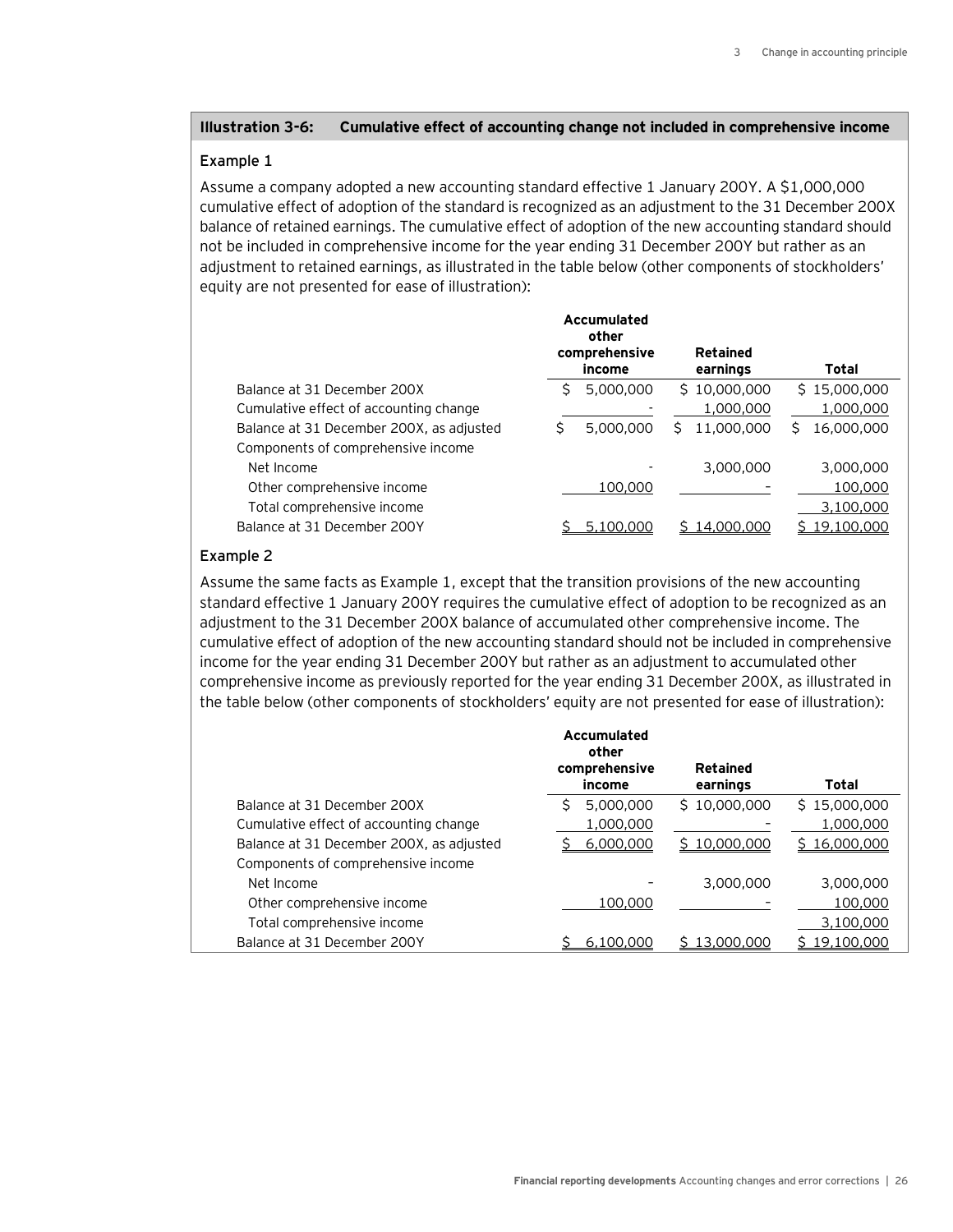## <span id="page-31-0"></span>**3.8 Disclosures for a change in accounting principle**

## **Excerpt from Accounting Standards Codification**

Accounting Changes and Error Corrections — Overall

#### *Disclosure*

*Change in Accounting Principle*

#### *250-10-50-1*

An entity shall disclose all of the following in the fiscal period in which a **change in accounting principle** is made:

- a. The nature of and reason for the change in accounting principle, including an explanation of why the newly adopted accounting principle is preferable.
- b. The method of applying the change, including all of the following:
	- 1. A description of the prior-period information that has been retrospectively adjusted, if any.
	- 2. The effect of the change on income from continuing operations, net income (or other appropriate captions of changes in the applicable net assets or performance indicator), any other affected financial statement line item, and any affected per-share amounts for the current period and any prior periods retrospectively adjusted. Presentation of the effect on financial statement subtotals and totals other than income from continuing operations and net income (or other appropriate captions of changes in the applicable net assets or performance indicator) is not required.
	- 3. The cumulative effect of the change on retained earnings or other components of equity or net assets in the statement of financial position as of the beginning of the earliest period presented.
	- 4. If **retrospective application** to all prior periods is impracticable, disclosure of the reasons therefore, and a description of the alternative method used to report the change (see paragraphs 250-10-45-5 through 45-7).
- c. If **indirect effects of a change in accounting principle** are recognized both of the following shall be disclosed:
	- 1. A description of the indirect effects of a change in accounting principle, including the amounts that have been recognized in the current period, and the related per-share amounts, if applicable
	- 2. Unless impracticable, the amount of the total recognized indirect effects of the **accounting change** and the related per-share amounts, if applicable, that are attributable to each prior period presented. Compliance with this disclosure requirement is practicable unless an entity cannot comply with it after making every reasonable effort to do so.

Financial statements of subsequent periods need not repeat the disclosures required by this paragraph. If a change in accounting principle has no material effect in the period of change but is reasonably certain to have a material effect in later periods, the disclosures required by (a) shall be provided whenever the financial statements of the period of change are presented.

## *250-10-50-2*

An entity that issues interim financial statements shall provide the required disclosures in the financial statements of both the interim period of the change and the annual period of the change.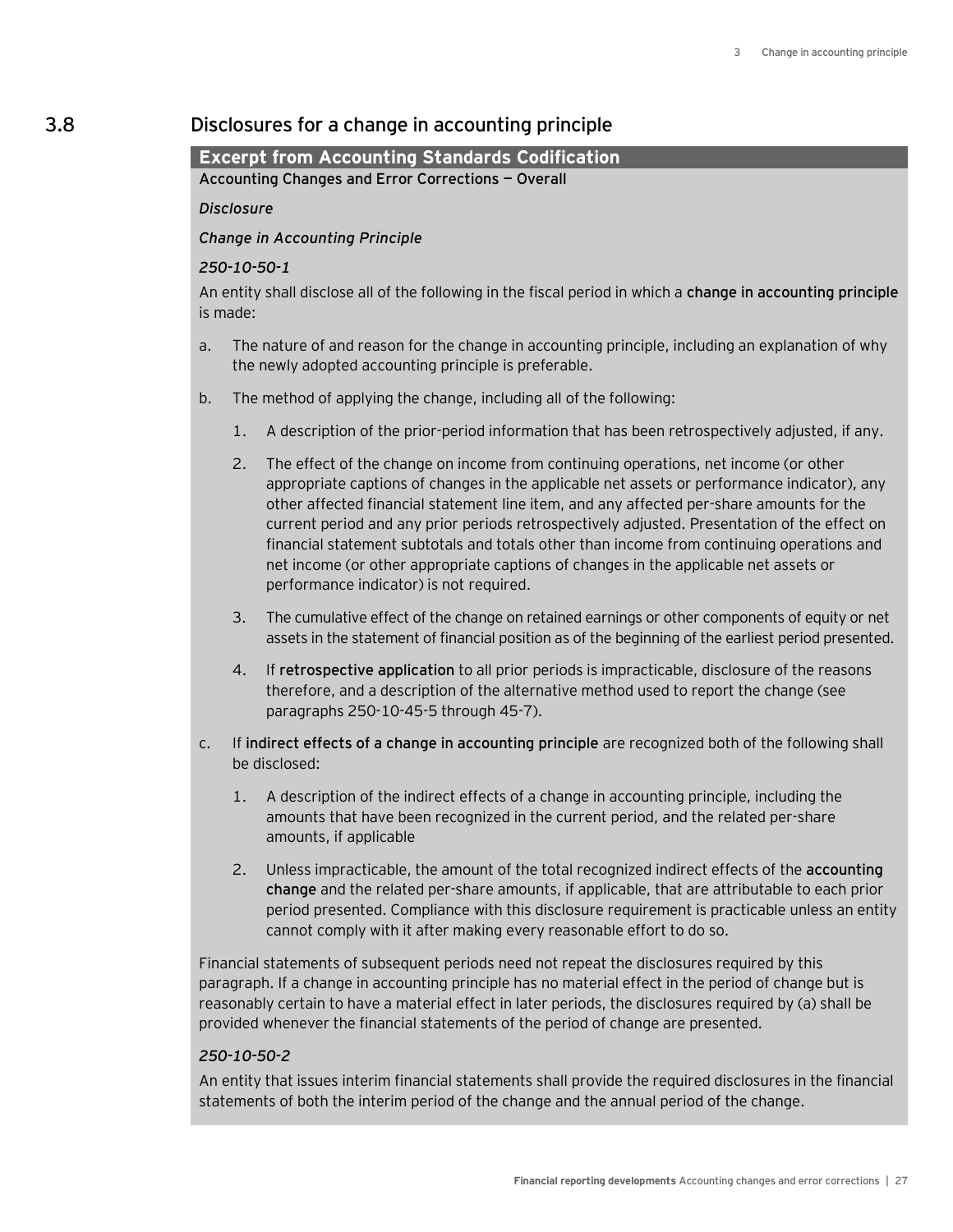#### *250-10-50-3*

In the fiscal year in which a new accounting principle is adopted, financial information reported for interim periods after the date of adoption shall disclose the effect of the change on income from continuing operations, net income (or other appropriate captions of changes in the applicable net assets or performance indicator), and related per-share amounts, if applicable, for those post-change interim periods.

ASC 250-10-50-1 requires the disclosures above to be made by an entity in the fiscal period in which a change in accounting principle is made.

Financial statements of subsequent periods need not repeat the required disclosures initially made in the period of an accounting change. However, entities that issue interim financial statements must provide the required disclosures in the financial statements of both the interim and annual periods that include the direct or indirect effects of a change in accounting principle. For example, a public entity that makes a change in accounting principle in the second quarter of 20X6 must include the required disclosures in its second and third quarter interim financial statements. The entity must also include the required disclosures for the annual period in its annual financial statements for 20X6. That is, the third quarter year-to-date interim financial statements, as well as the 20X6 annual financial statements, include the initial period of the change, and, therefore, the disclosures remain applicable. These disclosures are not required in the financial statements for any interim or annual periods after 20X6.

If a change in accounting principle does not have a material effect in the period of the change but is reasonably certain to have a material effect in later periods, the disclosures required in ASC 250-10-50-1(a) above (i.e., nature of and reason why the change is preferable) are provided whenever the financial statements of the period of change are presented. This is a limited exception to the requirement that the required disclosures be provided only in the interim and annual period of a change in principle. This limited disclosure is required for all periods that include the period of the change in a set of financial statements to inform the user that a change in accounting was made in a previous period. However, the other accounting and disclosure requirements of ASC 250 are not included in the period of the change because the effects were immaterial in those prior periods. A voluntary change in accounting principle may be immaterial to prior periods, but have a profound effect on future periods, and this disclosure provides the financial statement user with the information necessary to assess that impact.

When the cumulative effect of a change in accounting principle is reported on a net of tax basis, SAB Topic 6.I.3, *Net of Tax Presentation* (codified in ASC 740-10-S99-1), states that additional disclosure of the nature of the tax component should be provided by reconciling the tax component associated with the cumulative effect adjustment to the applicable statutory Federal income tax rate or rates.

ASC 250-10-50-3 requires that in the fiscal year in which a new accounting principle is adopted, financial information reported for interim periods after the date of adoption disclose the effect of the change on income from continuing operations, net income (or other appropriate captions of changes in the applicable net assets or performance indicator), and related per-share amounts, if applicable, for the post-change interim periods. That is, for subsequent interim periods in the fiscal year of an accounting change, an entity must determine and disclose the amounts that would have been reported under the "old" accounting principle had it not made the accounting change. For the indirect effects of a change in accounting principle, an entity is required to disclose a description of the indirect effects, the amounts recognized in the current period and the related per share amounts, as well as, if practicable<sup>4</sup>, the total recognized indirect effects of the accounting change and the related per share amounts attributable to each prior period presented.

<sup>4</sup> ASC 250-10-50-1(C) (2) requires compliance with disclosure requirements related to indirect effects of a change in accounting principle unless an entity cannot comply after making every reasonable effort to do so.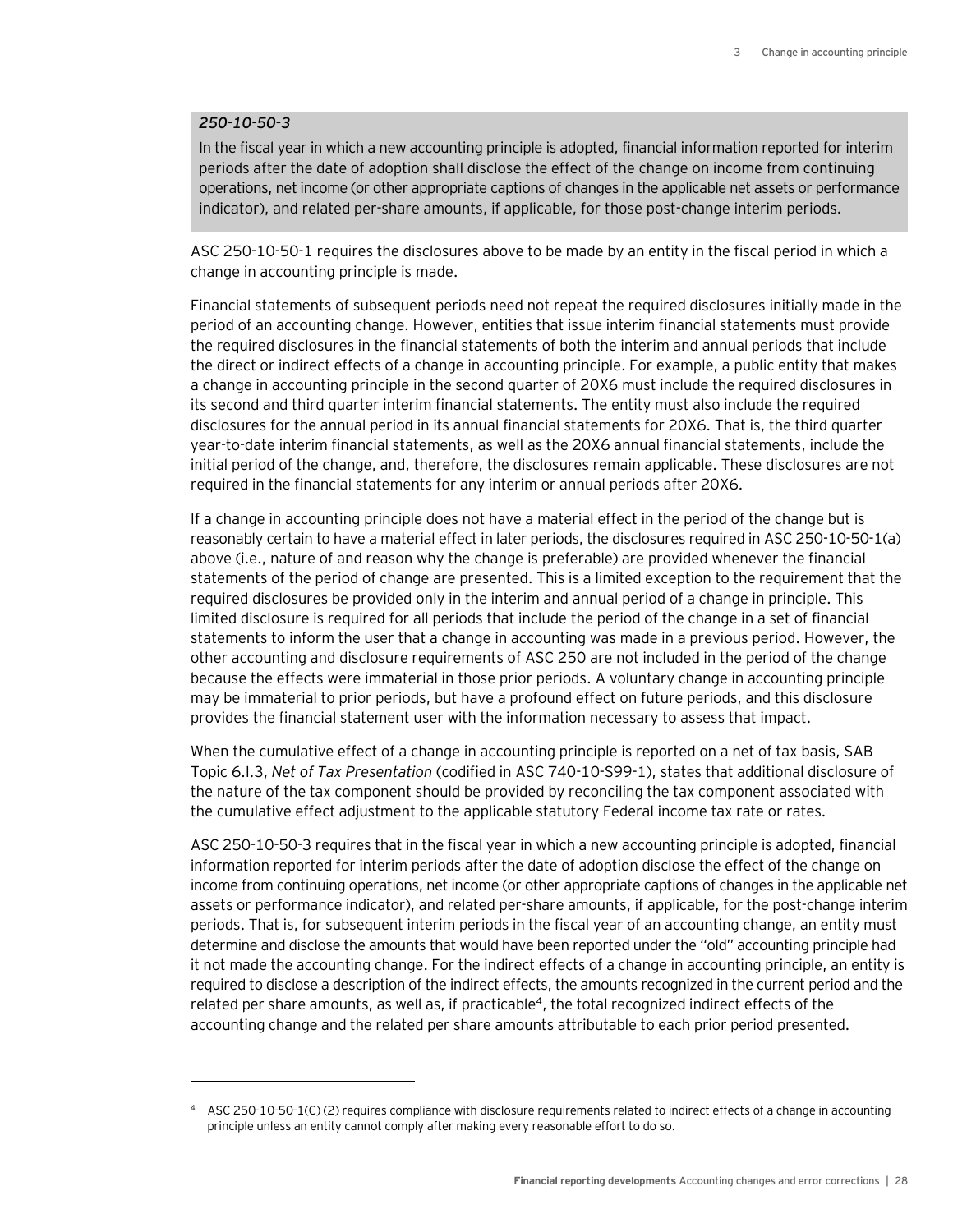## **Illustration 3-7: Disclosures for retrospective application of a change in accounting principle**

Based on Illustration 3-1, ABC Company decides at the beginning of 20X7 to adopt the FIFO method of inventory valuation. ABC Company had used the LIFO method for financial and tax reporting since its inception on 1 January 20X5, and had maintained records that are adequate to apply the FIFO method retrospectively. ABC Company concluded that the FIFO method is the preferable inventory valuation method for its inventory. ABC Company's profit sharing plan contains provisions requiring adjustments for changes in accounting. The change in accounting principle is reported through retrospective application. ABC Company's disclosure related to the accounting change is presented below.

#### **Note 1: Change in method of accounting for inventory valuation**

On 1 January 20X7, ABC Company elected to change its method of valuing its inventory to the FIFO method, whereas in all prior years' inventory was valued using the LIFO method. The Company believes that the FIFO method of inventory valuation is preferable because (1) the costs of the Company's inventories have remained fairly level during the past several years, which has substantially negated the financial reporting benefits of the LIFO method, which provides a better matching of current costs with current revenues in periods of rising costs, (2) the FIFO method results in the valuation of inventories at more current costs on the consolidated balance sheet, which proves a more meaningful presentation for investors, and (3) the change conforms to a single method of accounting for all of the Company's inventories. Comparative financial statements of prior years have been adjusted to apply the new method retrospectively. The following financial statement line items (see note below) for fiscal years 20X7 and 20X6 were affected by the change in accounting principle.

## **Income Statements**

Year ended December 31, 20X7

|                                               |  | As reported<br>under FIFO |    | As computed<br>under LIFO | <b>Effect of</b><br>change |      |  |
|-----------------------------------------------|--|---------------------------|----|---------------------------|----------------------------|------|--|
| <b>Sales</b>                                  |  | 3.000                     | \$ | 3,000                     |                            |      |  |
| Cost of goods sold                            |  | 1,100                     |    | 1,130                     |                            | (30) |  |
| Selling, general, and administrative expenses |  | 1,000                     |    | 1,000                     |                            |      |  |
| Income before profit sharing and income taxes |  | 900                       |    | 870                       |                            | 30   |  |
| Profit sharing                                |  | 96 <sup>1</sup>           |    | 87                        |                            | 9    |  |
| Income before income taxes                    |  | 804                       |    | 783                       |                            | 21   |  |
| Income taxes                                  |  | 322                       |    | 313                       |                            | 9    |  |
| Net income                                    |  | 482                       |    | 470                       |                            | 12   |  |

Year ended December 31, 20X6

|                                               | As adjusted |       | As originally<br>reported |       | <b>Effect of</b><br>change |
|-----------------------------------------------|-------------|-------|---------------------------|-------|----------------------------|
| <b>Sales</b>                                  |             | 3,000 | S                         | 3.000 |                            |
| Cost of goods sold                            |             | 940   |                           | 1,000 | (60)                       |
| Selling, general, and administrative expenses |             | 1,000 |                           | 1,000 |                            |
| Income before profit sharing and income taxes |             | 1,060 |                           | 1,000 | 60                         |
| Profit sharing                                |             | 100   |                           | 100   |                            |
| Income before income taxes                    |             | 960   |                           | 900   | 60                         |
| Income taxes                                  |             | 384   |                           | 360   | 24                         |
| Net income                                    |             | 576   |                           | 540   | 36                         |

<sup>1</sup> This amount includes a \$90 profit-sharing payment attributable to 20X7 profits and \$6 profit-sharing payment attributable to adjusted 20X6 profits, which is an indirect effect of the change in accounting principle. The incremental payment attributable to 20X6 would have been recognized in 20X6 if ABC Company's inventory had originally been accounted for using the FIFO method.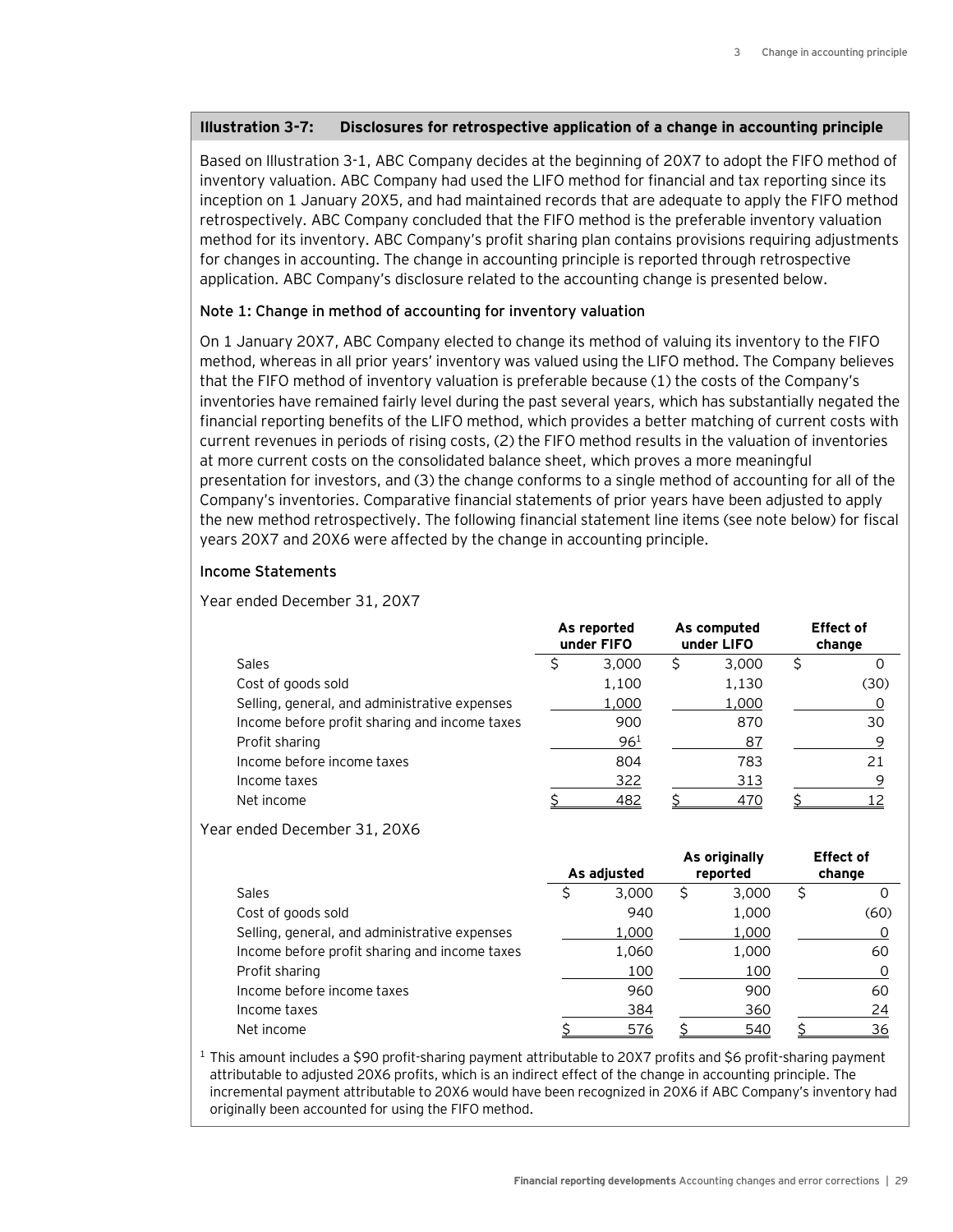## **Balance Sheets**

December 31, 20X7

|                                            | As computed<br>As reported<br>under FIFO<br>under LIFO |    | <b>Effect of</b><br>change |           |
|--------------------------------------------|--------------------------------------------------------|----|----------------------------|-----------|
| Cash                                       | 2,732                                                  | \$ | 2,738                      | \$<br>(6) |
| Inventory                                  | 390                                                    |    | 320                        | 70        |
| Total assets                               | 3,122                                                  |    | 3,058                      | 64        |
| Accrued profit sharing                     | 90                                                     |    | 87                         | 3         |
| Income tax liability                       | 338                                                    |    | 313                        | 25        |
| Total liabilities                          | 428                                                    |    | 400                        | 28        |
| Paid-in capital                            | 1,000                                                  |    | 1,000                      | 0         |
| Retained earnings                          | 1,694                                                  |    | 1,658                      | 36        |
| Total stockholders' equity                 | 2,694                                                  |    | 2,658                      | 36        |
| Total liabilities and stockholders' equity | 3.122                                                  |    | 3,058                      | 64        |

December 31, 20X6

|                                            | As adjusted |       | As originally<br>reported | <b>Effect of</b><br>change |    |
|--------------------------------------------|-------------|-------|---------------------------|----------------------------|----|
| Cash                                       | S           | 2,448 | \$<br>2,448               | \$                         | 0  |
| Inventory                                  |             | 240   | 200                       |                            | 40 |
| Total assets                               |             | 2,688 | <u>2,648</u>              |                            | 40 |
| Accrued profit sharing                     |             | 100   | 100                       |                            | 0  |
| Income tax liability                       |             | 376   | 360                       |                            | 16 |
| Total liabilities                          |             | 476   | 460                       |                            | 16 |
| Paid-in capital                            |             | 1,000 | 1,000                     |                            | 0  |
| Retained earnings                          |             | 1,212 | 1,188                     |                            | 24 |
| Total stockholders' equity                 |             | 2,212 | 2,188                     |                            | 24 |
| Total liabilities and stockholders' equity |             | 2,688 | <u>2,648</u>              |                            | 40 |

As a result of the accounting change, retained earnings as of January 1, 20X6, decreased from \$648, as originally reported using the LIFO method, to \$636 using the FIFO method.

## **Statement of cash flows**

Year ended December 31, 20X7

|                                                                                     | As reported<br>under FIFO | As computed<br>under LIFO | <b>Effect of</b><br>change |  |
|-------------------------------------------------------------------------------------|---------------------------|---------------------------|----------------------------|--|
| Net income                                                                          | \$<br>482                 | S<br>470                  | S<br>12                    |  |
| Adjustments to reconcile net income to net cash<br>provided by operating activities |                           |                           |                            |  |
| Increase in inventory                                                               | (150)                     | (120)                     | (30)                       |  |
| Decrease in accrued profit sharing                                                  | (10)                      | (13)                      | 3                          |  |
| Decrease in income tax liability                                                    | (38)                      | (47)                      | 9                          |  |
| Net cash provided by operating activities                                           | 284                       | 290                       | (6)                        |  |
| Net increase in cash                                                                | 284                       | 290                       | (6)                        |  |
| Cash, January 1, 20X7                                                               | 2,448                     | 2,448                     |                            |  |
| Cash, December 31, 20X7                                                             | 2.732                     | 2,738                     | 6                          |  |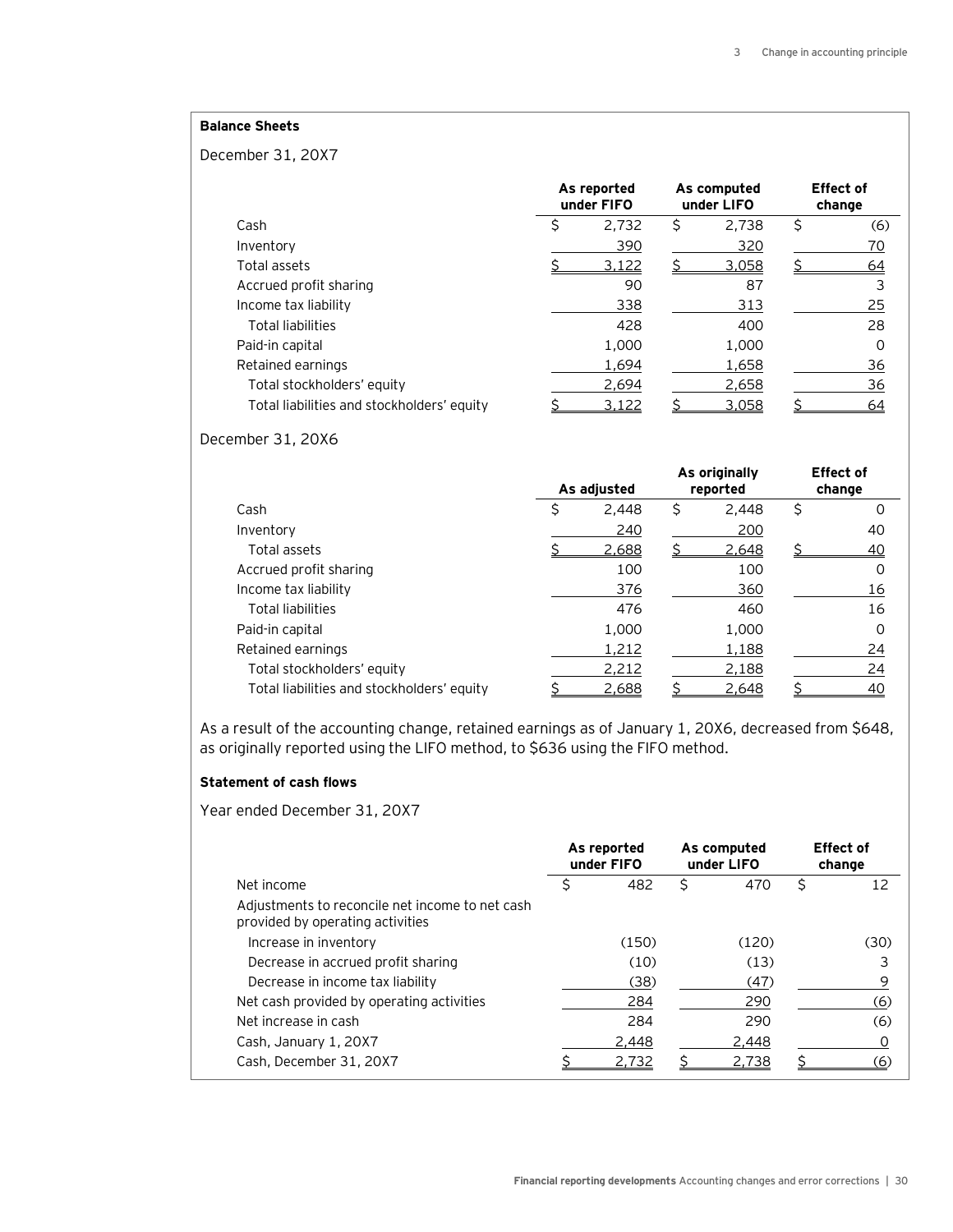| Year ended December 31, 20X6                                                        |             |       |                           |       |   |                            |  |
|-------------------------------------------------------------------------------------|-------------|-------|---------------------------|-------|---|----------------------------|--|
|                                                                                     | As adjusted |       | As originally<br>reported |       |   | <b>Effect of</b><br>change |  |
| Net income                                                                          |             | 576   | Ś                         | 540   | Ś | 36                         |  |
| Adjustments to reconcile net income to net<br>cash provided by operating activities |             |       |                           |       |   |                            |  |
| Increase in inventory                                                               |             | (160) |                           | (100) |   | (60)                       |  |
| Decrease in accrued profit sharing                                                  |             | (20)  |                           | (20)  |   | 0                          |  |
| Decrease in income tax liability                                                    |             | (48)  |                           | (72)  |   | 24                         |  |
| Net cash provided by operating activities                                           |             | 348   |                           | 348   |   |                            |  |
| Net increase in cash                                                                |             | 348   |                           | 348   |   |                            |  |
| Cash, January 1, 20X6                                                               |             | 2.100 |                           | 2.100 |   |                            |  |
| Cash, December 31, 20X6                                                             |             | 2,448 |                           | 2,448 |   |                            |  |

## **Illustration 3-8: Retrospective application of a change in accounting principle — public entity with three year comparative income statements and statements of cash flows presented**

Assume the same facts as Illustration 3-1, however, ABC Company has been in existence for many years and elects to adopt the FIFO method of inventory valuation on 1 January 20X7. Assume further that ABC Company is an SEC registrant that is required to present three years of comparative income statements, statements of cash flows, and is required to present earnings per share information related to its outstanding common stock and common stock equivalents. In this example, the change in accounting principle is applied retrospectively to the financial statements for the years 20X5 and 20X6 (including interim reporting periods) and the cumulative effect of the change is recognized in retained earnings as of 1 January 20X5.

Application and disclosure of the change in accounting principle in this example would be the same as Illustration 3-2 and Illustration 3-7, except that an additional year of disclosures related to the income statement and statement of cash flow changes for 20X5 is included in the ABC Company's disclosures. Disclosure of the effect of the change on earnings per share for all years presented is also required. Further, the cumulative effect of the change in accounting principle recognized in retained earnings on 1 January 20X5 is recognized as a component of retained earnings in ABC Company's 20X5 statement of changes in shareholder's equity. The change in accounting principle is applied retrospectively to the financial statements for the years 20X5 and 20X6. With respect to 20X7 (the period of change), ABC Company is required to disclose the effect of the change on income from continuing operations, net income and the related per-share amounts for each of its quarterly financial statements issued during 20X7. The disclosures required by ASC 250 are not required in financial statements issued for periods subsequent to 20X7 because all periods are presented on the same basis of accounting.

The example disclosure in Illustration 3-7 illustrates disclosure of the financial statement line items affected by the change in accounting principle in a tabular format. While there is no required method of disclosing the information required by ASC 250-10-50-1(b) and 50-1(c), we believe that a tabular presentation provides the most useful information to financial statement users. However, it is also acceptable to disclose the required information in a narrative format if the facts and circumstances support such a presentation.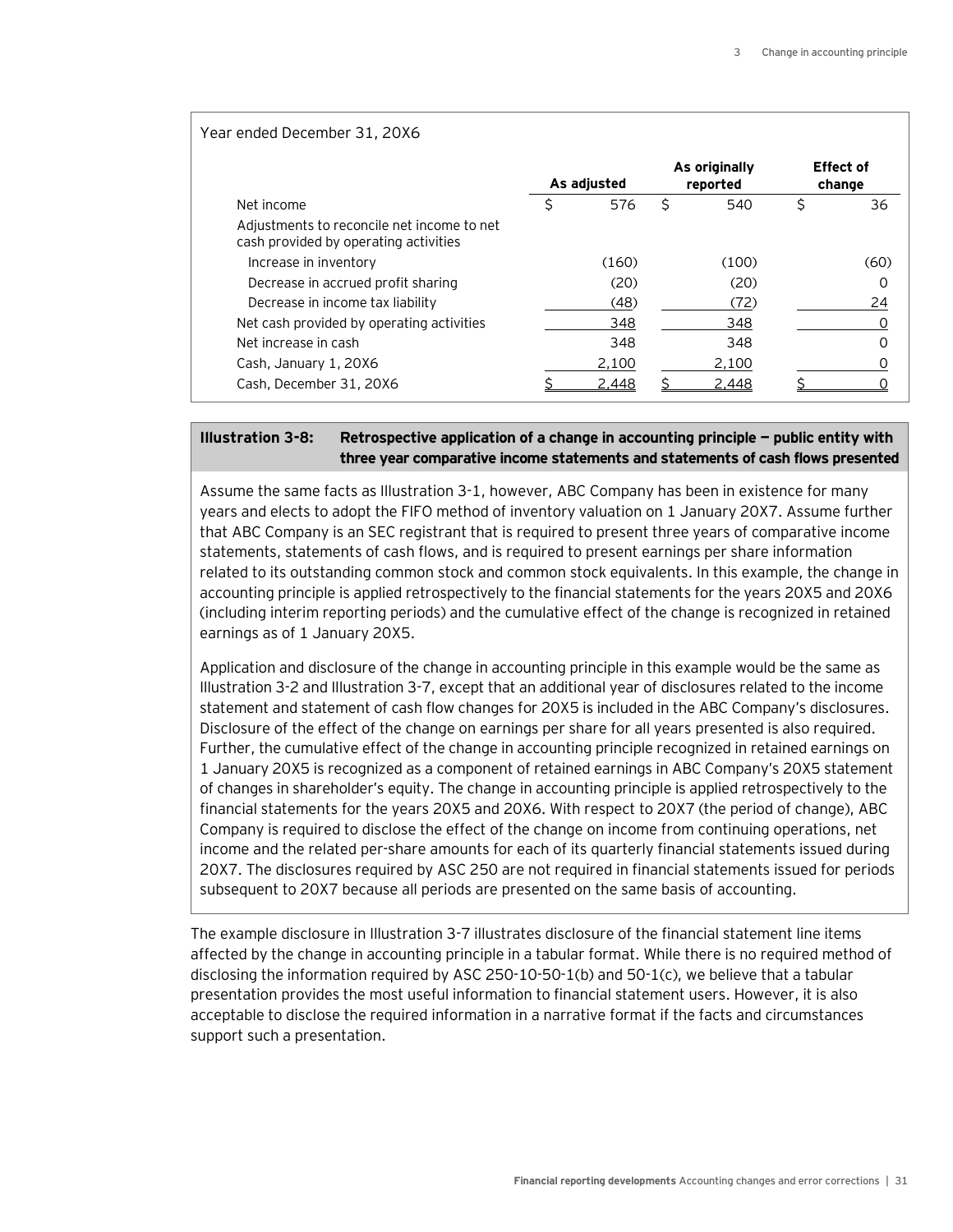# 3.8.1 Disclosures during the exposure period of a proposed amendment to the codification or before the effective date of a final codification update (updated October 2018)

# **Excerpt from Accounting Standards Codification**

Accounting Changes and Error Corrections — Overall

#### *SEC Materials*

*SAB Topic 11.M, Disclosure of the Impact that Recently Issued Accounting Standards Will Have on the Financial Statements of the Registrant when Adopted in a Future Period*

#### *250-10-S99-5*

The following is the text of SAB Topic 11.M, Disclosure of the Impact that Recently Issued Accounting Standards Will Have on the Financial Statements of the Registrant when Adopted in a Future Period.

Facts: An accounting standard has been issued FN5 that does not require adoption until some future date. A registrant is required to include financial statements in filings with the Commission after the issuance of the standard but before it is adopted by the registrant.

Question 1: Does the staff believe that these filings should include disclosure of the impact that the recently issued accounting standard will have on the financial position and results of operations of the registrant when such standard is adopted in a future period?

Interpretive Response: Yes. The Commission addressed a similar issue and concluded that registrants should discuss the potential effects of adoption of recently issued accounting standards in registration statements and reports filed with the Commission. FN6 The staff believes that this disclosure guidance applies to all accounting standards which have been issued but not yet adopted by the registrant unless the impact on its financial position and results of operations is not expected to be material. FN7 MD&A FN8 requires registrants to provide information with respect to liquidity, capital resources and results of operations and such other information that the registrant believes to be necessary to understand its financial condition and results of operations. In addition, MD&A requires disclosure of presently known material changes, trends and uncertainties that have had or that the registrant reasonably expects will have a material impact on future sales, revenues or income from continuing operations. The staff believes that disclosure of impending accounting changes is necessary to inform the reader about expected impacts on financial information to be reported in the future and, therefore, should be disclosed in accordance with the existing MD&A requirements. With respect to financial statement disclosure, GAAS <sup>FN9</sup> specifically address the need for the auditor to consider the adequacy of the disclosure of impending changes in accounting principles if (a) the financial statements have been prepared on the basis of accounting principles that were acceptable at the financial statement date but that will not be acceptable in the future and (b) the financial statements will be retrospectively adjusted in the future as a result of the change. The staff believes that recently issued accounting standards may constitute material matters and, therefore, disclosure in the financial statements should also be considered in situations where the change to the new accounting standard will be accounted for in financial statements of future periods, prospectively or with a cumulative catch-up adjustment.

Question 2: Does the staff have a view on the types of disclosure that would be meaningful and appropriate when a new accounting standard has been issued but not yet adopted by the registrant?

Interpretive Response: The staff believes that the registrant should evaluate each new accounting standard to determine the appropriate disclosure and recognizes that the level of information available to the registrant will differ with respect to various standards and from one registrant to another. The objectives of the disclosure should be to (1) notify the reader of the disclosure documents that a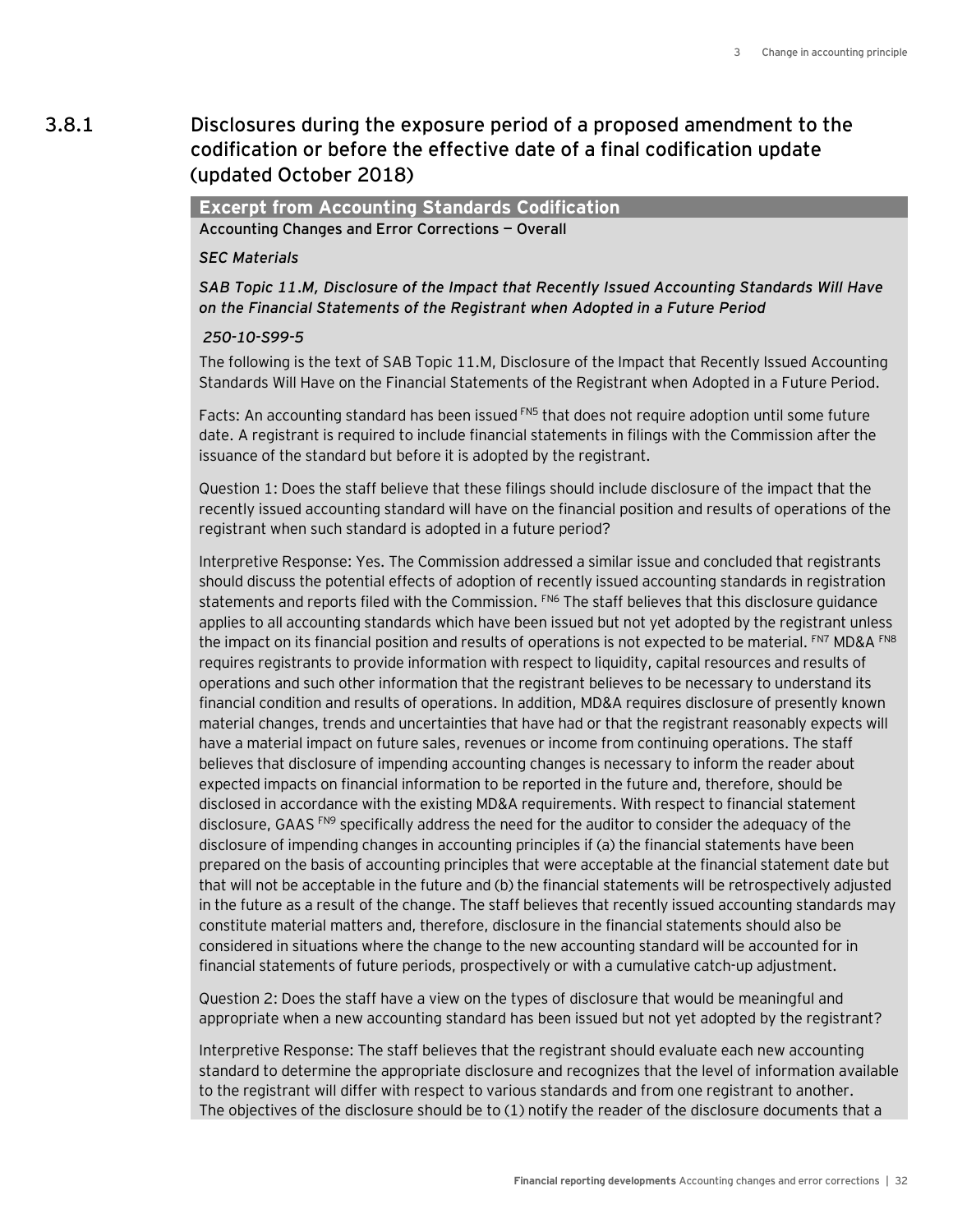standard has been issued which the registrant will be required to adopt in the future and (2) assist the reader in assessing the significance of the impact that the standard will have on the financial statements of the registrant when adopted. The staff understands that the registrant will only be able to disclose information that is known.

The following disclosures should generally be considered by the registrant:

A brief description of the new standard, the date that adoption is required and the date that the registrant plans to adopt, if earlier.

A discussion of the methods of adoption allowed by the standard and the method expected to be utilized by the registrant, if determined.

A discussion of the impact that adoption of the standard is expected to have on the financial statements of the registrant, unless not known or reasonably estimable. In that case, a statement to that effect may be made.

Disclosure of the potential impact of other significant matters that the registrant believes might result from the adoption of the standard (such as technical violations of debt covenant agreements, planned or intended changes in business practices, etc.) is encouraged.

#### *SEC Staff Announcement at Emerging Issues Task Force (EITF) Meetings*

*SEC Staff Announcement: Disclosure of the Impact That Recently Issued Accounting Standards Will Have on the Financial Statements of a Registrant When Such Standards Are Adopted in a Future Period (in accordance with Staff Accounting Bulletin [SAB] Topic 11.M)*

#### *ASC 250-10-S99-6*

The following is the text of SEC Staff Announcement: Disclosure of the Impact That Recently Issued Accounting Standards Will Have on the Financial Statements of a Registrant When Such Standards Are Adopted in a Future Period (in accordance with Staff Accounting Bulletin [SAB] Topic 11.M).

This announcement applies to Accounting Standards Update (ASU) No. 2014-09, *Revenue from Contracts with Customers (Topic 606)*; ASU No. 2016-02, *Leases (Topic 842)*; and ASU No. 2016-13, *Financial Instruments — Credit Losses (Topic 326): Measurement of Credit Losses on Financial Instruments*. FN1

SAB Topic 11.M provides the SEC staff view that a registrant should evaluate ASUs that have not yet been adopted to determine the appropriate financial statement disclosures FN2 about the potential material effects of those ASUs on the financial statements when adopted. Consistent with Topic 11.M, if a registrant does not know or cannot reasonably estimate the impact that adoption of the ASUs referenced in this announcement is expected to have on the financial statements, then in addition to making a statement to that effect, that registrant should consider additional qualitative financial statement disclosures to assist the reader in assessing the significance of the impact that the standard will have on the financial statements of the registrant when adopted. In this regard, the SEC staff expects the additional qualitative disclosures to include a description of the effect of the accounting policies that the registrant expects to apply, if determined, and a comparison to the registrant's current accounting policies. Also, a registrant should describe the status of its process to implement the new standards and the significant implementation matters yet to be addressed.

FN5 Some registrants may want to disclose the potential effects of proposed accounting standards not yet issued, (e.g., exposure drafts). Such disclosures, which generally are not required because the final standard may differ from the exposure draft, are not addressed by this SAB. See also FRR 26.

FN6 FRR 6, Section 2.

FN7 In those instances where a recently issued standard will impact the preparation of, but not materially affect, the financial statements, the registrant is encouraged to disclose that a standard has been issued and that its adoption will not have a material effect on its financial position or results of operations.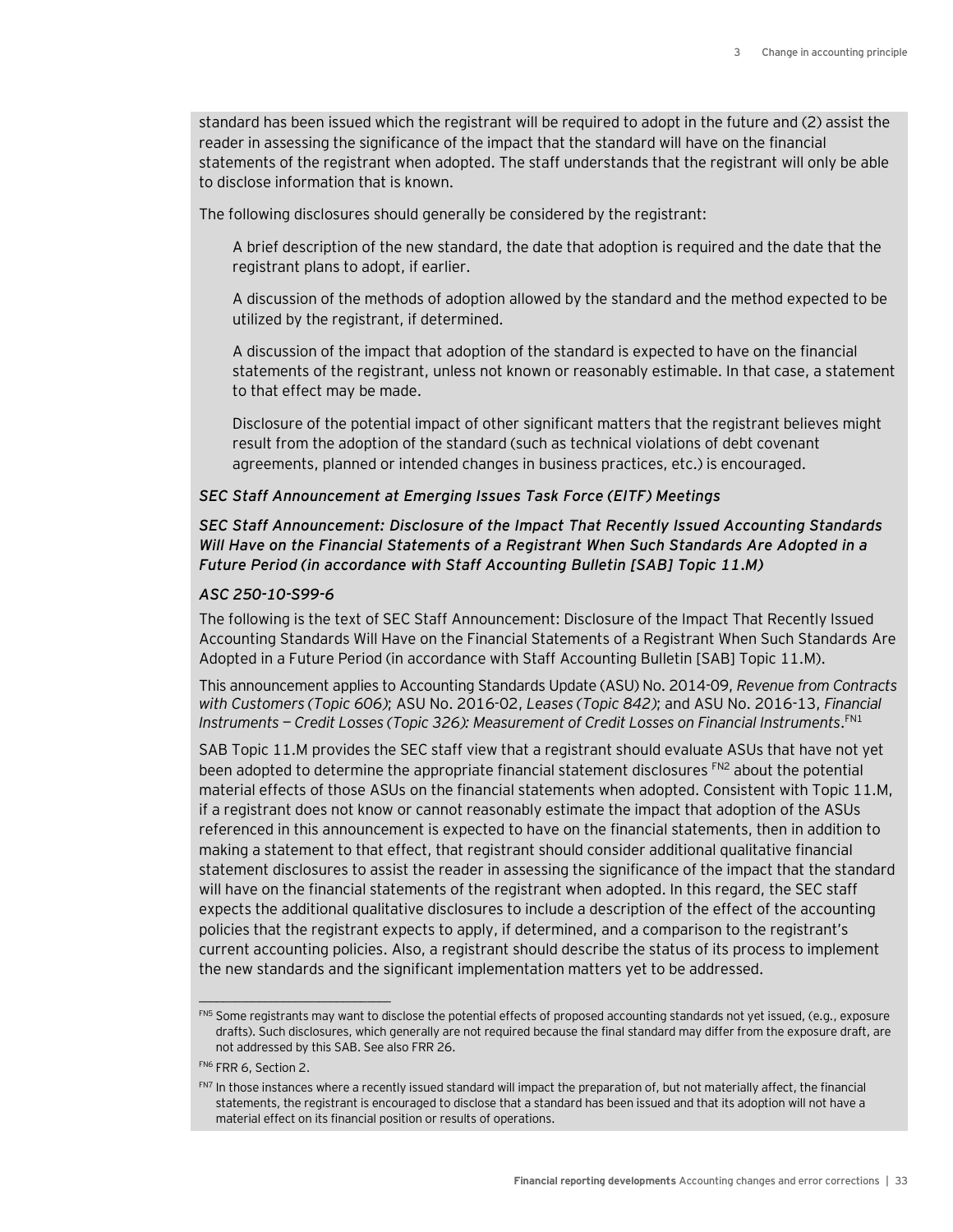FN8 Item 303 of Regulation S-K.

- FN1 This announcement also applies to any subsequent amendments to guidance in the ASUs that are issued prior to a registrant's adoption of the aforementioned ASUs.
- FN 2Topic 11.M provides SEC staff views on disclosures that registrants should consider in both Management's Discussion & Analysis (MD&A) and the notes to the financial statements. MD&A may contain cross references to these disclosures that appear within the notes to the financial statements.

Questions may arise regarding what disclosures, if any, should be made of the expected effects of an impending accounting change in financial statements issued either (1) during the exposure period of a proposed amendment to the codification or after the exposure period but before the final codification update is issued or (2) after the codification update is issued but before it is effective.

The FASB has not dealt specifically with this disclosure question. However, the Accounting Standards Board, in Auditing Interpretation No. 3 (ASB 3), *The Impact on an Auditor's Report of a FASB Statement Prior to the Statement's Effective Date*, considered it with regard to financial statements issued before the effective date of an issued accounting pronouncement by concluding that "[f]or financial statements that are prepared on the basis of accounting principles that are acceptable at the financial-statement date but that will not be acceptable in the future, the auditor should consider whether disclosure of the impending change in principle and the resulting restatement are essential data." ASB 3 suggests there will be circumstances when the effect of a new accounting pronouncement would be so material that disclosure would be required. Such disclosure might be made by supplementing the historical financial statements with pro forma financial data, either in comparative columnar form, in the notes, or as separate financial statements.

Also, SAS 122 (AU-C 708, *Consistency of Financial Statements*), states: "If an accounting change has no material effect on the financial statements in the current year, but the change is reasonably certain to have substantial effect in later years, the change should be disclosed in the notes to the financial statements whenever the statements of the period of change are presented..." While ASB 3 is directed to the disclosure of the impending effect of a retroactive restatement (referred to herein as retrospective application subsequent to the issuance of ASC 250), and SAS 122 applies to the year in which an accounting change is made, the conclusions reached may be applied to disclosures of all accounting changes that will result from the adoption of accounting pronouncements that have already been issued but are not yet effective for the entity.

While it is impractical to give guidance on the need to disclose the effects of pending accounting changes that will address every possible situation, we believe the following general guidance will provide a useful framework for dealing with specific cases:

- 1. A codification update is issued but not effective for the financial statements being issued:
	- a. Change will be given effect by either retrospective application or a cumulative catch-up adjustment to retained earnings.

The impending change and an approximate quantification, if known, normally would be disclosed if either of the following conditions are present:

• Either the change will materially affect important balance sheet items such as shareholders' equity, working capital, certain ratios such as debt-to-equity, or it may cause defaults under debt or other agreements as to which waivers are not yet obtained or agreements are not amended, if the consequences of the default would be material to the financial statements, or

FN9 See AU 9410.13-18.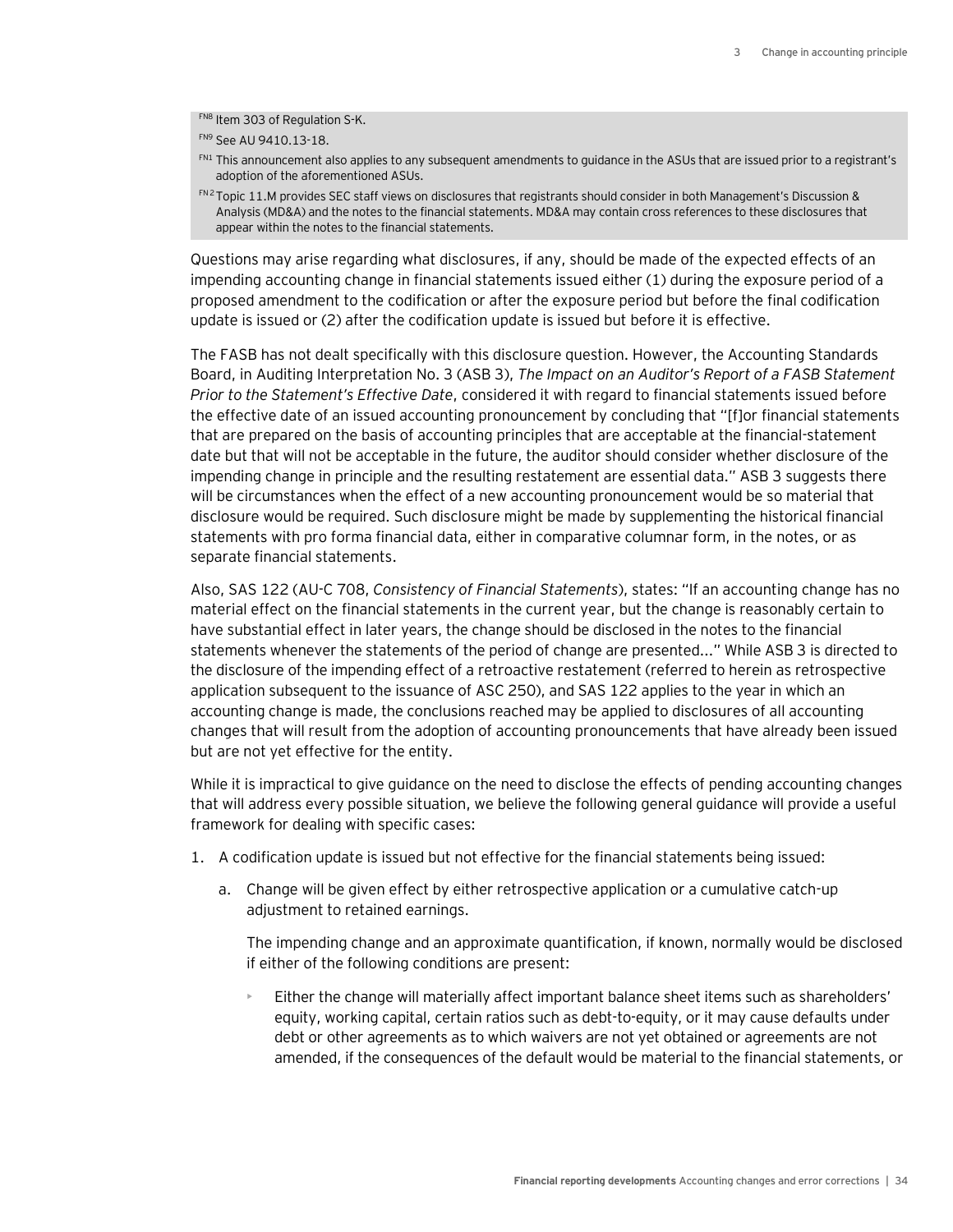- The change will materially affect the reported results of operations for any of the most recent years (usually the last three years), including the current year on an actual (retrospectively applied) basis.
- b. Change will be given effect prospectively.

The impending change would be disclosed if the effect on financial position or results of operations is expected to be material. The MD&A disclosures would indicate the expected magnitude of the effect of the change on future periods, while the financial statement notes should disclose the anticipated effect of a new standard on historical financial statements.

2. An amendment to the codification is in the exposure period, or that period has ended but a final codification update has not yet been issued.

Generally, no disclosure is required because exposure drafts do not establish GAAP and it is usually uncertain whether an amendment to the codification will be issued in substantially the same form as proposed. Disclosure of the potential effects of a proposed accounting standards update may be appropriate only in those rare situations in which adopting the update in the form in which the proposed update is exposed would change drastically the reported financial position or level of profitability shown by the financial statements. An example of this situation was ASC 730, *Research and Development*. As exposed (and as finally adopted), that codification topic removed all deferred research and development costs from the balance sheet, and that was the only significant asset some companies had. In such a case, the potential effects of the change would ordinarily be disclosed.

Many companies whose financial statements are likely to be significantly affected by a codification update will determine at least the approximate effects as soon as the update is issued and will wish to provide users of their financial statements with information quantifying the expected effects of the impending change. It is acceptable to disclose that the effect of the change has not yet been determined in situations when the effect of the change has not been determined since the company can only disclose information that is known at the time the disclosure is made. However, if more than one reporting date is involved before the effective date of the update to the codification, disclosure should improve as the effective date approaches.

In addition, in SAB Topic 11.M, *Disclosure of the Impact that Recently Issued Accounting Standards Will* Have on the Financial Statements of the Registrant When Adopted in a Future Period (Topic 11.M), the SEC staff stated that disclosure of impending accounting changes due to recently issued codification updates is necessary to inform the reader about the expected effects on financial information to be reported when such codification update is adopted in the future and, therefore, should be disclosed in accordance with existing MD&A requirements. The SEC staff believes that recently issued codification updates may constitute material matters and, therefore, disclosure in the financial statements also should be considered in situations when the change to the new codification update will be adopted in the future. The objectives of financial statement disclosure should be to (1) notify the reader of the disclosure that a codification update has been issued that the registrant will be required to adopt in the future and (2) assist the reader in assessing the significance of the effect that the new codification update will have on the financial statements of the registrant when adopted, including whether the financial statements will be retrospectively adjusted in the future as a result of the change.

The objectives of Topic 11.M and the purpose of financial statement disclosures are not necessarily consistent. MD&A should discuss known information about the expected effect of a new codification update on future periods, while the financial statement notes should disclose the anticipated effect of a new codification update on historical financial statements. By distinguishing these objectives, a preparer can avoid redundancy in its disclosures.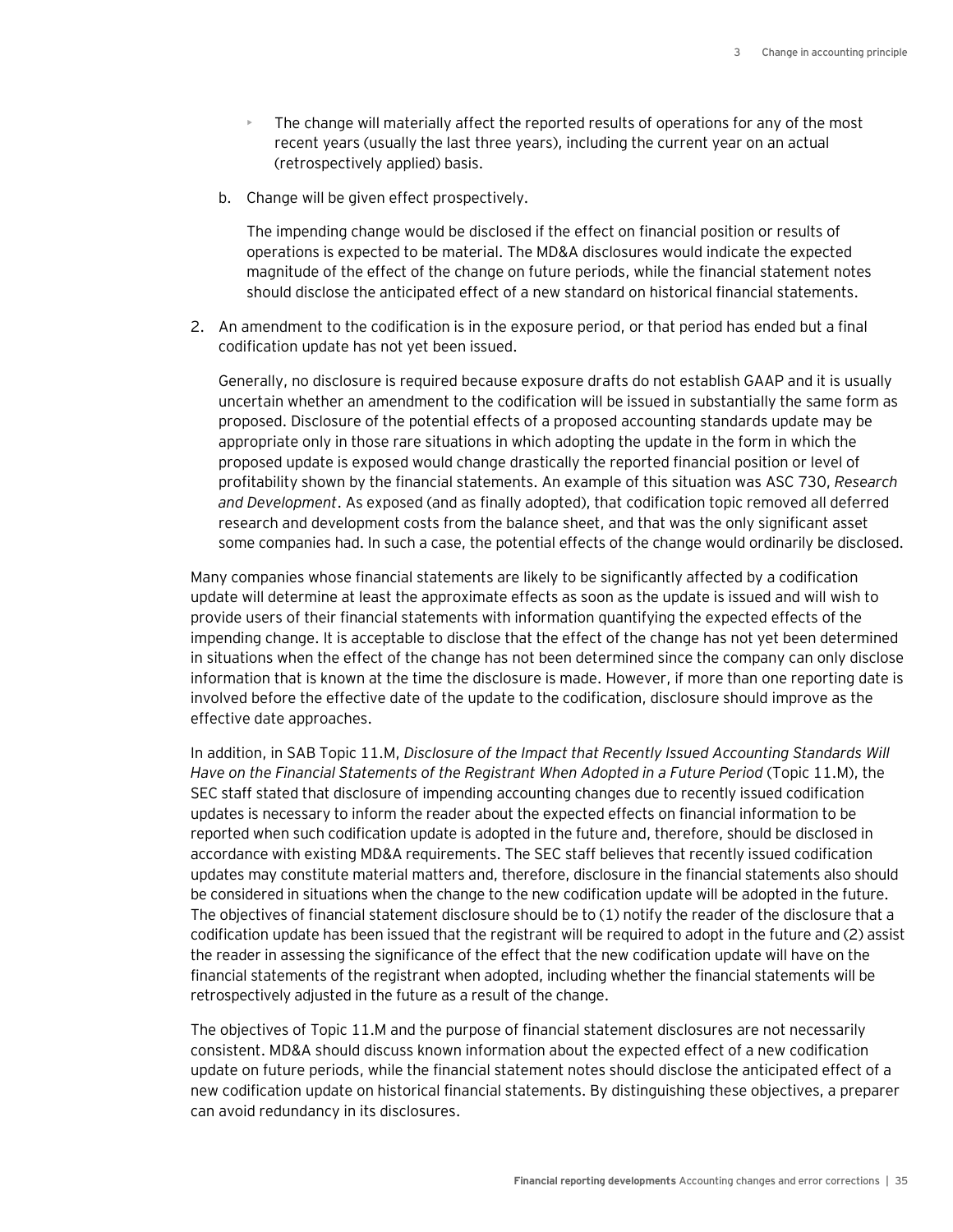The SEC staff noted that Topic 11.M disclosures are only required if the registrant reasonably expects a new codification update to have a material effect on its financial statements. That is, the SEC staff only expects a registrant to disclose pending codification updates that will require adoption via material retroactive adjustments to the historical financial statements (to be disclosed in the financial statement notes) or which will have a material effect on future financial statements via prospective adoption (to be disclosed in MD&A). A registrant should consider the full scope of new standards to evaluate if adoption of the standard is material. This would include presentation and disclosure in addition to recognition and measurement of transactions.

If a recently issued codification update with a delayed effective date allows for its early adoption, we believe the Topic 11.M disclosures should include a description of when and how the codification update is expected to be initially applied. In effect, by allowing for early adoption, the new accounting standard creates a new accounting policy election. That is, during the early-adoption period there may be multiple acceptable accounting policies. For example, following the issuance of a new accounting pronouncement a company may have the option of continuing to follow their previous accounting policy, or electing to apply the requirements of the new codification update before its effective date.

At the September 2016 Emerging Issues Task Force (EITF) Meeting, the SEC staff announced disclosure considerations that are applicable to ASU 2014-09, *Revenue from Contracts with Customers (Topic 606)*, ASU 2016-02, *Leases (Topic 842)* and ASU 2016-13, *Financial Instruments—Credit Losses (Topic 326): Measurement of Credit Losses on Financial Instruments*. The SEC staff stated that, consistent with Topic 11.M, if a registrant does not know or cannot reasonably estimate the impact that adoption of these ASUs is expected to have on the financial statements it should make a statement to that effect and consider providing qualitative disclosures to assist the reader in assessing the significance of the impact that the standard will have on the financial statements of the registrant when adopted. Those qualitative disclosures should include a description of the new standard's effect of the registrant's accounting policies and provide a comparison to the registrant's current accounting policies. A registrant should also describe the status of its process to implement the new standards and the significant implementation matters yet to be addressed. Also consistent with Topic 11.M, the SEC staff expects an entity's disclosures to evolve in each reporting period as more information about the effects of these new standards becomes available.

# **3.9 Preferability letter**

When an SEC registrant makes a voluntary change in accounting principle, it generally is required to include a preferability letter issued by its independent registered public accounting firm as Exhibit 18 to its first periodic report filed subsequent to the accounting change (e.g., Quarterly Report on Form 10-Q if the change is made in an interim period other than the fourth quarter, Annual Report on Form 10-K if the change is made in the fourth quarter). ASC 250 has no effect on this requirement. The SEC staff has taken the position that a preferability letter is needed for each situation in which a registrant discloses a voluntary change in accounting principle, even though the auditors may consider the change to not be material and do not comment thereon in their report.

Item 601 of Regulation S-K states that a preferability letter is not required when an accounting change is made in response to standards adopted by the FASB.

#### Goodwill impairment date testing

In a December 2014 speech at the AICPA Conference on Current SEC and PCAOB Developments, an SEC staff member<sup>5</sup> stated the following: "...the staff has observed that some registrants may view a change in goodwill impairment testing date to not represent a material change to a method of applying an accounting

<sup>5</sup> Carlton Tartar, Associate Chief Accountant, Office of the Chief Accountant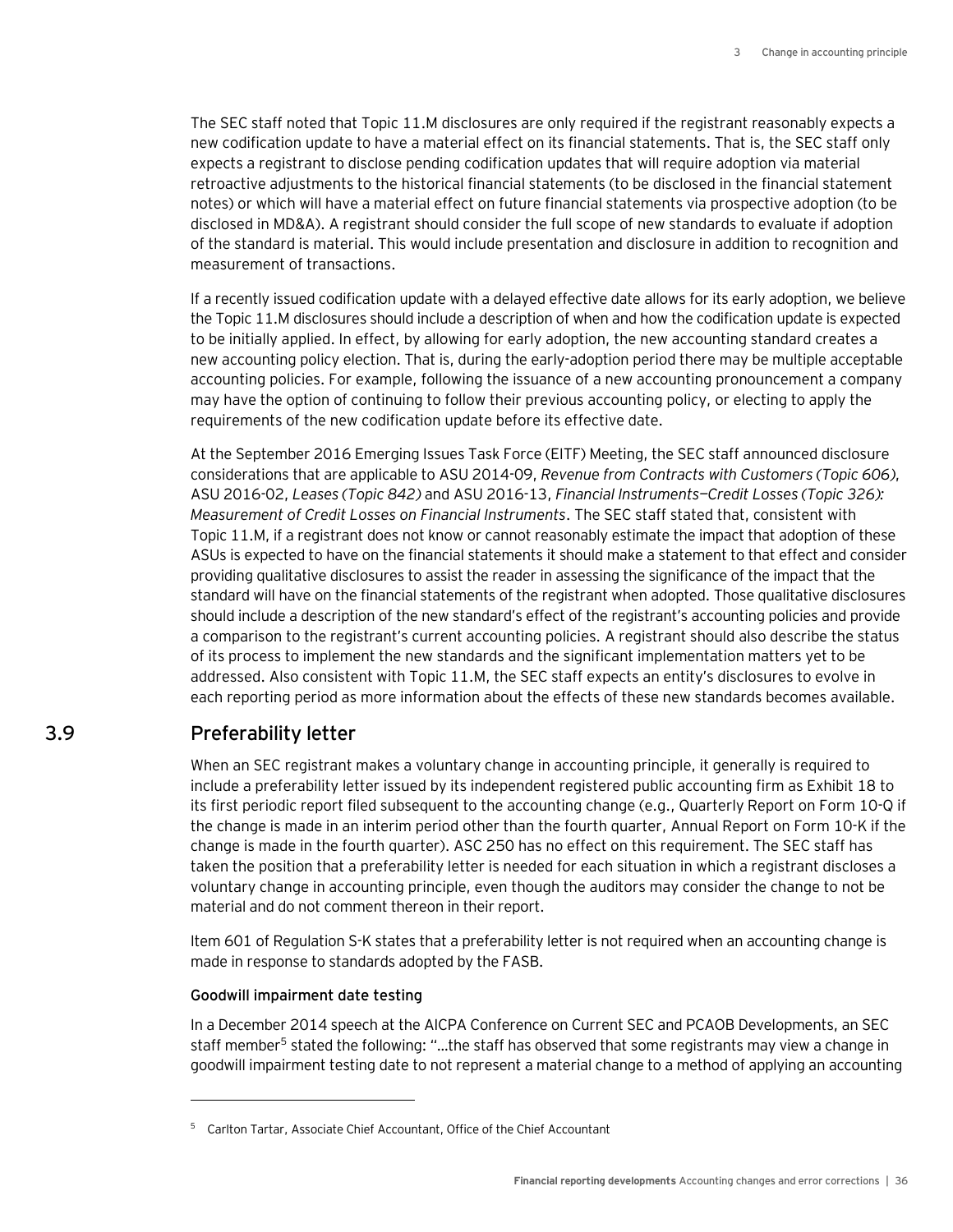principle, even if goodwill is material to the financial statements, because the change in impairment testing date is not viewed to have a material effect on the financial statements in light of the registrant's internal controls and requirements under Topic 350 to assess goodwill impairment upon certain triggering events. The staff acknowledges that judgment is required when assessing materiality and the assessment of whether a change in accounting principle is material may include considerations beyond the quantitative significance of the financial statement line items. Accordingly, if a registrant determines that a change in goodwill impairment testing date does not represent a material change to its method of applying an accounting principle, the staff will no longer request a preferability letter to be obtained and filed, provided that such change is prominently disclosed in the registrant's financial statements. The staff also reserves the right to ask questions based on the registrant's specific facts and circumstances, which may include situations where it appears that a registrant's goodwill impairment testing date is frequently changed."

We believe this exception to the requirement to include a preferability letter as an exhibit to the first periodic report filed subsequent to the accounting change is limited to voluntary changes in accounting related to the date the annual goodwill impairment assessment is performed. It is inappropriate to analogize to this view for other types of voluntary changes in accounting principle.

A registrant should determine that the appropriate processes and controls are designed and operating at a precision level sufficient to monitor goodwill and timely identify triggering events that indicate goodwill may be impaired prior to determining that a change in goodwill impairment assessment date is appropriate. In addition, while the change may not require a preferability letter a registrant should still have valid reasons for making the change (e.g., reasons beyond administrative burden) including rationale for why the new date is better.

#### Private Company Council (PCC) alternatives

The FASB issued ASU 2016-03, which eliminates the effective dates of four PCC alternatives.<sup>6</sup> A private company that adopts an alternative is voluntarily changing an accounting principle. Such a change normally triggers the requirements in ASC 250, including a preferability assessment. That would have been costly and complex for private companies. ASU 2016-03 allows private companies to forgo a preferability assessment the first time they elect each of these alternatives. After the initial election of a PCC alternative, subsequent accounting changes will require a preferability assessment.

#### Summary of requirements

The following is a summary of frequent situations in which an accounting change is reflected along with a summary of whether or not such change in accounting principle requires a preferability letter:

| <b>Description</b>                                                     | <b>Preferability letter requirement</b>                                                                                                                                                                                                                                                                                                                                                                                                                                                                                             |
|------------------------------------------------------------------------|-------------------------------------------------------------------------------------------------------------------------------------------------------------------------------------------------------------------------------------------------------------------------------------------------------------------------------------------------------------------------------------------------------------------------------------------------------------------------------------------------------------------------------------|
| Voluntary change in accounting principle in a recurring<br>SEC filing. | A preferability letter is required for all material<br>voluntary changes in accounting principle in a recurring<br>SEC filing (e.g., 10-Q, 10-K, NSAR filings). A<br>preferability letter is not required when an accounting<br>change is made in response to standards adopted by the<br>FASB (i.e., codification update). However, when two<br>accounting alternatives are specifically approved by the<br>FASB and the registrant subsequently changes from one<br>alternative to the other, a preferability letter is required. |

<sup>6</sup> ASU 2016-03 Intangibles — Goodwill and Other Topics (Topics 360); Business combinations (Topic 805); Consolidation (Topic 810); Derivatives and Hedging (Topic 815); Effective Date and Transition Guidance (a Consensus of the Private Company Council)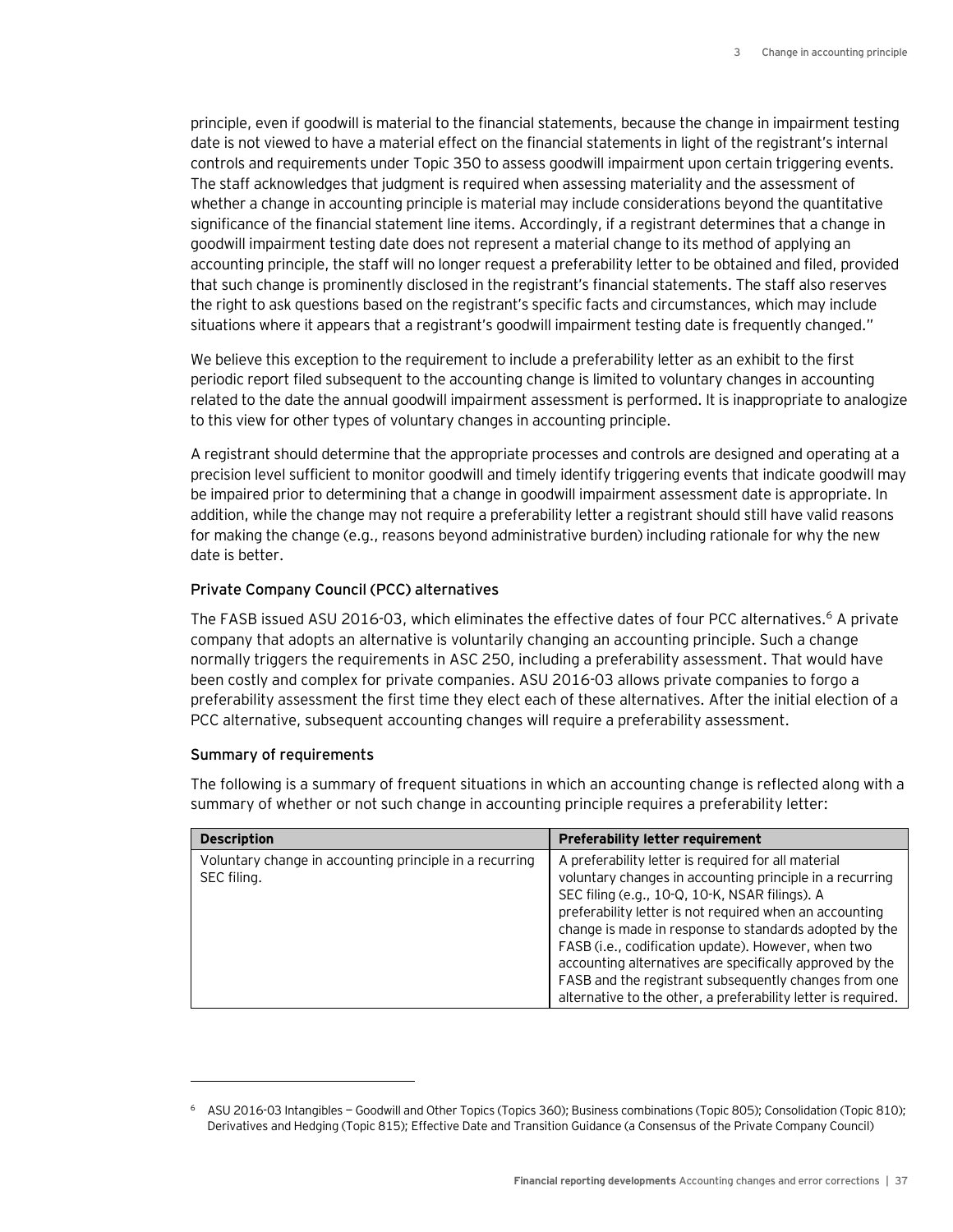| <b>Description</b>                                                                                                         | <b>Preferability letter requirement</b>                                                                                                                                                                                                                                                                                                                                                                                                                                                                                                                                |
|----------------------------------------------------------------------------------------------------------------------------|------------------------------------------------------------------------------------------------------------------------------------------------------------------------------------------------------------------------------------------------------------------------------------------------------------------------------------------------------------------------------------------------------------------------------------------------------------------------------------------------------------------------------------------------------------------------|
| An immaterial voluntary change in accounting principle<br>that has been disclosed in a recurring SEC filing.               | The SEC staff expects and requires a preferability letter<br>for accounting changes that are disclosed (whether in the<br>financial statements or by other means) or that result in a<br>change in the description of accounting policies. The<br>SEC staff believes that although a change might not be<br>material enough to require a reference to consistency in<br>the auditor's report or retrospective adoption, if it is<br>important enough to be disclosed or to have caused a<br>change in disclosure, it should be supported by a<br>preferability letter. |
|                                                                                                                            | As described above, a preferability letter may not be<br>required for voluntary changes in a goodwill impairment<br>assessment date.                                                                                                                                                                                                                                                                                                                                                                                                                                   |
|                                                                                                                            | If the change in accounting principle is not disclosed due<br>to immateriality, we believe no preferability letter would<br>be required.                                                                                                                                                                                                                                                                                                                                                                                                                               |
| Change in accounting in an initial public offering<br>(previously financial statements were not filed with<br>the SEC).    | Preferability letters are not required in 1933 Act filings. <sup>7</sup>                                                                                                                                                                                                                                                                                                                                                                                                                                                                                               |
| Voluntary change in accounting principle by an entity's<br>subsidiary or equity method investee.                           | When an entity's subsidiary or equity method investee<br>makes a voluntary change in accounting principle, a<br>preferability letter may be needed depending on the<br>materiality of the change to the consolidated financial<br>statements.                                                                                                                                                                                                                                                                                                                          |
| A change in accounting estimate effected by a<br>voluntary change in an accounting principle in a<br>recurring SEC filing. | Like other voluntary changes in accounting principle,<br>a change in accounting estimate that is effected by a<br>change in an accounting principle may be made only if the<br>new accounting principle is justifiable on the basis that it<br>is preferable. However, the SEC staff does not require a<br>preferability letter for a change in accounting estimate<br>that is effected by a change in accounting principle. <sup>8</sup>                                                                                                                              |
| A voluntary change in accounting disclosed in a<br>Form 20-F.                                                              | Form 20-F does not have a requirement for a<br>preferability letter. Therefore, no preferability letter is<br>required of a foreign private issuer for a change in<br>home country or US GAAP accounting principles<br>included in a Form 20-F.                                                                                                                                                                                                                                                                                                                        |
|                                                                                                                            | However, Instruction B of Form 6-K requires a foreign<br>private issuer to furnish material information disclosed<br>or required to be disclosed in the foreign jurisdiction.<br>That is, if there is a regulatory requirement for the<br>foreign private issuer to file a preferability letter in its<br>home jurisdiction, then the letter must also be<br>furnished as part of filing Form 6-K.                                                                                                                                                                     |

 $7$  Although not required, a preferability letter may be requested by the SEC staff.

<sup>8</sup> SEC Financial Reporting Manual - Division of Corporation Finance, Section 4230.2.c.4.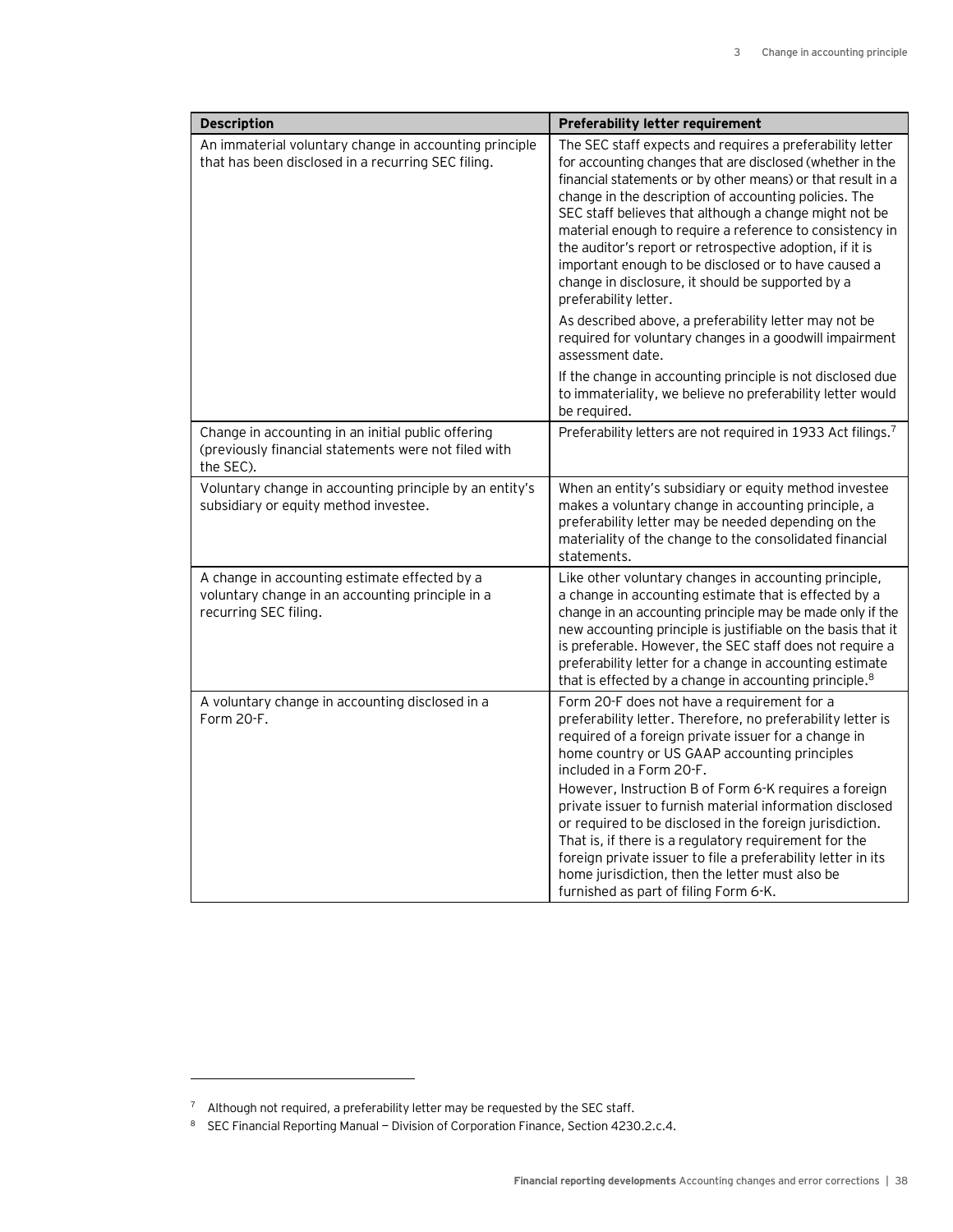| <b>Description</b>                                                                                                     | <b>Preferability letter requirement</b>                                                                                                                                                                                                                                                                                                                                                                                                                                                                                                                                                                                                                    |
|------------------------------------------------------------------------------------------------------------------------|------------------------------------------------------------------------------------------------------------------------------------------------------------------------------------------------------------------------------------------------------------------------------------------------------------------------------------------------------------------------------------------------------------------------------------------------------------------------------------------------------------------------------------------------------------------------------------------------------------------------------------------------------------|
| A change in accounting principle made to conform an<br>acquired entity's accounting policy to that of the<br>acquirer. | As a limited exception, the SEC staff has indicated that a<br>preferability letter generally is not required after a<br>business combination when changes in the acquired<br>entity's accounting are made to conform to those of the<br>acquiring entity. $9$ For example, when a company<br>acquires a registrant that continues as a reporting entity<br>(e.g., the acquired registrant guarantees public debt of<br>the parent and does not qualify for financial statement<br>relief under Rule 3-10) and the acquired registrant<br>makes an accounting change to conform to that of the<br>parent, a preferability letter generally is not required. |

# **3.10 Internal control over financial reporting considerations**

Financial statement risks related to changes in accounting principle including voluntary changes in accounting principle as well as changes required by newly issued ASUs should be appropriately mitigated by internal controls. The concepts of ASC 250 are pervasive (i.e., not limited to a single account or process) and both entity-level and transaction-level controls will often be necessary to mitigate the risks of material misstatement related to changes in accounting principle.

Entity-level controls: The risk that inconsistent policies are applied is often mitigated through entitylevel controls. For example, multi-national companies will often have a set of global accounting policies and require quarterly confirmation by subsidiaries that such policies are consistently applied. Subsidiary reporting packages may assist in the identification of a change in policy in a period that may require accounting and reporting under ASC 250.

Transaction-level controls: Similar to other infrequent transactions (e.g., business combinations, impairment charges), in a period where a company has a voluntary change in accounting policy, it may be necessary to document the process for initiating, implementing and reporting the voluntary change and related controls. Controls that may be identified include management's assessment and documentation of the preferability of the proposed voluntary change in accounting policy and review of the calculation of retrospective adjustments. Additionally, for public business entities, the Audit Committee may approve voluntary changes in accounting.

<sup>9</sup> SEC Financial Reporting Manual – Division of Corporation Finance, Section 4230.2.c.3.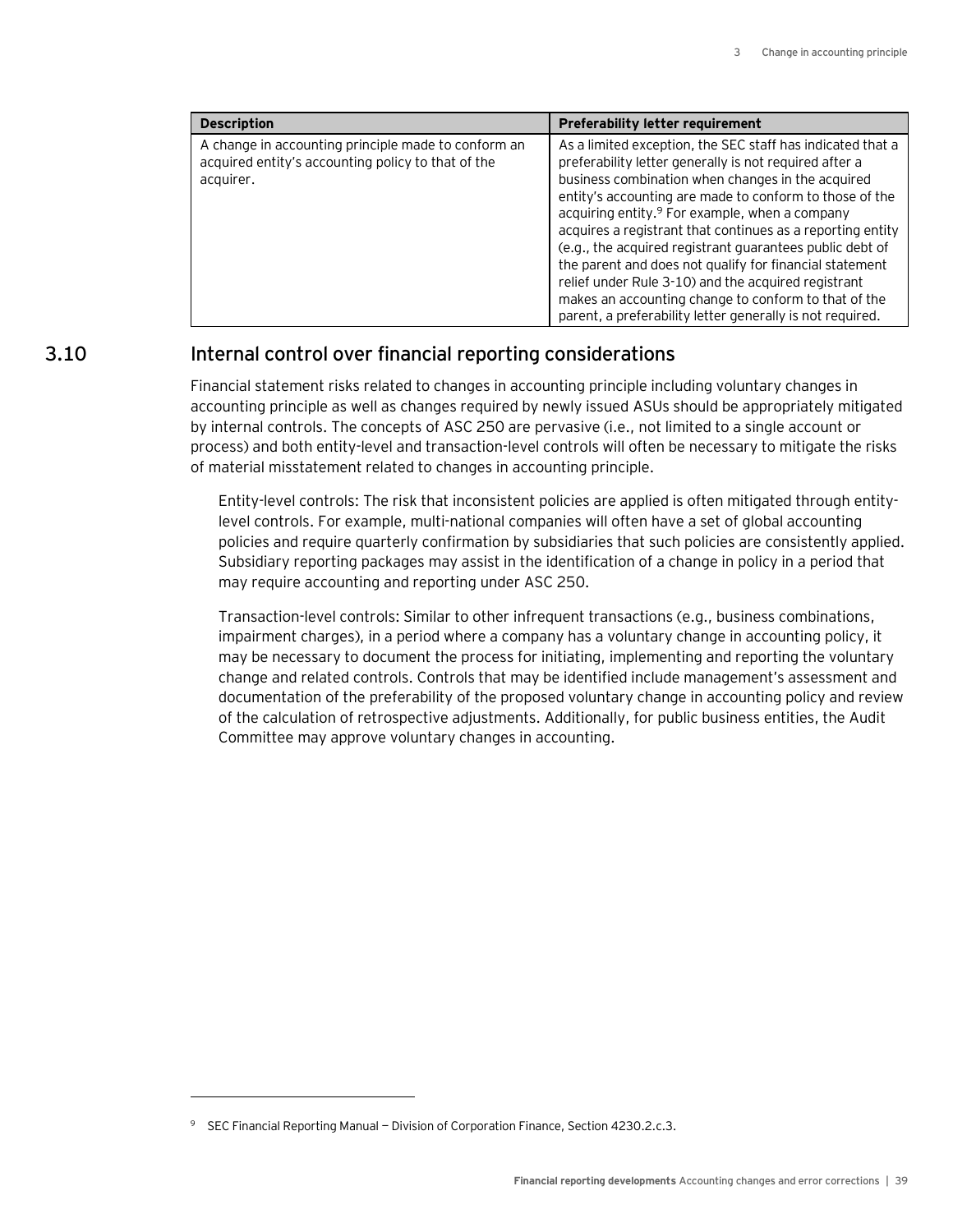# **4 Change in accounting estimate**

## **Excerpt from Accounting Standards Codification**

Accounting Changes and Error Corrections — Overall

*Other Presentation Matters*

*Change in Accounting Estimate*

## *250-10-45-17*

A change in accounting estimate shall be accounted for in the period of change if the change affects that period only or in the period of change and future periods if the change affects both. A **change in accounting estimate** shall not be accounted for by restating or retrospectively adjusting amounts reported in financial statements of prior periods or by reporting pro forma amounts for prior periods.

## *250-10-45-18*

Distinguishing between a change in an accounting principle and a change in an accounting estimate is sometimes difficult. In some cases, a change in accounting estimate is effected by a change in accounting principle. One example of this type of change is a change in method of depreciation, amortization, or depletion for long-lived, nonfinancial assets (hereinafter referred to as depreciation method). The new depreciation method is adopted in partial or complete recognition of a change in the estimated future benefits inherent in the asset, the pattern of consumption of those benefits, or the information available to the entity about those benefits. The effect of the **change in accounting principle**, or the method of applying it, may be inseparable from the effect of the change in accounting estimate. Changes of that type often are related to the continuing process of obtaining additional information and revising estimates and, therefore, shall be considered changes in estimates for purposes of applying this Subtopic.

## *250-10-45-19*

Like other changes in accounting principle, a change in accounting estimate that is effected by a change in accounting principle may be made only if the new accounting principle is justifiable on the basis that it is preferable. For example, an entity that concludes that the pattern of consumption of the expected benefits of an asset has changed, and determines that a new depreciation method better reflects that pattern, may be justified in making a **change in accounting estimate effected by a change in accounting principle**. (See paragraph 250-10-45-12.)

## *250-10-45-20*

However, a change to the straight-line method at a specific point in the service life of an asset may be planned at the time some depreciation methods, such as the modified accelerated cost recovery system, are adopted to fully depreciate the cost over the estimated life of the asset. Consistent application of such a policy does not constitute a change in accounting principle for purposes of applying this Subtopic.

ASC 250-10-45-17 requires a change in accounting estimate to be accounted for in (a) the period of change if the change affects that period only or (b) the period of change and future periods if the change affects both. As such, a change in accounting estimate shall not be accounted for by restating or retrospectively applying the change to prior periods or by reporting pro forma amounts for prior periods.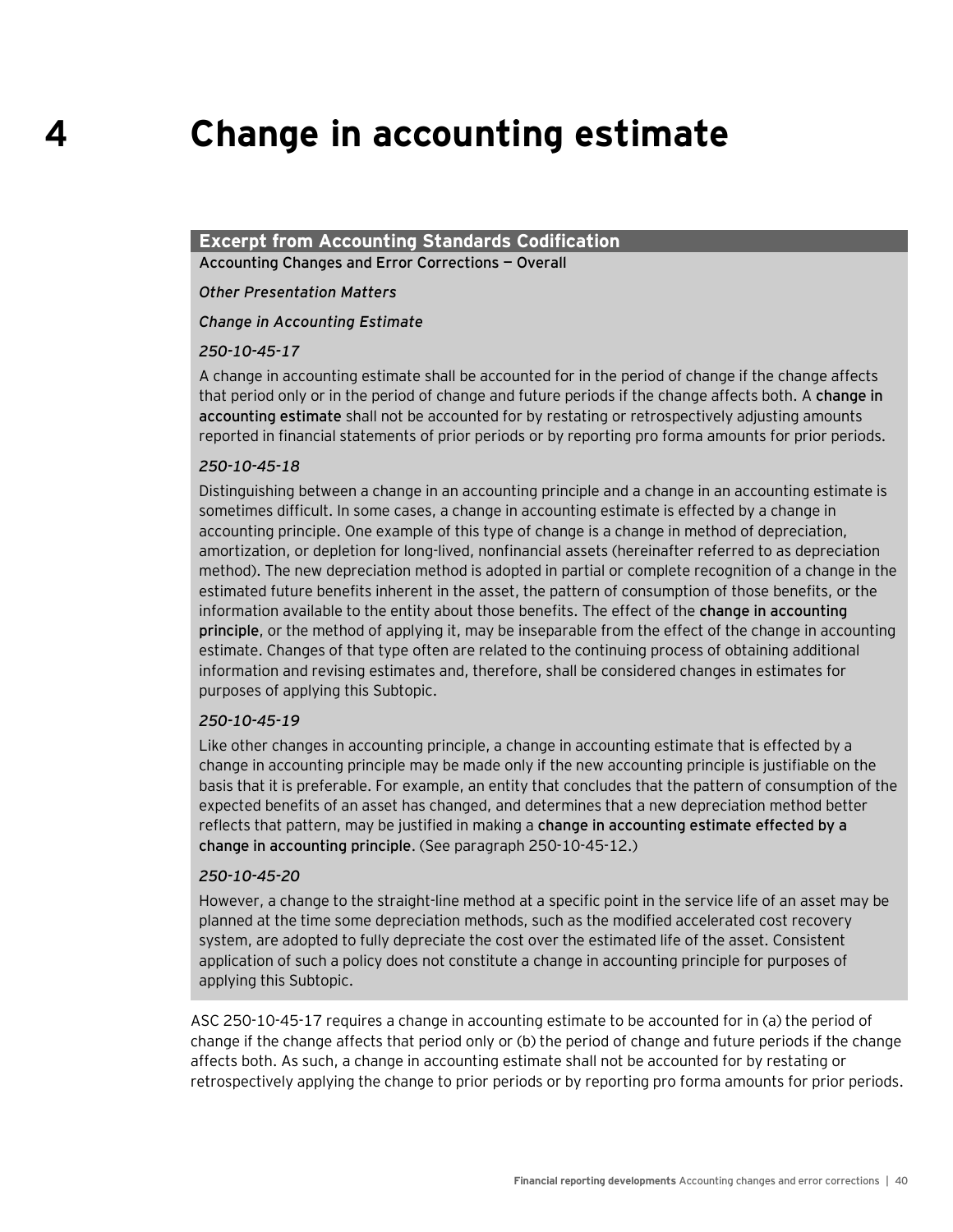Common examples of changes in accounting estimates include, but are not limited to the following:

- 1. Change in the estimated useful life or salvage value of a long-lived asset
- 2. Change in estimated allowance for loan losses or bad debts (referred to as allowance for expected credit losses upon the adoption of ASU 2016-13, *Financial Instruments — Credit Losses (Topic 326))*
- 3. Change in estimated liability for warranties
- 4. Change in estimates of obsolete and excess inventory
- 5. Change in method of depreciating long-lived assets (presumed to be a change in estimate pursuant to ASC 250-10-45-18)

ASC 250 describes when the effect of the change in accounting principle, or the method of applying it, may be inseparable from the effect of the change in accounting estimate. One example of this type of change is a change in method of depreciation, amortization or depletion of long-lived, non-financial assets. Since changes of this type often are related to the continuing process of obtaining additional information and revising estimates of the pattern of consumption, such changes are considered changes in estimates for purposes of applying ASC 250.

Consistent with other changes in accounting principle, a change in accounting estimate that is effected by a change in accounting principle may be made only if the new accounting principle is justifiable on the basis that it is preferable. For example, an entity that concludes the pattern of consumption of the expected benefits of a long-lived asset has changed and believes that a new depreciation method better reflects that consumption pattern, may be justified in making a change in accounting estimate effected by the change in accounting principle (e.g., a change in depreciation method).

In contrast, an entity that makes a change from one method of depreciation to another could not justify the change as preferable if the reason for the change was simply that the new method was more prevalent in the industry in which the reporting entity operates. Better reflecting the pattern of economic consumption of the asset being depreciated should be the sole basis for determining the preferable depreciation method. That said, if industry practice is to depreciate similar assets on a different basis than that used by a particular entity, that fact may cause the company to challenge whether their depreciation method for those assets best reflects their pattern of economic consumption. However, industry practice alone cannot be the basis for a change in accounting principle.

# **4.1 Disclosures for a change in accounting estimate**

## **Excerpt from Accounting Standards Codification**

Accounting Changes and Error Corrections — Overall

*Disclosure*

#### *Change in Accounting Estimate*

#### *250-10-50-4*

The effect on income from continuing operations, net income (or other appropriate captions of changes in the applicable net assets or performance indicator), and any related per-share amounts of the current period shall be disclosed for a change in estimate that affects several future periods, such as a change in service lives of depreciable assets. Disclosure of those effects is not necessary for estimates made each period in the ordinary course of accounting for items such as uncollectible accounts or inventory obsolescence; however, disclosure is required if the effect of a change in the estimate is material. When an entity effects a change in estimate by changing an accounting principle, the disclosures required by paragraphs 250-10-50-1 through 50-3 also are required. If a change in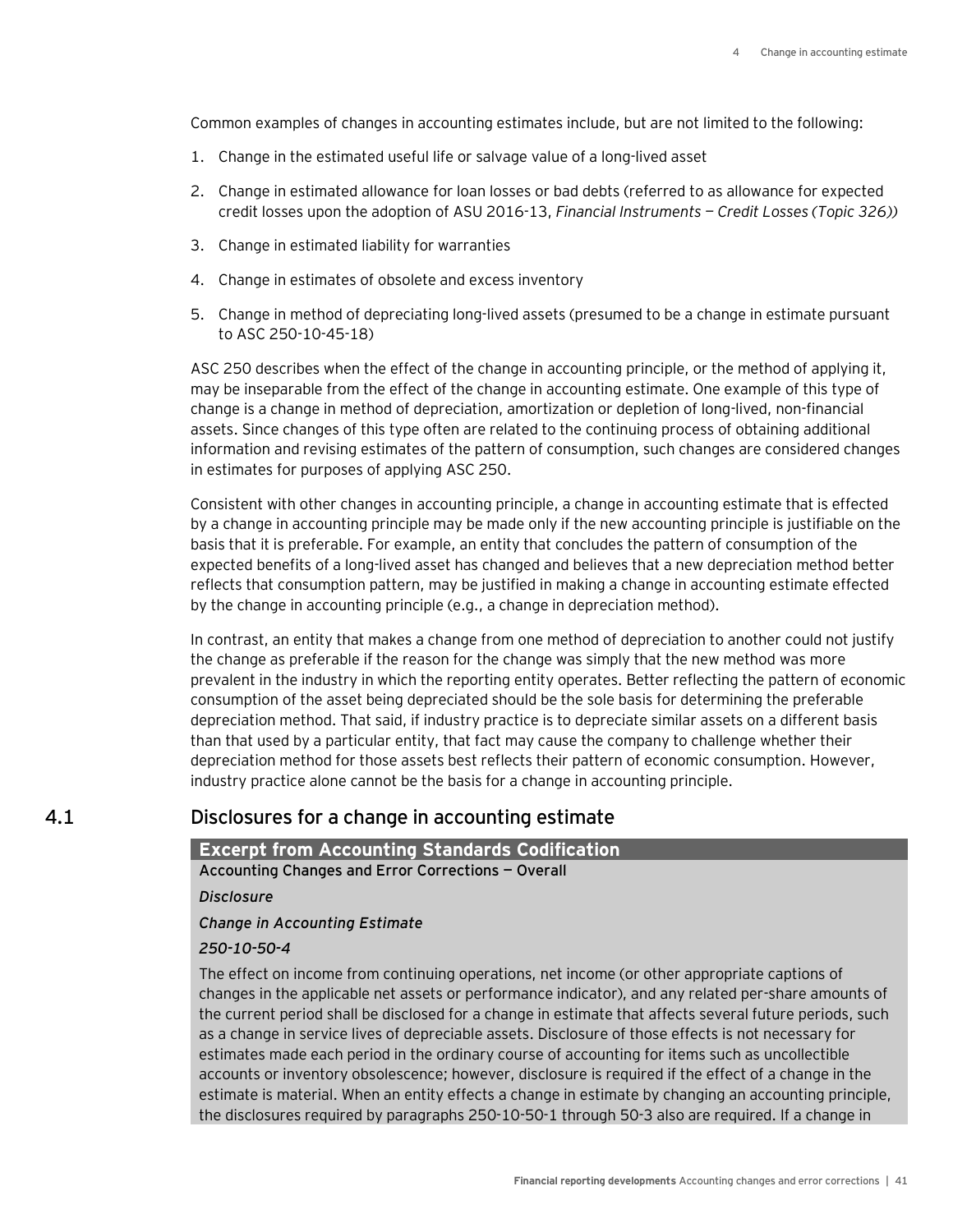estimate does not have a material effect in the period of change but is reasonably certain to have a material effect in later periods, a description of that change in estimate shall be disclosed whenever the financial statements of the period of change are presented.

#### *Change in Estimate Used in Valuation Technique*

#### *250-10-50-5*

The disclosure provisions of this Subtopic for a **change in accounting estimate** are not required for revisions resulting from a change in a valuation technique used to measure fair value or its application when the resulting measurement is fair value in accordance with Topic 820.

For a change in accounting estimate that affects several future periods, entities are required to disclose the effect of the change on income from continuing operations, net income (or other appropriate captions of changes in the applicable net assets or performance indicator), and any related per-share amounts of the current period. An example of a change that would affect several future periods is a change in service lives of depreciable assets. In contrast, disclosure of the effects is not necessary for estimates made each period in the ordinary course of accounting for items such as uncollectible accounts or inventory obsolescence. However, disclosure is required if the effect of such a change in estimate is material.

#### **Illustration 4-1: Evaluating a change in accounting estimate**

Assume a company evaluates the collectability of accounts receivable based on several factors. During the year, collections of outstanding receivables notably deteriorated compared to previous years causing the company to recognize a material increase in its allowance for credit losses. As a result, the company concludes disclosure of the change in the allowance is required. As an example, the company could disclose the following in the notes to its financial statements:

In the year ended 20X6, due to deteriorations in collections of receivables, the Company changed its estimates of the allowance for credit losses related to its customers, primarily based on historical experience of write-offs of outstanding accounts receivable. The result of this change in estimate resulted in an increase compared to the year ended 31 December 20X5 to the allowance for credit losses by approximately \$9 million (\$6 million net of tax) in the year ended 20X6, or \$0.42 per share (basic and diluted) for the three and twelve months ended 31 December 20X6.

When an entity changes an accounting estimate by changing an accounting principle, the required disclosures for a change in accounting estimate and a change in accounting principle are made.

If a change in estimate does not have a material effect in the period of change but is reasonably certain to have a material effect in later periods, a description of that change in estimate shall be disclosed whenever the financial statements of the period of change are presented.

#### **Illustration 4-2: Reporting a change in accounting estimate**

Effective 1 January 20X6, Widget Company changed its estimates of the useful lives of certain machinery and equipment in its manufacturing plants. The following is an example disclosure of this change, in accordance with the provisions of ASC 250, that Widget Company would include in its 20X6 financial statements. If Widget Company was a publicly traded enterprise, a similar disclosure would be made in each of its interim financial statements throughout 20X6.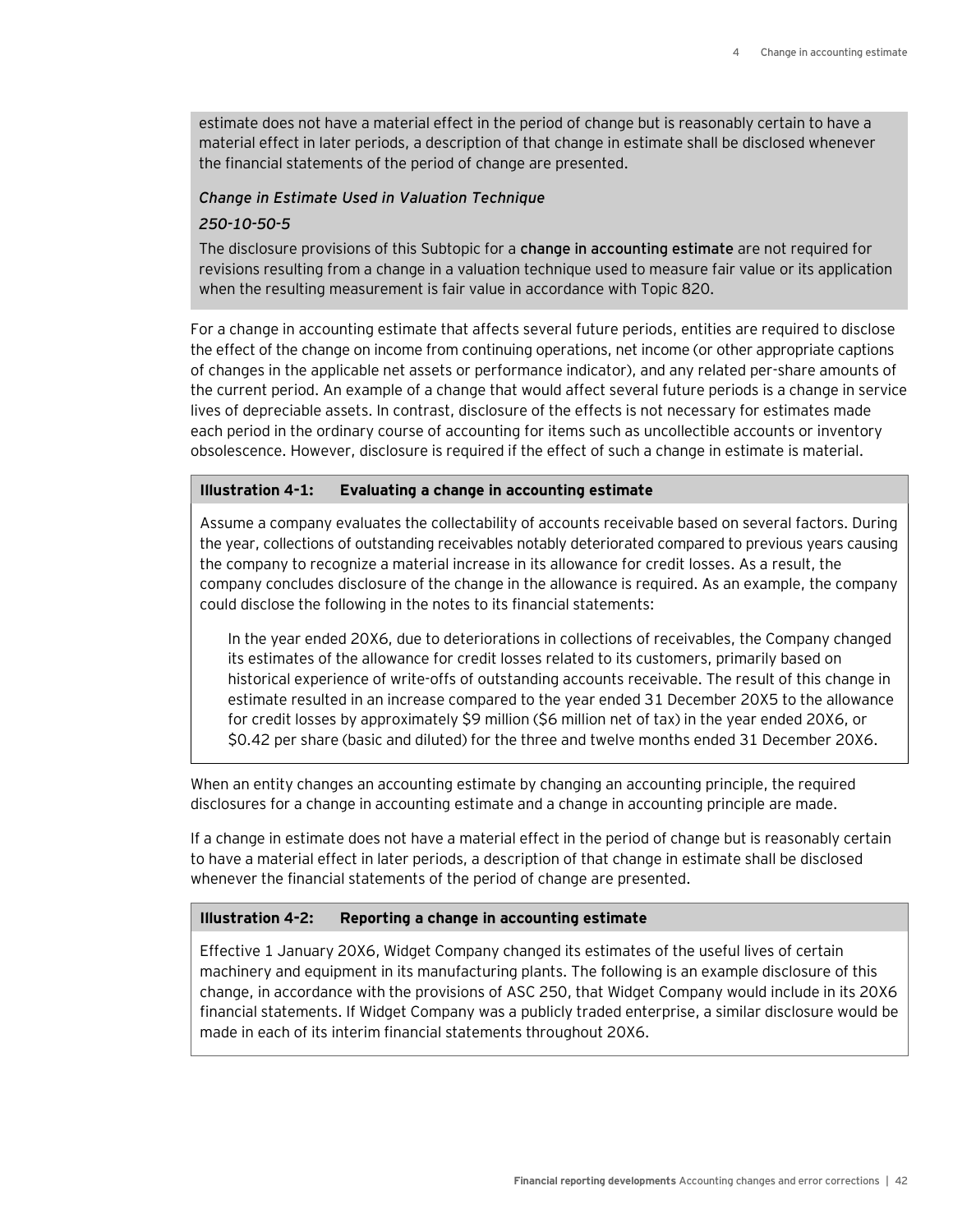#### **Note 1: Change in depreciable lives of property and equipment**

In accordance with its policy, the Company reviews the estimated useful lives of its fixed assets on an ongoing basis. This review indicated that the actual lives of certain machinery and equipment at its manufacturing plants were longer than the estimated useful lives used for depreciation purposes in the Company's financial statements. As a result, effective 1 January 20X6, the Company changed its estimates of the useful lives of its machinery and equipment to better reflect the estimated periods during which these assets will remain in service. The estimated useful lives of the machinery and equipment that previously averaged ten years were increased to an average of 15 years, while those that previously averaged six to eight years were increased to an average of ten years. The effect of this change in estimate was to reduce 20X6 depreciation expense by \$500,000, increase 20X6 net income by \$300,000, and increase 20X6 basic and diluted earnings per share by \$0.03.

# **4.2 Internal control over financial reporting considerations**

Financial statement risks related to changes in estimates should be appropriately mitigated by internal controls over financial reporting. Management should understand the significant assumptions, methods, data and controls related to estimates and how necessary changes in those assumptions, methods and data are timely identified by controls.

A key consideration of the design of controls over an estimation process is timely performance. Timely performance ensures that a necessary change in estimate is identified as new information becomes available. For example, assume a company has a control that the accounts receivable aging is reviewed to identify collection issues. The control is designed to mitigate risks to the completeness and valuation assertions associated with the accounts receivable allowance. If this control is not performed timely, a necessary change in estimate may not be identified as of the end of a reporting period. If the change in estimate is identified in a later reporting period, the adjustment may represent the correction of a prior period error. See discussion in section 6.1.1, *Error correction versus a change in accounting estimate*.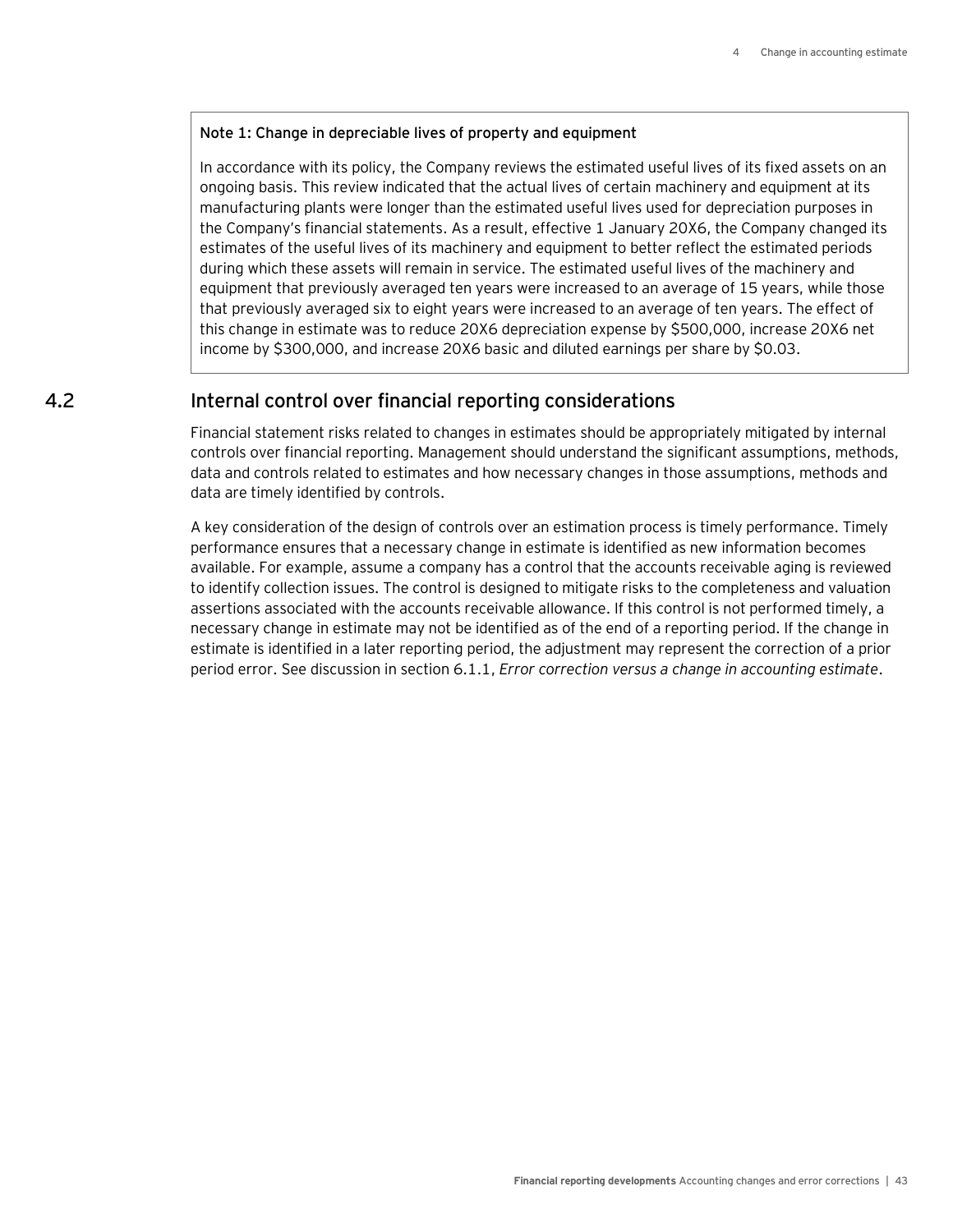# **5 Change in reporting entity**

# **Excerpt from Accounting Standards Codification**

Accounting Changes and Error Corrections — Overall

*Glossary*

#### *250-10-20*

## *Change in the Reporting Entity*

A change that results in financial statements that, in effect, are those of a different reporting entity. A change in the reporting entity is limited mainly to the following:

- a. Presenting consolidated or combined financial statements in place of financial statements of individual entities
- b. Changing specific subsidiaries that make up the group of entities for which consolidated financial statements are presented
- c. Changing the entities included in combined financial statements.

Neither a business combination accounted for by the acquisition method nor the consolidation of a variable interest entity (VIE) pursuant to Topic 810 is a change in reporting entity.

## *Other Presentation Matters*

## *Change in Reporting Entity*

#### *250-10-45-21*

When an accounting change results in financial statements that are, in effect, the statements of a different reporting entity, the change shall be retrospectively applied to the financial statements of all prior periods presented to show financial information for the new reporting entity for those periods. Previously issued interim financial information shall be presented on a retrospective basis. However, the amount of interest cost previously capitalized through application of Subtopic 835-20 shall not be changed when retrospectively applying the accounting change to the financial statements of prior periods.

ASC 250-10-45-21 requires entities to reflect a change in the reporting entity (i.e., financial statements that are, in effect, the statements of a different reporting entity), by retrospective application to the financial statements of all prior periods presented to show financial information for the new reporting entity. Further, the change in reporting entity shall be applied to previously issued interim financial information on a retrospective basis. One exception is that the amount of interest cost previously capitalized through application of ASC 835-20, *Capitalization of Interest*, shall not be changed when retrospectively applying the accounting change to the financial statements of prior periods.

Common examples of an accounting change that is a change in reporting entity are mainly limited to the following:

- 1. Presenting consolidated or combined financial statements in place of financial statements of individual entities
- 2. Changing specific subsidiaries that make up the group of entities for which consolidated financial statements are presented
- 3. Changing the entities included in combined financial statements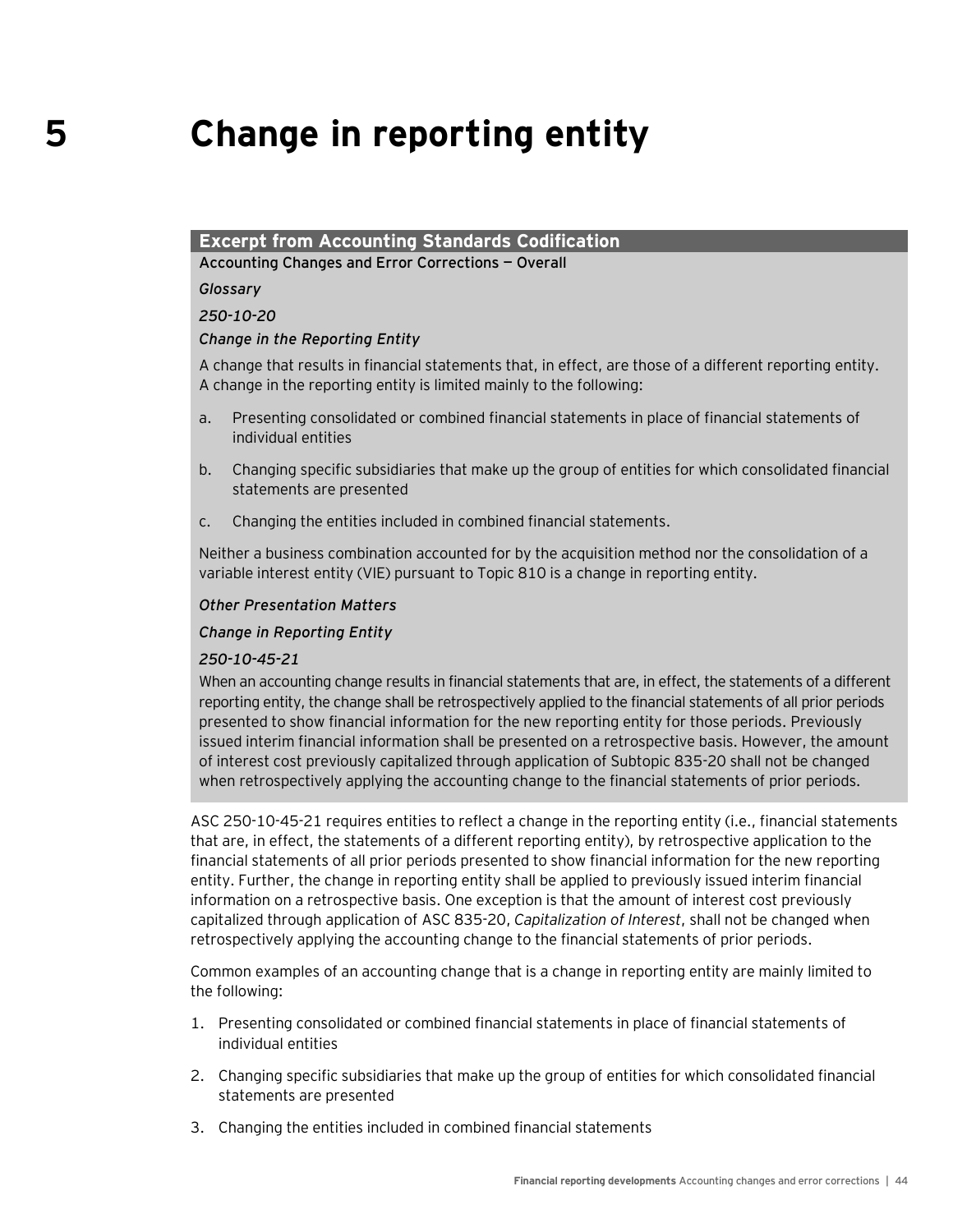Neither a business combination accounted for under ASC 805, *Business Combinations*, nor the consolidation or deconsolidation of a variable interest entity (VIE) pursuant to ASC 810-10, *Consolidation — Overall*, is a change in reporting entity. For example, assume a company consolidates a VIE pursuant to ASC 810-10 in its consolidated financial statements for the year ended 20X8. On 1 January 20X9, because of the addition of a new investor in the VIE that is given contractual rights to make decisions, the company is no longer considered the primary beneficiary for the VIE. As such, the company deconsolidates the VIE and prospectively accounts for the VIE using the equity method of accounting pursuant to ASC 323, *Investments — Equity Method and Joint Ventures*. As the change in accounting for the VIE is the result of an event that has economic substance, the change does not meet the definition of a change in reporting entity. That is, the change in accounting for the VIE was not a result of a voluntary accounting change as contemplated by ASC 250 and retrospective application of a change in reporting entity is not required or permitted.

# **5.1 Disclosures for a change in reporting entity**

# **Excerpt from Accounting Standards Codification**

*Accounting Changes and Error Corrections — Overall*

*Disclosure*

*Change in Reporting Entity*

#### *250-10-50-6*

When there has been a **change in the reporting entity**, the financial statements of the period of the change shall describe the nature of the change and the reason for it. In addition, the effect of the change on income from continuing operations, net income (or other appropriate captions of changes in the applicable net assets or performance indicator), other comprehensive income, and any related pershare amounts shall be disclosed for all periods presented. Financial statements of subsequent periods need not repeat the disclosures required by this paragraph. If a change in reporting entity does not have a material effect in the period of change but is reasonably certain to have a material effect in later periods, the nature of and reason for the change shall be disclosed whenever the financial statements of the period of change are presented. (Sections 805-10-50, 805-20-50, 805-30-50, and 805-740-50 describe the manner of reporting and the disclosures required for a business combination.)

# **5.2 Internal control over financial reporting considerations**

The financial statement risk related to changes in reporting entity should be appropriately mitigated by internal controls over financial reporting. A key consideration of the controls associated with a change in reporting entity is timely identifying the change in reporting entity. Additionally, when a change in reporting entity occurs, it may be necessary for management to reconsider the controls associated with consolidation and intercompany transactions.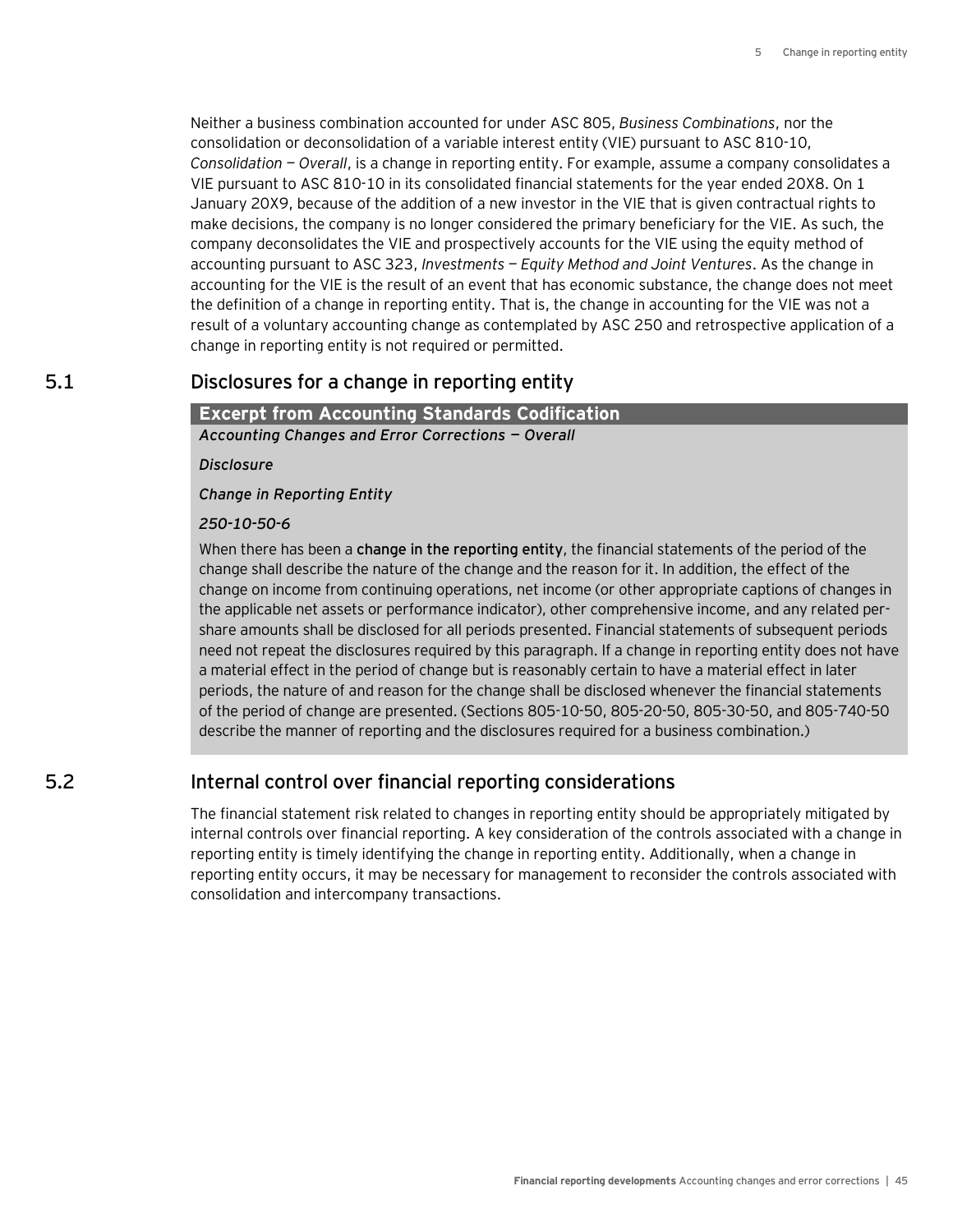# **6 Correction of an error in previously issued financial statements**

Once an error is identified, a company must assess the appropriate means to account for the correction of that error. A decision whether that correction should be reflected in a restatement of prior financial statements and how to reflect that restatement or if the error correction can be recognized in the current period financial statements is based on the materiality of the error to the current period and prior period(s) financial statements.

There are three primary considerations upon discovery of a potential error:

- 1. Determining whether an error exists (instead of an acceptable reclassification, change in estimate or change in accounting principle) — See section 6.1, *Determining whether an error exists*
- 2. Assessing the materiality of an error (also includes internal control considerations) See section 6.2, *Assessing the materiality of an error*
- 3. Reporting an error in previously issued financial statements See section 6.3, *Reporting an error in previously issued financial statements*

# **6.1 Determining whether an error exists**

## **Excerpt from Accounting Standards Codification**

Accounting Changes and Error Corrections — Overall

*Glossary*

*250-10-20*

#### *Error in Previously Issued Financial Statements*

An error in recognition, measurement, presentation, or disclosure in financial statements resulting from mathematical mistakes, mistakes in the application of generally accepted accounting principles (GAAP), or oversight or misuse of facts that existed at the time the financial statements were prepared. A change from an accounting principle that is not generally accepted to one that is generally accepted is a correction of an error.

Errors may occur in the recognition, measurement, presentation or disclosure of transactions or events. Determining whether an adjustment is an error versus a change in estimate, acceptable reclassification or change in accounting principle is an important determination. Examples of corrections of errors in previously issued financial statements include, but are not limited to, the following:

- A change from an accounting principle that is not generally accepted to one that is generally accepted
- Corrections of mistakes in the application of US GAAP
- Corrections of mathematical mistakes
- Oversight or misuse of facts that existed at the time the financial statements were prepared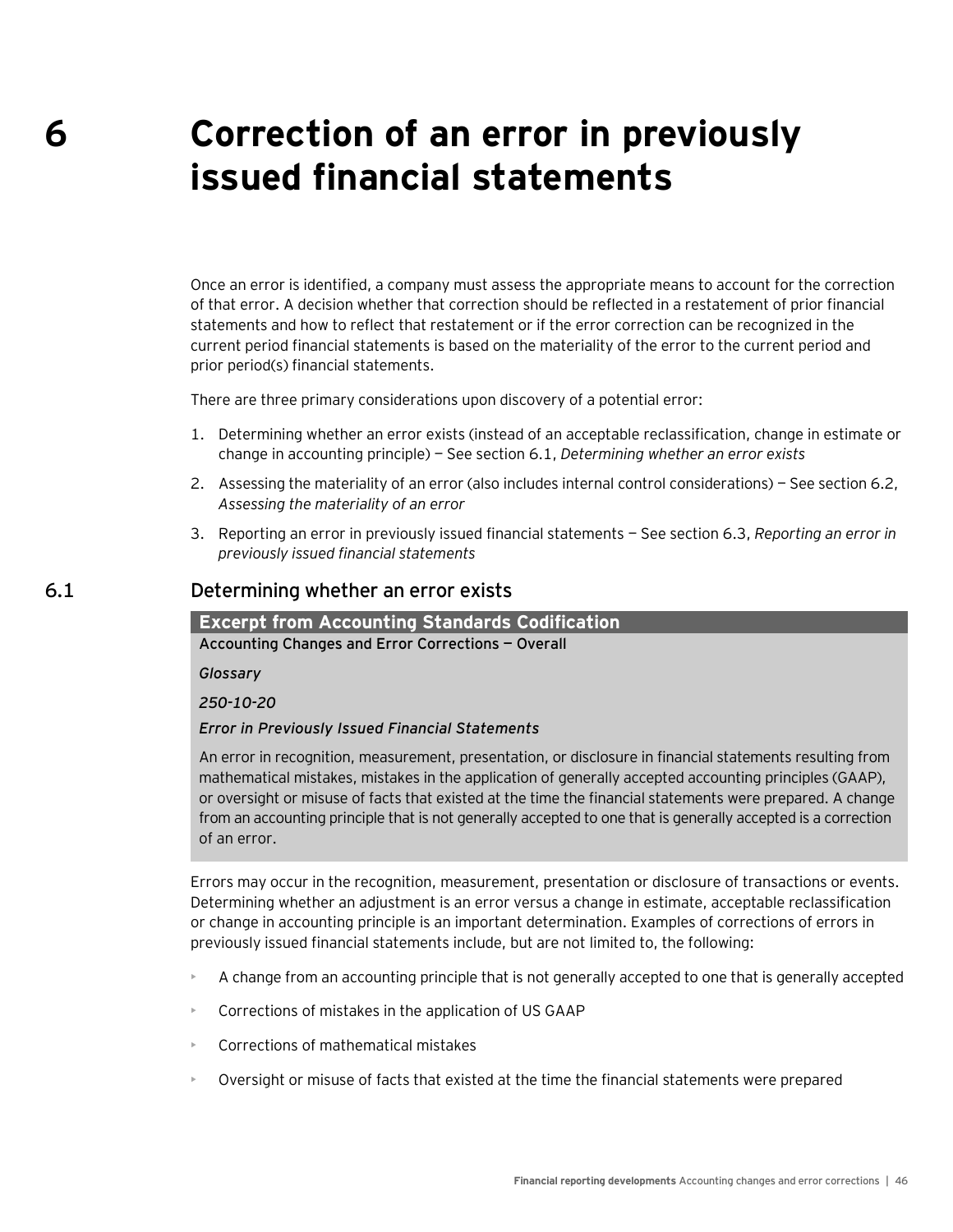# 6.1.1 Error correction versus a change in accounting estimate

In some cases it can be difficult to distinguish an error from a change in accounting estimate. A change in accounting estimate is defined in the ASC Master Glossary as "a change that has the effect of adjusting the carrying amount of an existing asset or liability or altering the subsequent accounting for existing or future assets or liabilities. A change in accounting estimate is a necessary consequence of the assessment, in conjunction with the periodic presentation of financial statements, of the present status and expected future benefits and obligations associated with assets and liabilities. Changes in accounting estimates result from new information." See Chapter 4, *Change in accounting estimate*, for further information about accounting for a change in estimate.

Developing and applying accounting estimates is a necessary part of accounting and financial reporting. Numerous accounting pronouncements require entities to develop accounting estimates and assess on an ongoing basis whether the underlying assumptions have changed. Examples of estimates include uncollectible receivables, inventory obsolescence and warranty obligations. By their very nature, such estimates will and should change over time as new information and experience develops. However, the fact that the accounting treatment involves an estimation process does not mean that all changes related to an estimation process are changes in estimates. If the actual results do not support the assumptions used to develop the accounting estimate, an entity should evaluate whether an error (rather than a change in accounting estimate) has occurred.

Determining whether an adjustment is a change in accounting estimate or an error requires the use of judgment and is often a matter of degree. We often receive questions regarding whether the use of "new information" represents a change in estimate or an error correction. The response depends on when the information was reasonably available, when the estimate was updated for the information, how the information was interpreted, etc. For example, not changing an estimate's underlying assumptions in a timely fashion as new information is available or circumstances change could result in an error. Additionally, misinterpreting information used to develop or support an estimate in a previously issued set of financial statements is an error.

# 6.1.2 Error correction versus a reclassification

A reclassification is a change in classification of the amount presented in financial statements to conform the presentation of prior period(s) to the current period. Such a change maintains comparability among the periods presented. A reclassification is a change from one presentation that complies with US GAAP to another presentation that complies with US GAAP.

#### **Excerpt from Accounting Standards Codification** Presentation of Financial statements — Overall

## *Other Presentation Matters*

## *205-10-45-3*

Prior-year figures shown for comparative purposes shall in fact be comparable with those shown for the most recent period. Any exceptions to comparability shall be clearly brought out as described in Topic 250.

## *Disclosure*

## *205-10-50-1*

If, because of reclassifications or for other reasons, changes have occurred in the manner of or basis for presenting corresponding items for two or more periods, information shall be furnished that will explain the change. This procedure is in conformity with the well recognized principle that any change in practice that affects comparability of financial statements shall be disclosed.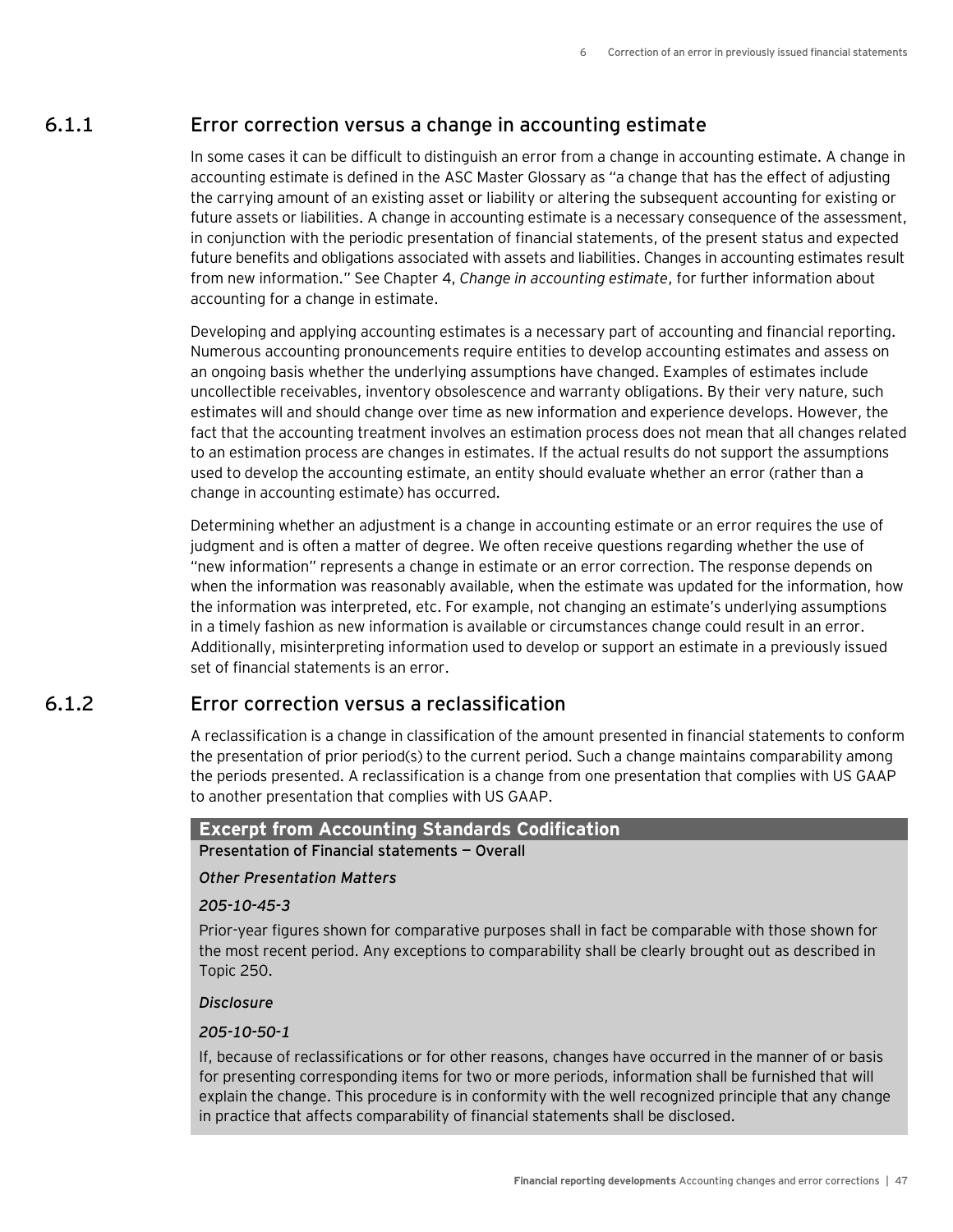An assessment of whether a reclassification is a change in accounting principle (e.g., a change in the classification of interest and penalties associated with an uncertain tax position) should also be considered. See section 3.4.3, *Assessing reclassifications for a voluntary change in accounting principle*.

The SEC staff has observed<sup>10</sup> that some entities improperly conclude that certain prior-period adjustments to the financial statements are reclassifications rather than error corrections. If the presentation of the prior period does not conform with US GAAP, then the change represents an error correction, not a reclassification.

### **Illustration 6-1: Error correction vs. reclassification**

In 20X2, Company ABC changes the presentation of a certain type of revenue from gross reporting to net reporting. ASC 606, *Revenue from contracts with customers* provides specific guidance to determine if gross or net reporting is appropriate. The company determines that the change is a result of a misapplication of US GAAP and should be treated as the correction of an error, even though its previously reported net income would not change.

In the same year, the company determines that the self-insurance accrual provides decision-useful information for investors and wants to include the amounts on the face of the balance sheet even though such separately identified information is not required based on US GAAP or SEC rules. In the prior year, the self-insurance accrual balance was included in the other liabilities line item. To conform the presentation of the prior year balance sheet, the company adds a self-insurance accrual line item and adjusts the prior year other liabilities line item. This change in line item amounts presented in the prior year balance sheet is a reclassification.

# 6.1.3 Error correction and a change in accounting principle

A change in accounting principle occurs when an entity changes from one generally accepted accounting principle to another generally accepted accounting principle or when an entity changes the method of applying an accounting principle. A change from one acceptable accounting principle to another is not an accounting error. See Chapter 3, *Change in accounting principle,* for additional information on a change in accounting principle.

In the period of a change in accounting principle, an entity may discover an error as described in section 6.1, *Determining whether an error exists*. It is not acceptable to encompass the correction of an error within the accounting for a change in accounting principle. Similar to all other errors, the entity should separately assess the materiality of the error and account for the correction of the error in accordance with ASC 250 and other related guidance as described in the following sections.

<sup>&</sup>lt;sup>10</sup> Remarks before the 2011 AICPA National Conference on Current SEC and PCAOB Developments, Nili Shah and Craig Olinger, Deputy Chief Accountants, Division of Corporation Finance, December 6, 2011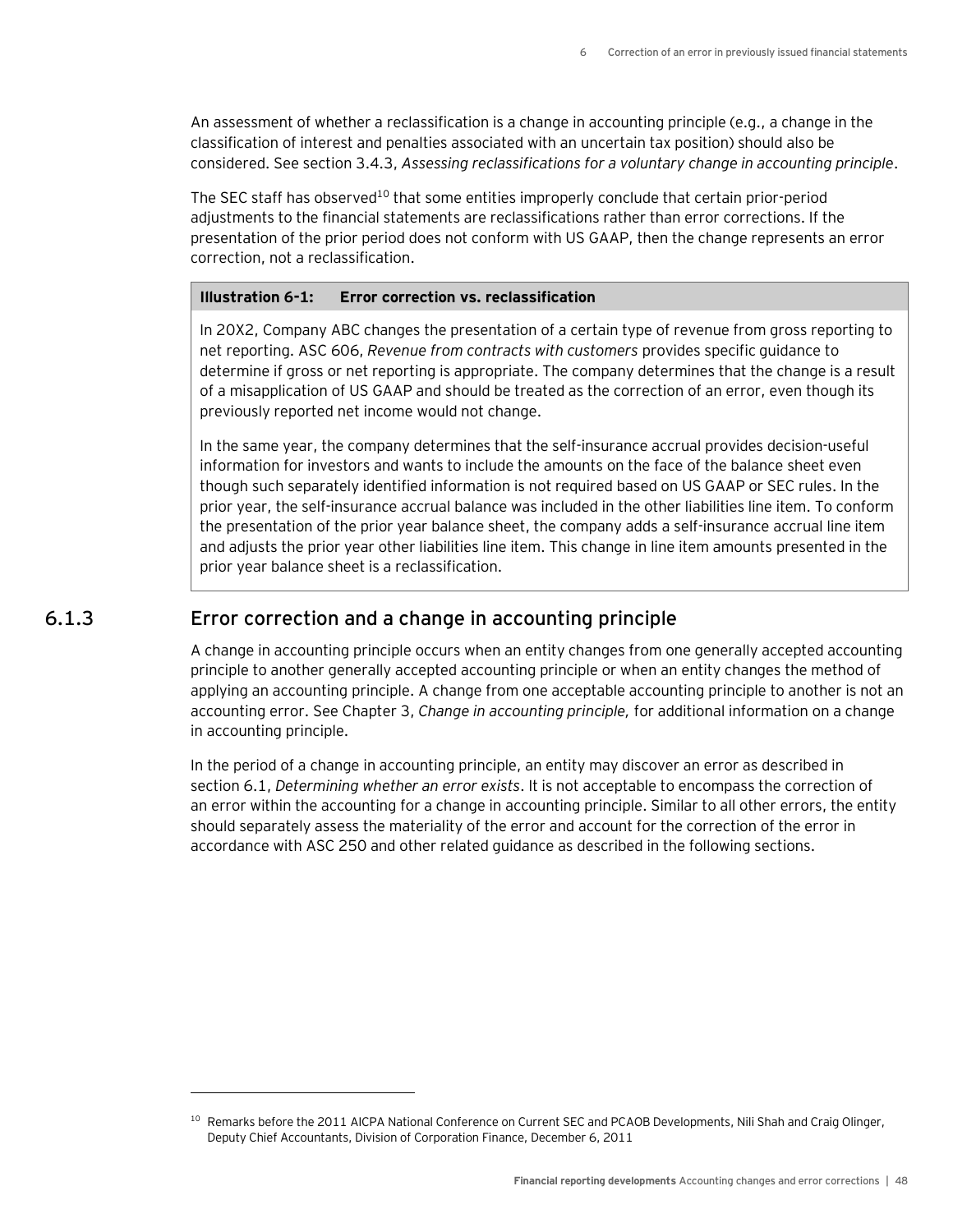# 6.1.4 Error corrections and industry practice

# **Excerpt from Accounting Standards Codification**

Accounting Changes and Error Corrections — Overall

*SEC Materials*

*SAB Topic 1.M, Assessing Materiality*

*250-10-S99-1*

GAAP precedence over industry practice.

Some have argued to the staff that registrants should be permitted to follow an industry accounting practice even though that practice is inconsistent with authoritative accounting literature. This situation might occur if a practice is developed when there are few transactions and the accounting results are clearly inconsequential, and that practice never changes despite a subsequent growth in the number or materiality of such transactions. The staff disagrees with this argument. Authoritative literature takes precedence over industry practice that is contrary to GAAP. FN72

FN72 See AU 411.05.

\_\_\_\_\_\_\_\_\_\_\_\_\_\_\_\_\_\_\_\_\_\_\_\_\_\_

To support a selected accounting treatment, some cite industry practice as the basis for supporting a particular accounting treatment, even when that practice is contrary to the requirements of US GAAP. SAB Topic 1.M acknowledges that industry practice may initially be applied to a few transactions that are clearly inconsequential to a reporting entity. However, if industry practice is inconsistent with US GAAP, SAB Topic 1.M explicitly states that authoritative literature takes precedence over industry practice. Therefore, the misapplication of US GAAP (despite consistency of such misapplication within an industry) should be evaluated as an error.

# 6.1.5 Pre-filing communications with the SEC staff

# **Excerpt from Accounting Standards Codification**

Accounting Changes and Error Corrections — Overall

*SEC Materials*

*SAB Topic 1.M, Assessing Materiality*

#### *250-10-S99-1*

General comments.

This SAB is not intended to change current law or guidance in the accounting or auditing literature.<sup>FN73</sup> This SAB and the authoritative accounting literature cannot specifically address all of the novel and complex business transactions and events that may occur. Accordingly, registrants may account for, and make disclosures about, these transactions and events based on analogies to similar situations or other factors. The staff may not, however, always be persuaded that a registrant's determination is the most appropriate under the circumstances. When disagreements occur after a transaction or an event has been reported, the consequences may be severe for registrants, auditors, and, most importantly, the users of financial statements who have a right to expect consistent accounting and reporting for, and disclosure of, similar transactions and events. The staff, therefore, encourages registrants and auditors to discuss on a timely basis with the staff proposed accounting treatments for, or disclosures about, transactions or events that are not specifically covered by the existing accounting literature.

FN73The FASB Discussion Memorandum, "Criteria for Determining Materiality," states that the financial accounting and reporting process considers that "a great deal of the time might be spent during the accounting process considering insignificant matters.... If presentations of financial information are to be prepared economically on a timely basis and presented in a concise intelligible form, the concept of materiality is crucial." This SAB is not intended to require that misstatements arising from insignificant errors and omissions (individually and in the aggregate) arising from the normal recurring accounting close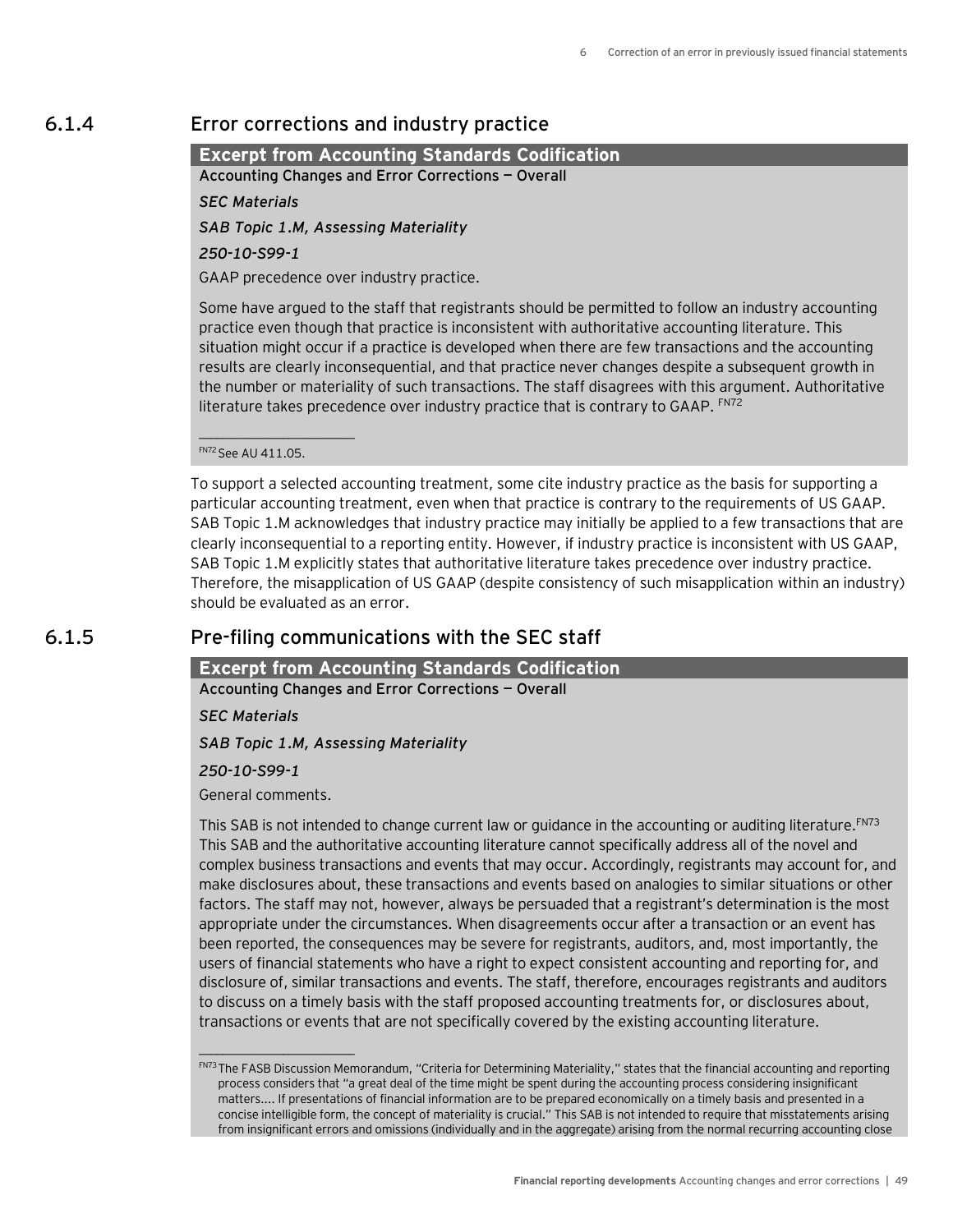processes, such as a clerical error or an adjustment for a missed accounts payable invoice, always be corrected, even if the error is identified in the audit process and known to management. Management and the auditor would need to consider the various factors described elsewhere in this SAB in assessing whether such misstatements are material, need to be corrected to comply with the FCPA, or trigger procedures under Section 10A of the Exchange Act. Because this SAB does not change current law or guidance in the accounting or auditing literature, adherence to the principles described in this SAB should not raise the costs associated with recordkeeping or with audits of financial statements.

Authoritative literature does not specifically address all of the novel and complex business transactions that may occur. If registrants choose to account for these unique transactions by analogy, the SEC staff may challenge the accounting and ultimately conclude that an error occurred. Registrants are encouraged to discuss with the SEC staff on a timely basis proposed accounting treatments for, or disclosures about, transactions or events that are not covered by the existing accounting literature. This communication is typically performed through a written pre-filing submission. The SEC staff has published protocols and requirements for pre-filing submissions that are available on the SEC website at **<http://www.sec.gov/info/accountants/ocasubguidance.htm>**.

# **6.2 Assessing the materiality of an error**

For all identified errors, entities need to determine in which annual period or periods the error occurred. A materiality analysis should be performed for each historical annual period affected.

#### **Excerpt from Accounting Standards Codification**

Accounting Changes and Error Corrections — Overall

*Other Presentation Matters*

*Materiality Determination for Correction of an Error*

*250-10-45-27*

In determining materiality for the purpose of reporting the correction of an error, amounts shall be related to the estimated income for the full fiscal year and also to the effect on the trend of earnings. Changes that are material with respect to an interim period but not material with respect to the estimated income for the full fiscal year or to the trend of earnings shall be separately disclosed in the interim period.

#### **Pending Content:**

**Transition Date:** *(P) December 16, 2020; (N) December 16, 2021* **| Transition Guidance:** 105-10-65-6

*Editor's Note: The content of paragraph 250-10-45-27 will change upon transition, together with a change in the heading noted below.*

#### *Materiality Considerations for Correction of an Error*

In considering materiality for the purpose of reporting the correction of an error, amounts shall be related to the estimated income for the full fiscal year and also to the effect on the trend of earnings. (See paragraph 250-10-50-12.)

Materiality is a key consideration in financial reporting. However, the FASB Codification provides limited guidance on assessing the materiality of financial statement errors. While ASC 250-10-45-27 relates to interim periods, it is the only authoritative FASB guidance that discusses assessing materiality of errors and says the determination of whether an error is material should be related to the estimated annual income and the trend of earnings. See section 6.4, *Interim reporting considerations,* for additional discussion of assessing materiality of an error to interim periods.

The FASB Statement of Financial Accounting Concepts No. 8 (CON 8) (non-authoritative) also discusses materiality and provides some insight as to the lack of prescriptive materiality guidance and the use of judgment when assessing materiality.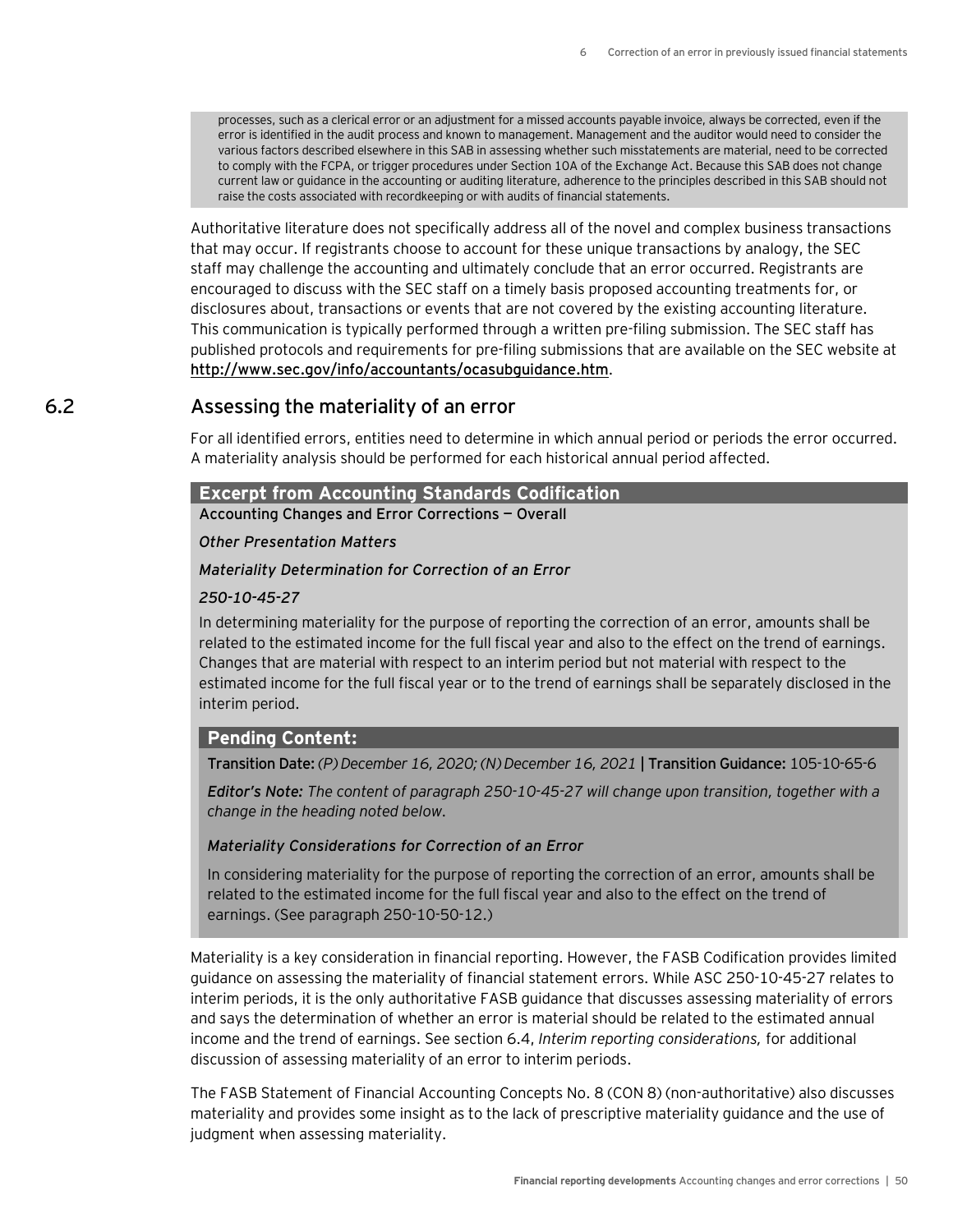# **Excerpt from Statement of Concepts (non-authoritative)**

FASB Statement of Financial Accounting Concepts No. 8, Chapter 3, Qualitative Characteristics of Useful Financial Information

#### *Paragraphs QC11 to QC11B*

Relevance and materiality are defined by what influences or makes a difference to an investor or other decision maker; however, the two concepts can be distinguished from each other. Relevance is a general notion about what type of information is useful to investors. Materiality is entity specific. The omission or misstatement of an item in a financial report is material if, in light of surrounding circumstances, the magnitude of the item is such that it is probable that the judgment of a reasonable person relying upon the report would have been changed or influenced by the inclusion or correction of the item.

A decision not to disclose certain information or recognize an economic phenomenon may be made, for example, because the amounts involved are too small to make a difference to an investor or other decision maker (they are immaterial). However, magnitude by itself, without regard to the nature of the item and the circumstances in which the judgment has to be made, generally is not a sufficient basis for a materiality judgment.

No general standards of materiality could be formulated to take into account all the considerations that enter into judgments made by an experienced, reasonable provider of financial information. That is because materiality judgments can properly be made only by those that understand the reporting entity's pertinent facts and circumstances. Whenever an authoritative body imposes materiality rules or standards, it is substituting generalized collective judgments for specific individual judgments, and there is no reason to suppose that the collective judgments always are superior.

CON 8's key concept is that magnitude (i.e., a quantitative assessment) on its own is generally insufficient in the assessment of materiality. The nature of the item and other facts and circumstances also must be assessed. Because the FASB believed that no general materiality standard could be formulated given the unique facts and circumstances of each situation, both qualitative and quantitative factors as well as the use of judgment are necessary in assessing materiality.

As part of decisions made in interpreting federal securities laws, the Supreme Court has held that a fact is material if there is "a substantial likelihood that the…fact would have been viewed by the reasonable investor as having significantly altered the 'total mix' of information available." The Supreme Court also noted that determinations of materiality require "delicate assessments of the inferences a 'reasonable shareholder' would draw from a given set of facts and the significance of those inferences to him..."<sup>11</sup>

The SEC staff provided further guidance on how to consider the Supreme Court and FASB views on materiality by publishing two Staff Accounting Bulletins (SABs).

- SAB Topic 1.M (SAB 99) states that the assessment of the materiality of errors should consider both qualitative and quantitative considerations and discusses more specific aspects of the qualitative considerations.
- SAB Topic 1.N (SAB 108) addresses quantifying the financial statement effects of errors (i.e., the quantitative analysis) and provides guidance on the correction of errors, including the correction of immaterial errors existing in prior period financial statements.

<sup>&</sup>lt;sup>11</sup> TSC Industries v. Northway, Inc., 426 U.S. 438, 449 (1976)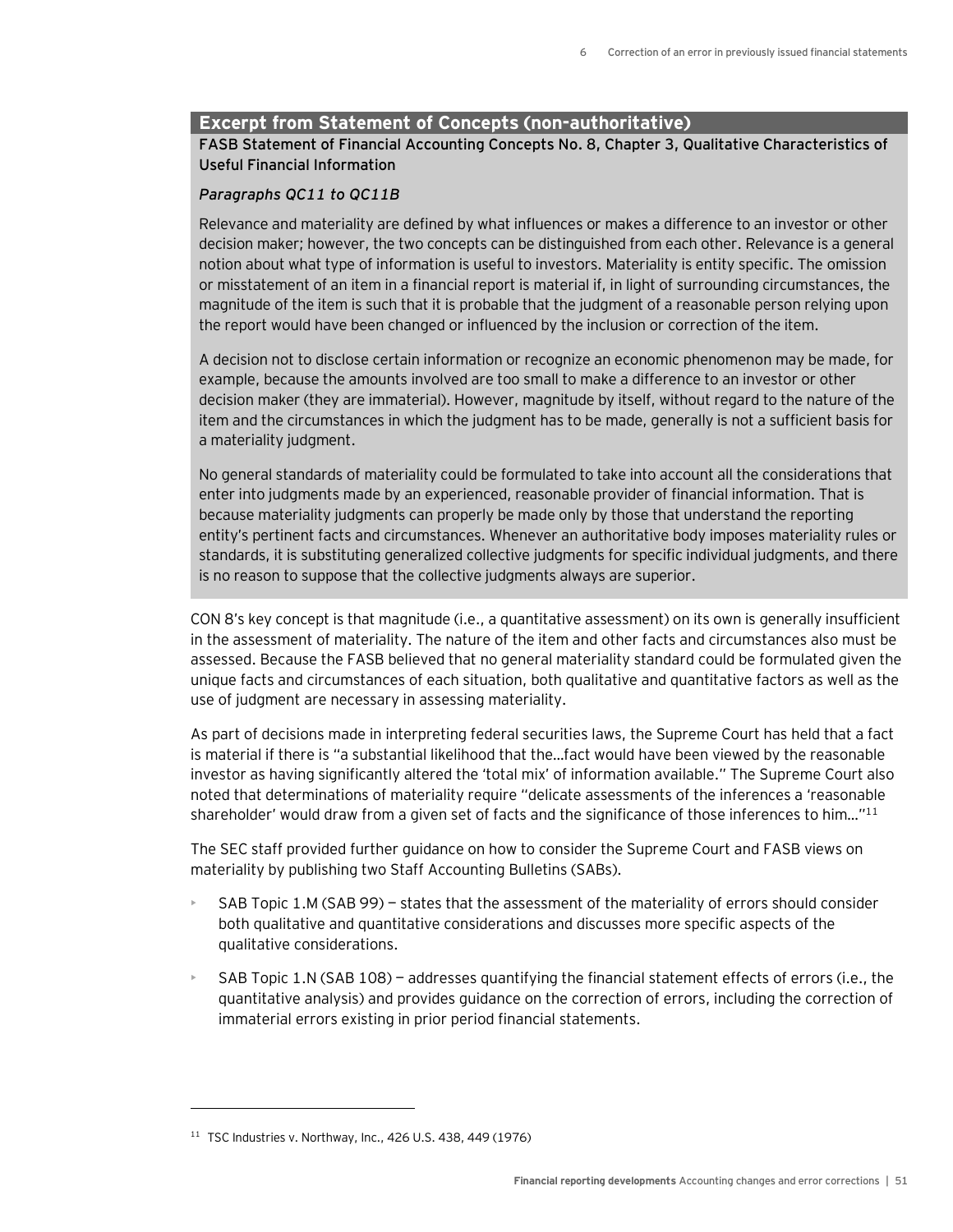Combined, the SAB Topics require that a materiality analysis for errors generally includes all of the following:

- Qualitative analysis (Topic 1.M)
- Iron curtain method quantitative analysis (Topic 1.N)
- Rollover method quantitative analysis (Topic 1.N)

*Private company considerations when assessing the materiality of a prior period error*

Although the SEC staff's views expressed in SAB Topic 1.M and SAB Topic 1.N are applicable only to public registrants, we believe private companies should consider this materiality guidance when assessing a prior period error and whether and how to restate. The SAB Topics provide the most comprehensive materiality guidance issued by a standard setter or regulator available and provide a well thought-out framework for assessing the concepts of relevance (i.e., qualitative) and magnitude (i.e., quantitative) set forth in CON 8.

# 6.2.1 Assessing materiality in annual financial reporting periods

A decision of whether to restate and how to reflect that restatement is based on an evaluation of the error which necessarily includes qualitative and quantitative considerations. While US GAAP provides little guidance as it relates to assessing materiality, the SEC staff has issued fairly extensive guidance on the topic emphasizing the need to consider qualitative factors when assessing materiality. SAB Topic 1.M makes it clear that using quantitative rules of thumb, such as 5% of net income, is only the first step in assessing materiality.

# **Excerpt from Accounting Standards Codification**

Accounting Changes and Error Corrections — Overall

*SEC Materials*

*SAB Topic 1.M, Assessing Materiality*

*250-10-S99-1*

The following is the text of SAB Topic 1.M, Assessing Materiality.

1. Assessing materiality

Facts: During the course of preparing or auditing year-end financial statements, financial management or the registrant's independent auditor becomes aware of misstatements in a registrant's financial statements. When combined, the misstatements result in a 4% overstatement of net income and a \$.02 (4%) overstatement of earnings per share. Because no item in the registrant's consolidated financial statements is misstated by more than 5%, management and the independent auditor conclude that the deviation from GAAP is immaterial and that the accounting is permissible.  $FNA4$ 

Question: FASB ASC paragraph 105-10-05-6 (Generally Accepted Accounting Principles Topic) states, "The provisions of the Codification need not be applied to immaterial items." In the staff's view, may a registrant or the auditor of its financial statements assume the immateriality of items that fall below a percentage threshold set by management or the auditor to determine whether amounts and items are material to the financial statements?

Interpretive Response: No. The staff is aware that certain registrants, over time, have developed quantitative thresholds as "rules of thumb" to assist in the preparation of their financial statements, and that auditors also have used these thresholds in their evaluation of whether items might be considered material to users of a registrant's financial statements. One rule of thumb in particular suggests that the misstatement or omission  $FN25$  of an item that falls under a 5% threshold is not material in the absence of particularly egregious circumstances, such as self-dealing or misappropriation by senior management. The staff reminds registrants and the auditors of their financial statements that exclusive reliance on this or any percentage or numerical threshold has no basis in the accounting literature or the law.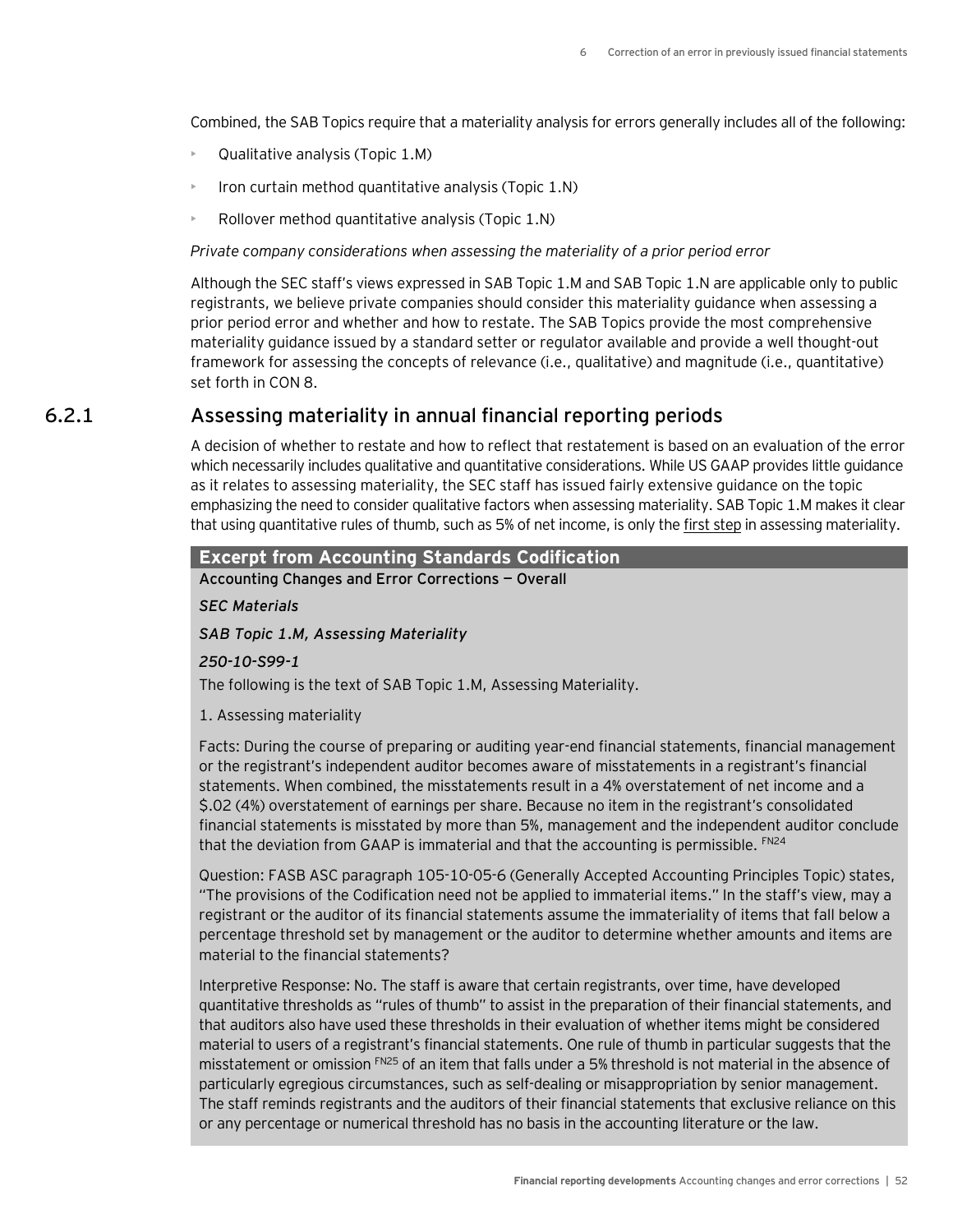The use of a percentage as a numerical threshold, such as 5%, may provide the basis for a preliminary assumption that — without considering all relevant circumstances — a deviation of less than the specified percentage with respect to a particular item on the registrant's financial statements is unlikely to be material. The staff has no objection to such a "rule of thumb" as an initial step in assessing materiality. But quantifying, in percentage terms, the magnitude of a misstatement is only the beginning of an analysis of materiality; it cannot appropriately be used as a substitute for a full analysis of all relevant considerations. Materiality concerns the significance of an item to users of a registrant's financial statements. A matter is "material" if there is a substantial likelihood that a reasonable person would consider it important. In its Concepts Statement 2, Qualitative Characteristics of Accounting Information, the FASB stated the essence of the concept of materiality as follows:

The omission or misstatement of an item in a financial report is material if, in the light of surrounding circumstances, the magnitude of the item is such that it is probable that the judgment of a reasonable person relying upon the report would have been changed or influenced by the inclusion or correction of the item. FN26

This formulation in the accounting literature is in substance identical to the formulation used by the courts in interpreting the federal securities laws. The Supreme Court has held that a fact is material if there is -

a substantial likelihood that the...fact would have been viewed by the reasonable investor as having significantly altered the "total mix" of information made available. FN27

Under the governing principles, an assessment of materiality requires that one views the facts in the context of the "surrounding circumstances," as the accounting literature puts it, or the "total mix" of information, in the words of the Supreme Court. In the context of a misstatement of a financial statement item, while the "total mix" includes the size in numerical or percentage terms of the misstatement, it also includes the factual context in which the user of financial statements would view the financial statement item. The shorthand in the accounting and auditing literature for this analysis is that financial management and the auditor must consider both "quantitative" and "qualitative" factors in assessing an item's materiality. FN28 Court decisions, Commission rules and enforcement actions, and accounting and auditing literature FN29 have all considered "qualitative" factors in various contexts.

The FASB has long emphasized that materiality cannot be reduced to a numerical formula. In its Concepts Statement 2, the FASB noted that some had urged it to promulgate quantitative materiality guides for use in a variety of situations. The FASB rejected such an approach as representing only a "minority view, stating -

The predominant view is that materiality judgments can properly be made only by those who have all the facts. The Board's present position is that no general standards of materiality could be formulated to take into account all the considerations that enter into an experienced human judgment. FN30

The FASB noted that, in certain limited circumstances, the Commission and other authoritative bodies had issued quantitative materiality guidance, citing as examples guidelines ranging from one to ten percent with respect to a variety of disclosures.  $F^{N31}$  And it took account of contradictory studies, one showing a lack of uniformity among auditors on materiality judgments, and another suggesting widespread use of a "rule of thumb" of five to ten percent of net income. FN32 The FASB also considered whether an evaluation of materiality could be based solely on anticipating the market's reaction to accounting information.  $F^{N33}$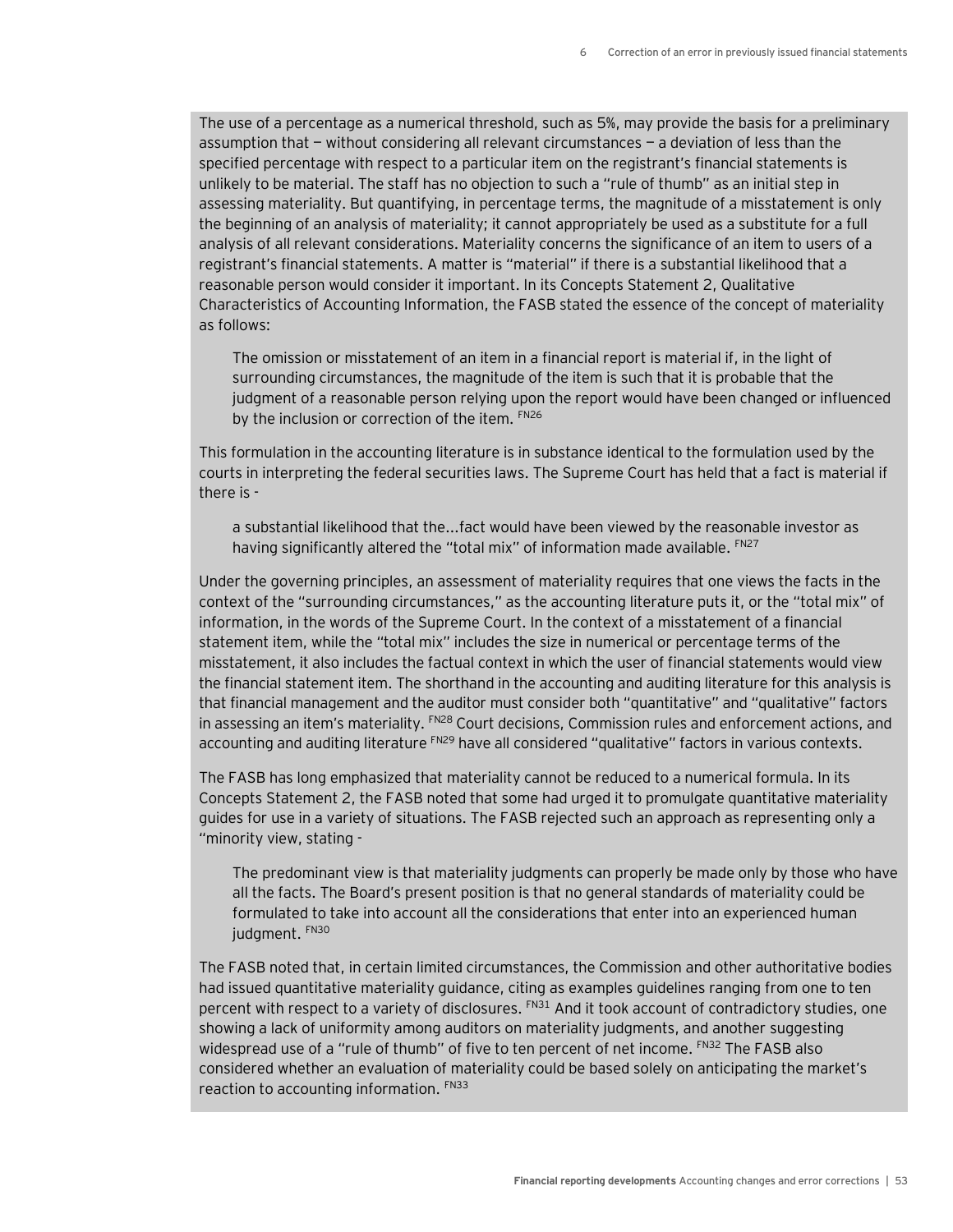The FASB rejected a formulaic approach to discharging "the onerous duty of making materiality decisions"  $F^{N34}$  in favor of an approach that takes into account all the relevant considerations. In so doing, it made clear that -

[M]agnitude by itself, without regard to the nature of the item and the circumstances in which the judgment has to be made, will not generally be a sufficient basis for a materiality judgment. FN35

Evaluation of materiality requires a registrant and its auditor to consider all the relevant circumstances, and the staff believes that there are numerous circumstances in which misstatements below 5% could well be material. Qualitative factors may cause misstatements of quantitatively small amounts to be material; as stated in the auditing literature:

As a result of the interaction of quantitative and qualitative considerations in materiality judgments, misstatements of relatively small amounts that come to the auditor's attention could have a material effect on the financial statements. FN36

\_\_\_\_\_\_\_\_\_\_\_\_\_\_\_\_\_\_\_\_\_\_\_\_\_\_\_

FN34Concepts Statement 2, paragraph 170.

Companies cannot solely assess errors based on quantitative factors. The SEC staff has emphasized the need to qualitatively evaluate information and in SAB Topic 1.M provided several qualitative considerations. The qualitative factors listed in SAB Topic 1.M (see section 6.2.2, *Qualitative analysis*) **are not allinclusive nor are they intended to be a checklist**. Registrants, as well as private companies, that discover an error should consider the total mix of information (i.e., quantitative and qualitative factors) that an investor would consider to determine whether the error is material.

FN24AU 312 states that the auditor should consider audit risk and materiality both in (a) planning and setting the scope for the audit and (b) evaluating whether the financial statements taken as a whole are fairly presented in all material respects in conformity with GAAP. The purpose of this SAB is to provide guidance to financial management and independent auditors with respect to the evaluation of the materiality of misstatements that are identified in the audit process or preparation of the financial statements (i.e., (b) above). This SAB is not intended to provide definitive guidance for assessing "materiality" in other contexts, such as evaluations of auditor independence, as other factors may apply. There may be other rules that address financial presentation. See, e.g., Rule 2a-4, 17 CFR 270.2a-4, under the Investment Company Act of 1940.

FN25As used in this SAB, "misstatement" or "omission" refers to a financial statement assertion that would not be in conformity with GAAP.

FN26Concepts Statement 2, paragraph 132. See also Concepts Statement 2, Glossary of Terms — Materiality.

FN27TSC Industries v. Northway, Inc., 426 U.S. 438, 449 (1976). See also Basic, Inc. v. Levinson, 485 U.S. 224 (1988). As the Supreme Court has noted, determinations of materiality require "delicate assessments of the inferences a `reasonable shareholder' would draw from a given set of facts and the significance of those inferences to him...." TSC Industries, 426 U.S. at 450.

FN28See, e.g., Concepts Statement 2, paragraphs 123-124; AU 312A.10 (materiality judgments are made in light of surrounding circumstances and necessarily involve both quantitative and qualitative considerations); AU 312A.34 ("Qualitative considerations also influence the auditor in reaching a conclusion as to whether misstatements are material."). As used in the accounting literature and in this SAB, "qualitative" materiality refers to the surrounding circumstances that inform an investor's evaluation of financial statement entries. Whether events may be material to investors for non-financial reasons is a matter not addressed by this SAB.

 $FN29$ See, e.g., Rule 1-02(o) of Regulation S-X, 17 CFR 210.1-02(o), Rule 405 of Regulation C, 17 CFR 230.405, and Rule 12b-2, 17 CFR 240.12b-2; AU 312A.10 -.11, 317.13, 411.04 n. 1, and 508.36; In re Kidder Peabody Securities Litigation, 10 F. Supp. 2d 398 (S.D.N.Y. 1998); Parnes v. Gateway 2000, Inc., 122 F.3d 539 (8th Cir. 1997); In re Westinghouse Securities Litigation, 90 F.3d 696 (3d Cir. 1996); In the Matter of W.R. Grace & Co., Accounting and Auditing Enforcement Release ("AAER") 1140 (June 30, 1999); In the Matter of Eugene Gaughan, AAER 1141 (June 30, 1999); In the Matter of Thomas Scanlon, AAER 1142 (June 30, 1999); and In re Sensormatic Electronics Corporation, Sec. Act Rel. No. 7518 (March 25, 1998).

FN30Concepts Statement 2, paragraph 131.

FN31Concepts Statement 2, paragraphs 131 and 166.

FN32Concepts Statement 2, paragraph 167.

FN33Concepts Statement 2, paragraphs 168-169.

FN35Concepts Statement 2, paragraph 125.

FN36AU 312.11.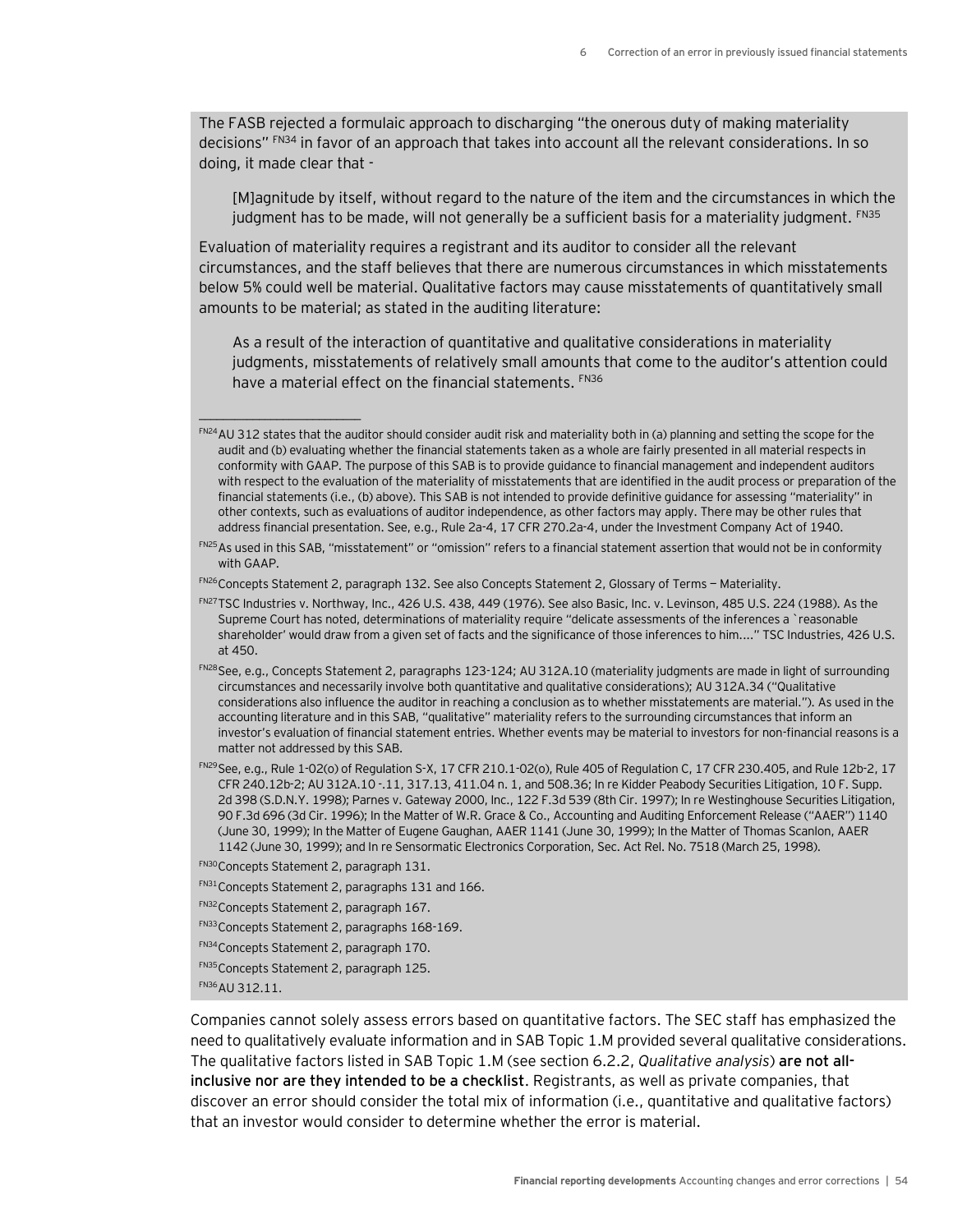# 6.2.2 Qualitative analysis

# **Excerpt from Accounting Standards Codification**

Accounting Changes and Error Corrections — Overall

*SEC Materials*

*SAB Topic 1.M, Assessing Materiality*

#### *250-10-S99-1*

1. Assessing materiality [continued]

Among the considerations that may well render material a quantitatively small misstatement of a financial statement item are -

whether the misstatement arises from an item capable of precise measurement or whether it arises from an estimate and, if so, the degree of imprecision inherent in the estimate  $F<sup>137</sup>$ 

whether the misstatement masks a change in earnings or other trends

whether the misstatement hides a failure to meet analysts' consensus expectations for the enterprise

whether the misstatement changes a loss into income or vice versa

whether the misstatement concerns a segment or other portion of the registrant's business that has been identified as playing a significant role in the registrant's operations or profitability

whether the misstatement affects the registrant's compliance with regulatory requirements

whether the misstatement affects the registrant's compliance with loan covenants or other contractual requirements

whether the misstatement has the effect of increasing management's compensation — for example, by satisfying requirements for the award of bonuses or other forms of incentive compensation

whether the misstatement involves concealment of an unlawful transaction.

This is not an exhaustive list of the circumstances that may affect the materiality of a quantitatively small misstatement. FN38 Among other factors, the demonstrated volatility of the price of a registrant's securities in response to certain types of disclosures may provide guidance as to whether investors regard quantitatively small misstatements as material. Consideration of potential market reaction to disclosure of a misstatement is by itself "too blunt an instrument to be depended on" in considering whether a fact is material. <sup>FN39</sup> When, however, management or the independent auditor expects (based, for example, on a pattern of market performance) that a known misstatement may result in a significant positive or negative market reaction, that expected reaction should be taken into account when considering whether a misstatement is material. FN40

\_\_\_\_\_\_\_\_\_\_\_\_\_\_\_\_\_\_\_\_\_\_\_\_\_\_\_

FN37As stated in Concepts Statement 2, paragraph 130: Another factor in materiality judgments is the degree of precision that is attainable in estimating the judgment item. The amount of deviation that is considered immaterial may increase as the attainable degree of precision decreases. For example, accounts payable usually can be estimated more accurately than can contingent liabilities arising from litigation or threats of it, and a deviation considered to be material in the first case may be quite trivial in the second. This SAB is not intended to change current law or guidance in the accounting literature regarding accounting estimates. See, e.g., Accounting Principles Board Opinion 20, Accounting Changes 10, 11, 31-33 (July 1971) [Subtopic 250-10].

FN38The staff understands that the Big Five Audit Materiality Task Force ("Task Force") was convened in March of 1998 and has made recommendations to the Auditing Standards Board including suggestions regarding communications with audit committees about unadjusted misstatements. See generally Big Five Audit Materiality Task Force. "Materiality in a Financial Statement Audit — Considering Qualitative Factors When Evaluating Audit Findings" (August 1998).

FN39See Concepts Statement 2, paragraph 169.

FN40If management does not expect a significant market reaction, a misstatement still may be material and should be evaluated under the criteria discussed in this SAB.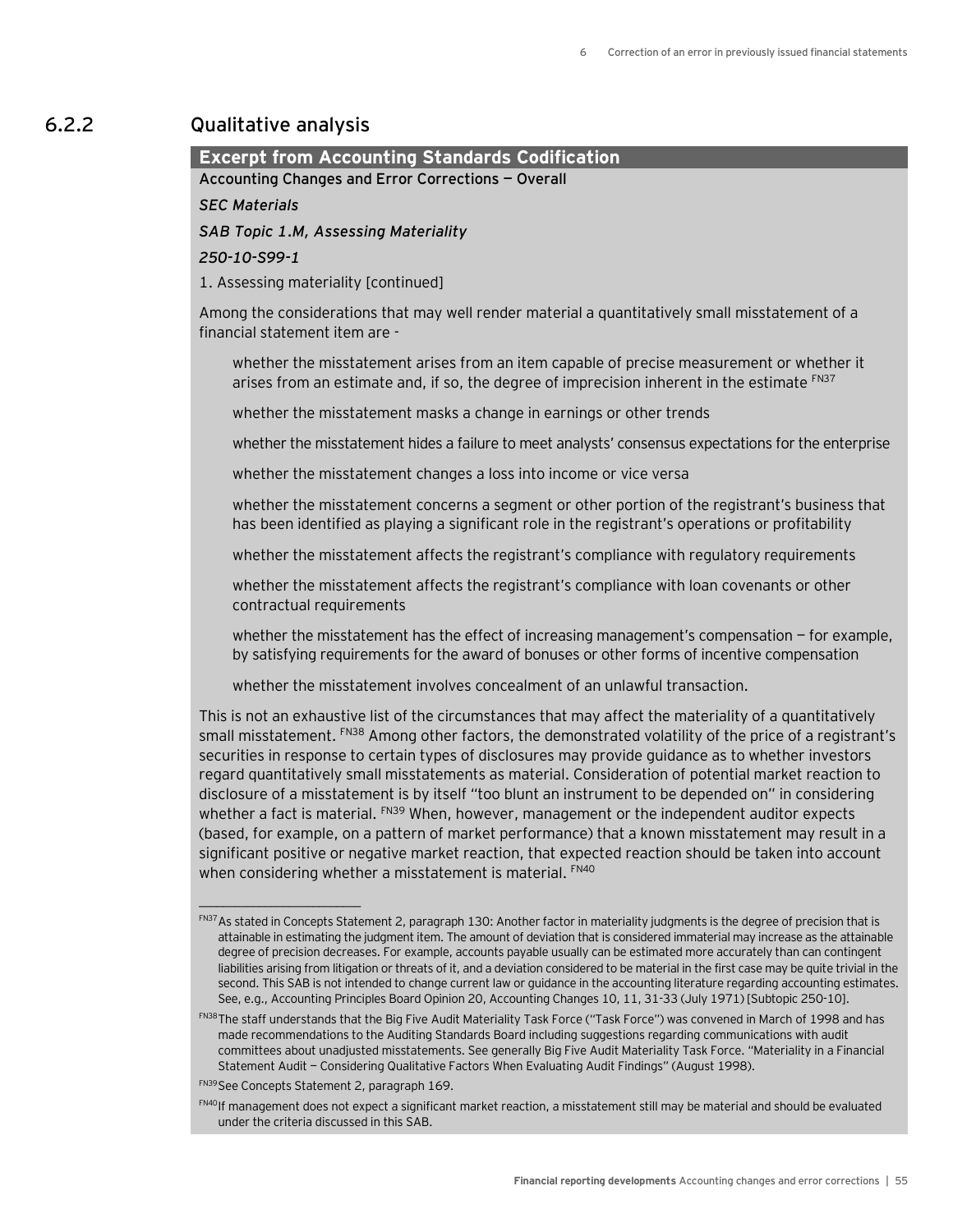An item is material if there is a substantial likelihood that a reasonable person would consider it important. SAB Topic 1.M includes a list of possible qualitative and quantitative factors that an entity might consider when assessing how a reasonable investor considers materiality. They include, but are not limited to, the evaluation of whether the misstatement:

- arises from an item that can be precisely measured or is an estimate
- results in a change of earnings trend or other trends
- results in a failure to meet analysts' consensus expectations
- changes income to a loss or a loss into income
- affects segment information and related trends
- affects compliance with regulatory requirements
- affects compliance with loan covenants or other contractual requirements
- has the effect of increasing management's compensation, and
- conceals an unlawful act

SAB Topic 1.M notes that other items also may affect the determination of whether a misstatement is material. For example, the SEC staff suggests that companies consider "demonstrated volatility" of the registrant's securities prices, and the potential reaction to the misstatement as additional factors to consider in assessing materiality. The SEC staff has indicated (i) the mere fact that the market may react one way or another is not necessarily the guide as to what is material, (ii) there has to be a well-established pattern of market reaction to news before causes for such market reaction can be judged (the SEC gave an example of a well-established pattern where, for the last six quarters, a positive or negative variance of one cent in actual EPS compared to expectations, led to a 20 percent change - positively or negatively in stock market value), and (iii) the entity is not supposed to speculate or guess at market reactions.

Entities should not take a "checklist" approach to assessing qualitative factors. Instead, an entity should consider all quantitative and qualitative factors that may be relevant in its circumstances, regardless of whether such factor is included in SAB Topic 1.M examples. The following SEC staff speech provides their views on qualitative factors.

# **Extract from SEC staff speech by Mr. Mark Mahar**

## **December 8, 2008**

## **AICPA National Conference on Current SEC and PCAOB Developments**

The staff does appreciate that materiality decisions necessarily involve the use of judgment. Specific to this circumstance, judgment includes developing a robust analysis that steps into the investors' shoes, identifying what is significant to investors' decisions and should not be limited to the factors provided in SAB 99 because those factors are neither exhaustive nor intended to preclude conclusions that quantitatively larger errors may be considered not material. Rather, evaluators of materiality should consider the relevant information considered important to investors which may include non-SAB 99 specified circumstances ….when I say such as, let us be clear there could be other circumstances, so such as considering:

- company specific trends and performance metrics that may influence investment decisions; or
- when a factor important to a reasonable investor is impacted by an unrelated circumstance. For example, when an error in the income statement is magnified simply by occurring during a period in which net income is abnormally small as compared to historical and expected future trends.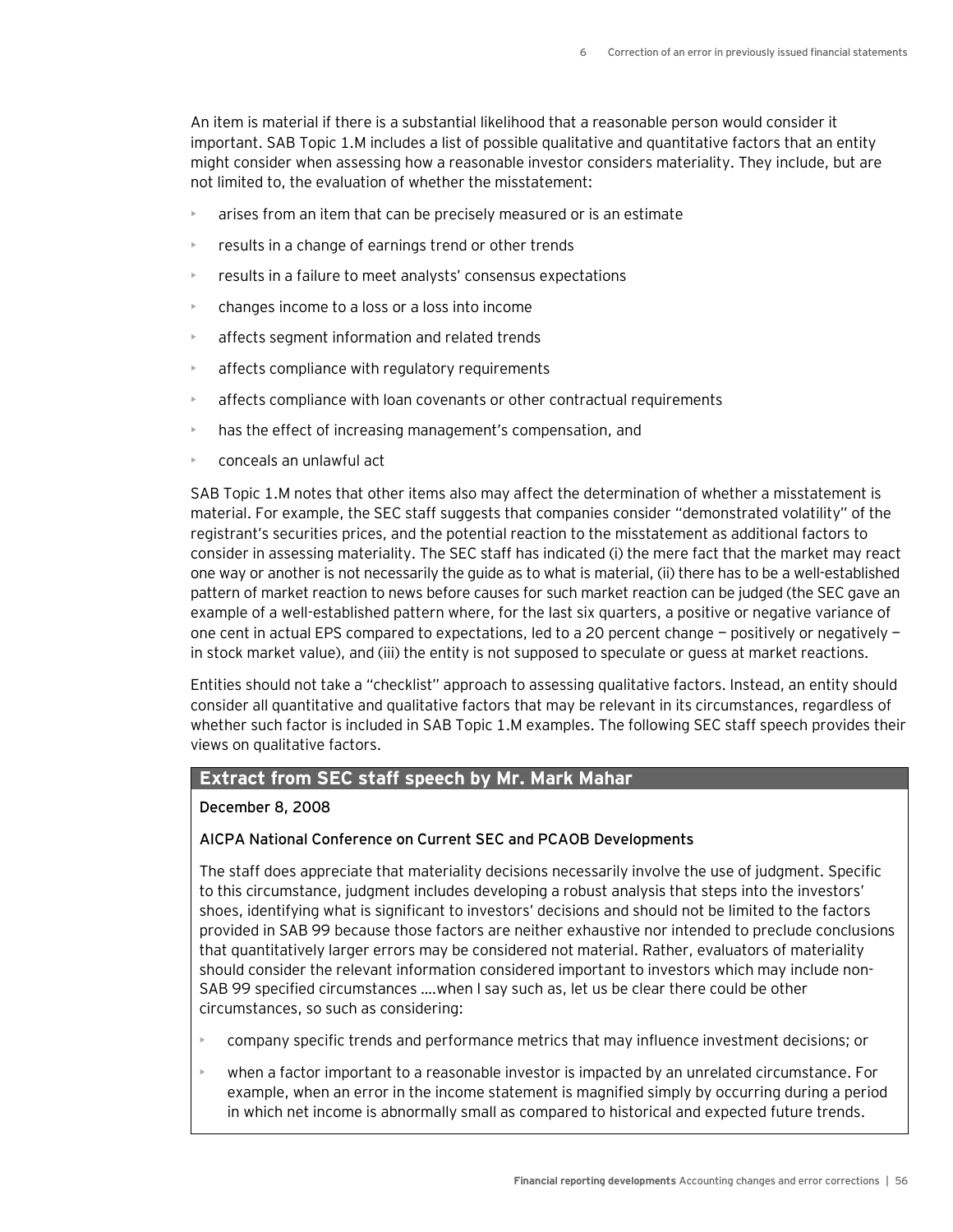As previously noted, the qualitative factors in SAB Topic 1.M are not all-inclusive. Examples of considerations not explicitly mentioned in SAB Topic 1.M include, but are not limited to, whether the error:

- Affects entity-specific trends and performance metrics (e.g., non-GAAP measurements) that may influence investment decisions
- Affects metrics that do not drive investor conclusions or are not important to investor models
- Is a one-time item and does not alter investors' perceptions of key trends affecting the entity
- Does not affect a business segment or other portion of the registrant's business that investors regard as driving valuation or risks
- Relates to items involving related parties or known users (e.g., whether the external parties to the transaction are related to the entity's management)
- Causes the disclosures to not be adequate or omit information not specifically required by US GAAP but is important to the understanding of the financial statements or conveys something in a false or misleading manner
- Affects other information communicated in documents containing the audited financial statements that may reasonably be expected to influence the economic decisions of the users of the financial statements (e.g., information included in "management discussion and analysis")
- May have a material effect on the next interim financial statements that are publicly issued (even though the misstatement is immaterial to the current period financial statements)
- Relates to the incorrect selection or application of an accounting policy that has an immaterial effect on the current period's financial statements but is likely to have a material effect on future periods' financial statements

Evaluating whether an item is material requires judgment. The existence of quantitative or qualitative factors is individually considered in the materiality assessment. However, in practice it is often difficult to conclude that quantitatively large errors are immaterial based on qualitative factors.

#### **Illustration 6-2: Qualitative factor considerations**

#### **Scenario A**

An error that, if corrected, would result in the default of a small portion of the registrant's debt that could easily be cured or paid off from existing working capital may not otherwise be considered material. On the other hand, if a significant amount of debt would be in default (or triggered via crossdefault provisions), the error would likely be deemed material, regardless of its quantitative effect.

#### **Scenario B**

A relatively small quantitative error that results in satisfying the threshold for the award of bonuses or other forms of incentive compensation for management would be considered "more significant" in assessing its significance to users of the financial statements.

The scenarios in the previous illustration indicate that evaluating an error solely based on quantitative or qualitative factors is not sufficient regardless of the quantitative results. Entities must consider qualitative factors when the error is small in magnitude. In addition, qualitative factors also should be considered when an error is quantitatively large. However, we expect it is unusual that a quantitatively significant error is overcome through qualitative factors.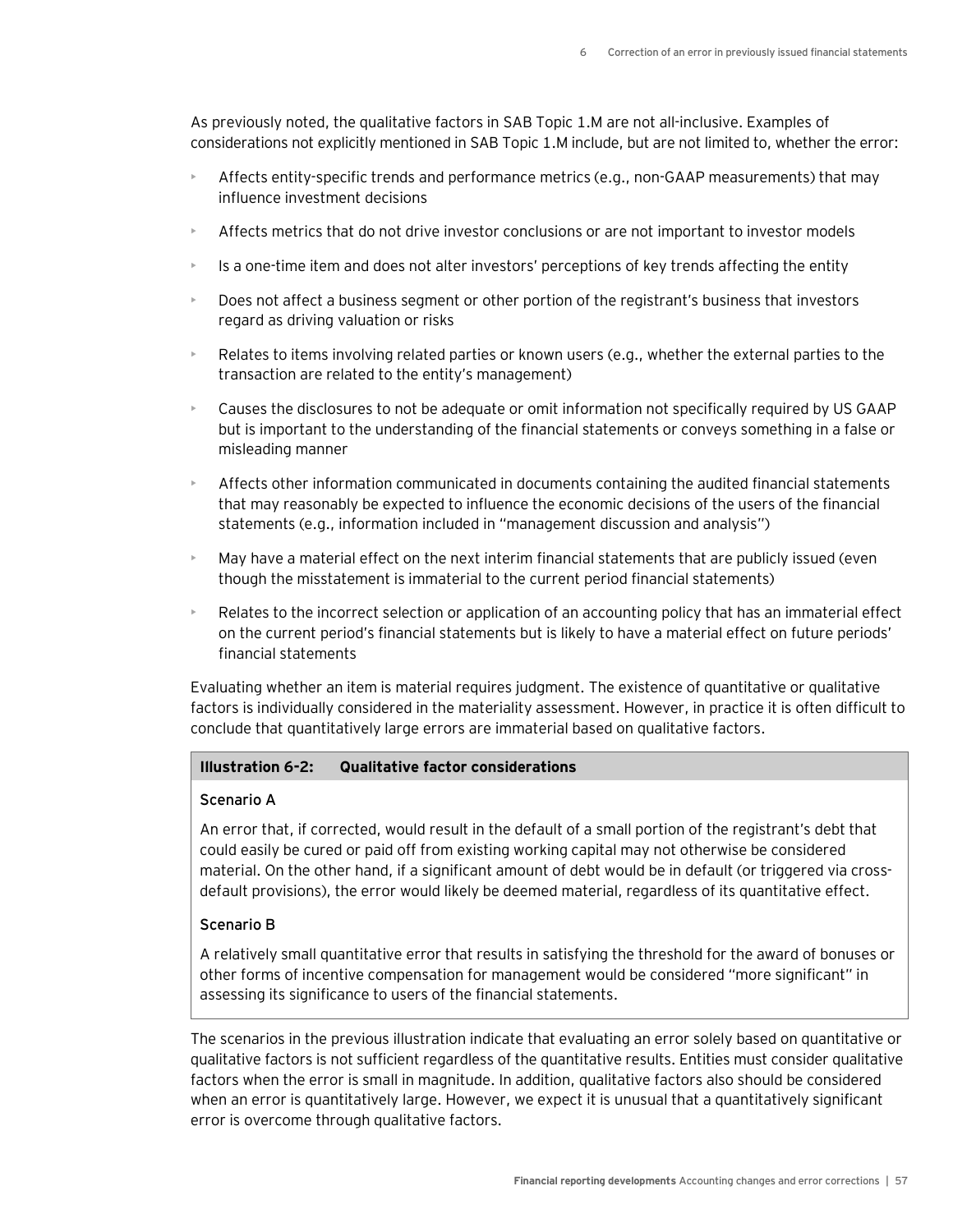# **6.2.2.1 Qualitative analysis — small intentional misstatements**

# **Excerpt from Accounting Standards Codification**

Accounting Changes and Error Corrections — Overall

*SEC Materials*

*SAB Topic 1.M, Assessing Materiality*

*250-10-S99-1*

1. Assessing materiality [continued]

For the reasons noted above, the staff believes that a registrant and the auditors of its financial statements should not assume that even small intentional misstatements in financial statements, for example those pursuant to actions to "manage" earnings, are immaterial. <sup>FN41</sup> While the intent of management does not render a misstatement material, it may provide significant evidence of materiality. The evidence may be particularly compelling where management has intentionally misstated items in the financial statements to "manage" reported earnings. In that instance, it presumably has done so believing that the resulting amounts and trends would be significant to users of the registrant's financial statements.  $F^{M2}$  The staff believes that investors generally would regard as significant a management practice to over- or under-state earnings up to an amount just short of a percentage threshold in order to "manage" earnings. Investors presumably also would regard as significant an accounting practice that, in essence, rendered all earnings figures subject to a management-directed margin of misstatement.

FN41Intentional management of earnings and intentional misstatements, as used in this SAB, do not include insignificant errors and omissions that may occur in systems and recurring processes in the normal course of business. See notes 37 and 49 infra.

FN42Assessments of materiality should occur not only at year-end, but also during the preparation of each quarterly or interim financial statement. See, e.g., In the Matter of Venator Group, Inc., AAER 1049 (June 29, 1998).

The SEC staff is concerned about quantitatively small errors that may be material on a qualitative basis, including instances where management has intentionally misstated items in the financial statements to "manage" reported earnings or achieve some other result (e.g., achieve a bonus target).

Intentional but quantitatively small errors by management may have additional consequences, including violation of the books and records provisions of the Securities Exchange Act of 1934. See additional information at section 6.2.4, *Intentional misstatements, including considerations of the books and records provision*.

## **6.2.2.2 Qualitative analysis — segments**

\_\_\_\_\_\_\_\_\_\_\_\_\_\_\_\_\_\_\_\_\_\_\_\_\_\_

## **Excerpt from Accounting Standards Codification**

Accounting Changes and Error Corrections — Overall

*SEC Materials*

*SAB Topic 1.M, Assessing Materiality*

*250-10-S99-1*

1. Assessing materiality (continued)

The materiality of a misstatement may turn on where it appears in the financial statements. For example, a misstatement may involve a segment of the registrant's operations. In that instance, in assessing materiality of a misstatement to the financial statements taken as a whole, registrants and their auditors should consider not only the size of the misstatement but also the significance of the segment information to the financial statements taken as a whole. <sup>FN43</sup> "A misstatement of the revenue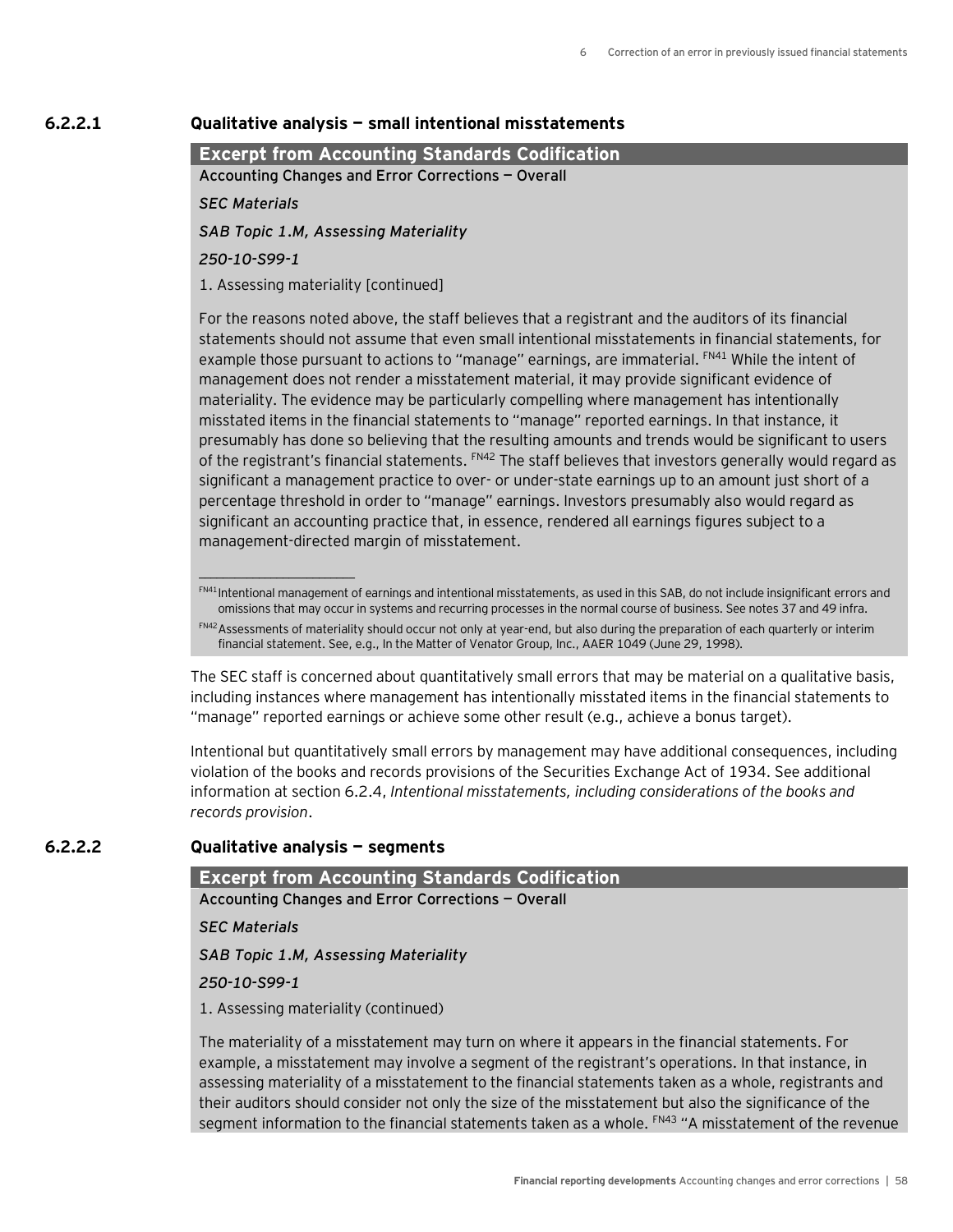and operating profit of a relatively small segment that is represented by management to be important to the future profitability of the entity"  $FNA4$  is more likely to be material to investors than a misstatement in a segment that management has not identified as especially important. In assessing the materiality of misstatements in segment information — as with materiality generally - situations may arise in practice where the auditor will conclude that a matter relating to segment information is qualitatively material even though, in his or her judgment, it is quantitatively immaterial to the financial statements taken as a whole. FN45

FN43See, e.g., In the Matter of W.R. Grace & Co., AAER 1140 (June 30, 1999). FN44AU 9326.33.  $FN45$ <sub>Id.</sub>

The effect of the error(s) to segment information, both quantitatively and qualitatively, should be considered as part of the entity's analysis of the effect on the financial statements taken as a whole.

The qualitative assessment of a misstatement related to a small segment that is important to future growth could differ from the assessment related to either another small segment that is not expected to grow significantly or a larger segment that is more mature.

# 6.2.3 Aggregation and netting

#### **Excerpt from Accounting Standards Codification**

Accounting Changes and Error Corrections — Overall

*SEC Materials*

\_\_\_\_\_\_\_\_\_\_\_\_\_\_\_\_\_\_\_\_\_\_\_\_\_

*SAB Topic 1.M, Assessing Materiality*

*250-10-S99-1*

Aggregating and Netting Misstatements.

In determining whether multiple misstatements cause the financial statements to be materially misstated, registrants and the auditors of their financial statements should consider each misstatement separately and the aggregate effect of all misstatements. FN46 A registrant and its auditor should evaluate misstatements in light of quantitative and qualitative factors and "consider whether, in relation to individual amounts, subtotals, or totals in the financial statements, they materially misstate the financial statements taken as a whole." <sup>FN47</sup> This requires consideration of the significance of an item to a particular entity (for example, inventories to a manufacturing company), the pervasiveness of the misstatement (such as whether it affects the presentation of numerous financial statement items), and the effect of the misstatement on the financial statements taken as a whole.... <sup>FN48</sup>

Registrants and their auditors first should consider whether each misstatement is material, irrespective of its effect when combined with other misstatements. The literature notes that the analysis should consider whether the misstatement of "individual amounts" causes a material misstatement of the financial statements taken as a whole. As with materiality generally, this analysis requires consideration of both quantitative and qualitative factors.

If the misstatement of an individual amount causes the financial statements as a whole to be materially misstated, that effect cannot be eliminated by other misstatements whose effect may be to diminish the impact of the misstatement on other financial statement items. To take an obvious example, if a registrant's revenues are a material financial statement item and if they are materially overstated, the financial statements taken as a whole will be materially misleading even if the effect on earnings is completely offset by an equivalent overstatement of expenses.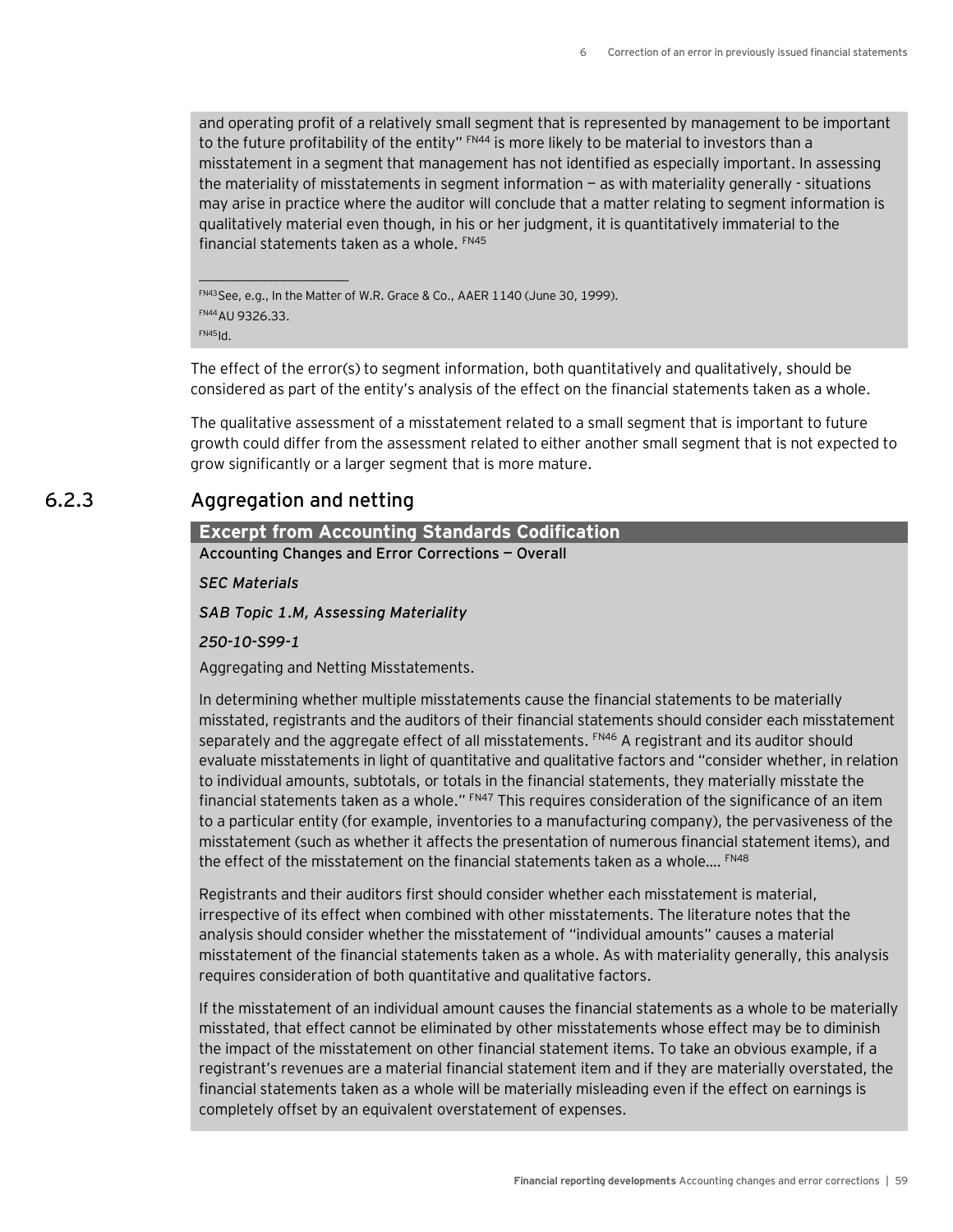Even though a misstatement of an individual amount may not cause the financial statements taken as a whole to be materially misstated, it may nonetheless, when aggregated with other misstatements, render the financial statements taken as a whole to be materially misleading. Registrants and the auditors of their financial statements accordingly should consider the effect of the misstatement on subtotals or totals. The auditor should aggregate all misstatements that affect each subtotal or total and consider whether the misstatements in the aggregate affect the subtotal or total in a way that causes the registrant's financial statements taken as a whole to be materially misleading. FN49

The staff believes that, in considering the aggregate effect of multiple misstatements on a subtotal or total, registrants and the auditors of their financial statements should exercise particular care when considering whether to offset (or the appropriateness of offsetting) a misstatement of an estimated amount with a misstatement of an item capable of precise measurement. As noted above, assessments of materiality should never be purely mechanical; given the imprecision inherent in estimates, there is by definition a corresponding imprecision in the aggregation of misstatements involving estimates with those that do not involve an estimate.

Registrants and auditors also should consider the effect of misstatements from prior periods on the current financial statements. For example, the auditing literature states,

Matters underlying adjustments proposed by the auditor but not recorded by the entity could potentially cause future financial statements to be materially misstated, even though the auditor has concluded that the adjustments are not material to the current financial statements. FN50

This may be particularly the case where immaterial misstatements recur in several years and the cumulative effect becomes material in the current year.

FN48AU 508.36.

\_\_\_\_\_\_\_\_\_\_\_\_\_\_\_\_\_\_\_\_

FN49AU 312.34. FN50AU 380.09.

In some circumstances, multiple errors exist relating to previously issued financial statements. SAB Topic 1.M does not prohibit offsetting. Rather, it provides guidance on how the offsetting of errors should be considered. The SAB discusses a "two-step process" that should be followed when evaluating offsetting errors.

First, each error should be evaluated separately (i.e., perform a quantitative and qualitative materiality analysis for each error individually). If an individual error causes the financial statements taken as a whole to be misstated, that error cannot be offset by other errors that diminish its effect.

FN46The auditing literature notes that the "concept of materiality recognizes that some matters, either individually or in the aggregate, are important for fair presentation of financial statements in conformity with generally accepted accounting principles." AU 312.03. See also AU 312.04.

FN47AU 312.34. Quantitative materiality assessments often are made by comparing adjustments to revenues, gross profit, pretax and net income, total assets, stockholders' equity, or individual line items in the financial statements. The particular items in the financial statements to be considered as a basis for the materiality determination depend on the proposed adjustment to be made and other factors, such as those identified in this SAB. For example, an adjustment to inventory that is immaterial to pretax income or net income may be material to the financial statements because it may affect a working capital ratio or cause the registrant to be in default of loan covenants.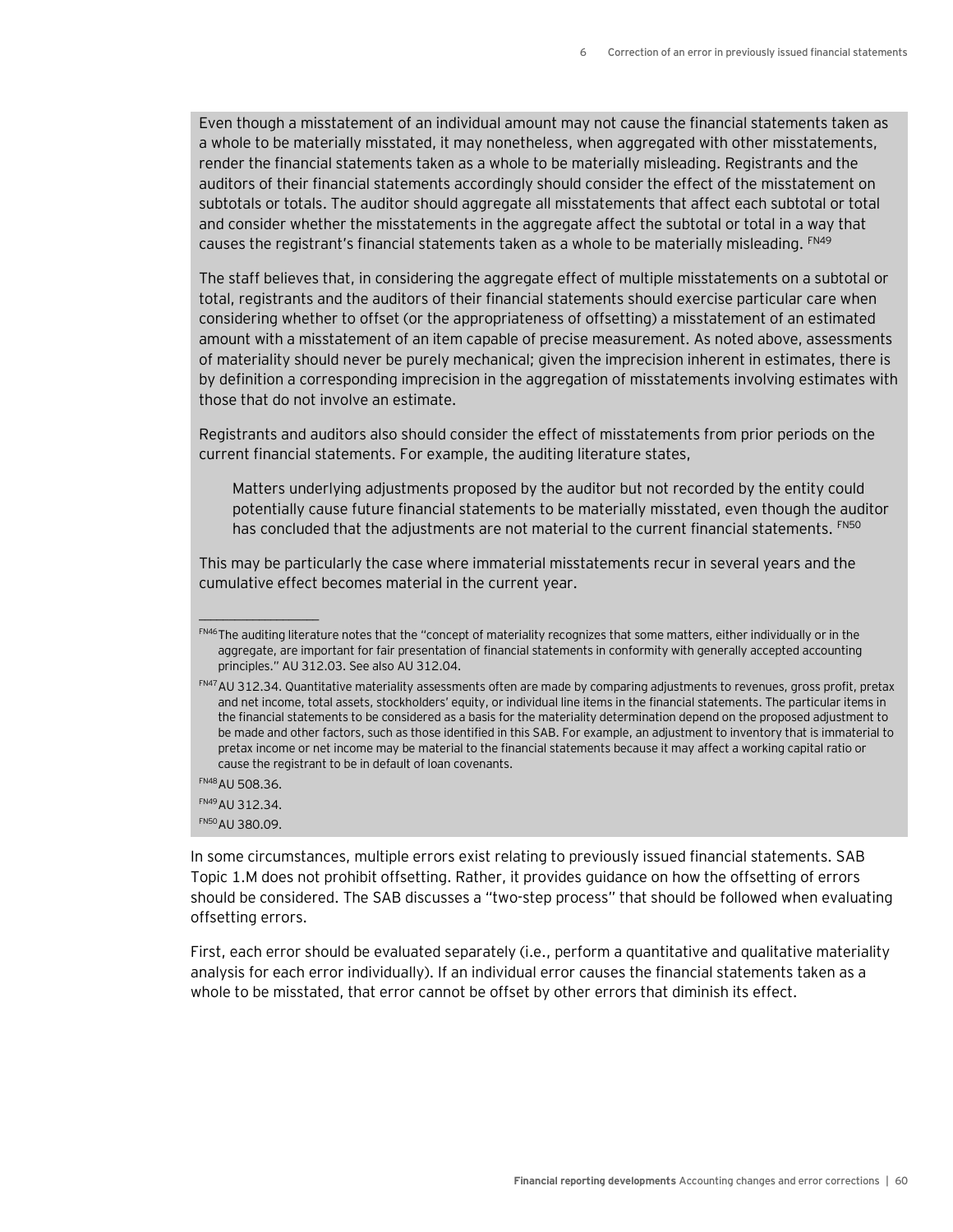#### **Illustration 6-3: Multiple error analysis**

An entity identifies the following errors:

- Overstatement of revenue due to using the incorrect unit of accounting
- Overstatement of a contingent liability

The entity performs an analysis of the overstatement of revenue individually and determines that the revenue error is material (e.g., quantitatively error overstates revenue and net income by 11% and 7%, respectively, and qualitative factors also indicate the error is material because the company and its analysts measure the company's results period to period based on revenue growth). Consideration of the offsetting effect of the overstatement of the contingent liability is not allowed.

Second, if each individual error is not material on a standalone basis, companies should combine the effect of all errors, including the effect of prior period errors reversing in the current period (i.e., out of period amounts), and determine whether the aggregate effect is material based on quantitative and qualitative considerations.

In evaluating the materiality of errors, companies should consider the appropriateness of offsetting an error of an estimated amount with an error of an item capable of precise measurement (i.e., offsetting "hard" debits with "soft" credits). SAB Topic 1.M reminds companies that the assessments of materiality should never be purely mechanical and to exercise care when offsetting errors that can be precisely measured with errors involving significant judgmental estimates.

The evaluation of the materiality of errors, individually or in the aggregate, applied to an individual line item, sub-total, or total, should be applied in the same manner as to any other measure (e.g., pretax income or net income). That is, the effect of the errors on line items, subtotals and totals is only one of the factors to consider in assessing materiality. The company needs to evaluate the effect of the error or aggregated errors, as appropriate, on the financial statements taken as a whole considering both quantitative and qualitative factors. Thus, in determining whether an error(s) is material to the financial statements taken as a whole, the company should consider whether and to what extent the error(s) affects a line item or subtotal that is significant to the users of the financial statements.

#### **Illustration 6-4: Aggregation of error analysis**

An entity identifies the following errors:

- Understatement of costs of goods sold and accounts payable due to purchasing/receipt cut-off issues
- Understatement of costs of goods sold and warranty accrual due to a miscalculation of warranty costs

Each error was separately determined to be immaterial under a quantitative and qualitative analysis. The entity performs a materiality analysis on the combined effect of these errors (i.e., the cumulative understatement of costs of goods sold and current liabilities). The entity analyzes the combined effect of these errors to all related financial statement line items (e.g., cost of goods sold, operating income, net income, current liabilities) and qualitative considerations (e.g., effect on working capital ratio, debt covenants) to assess whether the aggregation of errors is material to the financial statements.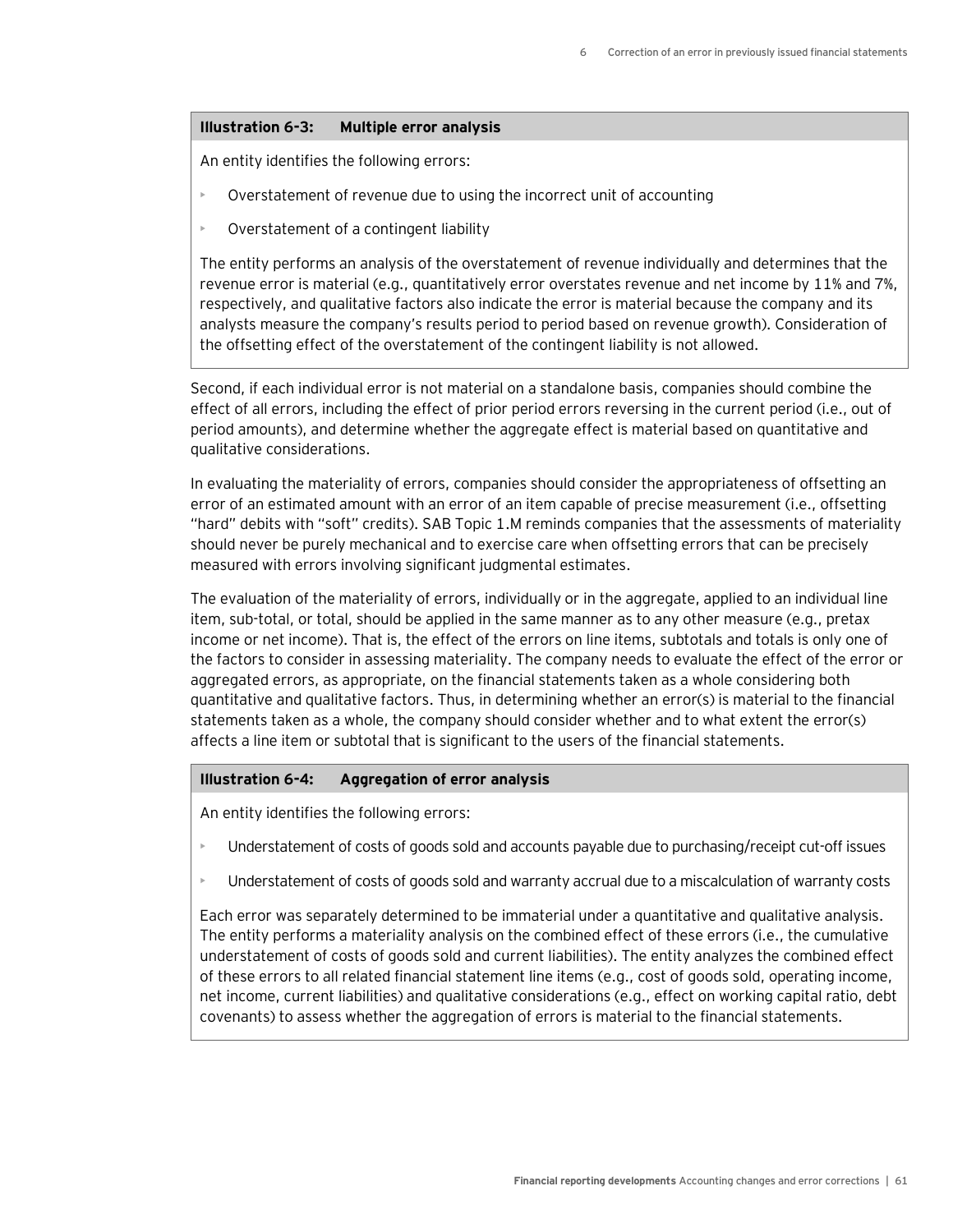# 6.2.4 Intentional misstatements, including considerations of the books and records provision

#### **Excerpt from Accounting Standards Codification** Accounting Changes and Error Corrections — Overall

*SEC Materials*

*SAB Topic 1.M, Assessing Materiality*

*250-10-S99-1*

2. Immaterial Misstatements that are Intentional

Facts: A registrant's management intentionally has made adjustments to various financial statement items in a manner inconsistent with GAAP. In each accounting period in which such actions were taken, none of the individual adjustments is by itself material, nor is the aggregate effect on the financial statements taken as a whole material for the period. The registrant's earnings "management" has been effected at the direction or acquiescence of management in the belief that any deviations from GAAP have been immaterial and that accordingly the accounting is permissible.

Question: In the staff's view, may a registrant make intentional immaterial misstatements in its financial statements?

Interpretive Response: No. In certain circumstances, intentional immaterial misstatements are unlawful.

Considerations of the books and records provisions under the Exchange Act.

Even if misstatements are immaterial,  $F<sup>NS1</sup>$  registrants must comply with Sections 13(b)(2) – (7) of the Securities Exchange Act of 1934 (the "Exchange Act"). <sup>FN52</sup> Under these provisions, each registrant with securities registered pursuant to Section 12 of the Exchange Act, FN53 or required to file reports pursuant to Section 15(d), <sup>FN54</sup> must make and keep books, records, and accounts, which, in reasonable detail, accurately and fairly reflect the transactions and dispositions of assets of the registrant and must maintain internal accounting controls that are sufficient to provide reasonable assurances that, among other things, transactions are recorded as necessary to permit the preparation of financial statements in conformity with GAAP. FN55 In this context, determinations of what constitutes "reasonable assurance" and "reasonable detail" are based not on a "materiality" analysis but on the level of detail and degree of assurance that would satisfy prudent officials in the conduct of their own affairs. FN56 Accordingly, failure to record accurately immaterial items, in some instances, may result in violations of the securities laws.

The staff recognizes that there is limited authoritative guidance  $F<sup>N57</sup>$  regarding the "reasonableness" standard in Section 13(b)(2) of the Exchange Act. A principal statement of the Commission's policy in this area is set forth in an address given in 1981 by then Chairman Harold M. Williams. FN58 In his address, Chairman Williams noted that, like materiality, "reasonableness" is not an "absolute standard of exactitude for corporate records." FN59 Unlike materiality, however, "reasonableness" is not solely a measure of the significance of a financial statement item to investors. "Reasonableness," in this context, reflects a judgment as to whether an issuer's failure to correct a known misstatement implicates the purposes underlying the accounting provisions of Sections  $13(b)(2) - (7)$  of the Exchange Act. FN60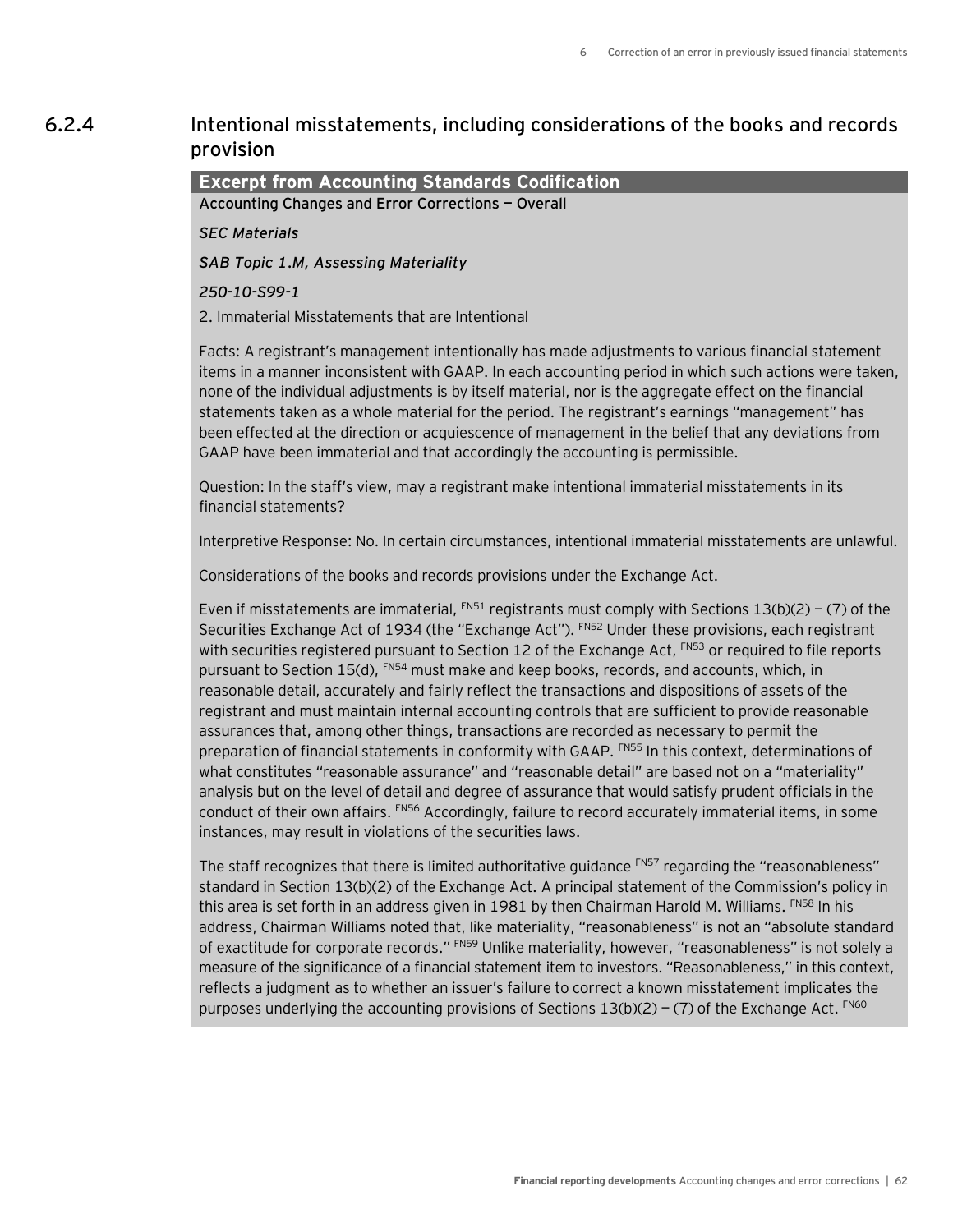In assessing whether a misstatement results in a violation of a registrant's obligation to keep books and records that are accurate "in reasonable detail," registrants and their auditors should consider, in addition to the factors discussed above concerning an evaluation of a misstatement's potential materiality, the factors set forth below.

The significance of the misstatement. Though the staff does not believe that registrants need to make finely calibrated determinations of significance with respect to immaterial items, plainly it is "reasonable" to treat misstatements whose effects are clearly inconsequential differently than more significant ones.

How the misstatement arose. It is unlikely that it is ever "reasonable" for registrants to record misstatements or not to correct known misstatements — even immaterial ones — as part of an ongoing effort directed by or known to senior management for the purposes of "managing" earnings. On the other hand, insignificant misstatements that arise from the operation of systems or recurring processes in the normal course of business generally will not cause a registrant's books to be inaccurate "in reasonable detail." FN61

The cost of correcting the misstatement. The books and records provisions of the Exchange Act do not require registrants to make major expenditures to correct small misstatements. FN62 Conversely, where there is little cost or delay involved in correcting a misstatement, failing to do so is unlikely to be "reasonable."

The clarity of authoritative accounting guidance with respect to the misstatement. Where reasonable minds may differ about the appropriate accounting treatment of a financial statement item, a failure to correct it may not render the registrant's financial statements inaccurate "in reasonable detail." Where, however, there is little ground for reasonable disagreement, the case for leaving a misstatement uncorrected is correspondingly weaker.

There may be other indicators of "reasonableness" that registrants and their auditors may ordinarily consider. Because the judgment is not mechanical, the staff will be inclined to continue to defer to judgments that "allow a business, acting in good faith, to comply with the Act's accounting provisions in an innovative and cost-effective way." FN63

\_\_\_\_\_\_\_\_\_\_\_\_\_\_\_\_\_\_\_\_\_\_\_\_\_\_\_\_

FN51FASB ASC paragraph 105-10-05-6 states that "[t]he provisions of the Codification need not be applied to immaterial items." This SAB is consistent with that provision of the Codification. In theory, this language is subject to the interpretation that the registrant is free intentionally to set forth immaterial items in financial statements in a manner that plainly would be contrary to GAAP if the misstatement were material. The staff believes that the FASB did not intend this result.

 $FNS2$  15 U.S.C. 78m(b)(2) – (7).

FN5315 U.S.C. 78l.

FN5415 U.S.C. 78o(d).

FN55Criminal liability may be imposed if a person knowingly circumvents or knowingly fails to implement a system of internal accounting controls or knowingly falsifies books, records or accounts. 15 U.S.C. 78m(4) and (5). See also Rule 13b2-1 under the Exchange Act, 17 CFR 240.13b2-1, which states, "No person shall, directly or indirectly, falsify or cause to be falsified, any book, record or account subject to Section 13(b)(2)(A) of the Securities Exchange Act."

FN5615 U.S.C. 78m(b)(7). The books and records provisions of section 13(b) of the Exchange Act originally were passed as part of the Foreign Corrupt Practices Act ("FCPA"). In the conference committee report regarding the 1988 amendments to the FCPA, the committee stated: The conference committee adopted the prudent man qualification in order to clarify that the current standard does not connote an unrealistic degree of exactitude or precision. The concept of reasonableness of necessity contemplates the weighing of a number of relevant factors, including the costs of compliance. Cong. Rec. H2116 (daily ed. April 20, 1988).

 $FNS7$ So far as the staff is aware, there is only one judicial decision that discusses Section 13(b)(2) of the Exchange Act in any detail, SEC v. World-Wide Coin Investments, Ltd., 567 F. Supp. 724 (N.D. Ga. 1983), and the courts generally have found that no private right of action exists under the accounting and books and records provisions of the Exchange Act. See e.g., Lamb v. Phillip Morris Inc., 915 F.2d 1024 (6th Cir. 1990) and JS Service Center Corporation v. General Electric Technical Services Company, 937 F. Supp. 216 (S.D.N.Y. 1996).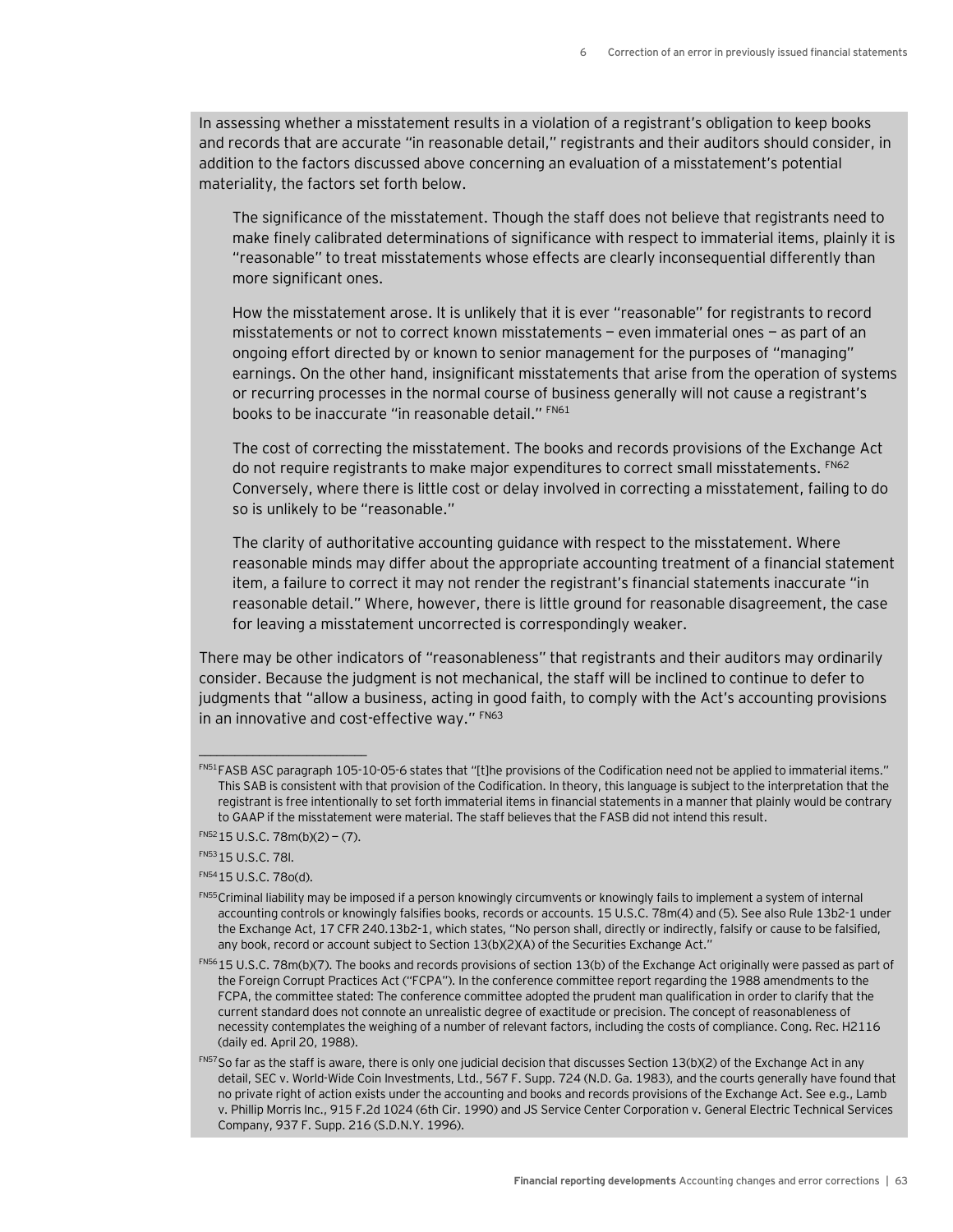FN58The Commission adopted the address as a formal statement of policy in Securities Exchange Act Release No. 17500 (January 29, 1981), 46 FR 11544 (February 9, 1981), 21 SEC Docket 1466 (February 10, 1981).

FN59Id. at 46 FR 11546.

 $FN60$ <sub>Id.</sub>

FN61For example, the conference report regarding the 1988 amendments to the FCPA stated: The Conferees intend to codify current Securities and Exchange Commission (SEC) enforcement policy that penalties not be imposed for insignificant or technical infractions or inadvertent conduct. The amendment adopted by the Conferees [Section 13(b)(4)] accomplishes this by providing that criminal penalties shall not be imposed for failing to comply with the FCPA's books and records or accounting provisions. This provision [Section 13(b)(5)] is meant to ensure that criminal penalties would be imposed where acts of commission or omission in keeping books or records or administering accounting controls have the purpose of falsifying books, records or accounts, or of circumventing the accounting controls set forth in the Act. This would include the deliberate falsification of books and records and other conduct calculated to evade the internal accounting controls requirement. Cong. Rec. H2115 (daily ed. April 20, 1988).

FN62As Chairman Williams noted with respect to the internal control provisions of the FCPA, "[t]housands of dollars ordinarily should not be spent conserving hundreds." 46 FR 11546.

FN63Id., at 11547.

SAB Topic 1.M addresses situations where management intentionally misstates the financial statements by amounts that are not material in an effort to manage earnings. Intentional violations of the books and records provisions of the Securities Exchange Act of 1934 (Exchange Act) may be an unlawful act, and thus subject registrants and their independent auditors to the reporting requirements of Section 10A of the Exchange Act.

The books and records provisions of the Exchange Act, added by the Foreign Corrupt Practices Act of 1977, require registrants to make and keep books, records, and accounts, which, in reasonable detail, accurately and fairly reflect the transactions and dispositions of assets of the registrant. Registrants also must maintain internal accounting controls that are sufficient to provide reasonable assurances that, among other things, transactions are recorded as necessary to permit the preparation of financial statements in conformity with US GAAP.

In assessing whether a misstatement results in a violation of the books and records provisions (i.e., whether the registrant's books and records are accurate in "reasonable detail"), SAB Topic 1.M indicates that companies consider the following factors in addition to the materiality assessment:

- the significance of the misstatement
- how the misstatement arose
- the cost of correcting the misstatement and
- the clarity of authoritative accounting guidance with respect to the misstatement.

Other indicators of reasonableness can also be considered. This analysis is judgmental.

In evaluating the four factors above, the SEC staff acknowledges that a registrant's books and records may contain inconsequential misstatements that arise from different circumstances. However, inconsequential items may still be problematic. Immaterial misstatements that arise from the operation of systems or recurring processes in the normal course of business (e.g., period-end closings) would be viewed differently than efforts by management to intentionally record or not correct known misstatements. SAB Topic 1.M also notes that situations where there is little cost to correct an error may be viewed differently than those that would require major delays in reporting or expenditures to correct. Finally, the SAB states that registrants whose financial statements contain errors that are clearly in contravention of the accounting literature may have a difficult time sustaining the argument that a books and records violation does not exist.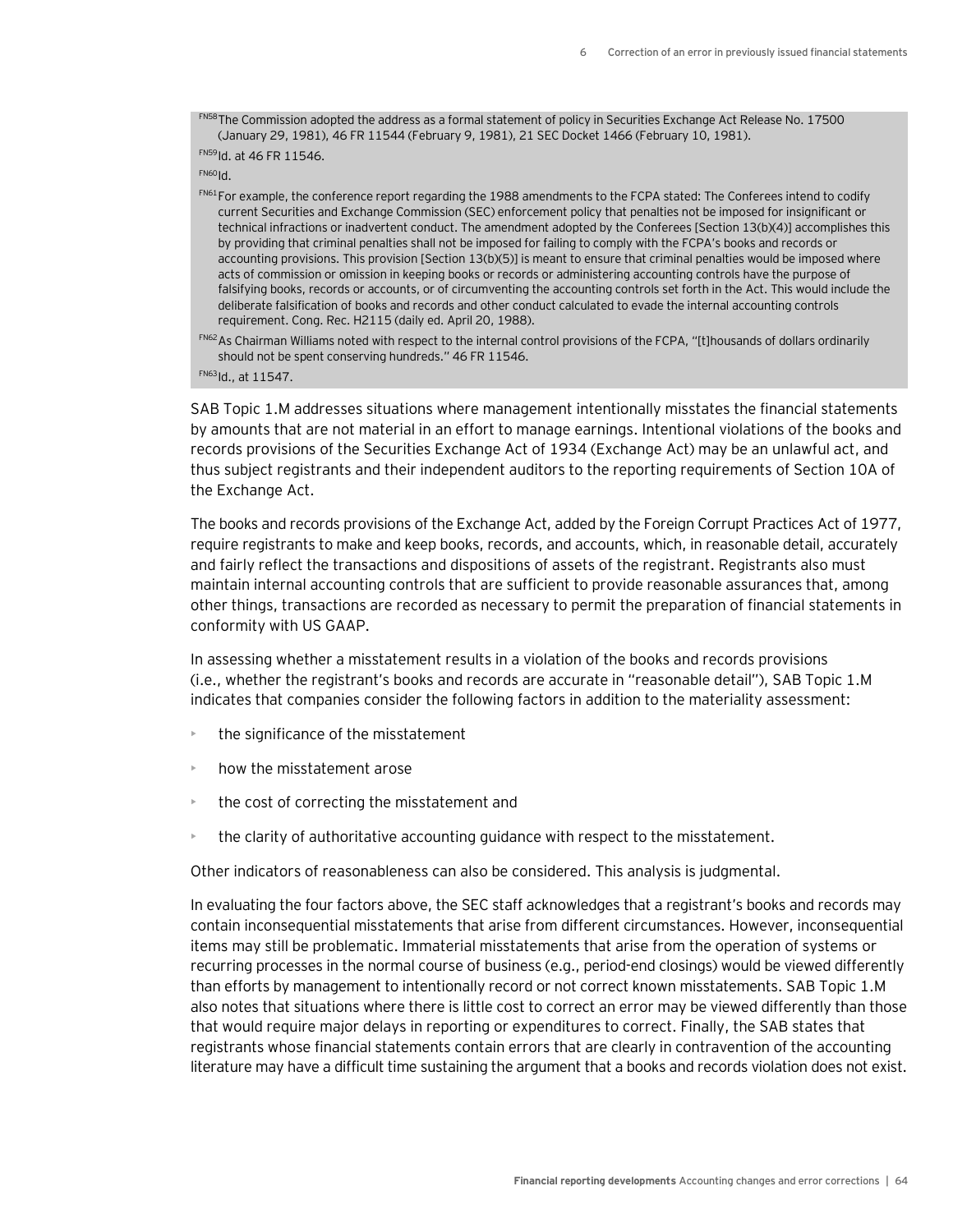# 6.2.5 Quantitative analyses — Rollover and iron curtain

# **Excerpt from Accounting Standards Codification**

Accounting Changes and Error Corrections — Overall

#### *SEC Materials*

*SAB Topic 1.N, Considering the Effects of Prior Year Misstatements when Quantifying Misstatements in Current Year Financial Statements*

#### *250-10-S99-2*

The following is the text of SAB Topic 1.N, Considering the Effects of Prior Year Misstatements when Quantifying Misstatements in Current Year Financial Statements

(Added by SAB 108).

Facts: During the course of preparing annual financial statements, a registrant is evaluating the materiality of an improper expense accrual (e.g., overstated liability) in the amount of \$100, which has built up over 5 years, at \$20 per year.  $FN74$  The registrant previously evaluated the misstatement as being immaterial to each of the prior year financial statements (i.e., years 1-4). For the purpose of evaluating materiality in the current year (i.e., year 5), the registrant quantifies the error as a \$20 overstatement of expenses.

Question 1: Has the registrant appropriately quantified the amount of this error for the purpose of evaluating materiality for the current year?

Interpretive Response: No. In this example, the registrant has only quantified the effects of the identified unadjusted error that arose in the current year income statement. The staff believes a registrant's materiality evaluation of an identified unadjusted error should quantify the effects of the identified unadjusted error on each financial statement and related financial statement disclosure.

Topic 1M notes that a materiality evaluation must be based on all relevant quantitative and qualitative factors. <sup>FN75</sup> This analysis generally begins with quantifying potential misstatements to be evaluated. There has been diversity in practice with respect to this initial step of a materiality analysis.

The diversity in approaches for quantifying the amount of misstatements primarily stems from the effects of misstatements that were not corrected at the end of the prior year (prior year misstatements). These prior year misstatements should be considered in quantifying misstatements in current year financial statements.

The techniques most commonly used in practice to accumulate and quantify misstatements are generally referred to as the rollover and iron curtain approaches.

The rollover approach, which is the approach used by the registrant in this example, quantifies a misstatement based on the amount of the error originating in the current year income statement. Thus, this approach ignores the effects of correcting the portion of the current year balance sheet misstatement that originated in prior years (i.e., it ignores the carryover effects of prior year misstatements).

The iron curtain approach quantifies a misstatement based on the effects of correcting the misstatement existing in the balance sheet at the end of the current year, irrespective of the misstatements year(s) of origination. Had the registrant in this fact pattern applied the iron curtain approach, the misstatement would have been quantified as a \$100 misstatement based on the end of year balance sheet misstatement. Thus, the adjustment needed to correct the financial statements for the end of year error would be to reduce the liability by \$100 with a corresponding decrease in current year expense.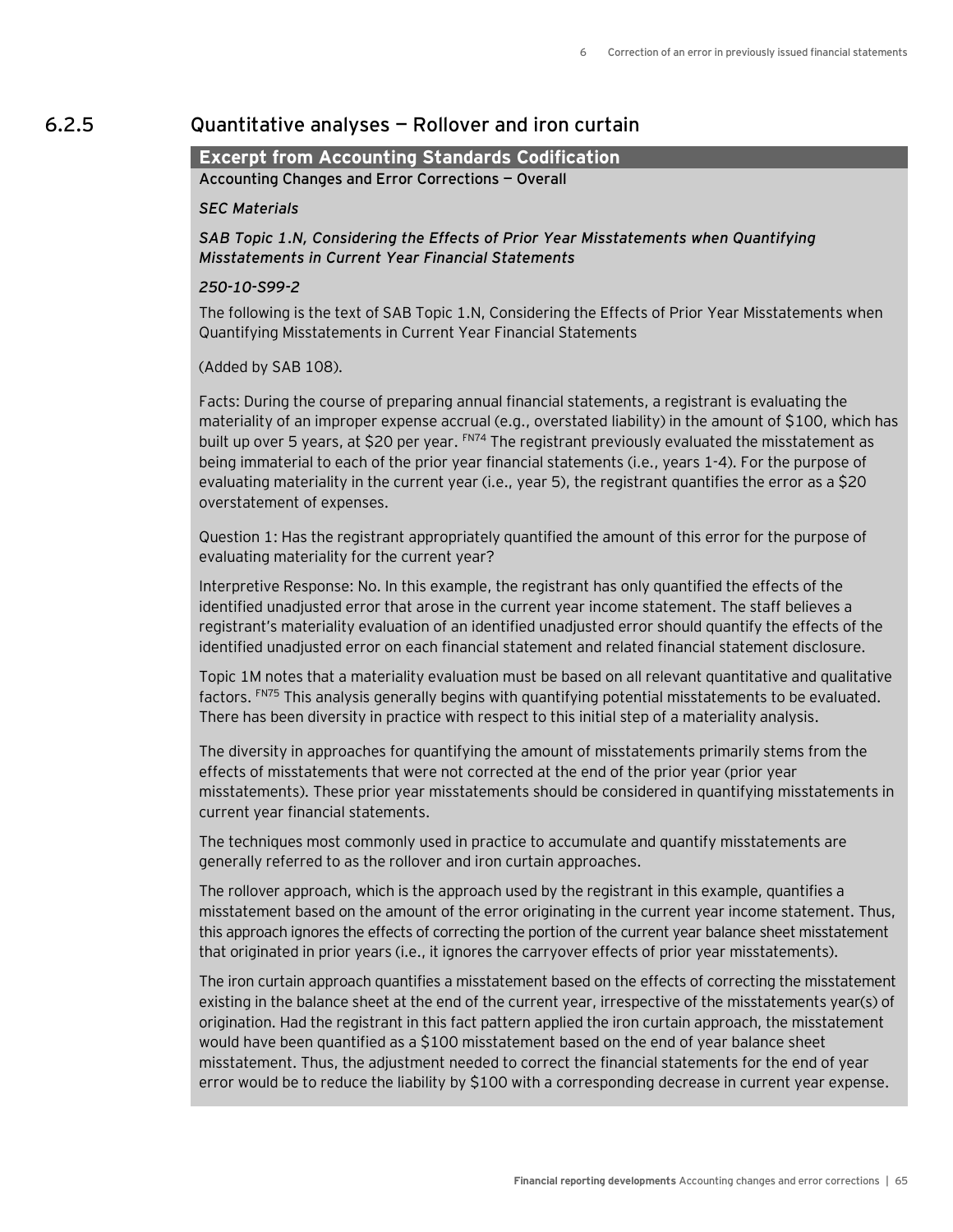As demonstrated in this example, the primary weakness of the rollover approach is that it can result in the accumulation of significant misstatements on the balance sheet that are deemed immaterial in part because the amount that originates in each year is quantitatively small. The staff is aware of situations in which a registrant, relying on the rollover approach, has allowed an erroneous item to accumulate on the balance sheet to the point where eliminating the improper asset or liability would itself result in a material error in the income statement if adjusted in the current year. Such registrants have sometimes concluded that the improper asset or liability should remain on the balance sheet into perpetuity.

In contrast, the primary weakness of the iron curtain approach is that it does not consider the correction of prior year misstatements in the current year (i.e., the reversal of the carryover effects) to be errors. Therefore, in this example, if the misstatement was corrected during the current year such that no error existed in the balance sheet at the end of the current year, the reversal of the \$80 prior year misstatement would not be considered an error in the current year financial statements under the iron curtain approach. Implicitly, the iron curtain approach assumes that because the prior year financial statements were not materially misstated, correcting any immaterial errors that existed in those statements in the current year is the correct accounting, and is therefore not considered an error in the current year. Thus, utilization of the iron curtain approach can result in a misstatement in the current year income statement not being evaluated as an error at all.

The staff does not believe the exclusive reliance on either the rollover or iron curtain approach appropriately quantifies all misstatements that could be material to users of financial statements.

In describing the concept of materiality, FASB Concepts Statement No. 2, Qualitative Characteristics of Accounting Information, indicates that materiality determinations are based on whether it is probable that the judgment of a reasonable person relying upon the report would have been changed or influenced *by the inclusion or correction of the item* (emphasis added). FN76 The staff believes registrants must quantify the impact of correcting all misstatements, including both the carryover and reversing effects of prior year misstatements, on the current year financial statements. The staff believes that this can be accomplished by quantifying an error under both the rollover and iron curtain approaches as described above and by evaluating the error measured under each approach. Thus, a registrant's financial statements would require adjustment when either approach results in quantifying a misstatement that is material, after considering all relevant quantitative and qualitative factors.

As a reminder, a change from an accounting principle that is not generally accepted to one that is generally accepted is a correction of an error. FN77

The staff believes that the registrant should quantify the current year misstatement in this example using both the iron curtain approach (i.e., \$100) and the rollover approach (i.e., \$20). Therefore, if the \$100 misstatement is considered material to the financial statements, after all of the relevant quantitative and qualitative factors are considered, the registrant's financial statements would need to be adjusted.

\_\_\_\_\_\_\_\_\_\_\_\_\_\_\_\_\_\_\_\_\_\_\_\_\_\_\_\_\_\_

FN74For purposes of these facts, assume the registrant properly determined that the overstatement of the liability resulted from an error rather than a change in accounting estimate. See the FASB ASC Master Glossary for the distinction between an error and a change in accounting estimate.

FN75Topic 1N addresses certain of these quantitative issues, but does not alter the analysis required by Topic 1M.

FN76Concepts Statement 2, paragraph 132. See also Concepts Statement 2, Glossary of Terms — Materiality.

FN77See definition of "error in previously issued financial statements" in the FASB ASC Master Glossary.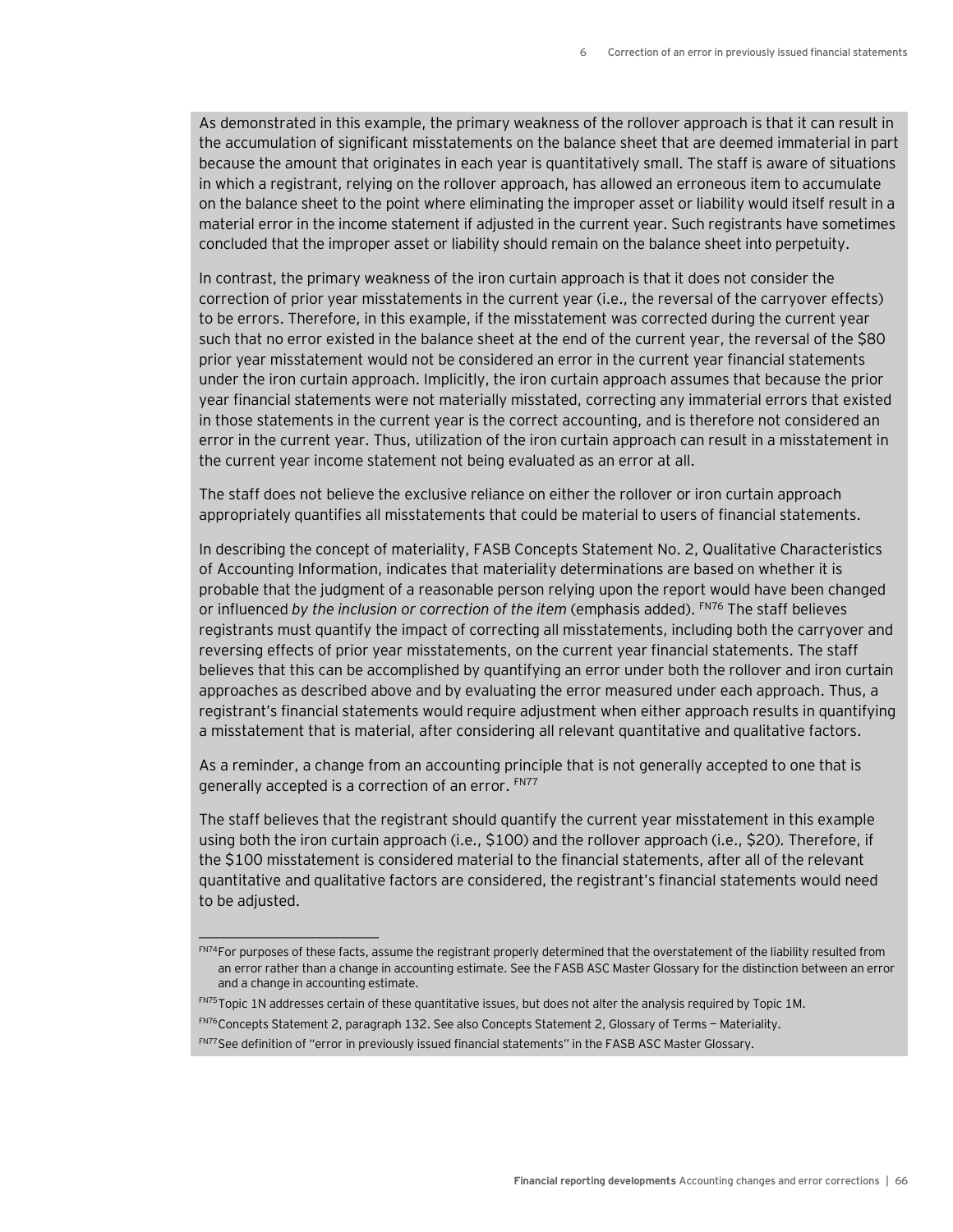SAB Topic 1.N requires the materiality evaluation to quantify the effects of the error on each financial statement and related financial statement disclosure. For example, performing an analysis that quantifies the error only with respect to the current period income statement is insufficient. The techniques commonly used to accumulate and quantify errors include the "rollover" and "iron curtain" methods.

- The "rollover" method quantifies an error based on the effects of correcting the error existing in the current period income statement.
- The "iron curtain" method quantifies an error based on the effects of correcting the error existing in the balance sheet at the end of the reporting period being analyzed, regardless of the error's period(s) of origin.

#### **Illustration 6-5: Rollover and iron curtain methods**

At the end of 20X5, a company determines that accumulated depreciation of a fixed asset is understated by \$75. Upon further analysis, the company determines that the error relates to multiple years in the following amounts:

- $20X3 $25$
- $20X4 $25$
- $20X5 $25$

If the company performed the materiality analysis on the uncorrected error at the end of 20X5:

The rollover method would quantify the error to the current year income statement as an understatement of depreciation expense of \$25.

The iron curtain method would quantify the error as a \$75 understatement of accumulated depreciation with a corresponding increase in depreciation expense.

With its focus on the current period income statement only, the rollover method does not consider the accumulation of individually immaterial errors over time. However, the rollover method does include the reversing effect of prior period errors in the current period income statement. In Illustration 6-5, each year's \$25 error may not be material to each current year income statement; however, the errors accumulate on the balance sheet over time resulting in a \$75 balance sheet misstatement in 20X5. As a result, the error may grow so large on the balance sheet that it cannot be corrected in a future period without materially misstating the income statement in the period of correction.

In contrast, the iron curtain method focuses on the period-end balance sheet and therefore, does not consider the correction of prior period errors in the current period. For example, if the \$75 accumulated depreciation error in Illustration 6-5 was corrected in 20X5, the year-end balance sheet does not contain any errors. If the company did not have any other errors, no errors would be included in the 20X5 iron curtain method analysis. The iron curtain method does not consider that the 20X5 income statement includes a \$50 overstatement of depreciation expense (i.e., 20X5 income statement includes \$25 of depreciation expense that relates to 20X3 and 20X4 each).

SAB Topic 1.N states that exclusive reliance on one method biased toward either the income statement or the balance sheet is inappropriate. Instead, companies must quantify the effects on the current year financial statements of correcting all errors, including both the carryover (i.e., accumulating) and reversing (i.e., turnaround) effects of uncorrected prior year errors. Mechanically, the SEC staff believes that the quantitative materiality analysis can be accomplished by quantifying and evaluating errors under both the rollover and iron curtain methods. Some entities develop a combined analysis that captures both methods. Any method applied by an entity should consider all affected financial statements equally.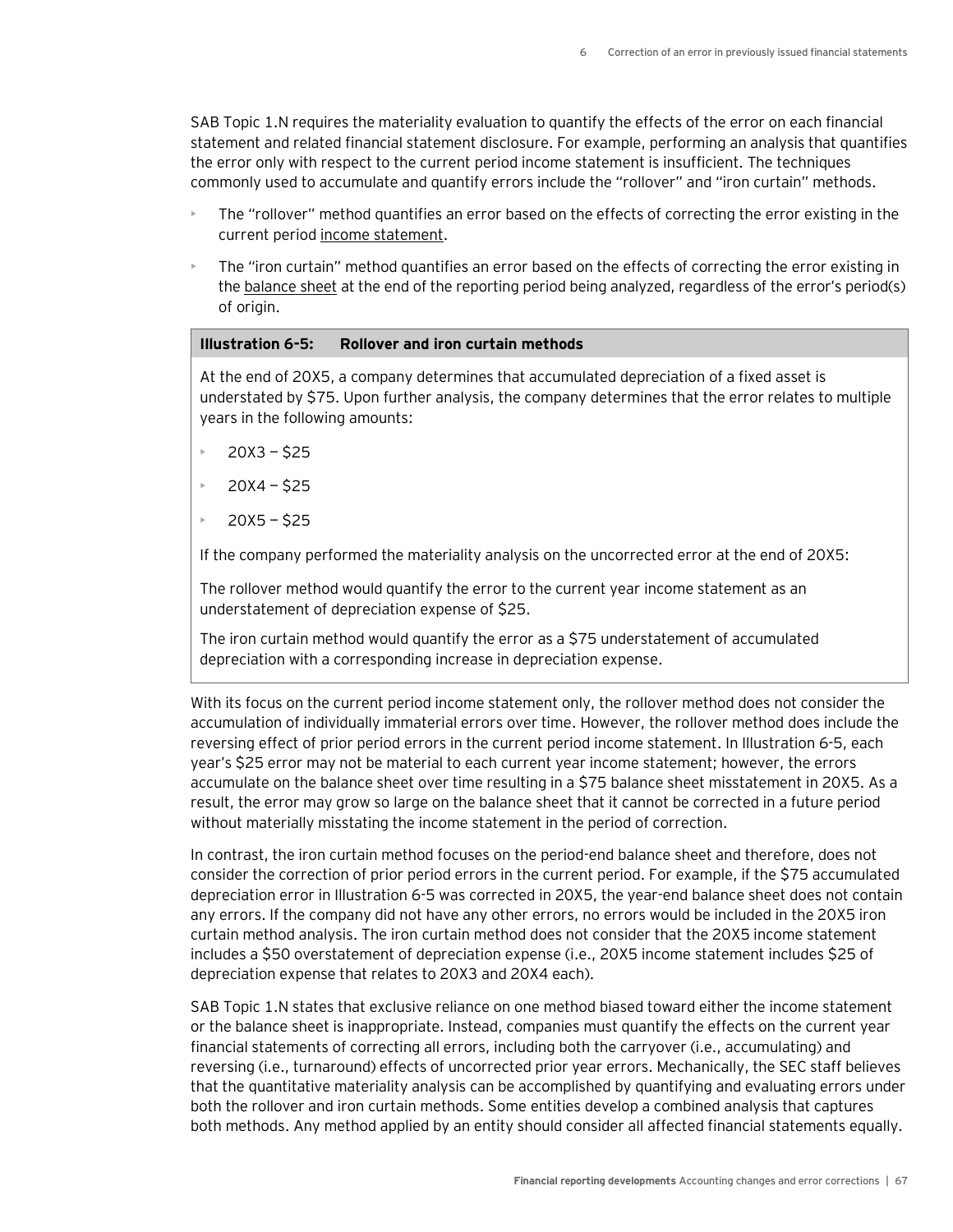#### **Illustration 6-6: Example quantitative materiality analysis (includes both methods)**

Assume the following errors were identified pertaining to 20X6 (12/31 calendar year-end):

- \$100 understatement of accrued liabilities as of 12/31/X6, of which \$60 relates to 20X5 (i.e., a carryover or accumulating error)
- \$30 overstatement of 20X5 interest, corrected in 20X6 (i.e., a reversing or turnaround error)
- \$80 overstatement of 20X6 revenue

The marginal tax rate for all errors is 35%.

 $\overline{\phantom{a}}$  , where  $\overline{\phantom{a}}$ 

Because there are multiple errors, the company separately analyzed each error and found each error to be immaterial (quantitatively and qualitatively) on a standalone basis. The company prepared the following cumulative quantitative analysis for 20X6 that considers both the rollover and iron curtain method:

|                                                                                                       | Analysis of misstatements Debit/(Credit) |                              |                        |                            |                                                                        |  |                     |                             |  |
|-------------------------------------------------------------------------------------------------------|------------------------------------------|------------------------------|------------------------|----------------------------|------------------------------------------------------------------------|--|---------------------|-----------------------------|--|
| Account                                                                                               | <b>Assets</b><br>current                 | <b>Assets</b><br>non-current | Liabilities<br>current | Liabilities<br>non-current | Income effect of correcting the<br>balance sheet as of the end of the: |  |                     | Other $-$<br>(e.g., equity) |  |
|                                                                                                       |                                          |                              |                        |                            | <b>Current period</b>                                                  |  | <b>Prior period</b> |                             |  |
| Operating expense                                                                                     |                                          |                              |                        |                            | 100                                                                    |  | 60                  |                             |  |
| Accrued liabilities                                                                                   |                                          |                              | (100)                  |                            |                                                                        |  |                     |                             |  |
| Interest expense                                                                                      |                                          |                              |                        |                            |                                                                        |  | (30)                |                             |  |
| Accounts receivable                                                                                   | (80)                                     |                              |                        |                            |                                                                        |  |                     |                             |  |
| Revenue                                                                                               |                                          |                              |                        |                            | 80                                                                     |  |                     |                             |  |
| <b>Balance sheet totals</b>                                                                           | (80)                                     | $\Omega$                     | (100)                  | $\Omega$                   |                                                                        |  |                     | $\Omega$                    |  |
| Financial statement<br>amounts                                                                        | 8.000                                    | 2.000                        | 5.000                  | 2,000                      |                                                                        |  |                     | 3,000                       |  |
| <b>Effect of uncorrected</b><br>misstatements on<br>F/S amounts                                       | 1%                                       | <b>O%</b>                    | 2%                     | <b>O%</b>                  |                                                                        |  |                     | 0                           |  |
| Income effect of uncorrected misstatements (before tax)<br>Memo: Non-taxable items (marked 'X' above) |                                          |                              |                        |                            | 180                                                                    |  | 30                  | Iron curtain                |  |
| Less: Tax effect at current year marginal rate                                                        |                                          |                              |                        |                            | (63)                                                                   |  | (11)                | method <sup>A</sup>         |  |
| Cumulative effect of uncorrected misstatements before<br>turnaround effect                            |                                          |                              |                        | 4%                         | 117                                                                    |  | 19                  |                             |  |
| Turnaround effect of prior period uncorrected<br>misstatements (after tax)                            |                                          |                              |                        |                            | (19)                                                                   |  |                     |                             |  |
| Cumulative effect of uncorrected misstatements, after<br>turnaround effect                            |                                          |                              |                        | 3%                         | 98                                                                     |  |                     | Rollover<br>method          |  |
| Current year net income                                                                               |                                          |                              |                        | 2,925                      |                                                                        |  |                     |                             |  |

Prior to concluding on the materiality analysis, the effect of netting errors and qualitative factors should be considered. In addition, if the accrued liabilities or interest expense error pertaining to 20X5 was newly identified, a separate materiality analysis would be required for 20X5 to ensure that the previously issued 20X5 financial statements are not materially misstated.

A The iron curtain method considers the aggregate balance sheet restatement (including the effect of errors arising in the current period) while disregarding the income statement effect of correcting prior year errors.

Financial statements would need to be adjusted when either the rollover or iron curtain method results in quantifying a misstatement that is material, after considering all relevant quantitative and qualitative factors.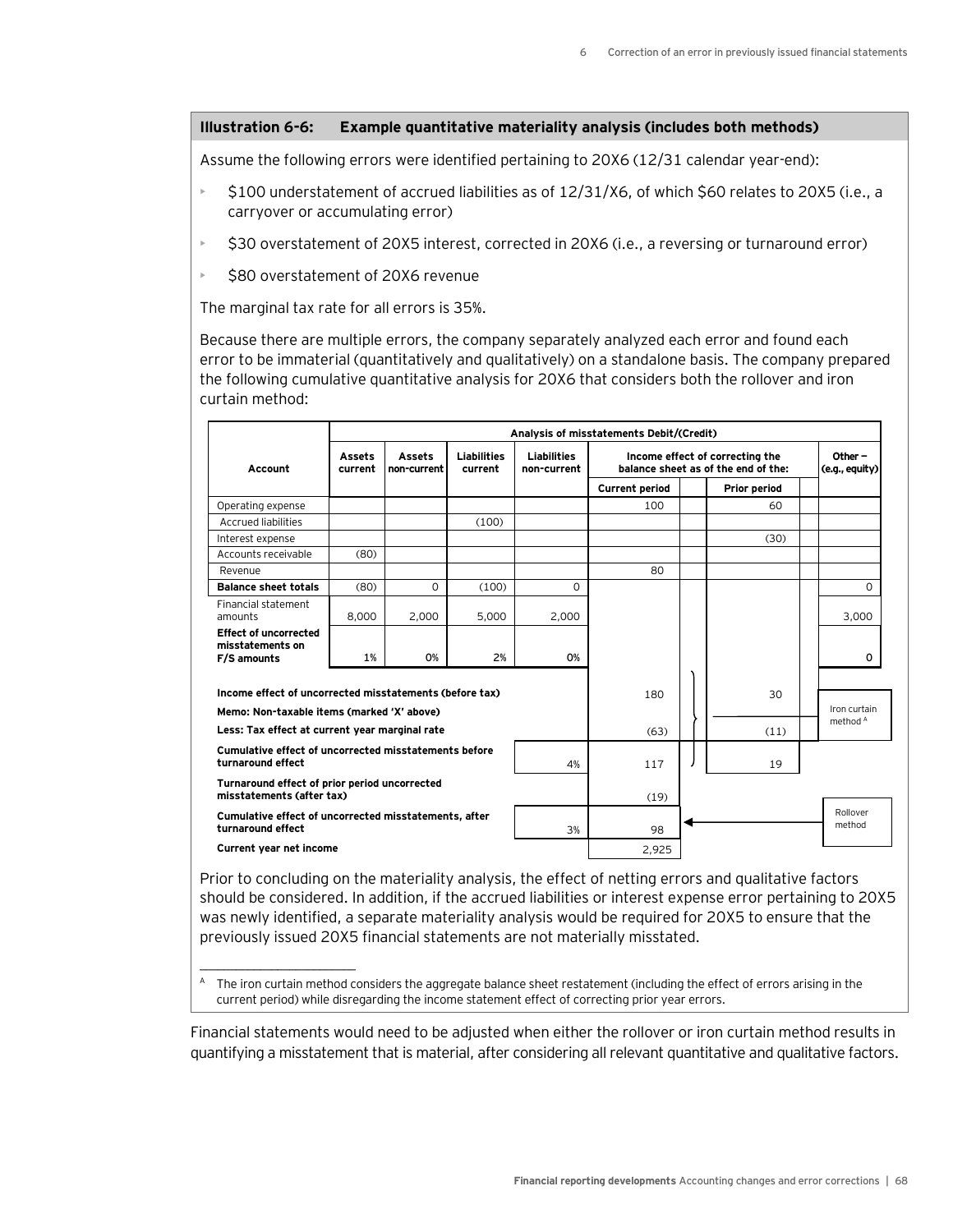# 6.2.6 Correcting an error

# **Excerpt from Accounting Standards Codification** Accounting Changes and Error Corrections — Overall

#### *SEC Materials*

*SAB Topic 1.N, Considering the Effects of Prior Year Misstatements when Quantifying Misstatements in Current Year Financial Statements*

# *250-10-S99-2*

[Note: this extract is a continuation from the SAB extract included in section 6.2.5. The relevant facts in the example are the following: During the course of preparing annual financial statements, a registrant is evaluating the materiality of an improper expense accrual (e.g., overstated liability) in the amount of \$100, which has built up over 5 years, at \$20 per year. The registrant previously evaluated the misstatement as being immaterial to each of the prior year financial statements (i.e., years 1-4).]

It is possible that correcting an error in the current year could materially misstate the current year's income statement. For example, correcting the \$100 misstatement in the current year will:

- Correct the \$20 error originating in the current year;
- Correct the \$80 balance sheet carryover error that originated in Years 1 through 4; but also
- Misstate the current year income statement by \$80.

If the \$80 understatement of current year expense is material to the current year, after all of the relevant quantitative and qualitative factors are considered, the prior year financial statements should be corrected, even though such revision previously was and continues to be immaterial to the prior year financial statements. Correcting prior year financial statements for immaterial errors would not require previously filed reports to be amended. Such correction may be made the next time the registrant files the prior year financial statements.

The following example further illustrates the staff's views on quantifying misstatements, including the consideration of the effects of prior year misstatements:

Facts: During the course of preparing annual financial statements, a registrant is evaluating the materiality of a sales cut-off error in which \$50 of revenue from the following year was recorded in the current year, thereby overstating accounts receivable by \$50 at the end of the current year. In addition, a similar sales cut-off error existed at the end of the prior year in which \$110 of revenue from the current year was recorded in the prior year. As a result of the combination of the current year and prior year cut-off errors, revenues in the current year are understated by \$60 (\$110 understatement of revenues at the beginning of the current year partially offset by a \$50 overstatement of revenues at the end of the current year). The prior year error was evaluated in the prior year as being immaterial to those financial statements.

Question 2: How should the registrant quantify the misstatement in the current year financial statements?

Interpretive Response: The staff believes the registrant should quantify the current year misstatement in this example using both the iron curtain approach (i.e., \$50) and the rollover approach (i.e., \$60). Therefore, assuming a \$60 misstatement is considered material to the financial statements, after all relevant quantitative and qualitative factors are considered, the registrant's financial statements would need to be adjusted.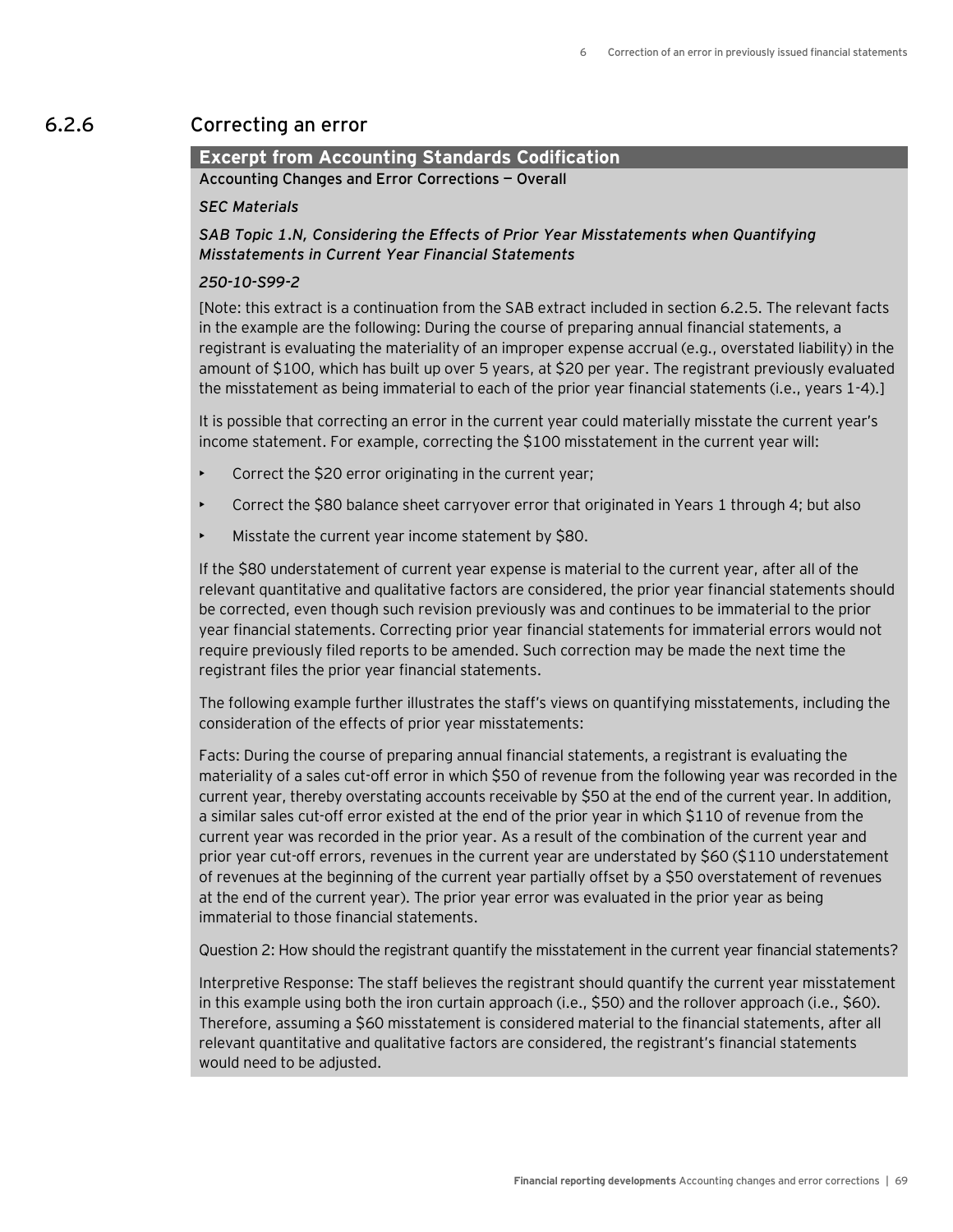Further, in this example, recording an adjustment in the current year could alter the amount of the error affecting the current year financial statements. For instance:

If only the \$60 understatement of revenues were to be corrected in the current year, then the overstatement of current year end accounts receivable would increase to \$110; or,

If only the \$50 overstatement of accounts receivable were to be corrected in the current year, then the understatement of current year revenues would increase to \$110.

If the misstatement that exists after recording the adjustment in the current year financial statements is material (considering all relevant quantitative and qualitative factors), the prior year financial statements should be corrected, even though such revision previously was and continues to be immaterial to the prior year financial statements. Correcting prior year financial statements for immaterial errors would not require previously filed reports to be amended. Such correction may be made the next time the registrant files the prior year financial statements.

If the cut-off error that existed in the prior year was not discovered until the current year, a separate analysis of the financial statements of the prior year (and any other prior year in which previously undiscovered errors existed) would need to be performed to determine whether such prior year financial statements were materially misstated. If that analysis indicates that the prior year financial statements are materially misstated, they would need to be restated in accordance with FASB ASC Topic 250, Accounting Changes and Error Corrections. FN78

#### FN78FASB ASC paragraph 250-10-45-23.

\_\_\_\_\_\_\_\_\_\_\_\_\_\_\_\_\_\_\_\_\_\_\_\_\_\_\_\_\_\_\_\_

As previously discussed in section 6.2.1, *Assessing materiality in annual financial reporting periods*, when an entity identifies an error relating to the prior period, a separate materiality analysis (considering all relevant quantitative and qualitative factors) is required for each reporting period (i.e., the current and affected prior period(s)). It would be inappropriate to assess materiality solely for the current period.

SAB Topic 1.N provides guidance on whether and how to restate prior years when an error has been identified. The need to restate is dependent on the materiality of the errors to the prior year(s) and current year. The following table summarizes the potential outcomes.

|                                                             | <b>Material to:</b> |                     |  |
|-------------------------------------------------------------|---------------------|---------------------|--|
| Whether and how to restate                                  | Prior year(s)       | <b>Current year</b> |  |
| "Big R restatement" of prior periods                        |                     |                     |  |
| "Little r restatement" of prior periods                     |                     |                     |  |
| No restatement – allowable to correct in the current period |                     |                     |  |

**A "Big R restatement" —** When the error is material to the prior period(s) financial statements, the error is corrected through a "Big R restatement". The error also may be material to current period financial statements but that fact is not determinative in assessing whether a "Big R restatement" is appropriate. A "Big R restatement" corrects all material errors including the correction of material errors relating to classification and disclosure. A "Big R restatement" requires an entity to revise previously issued financial statements (e.g., via a Form 10-K/A filing or in some cases the next Form 10-K filing) to reflect the correction of the error in those financial statements. When an entity concludes a "Big R restatement" is appropriate, the prior financial statements cannot be relied upon and therefore the entity must notify users of the financial statements that those financial statements can no longer be relied upon. See section 6.2.7, *Considerations for error analysis conclusions,* for a discussion of the notification of nonreliance requirements, including Form 8-K filing requirements for SEC registrants. The auditor issues a modified opinion upon reissuance of the amended prior period financial statements.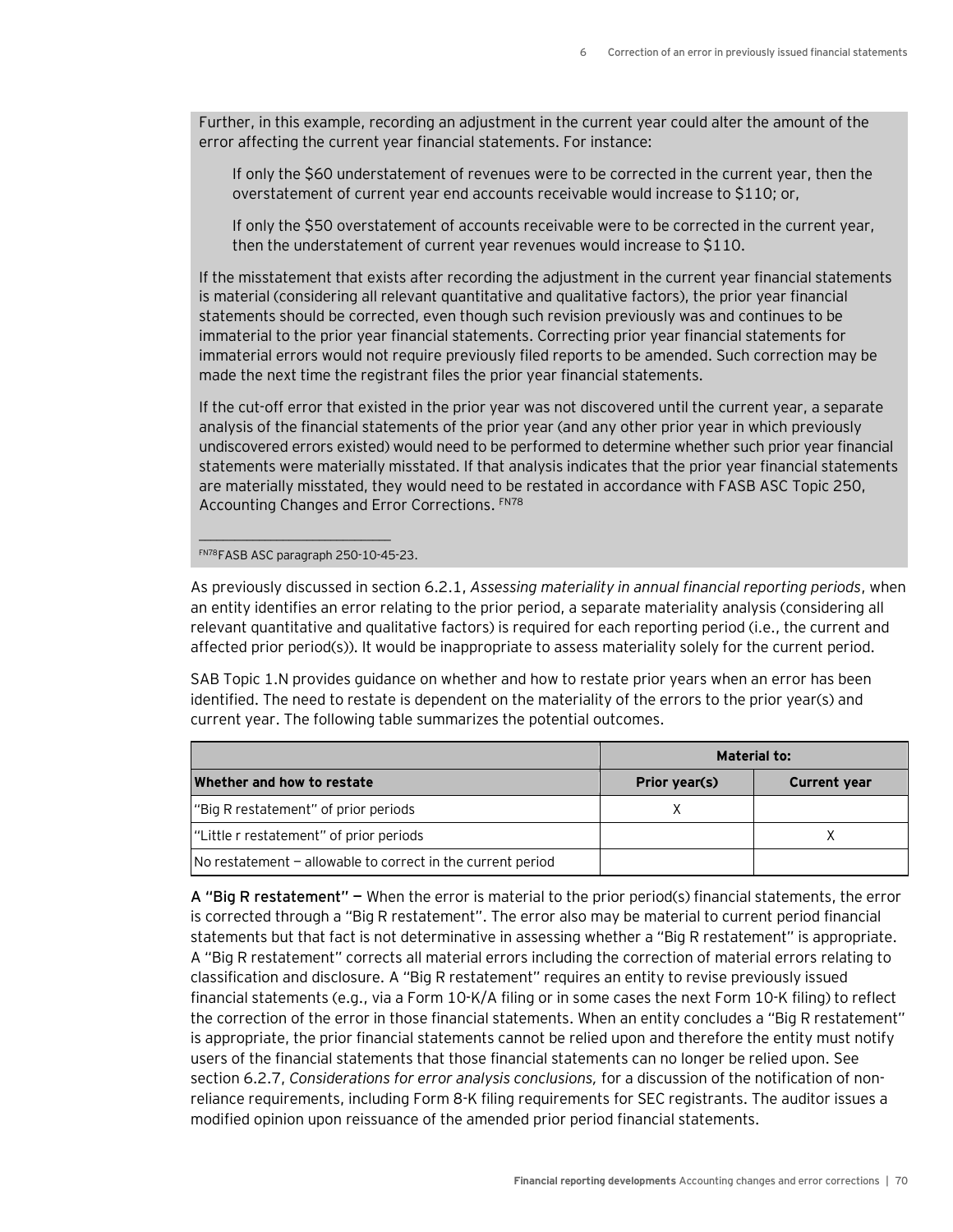#### **Illustration 6-7: "Big R restatement"**

In 20X4, Company XYZ identifies an inventory valuation and corresponding cost of goods sold error related to 20X3. The company performs a materiality analysis for 20X3 and determines:

- Inventory is overstated by 40%
- Costs of goods sold is understated by 12%
- Net income is overstated by 8%
- Inventory-related metrics (e.g., turnover, working capital), which are monitored closely by investors and other financial statement users, were significantly affected and trends altered
- The error pertained to a new product that is expected to grow significantly

Based on its quantitative and qualitative analysis, Company XYZ determines that the 20X3 financial statements contain a material error and it must restate the previously issued 20X3 financial statements.

See section 6.2.7, *Considerations for error analysis considerations,* for additional information about reporting the "Big R restatement."

**A "Little r restatement" —** In some cases, an error is immaterial to the prior period(s) financial statements; however, correcting the error in the current period would materially misstate the current period financial statements (i.e., the turn-around effect of the error correction is material to the current period income statement or statement of comprehensive income). This situation often occurs when an immaterial error remains uncorrected for multiple periods and aggregates to a material number.

Because correcting the error in the current year would materially misstate those financial statements, the prior period(s) financial statements should be corrected, even though such revision previously was and continues to be immaterial to the prior period(s) financial statements. However, correcting prior period(s) financial statements for immaterial errors would not require previous filings to be amended (e.g., no Form 10-K/A required). Such correction may be made the next time the registrant files the prior period(s) financial statements.<sup>12</sup> This type of "Little r restatement" provides for correcting the error in the current period financial statements by adjusting the prior period information and adding disclosure of the error. Because the prior period financial statements were not materially misstated, the entity is not required to notify users that they can no longer rely on the prior financial statements and the auditor's opinion is not modified when the prior period information is next presented.

Noteworthy is that the type of errors that were contemplated by Topic 1.N as giving rise to a "Little r restatement" were accumulating income statement errors that resulted in a balance sheet error. Correcting the balance sheet would result in a material error correction to that period's income statement. The SEC staff provides in Topic 1.N a means to correct this type of error without materially misstating the current period income statement (i.e., "Little r restatement"). This concept of accumulating errors also applies when considering items of other comprehensive income. The concept of accumulating errors does not, however, apply to errors solely in classification or disclosure in prior periods' financial statements as such correction does not affect (nor would such correction materially misstate) the current period financial statements. Instead, errors solely in classification and disclosure are evaluated as either giving rise to a "Big R restatement" or representing immaterial error corrections.

 $12$  This timing assumes that a registrant does not plan on filing a 1933 Act registration statement prior to the next periodic filing (e.g., Form 10-Q or Form 10-K).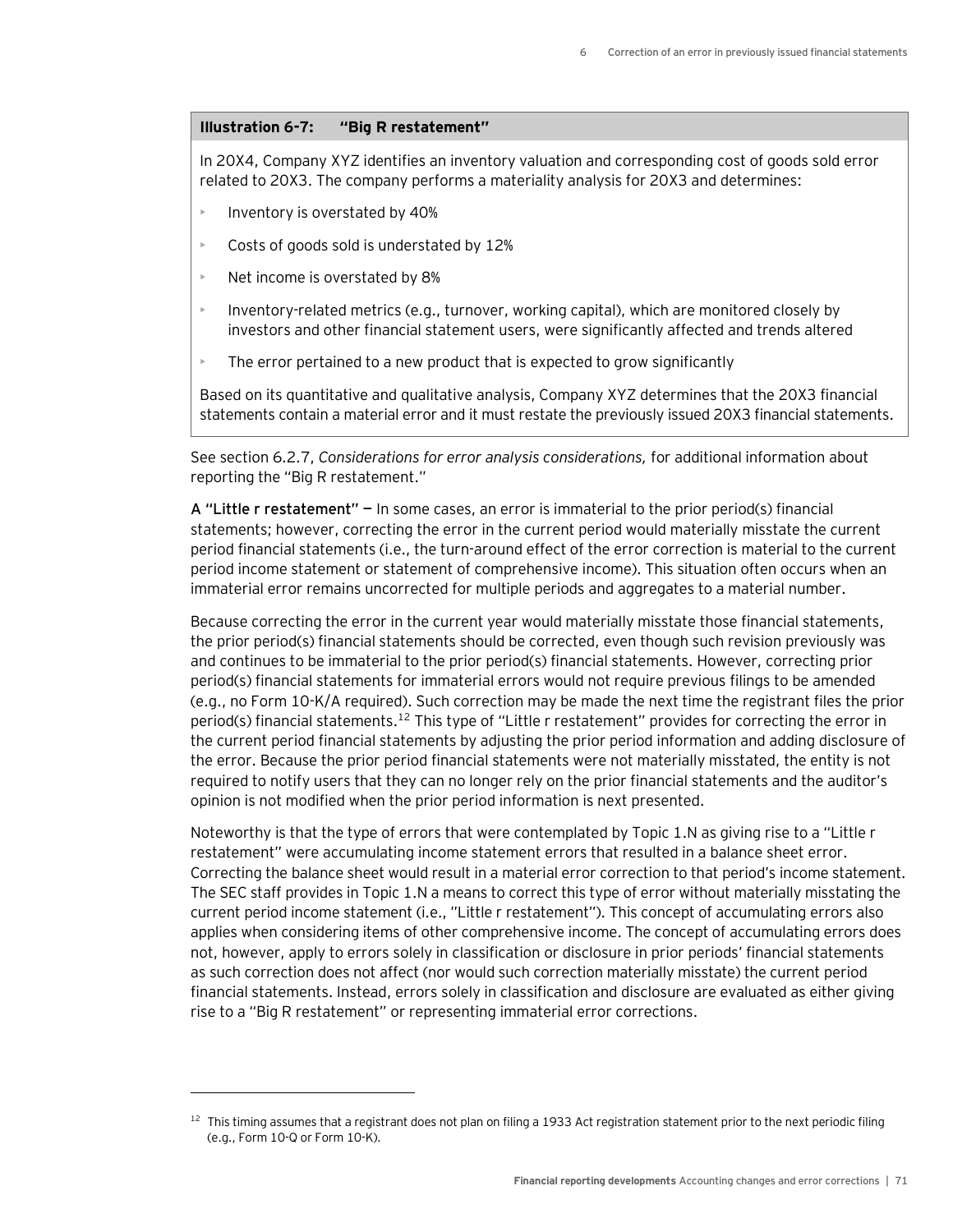The SEC staff further clarified the application of SAB Topic 1.N (i.e., SAB Topic 108) in a 2008 SEC staff speech.

# **Extract from SEC staff speech by Mr. Mark Mahar**

#### **December 8, 2008**

#### **AICPA National Conference on Current SEC and PCAOB Developments**

Before I begin this dive into the conceptual world of materiality, I want to clarify an important point about the effect the method of quantifying an error has on assessing the materiality of an error existing in previously filed financial statements. Question 1 of SAB 108 addresses a circumstance where, during the course of preparing its financial statements, a registrant discovers an improper \$100 expense accrual which has built up at a rate of \$20 per year over the course of the previous 5 years, inclusive of the Year 5 financial statements currently being prepared.

Let us assume that the error existing on each balance sheet and income statement is not material, quantitatively or qualitatively, to any of the previous Years 1 through 4. However, correcting the cumulative \$100 balance sheet error in Year 5 would introduce an \$80<sup>1</sup> error in the Year 5 income statement which would materially misstate Year 5.

In that circumstance, SAB 108 indicates the "prior year financial statements should be corrected even though such revision previously was and continues to be immaterial to the prior year financial statements." However, the response also notes that "correcting prior year financial statements for immaterial errors would not require previously filed reports to be amended." Said another way, if a restatement of previously issued financial statements is required, but such restatement would not result in the previous year financial statements changing materially, then the company can restate those financial statements the next time they are presented without amendment to the previous filings or the issuance of an Item 4-02 8-K.

In evaluating whether the Year 2, 3 or 4 financial statements are materially misstated, we understand that some look to the response in Question 2. That response states that a "separate analysis of the financial statements of the prior year (and any other prior year in which previously undiscovered errors existed) would need to be performed to determine whether such prior year financial statements were materially misstated" (emphasis added). Despite the guidance, some registrants and auditors have interpreted this to mean that when evaluating Years 2, 3 or 4 separately, if the effect of correcting the error that exists in each balance sheet<sup>2</sup> materially impacts the income statement of each year, then the registrant must amend those previously filed financial statements.

This is not how the staff applies SAB 108. The discovery of a material error generally requires restatement consistent with SFAS No. 154.<sup>3</sup> However, SAB 108 contemplated that in some circumstances restatements could be included in a company's next filing rather than via an amendment to the previous filing or filings when the effect of restating the previously issued financial statements does not result in a material change to those financial statements.

Using my example, recall that the balance sheet and income statement effect [sic] of the error is not material to any given period however an out of period correction of the cumulative balance sheet error in any particular year might have been material. If that is true, then the restatements would not materially alter the previous financial statements, as reported, and therefore those financial statements could still be relied upon. Therefore, the registrant could include the restatement with the next filing<sup>4</sup> without amending the previous filings.

\_\_\_\_\_\_\_\_\_\_\_\_\_\_\_\_\_\_\_\_\_\_\_\_\_\_\_\_\_\_\_

 $1580$  = the cumulative effect of the annual \$20 error included in the Years 1-4 financial statements.

<sup>&</sup>lt;sup>2</sup> Assuming no other errors exist, the balance sheet error in Years 2, 3 and 4 would be \$40, \$60 and \$80 respectively.

<sup>3</sup> Statement of Financial Accounting Standard No. 154, *Accounting Changes and Error Corrections*, paragraph 25.

<sup>&</sup>lt;sup>4</sup> The correction would typically be effectuated by adjustments to the effected prior annual and quarterly periods, including any selected financial data and supplementary financial information such as information required by Items 301 and 302 of Regulation S-K [N.B.: this speech was given prior to Release 33-10890, which amended Items 301 and 302 of Regulation S-K].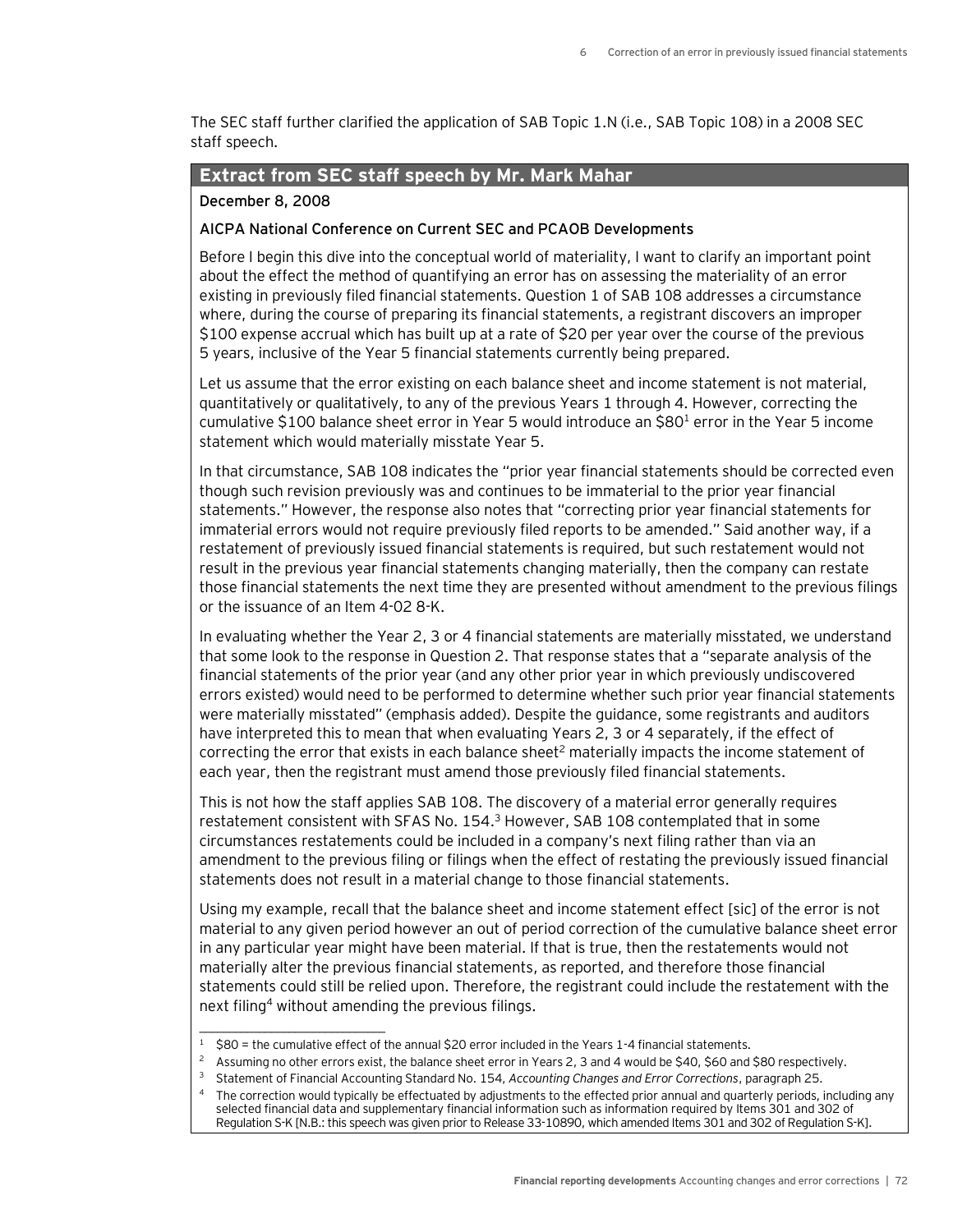The SEC staff believes that errors should be corrected timely and has provided a means to do so even when the errors are not material to any one of the primary financial statements in any given year. The following illustration provides an example of when "Little r restatement" is appropriate.

#### **Illustration 6-8: "Little r restatement"**

In 20X9, a company identifies an accumulated error of \$3,000 related to the understatement of a deferred tax liability that had built up ratably over the previous three years (i.e., \$1,000 error per year). No other current or prior period errors exist. To assess the error, the company:

- Performs a materiality analysis for the 20X7 financial statements (i.e., the first year of the error). The \$1,000 error is concluded to be immaterial (both quantitatively and qualitatively) and no "Big R restatement" is necessary.
- Performs a materiality analysis for the 20X8 financial statements (i.e., the second year of the error). The company determines the error is immaterial from a qualitative perspective. In addition, the company concludes that the \$1,000 error from the understatement of 20X8 tax expense and the \$2,000 cumulative error of the deferred tax liability are quantitatively immaterial.
- The Company identifies the error in 20X9. However, if the company corrects the error by recording an adjustment in the 20X9 financial statements, the company concludes that the \$2,000 overstatement of tax expense (related to 20X7 and 20X8 activity) would be material to the 20X9 income statement.

Because the 20X7 and 20X8 financial statements continue to be fairly presented in all material respects, but correcting the error in the 20X9 financial statements (i.e., current period financial statements) would cause the 20X9 income statement to be materially misstated, a "Little r restatement" is appropriate. The company would not be required to notify users that the 20X7 and 20X8 financial statements can no longer be relied upon. The 20X7 and 20X8 comparative information would be corrected when issued with the 20X9 financial statements, with appropriate disclosure of the nature and effect of the error correction, in accordance with ASC 250 (see section 6.3, *Reporting an error in previously issued financial statements,* for additional information).

In assessing whether a "Big R restatement" or "Little r restatement" is appropriate, the company does not need to include in its materiality assessment the "what if" scenario that the error was corrected in 20X8. In other words, the company would not assess whether recording the \$2,000 cumulative error in 20X8 would cause the 20X8 income statement to be materially misstated.

Often individually immaterial errors accumulate over years and become material to a financial reporting period resulting in the need to restate financial statements. An effective way to reduce the risk of restatements ("Big R restatements" or "Little r restatements") is to record all known errors, including those that are not material in the period the error is first identified.

See section 6.2.7, *Considerations for error analysis considerations,* for additional information about reporting requirements and other considerations for a "Little r restatement".

**Immaterial errors —** When the error is immaterial to the prior period(s) financial statements and correcting the error in the current period is not material to the current period financial statements, the error is generally corrected in the current period with no restatement of prior period(s) financial statements. The concept of correcting prior period errors in the current period refers solely to errors that accumulate and would be corrected via an out of period adjustment in the current period. See section 6.2.7, *Considerations for error analysis conclusions,* for additional information about other considerations when the company or auditor identifies immaterial errors.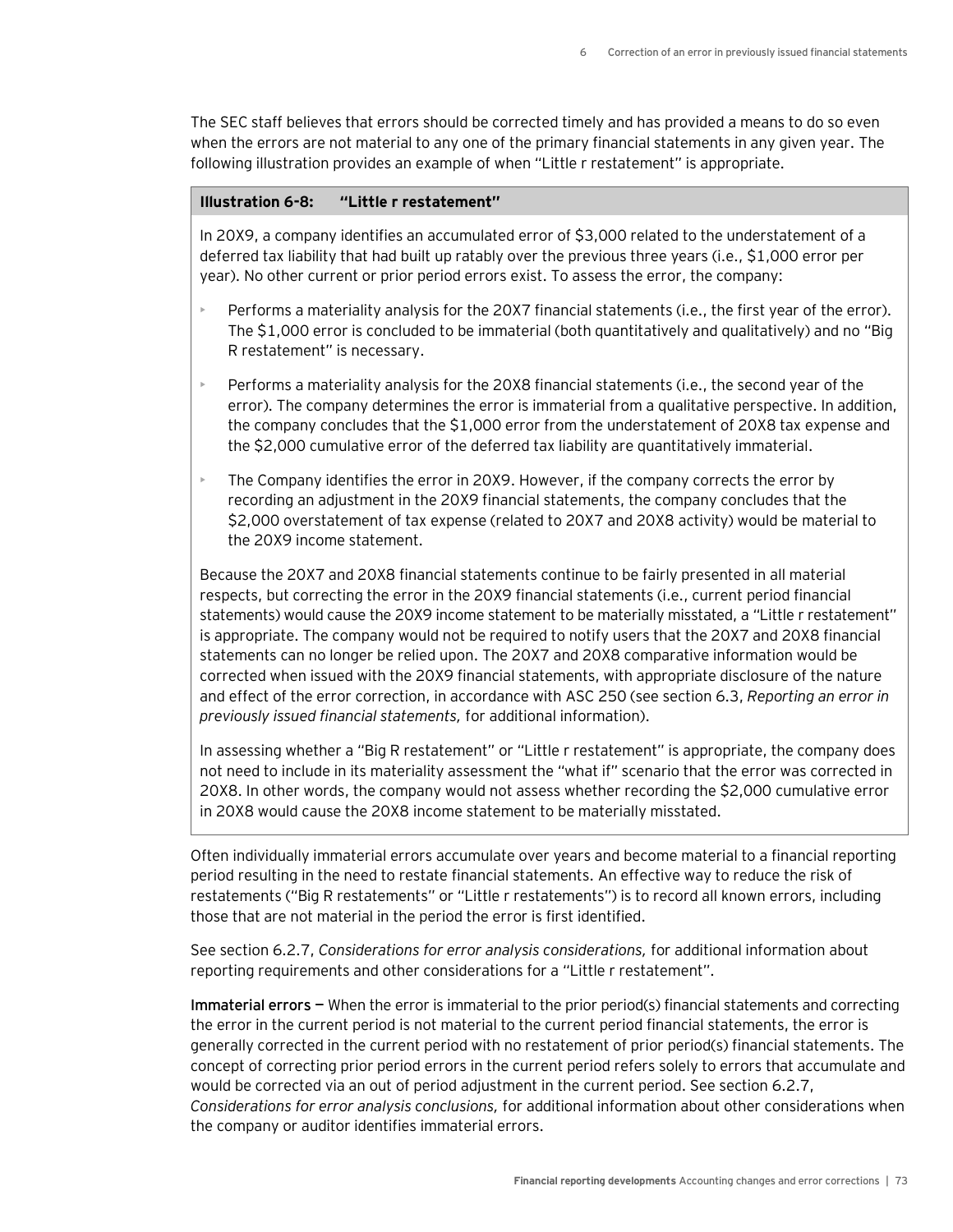#### **Illustration 6-9: Immaterial errors**

In the prior year, an entity understated interest income by \$500 related to a note receivable the entity received in exchange for a piece of equipment. The entity corrected the error in the current year. The effect on the individual income statement line item, subtotals and net income was quantitatively immaterial (the prior year error as well as the effect of recording the error correction in the current year). The effect on all applicable line items on the prior year's balance sheet was also quantitatively immaterial. In addition, no qualitative factors indicate that the error is material to either year. The additional \$500 of interest income is recognized in the current year and no restatement of prior year financial statements is required.

If errors relate to the previously filed interim financial statements, see section 6.4, *Interim reporting considerations,* for further information.

Corrections of immaterial errors also include prior period financial statement classification errors (e.g., classification errors within the balance sheet, income statement, statement of cash flow, statement of comprehensive income and statement of shareholders' equity) that have been assessed as immaterial to prior period financial statements. However, if an entity chooses to correct immaterial prior period classification errors in the current year comparative financial statements, such immaterial error corrections should be disclosed as they represent changes to prior year financial statements. These error corrections are not the result of an accumulation of the immaterial errors and therefore are evaluated as either giving rise to a "Big R restatement" or represent immaterial error corrections.

When errors (or omissions) in disclosure in prior year financial statements are discovered they are also evaluated to determine if they are so significant as to give rise to a "Big R restatement" (i.e., a restatement to revise previously issued financial statements (e.g., via a Form 10-K/A filing or in some cases the next Form 10-K filing) in which the auditor issues a modified opinion upon reissuance of the amended prior period financial statements). The materiality analysis for disclosure errors should be similar to all other materiality analyses (i.e., the analysis described in sections 6.2.1 through 6.2.5), including considerations of similar quantitative and qualitative factors. However, the evaluation of disclosure-only errors is often more heavily weighted to qualitative factors. It is not uncommon for such omission or disclosure errors to be considered immaterial to the prior year financial statements given that the evaluation of the misstatement is based on the financial statements taken as a whole. If the error or omission were determined to be immaterial to the previously issued financial statements, it can be corrected by changing the footnote in the current period comparative financial statements.

# 6.2.7 Considerations for error analysis conclusions

The following table summarizes the items that management should consider for each error analysis conclusion. For further description of a "Big R restatement", "Little r restatement" and immaterial errors that would result in no restatement, see section 6.2.6, *Correcting an error*.

|                                                                           | "Big R restatement"   "Little r restatement" | No restatement |
|---------------------------------------------------------------------------|----------------------------------------------|----------------|
| Financial statement reporting requirements                                |                                              | In some cases  |
| Notification of non-reliance requirements<br>(including Form 8-K filings) |                                              |                |
| Internal control considerations                                           |                                              |                |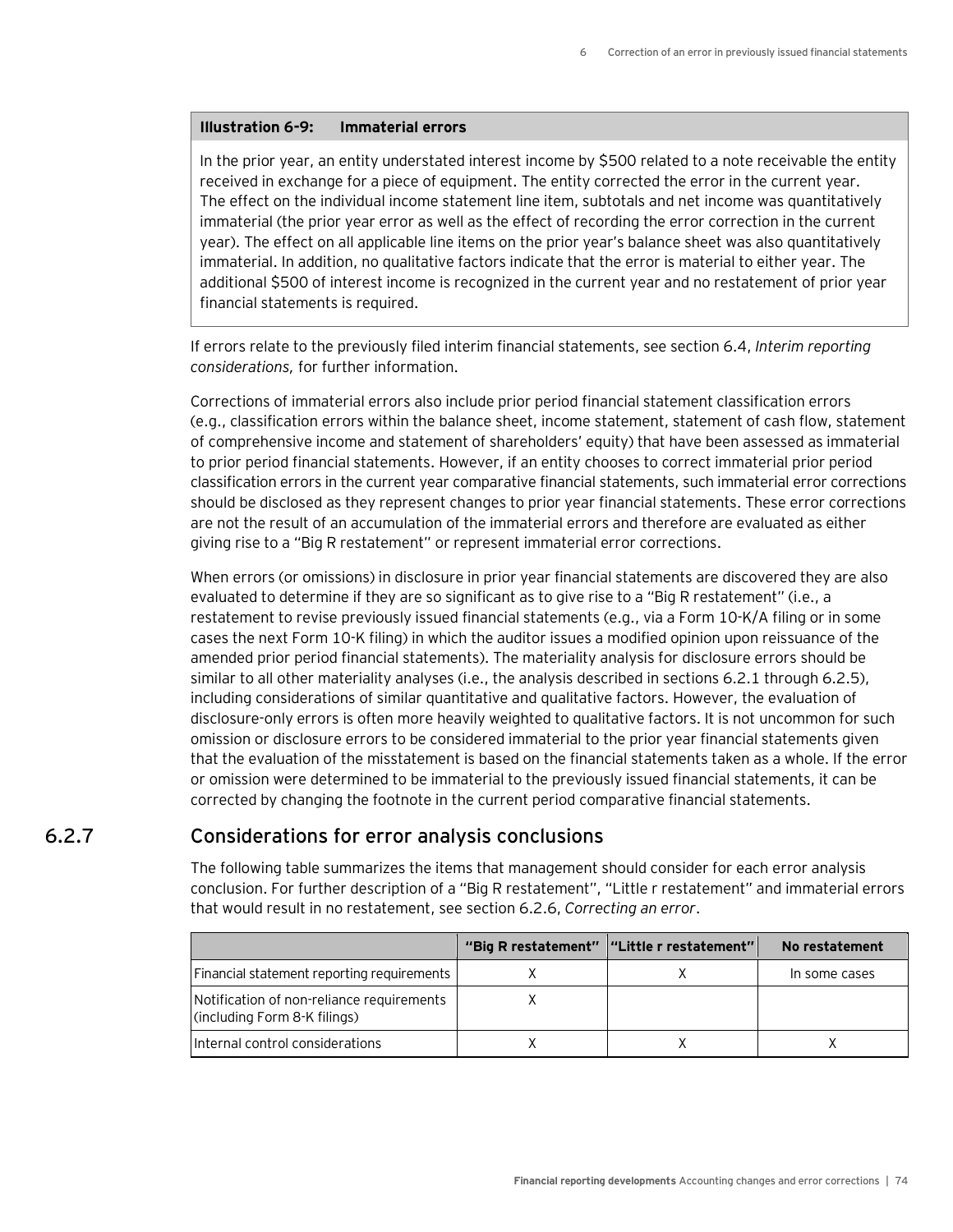#### Financial statement reporting requirements

See section 6.3, *Reporting an error in previously issued financial statements,* for information on financial statement reporting requirements.

#### Notification of non-reliance requirements

AU-C Section 560, *Subsequent Events and Subsequently Discovered Facts,* paragraphs A.18-A.26, *Subsequently Discovered Facts That Became Known to the Auditor After the Report Release Date,* provides guidance on the procedures an auditor must perform when a material error to prior period financial statements is identified and such financial statements and related audit report can no longer be relied upon (i.e., when a "Big R restatement" is required). The audit standard states that the preparer of the financial statements should take steps to ensure that anyone in receipt of the audited financial statements is informed of the situation, including that the audited financial statements are not to be relied upon. Among other requirements, this includes issuing revised financial statements with appropriate disclosure of the matter. The actual method to communicate non-reliance varies based on the specific facts and circumstances. The auditor has responsibilities to communicate non-reliance of the financial statements if the preparer does not perform the required communications.

For SEC registrants, an Item 4.02 Form 8-K, *Non-reliance on previously issued financial statements or a related audit report or completed interim review,* should be filed when a registrant's board of directors, audit committee or board authorized officer(s) or its current or former auditor concludes that previously issued financial statements should no longer be relied upon due to an accounting error (i.e., a "Big R restatement"). The Form 8-K filing requirement is not affected by whether the "Big R restatement" is or will be included in a Form 10-K or Form 10-K/A. An Item 4.02 Form 8-K is generally not required for a "Little r restatement". See SEC Manual section 8.6.5.2, *Item 4.02 Non-reliance on previously issued financial statements or a related audit report or completed interim review* for additional information.

# 6.2.8 Internal control over financial reporting considerations

All entities, whether public or private, that identify an error should assess whether and how the identified error affects its conclusions about the effectiveness of the related internal controls. An evaluation of internal control is necessary even when the error does not require restatement because the error may indicate that some aspect of the internal control design or execution was not functioning properly (i.e., a control deficiency exists). Similarly, an entity should evaluate its current and previous conclusions related to the effectiveness of internal controls if out-of-period errors are identified (even if those errors are immaterial). When the evaluation results in determining a deficiency exists, the entity should consider whether it represents just a deficiency, a significant deficiency or a material weakness. It is important to note that a deficiency does not have to result in a material misstatement in order for it to be considered a material weakness. Instead, the entity's evaluation should consider the likelihood that the identified deficiency could have resulted in a material misstatement. Therefore, an entity's assessment of the significance of a deficiency should consider the existence of any mitigating controls, whether such controls could have prevented or detected the error, as well as whether the entity has evidence that the mitigating controls were operating effectively.

For SEC registrants subject to management's annual requirement to assess and report on internal control over financial reporting, it is important to note that an error that results in a restatement of previously issued financial statements to correct a material misstatement represents an indicator of a material weakness.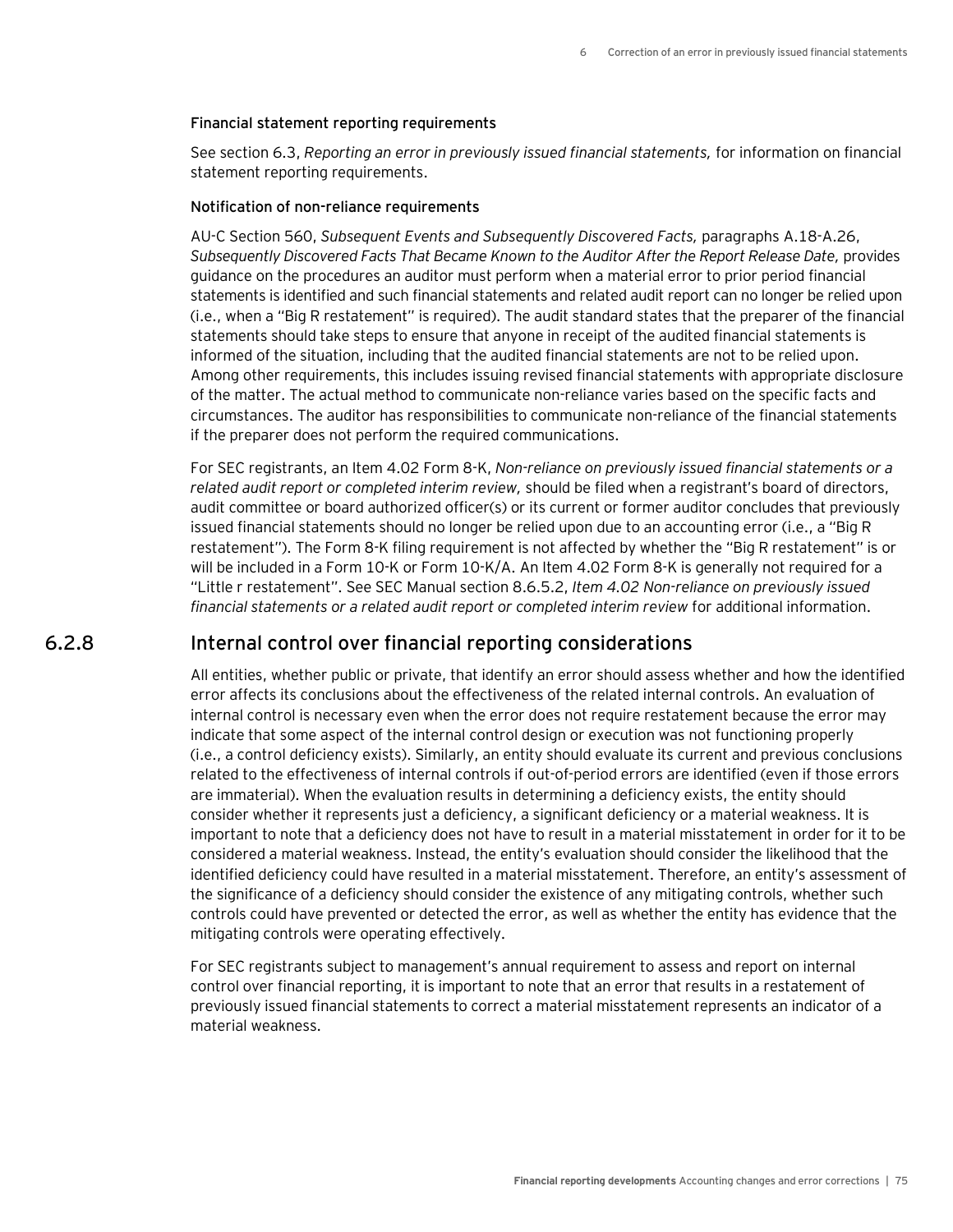**Extract from Commission Guidance Regarding Management's Report on Internal Control Over Financial Reporting Under Section 13(a) and 15(d) of the Securities Exchange Act of 1934**

Release No 33-8810, June 27, 2007

Management should evaluate whether the following situations indicate a deficiency in ICFR exists and, if so, whether it represents a material weakness:

- Identification of fraud, whether or not material, on the part of senior management;
- Restatement of previously issued financial statements to reflect the correction of a material misstatement;
- Identification of a material misstatement of the financial statements in the current period in circumstances that indicate the misstatement would not have been detected by the company's ICFR; and
- Ineffective oversight of the company's external financial reporting and internal control over financial reporting by the company's audit committee.

The SEC's guidance is consistent with PCAOB Auditing Standard No. 2201, *An audit of internal control over financial reporting that is integrated with an audit of financial statements*. Auditors should consider the same indicators of a material weakness in internal control over financial reporting when evaluating the effectiveness of a registrant's internal control over financial reporting. The auditor also has responsibility with respect to internal control considerations when an error has been identified.

In addition, SEC registrants should consider the following to the extent an identified error results in a restatement:

- Whether the disclosures provided under S-K 307 in prior filings need to be modified, supplemented or corrected in order to explain whether management's previous conclusions regarding the effectiveness of disclosure and control procedures continue to be appropriate in light of the assessment to restate financial statements or non-reliance on a previously issued audit report (or interim review).
- Whether to revise its original report on the effectiveness of internal control over financial reporting (S-K 308). There is no requirement for a company to reevaluate the effectiveness of its internal control and/or reissue a revised management's report on internal control over financial reporting when a company restates its financial statements. However, a company may need to consider whether or not its original disclosures in management's report continue to be appropriate in light of the error(s) and should modify or supplement its original disclosure to include any other material information that is necessary for such disclosures to not be misleading in light of the restatement.
- Whether registrants should report a change in internal control over financial reporting under S-K 308(c). This reporting requirement could apply if a material change in controls led to an error in the current period or if any material weakness that resulted in a material misstatement was remediated during the period.

For additional information, please refer to our SEC annual reports — Form 10-K publication section 4.7.1, *Item 307 Disclosure controls and procedures*, section 4.7.2, *Item 308(a) & (b) Internal control over financial reporting*, and section 4.7.3, *Item 308(c) Changes in internal control over financial reporting*.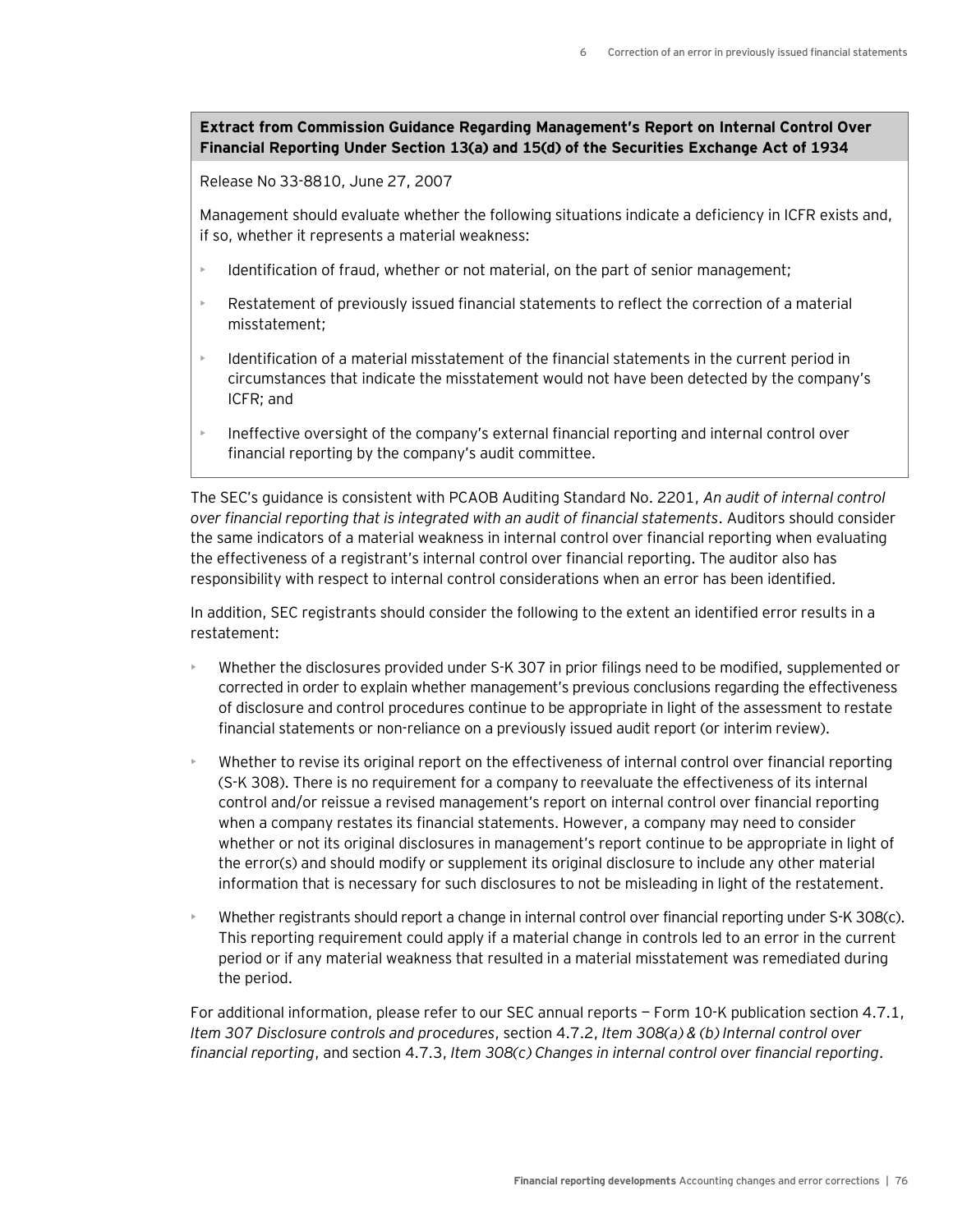# **6.3 Reporting an error in previously issued financial statements**

# 6.3.1 Presentation requirements for restatements

# **Excerpt from Accounting Standards Codification**

Accounting Changes and Error Corrections — Overall

*Glossary*

*250-10-20*

## *Restatement*

The process of revising previously issued financial statements to reflect the correction of an error in those financial statements.

# *Other Presentation Matters*

## *Correction of an Error in Previously Issued Financial Statements*

# *250-10-45-22*

As indicated in paragraph 220-10-45-7A, net income for the period shall include all items of profit and loss recognized during the period, including accruals of estimated losses from loss contingencies, but shall not include corrections of errors from prior periods. As used in this Subtopic, the term period refers to both annual and interim reporting periods.

# *250-10-45-23*

Any error in the financial statements of a prior period discovered after the financial statements are issued or are available to be issued (as discussed in Section 855-10-25) shall be reported as an error correction, by restating the prior-period financial statements. **Restatement** requires all of the following:

- a. The cumulative effect of the error on periods prior to those presented shall be reflected in the carrying amounts of assets and liabilities as of the beginning of the first period presented.
- b. An offsetting adjustment, if any, shall be made to the opening balance of retained earnings (or other appropriate components of equity or net assets in the statement of financial position) for that period.
- c. Financial statements for each individual prior period presented shall be adjusted to reflect correction of the period-specific effects of the error.

# *250-10-45-24*

Those items that are reported as error corrections shall, in single period statements, be reflected as adjustments of the opening balance of retained earnings. When comparative statements are presented, corresponding adjustments should be made of the amounts of net income (and the components thereof) and retained earnings balances (as well as of other affected balances) for all of the periods reported therein, to reflect the retroactive application of the error corrections.

# *Historical Summaries of Financial Data*

# *250-10-45-28*

It has become customary for business entities to present historical, statistical-type summaries of financial data for a number of periods--commonly 5 or 10 years. Whenever error corrections have been recorded during any of the periods included therein, the reported amounts of net income (and the components thereof), as well as other affected items, shall be appropriately restated, with disclosure in the first summary published after the adjustments.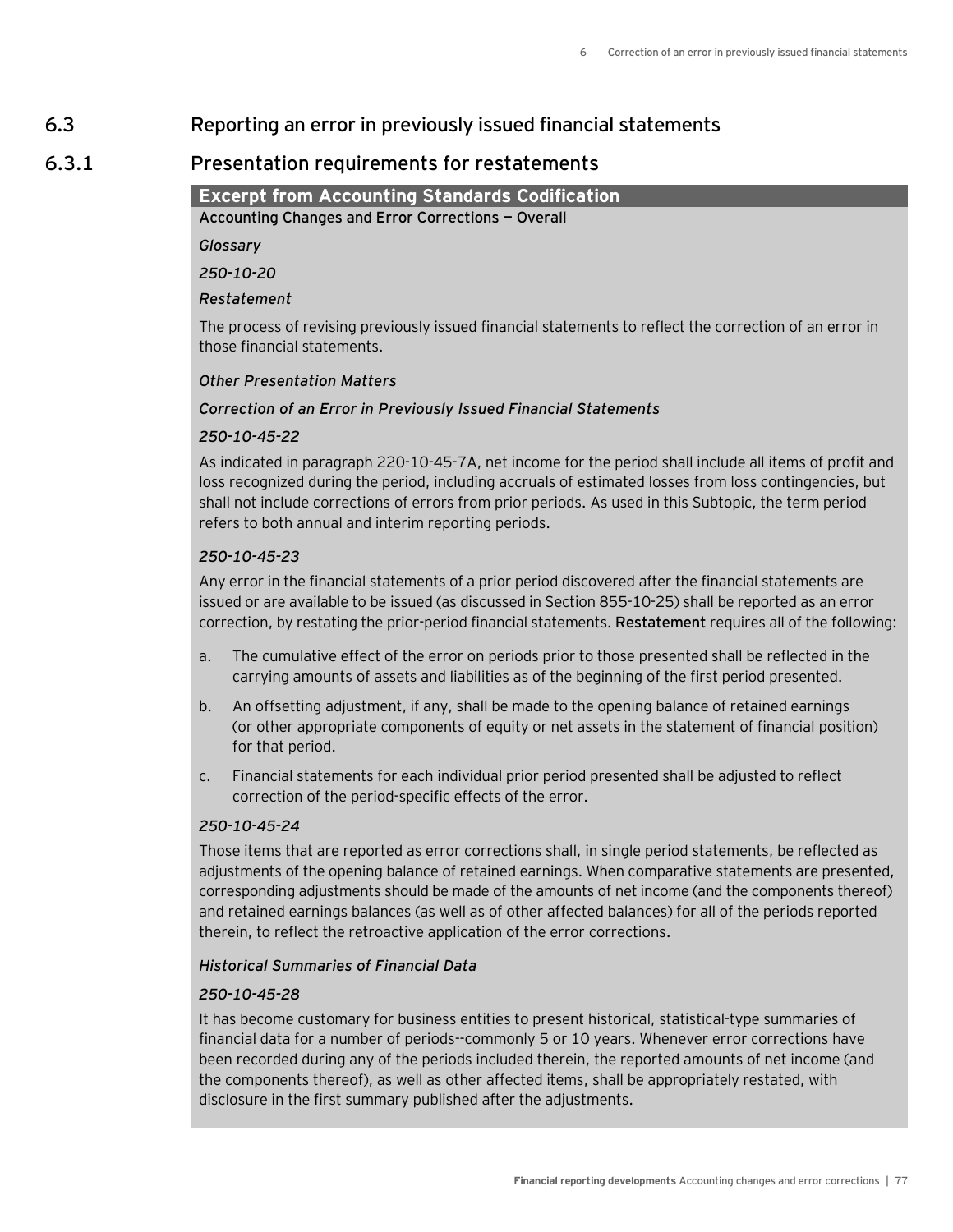#### **Pending Content:**

**Transition Date:** *(P) December 16, 2020; (N) December 16, 2021* **| Transition Guidance:** 105-10-65-6

It has become customary for business entities to present historical, statistical-type summaries of financial data for a number of periods—commonly 5 or 10 years. Whenever error corrections have been recorded during any of the periods included therein, the reported amounts of net income (and the components thereof), as well as other affected items, shall be appropriately restated, with disclosure in the first summary published after the adjustments. (See paragraph 250-10-50-7A.)

Pursuant to ASC 250-10-45-23, restatement of prior period financial statements requires that:

- a. The cumulative effect of the error on periods prior to those presented shall be reflected in the carrying amounts of assets and liabilities as of the beginning of the first period presented.
- b. An offsetting adjustment, if any, shall be made to the opening balance of retained earnings (or other appropriate components of equity or net assets in the statement of financial position) for that period.
- c. Financial statements for each individual prior period presented shall be adjusted to reflect correction of the period-specific effects of the error.

Unlike reporting the retrospective application of a change in accounting principle, reporting the correction of a material error when re-issuing prior year financial statements (i.e., reporting a "Big R restatement" as described further in section 6.2.6, *Correcting an error*) is characterized as a restatement. For "Big R restatements", entities should label the prior period column headings of applicable financial statements and related footnote disclosures as restated.

When a "Little r restatement" (as described further in section 6.2.6, *Correcting an error*) is appropriate, the error is corrected in the current-period financial statements by adjusting the prior-period information similar to the requirements in ASC 250-10-45-23. The prior period column headings are not generally labeled as restated given the prior year adjustment is, by definition, immaterial.

Other information may be included within or along with financial statements. The information may be provided at management's discretion in conjunction with the issuance of the financial statements (e.g., a 10-year summary of financial data provided by private companies) or required (e.g., S-K 302 quarterly information requirement). For "Big R restatements" and "Little r restatements", other information affected by the error correction also should be restated. For example, if a company includes a selected financial data table and the correction of a material error affects the previous years included in the table, the historical data for each corresponding year on the selected financial data table should be restated and labeled as such.

For additional information on the process and related requirements of filing an amended Form 10-K, please refer to our SEC annual reports — Form 10-K publication section 2.13.1, *Amendments*.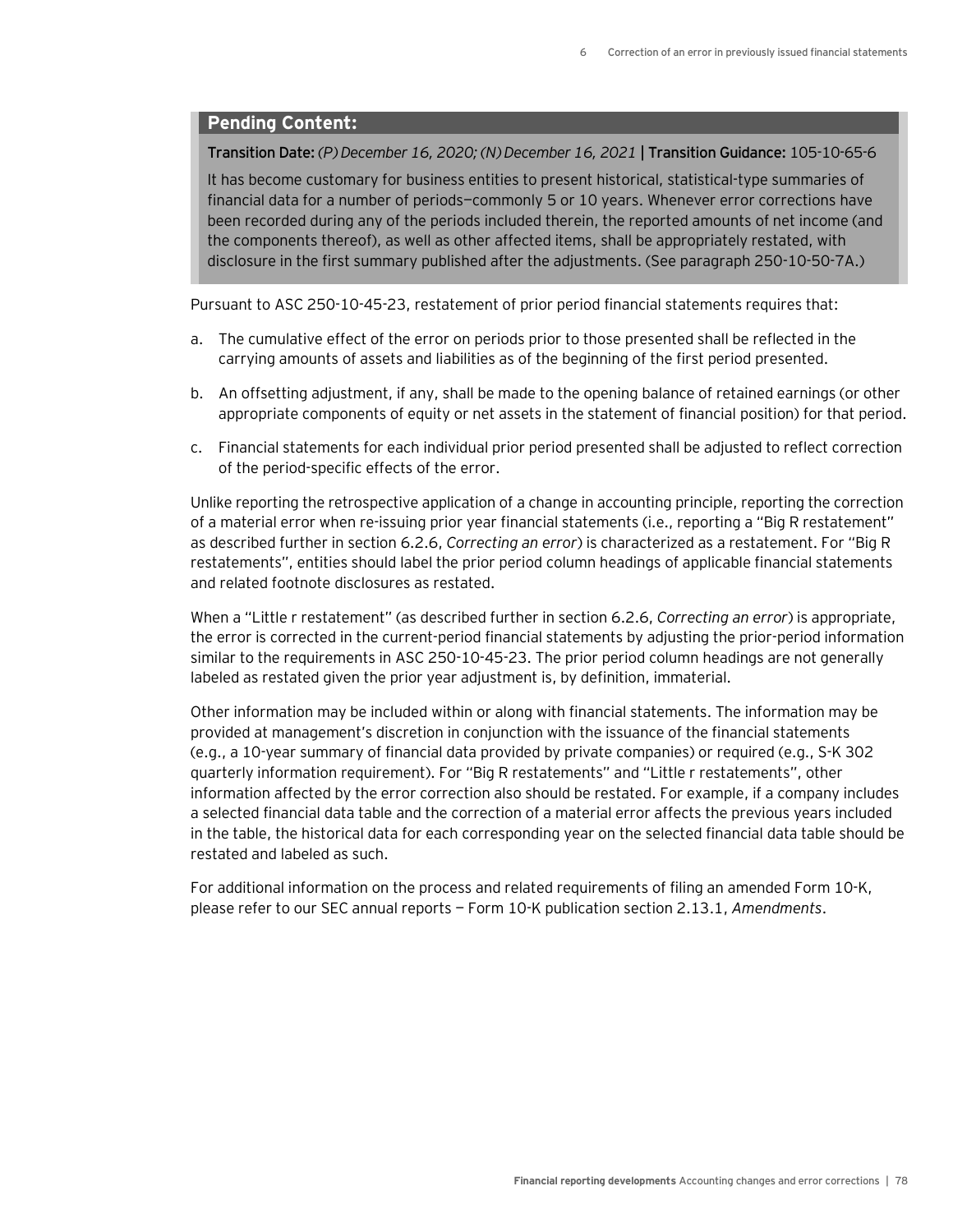# 6.3.2 Disclosures for restatements

# **Excerpt from Accounting Standards Codification**

Accounting Changes and Error Corrections — Overall

#### *Disclosure*

#### *Correction of an Error in Previously Issued Financial Statements*

#### *250-10-50-7*

When financial statements are restated to correct an error, the entity shall disclose that its previously issued financial statements have been restated, along with a description of the nature of the error. The entity also shall disclose both of the following:

- a. The effect of the correction on each financial statement line item and any per-share amounts affected for each prior period presented
- b. The cumulative effect of the change on retained earnings or other appropriate components of equity or net assets in the statement of financial position, as of the beginning of the earliest period presented.

## *250-10-50-7A*

# **Pending Content:**

**Transition Date:** *(P) December 16, 2020; (N) December 16, 2021* **| Transition Guidance:** 105-10-65-6

An entity that restates historical, statistical-type summaries of financial data for error corrections shall disclose that information in accordance with paragraph 250-10-45-28.

## *250-10-50-8*

When prior period adjustments are recorded, the resulting effects (both gross and net of applicable income tax) on the net income of prior periods shall be disclosed in the annual report for the year in which the adjustments are made and in interim reports issued during that year after the date of recording the adjustments.

# *250-10-50-9*

When financial statements for a single period only are presented, this disclosure shall indicate the effects of such **restatement** on the balance of retained earnings at the beginning of the period and on the net income of the immediately preceding period. When financial statements for more than one period are presented, which is ordinarily the preferable procedure, the disclosure shall include the effects for each of the periods included in the statements. (See Section 205-10-45 and paragraph 205-10-50-1.) Such disclosures shall include the amounts of income tax applicable to the prior period adjustments. Disclosure of restatements in annual reports issued after the first such post-revision disclosure would ordinarily not be required.

#### *250-10-50-10*

Financial statements of subsequent periods shall not repeat the disclosures required by paragraphs 250-10-50-7 through 50-9. See paragraph 250-10-50-2.

# *Error Correction Related to Prior Interim Periods of the Current Fiscal Year*

#### *250-10-50-11*

The following disclosures shall be made in interim financial reports about an adjustment related to prior interim periods of the current fiscal year. In financial reports for the interim period in which the adjustment occurs, disclosure shall be made of both of the following:

a. The effect on income from continuing operations, net income, and related per-share amounts for each prior interim period of the current fiscal year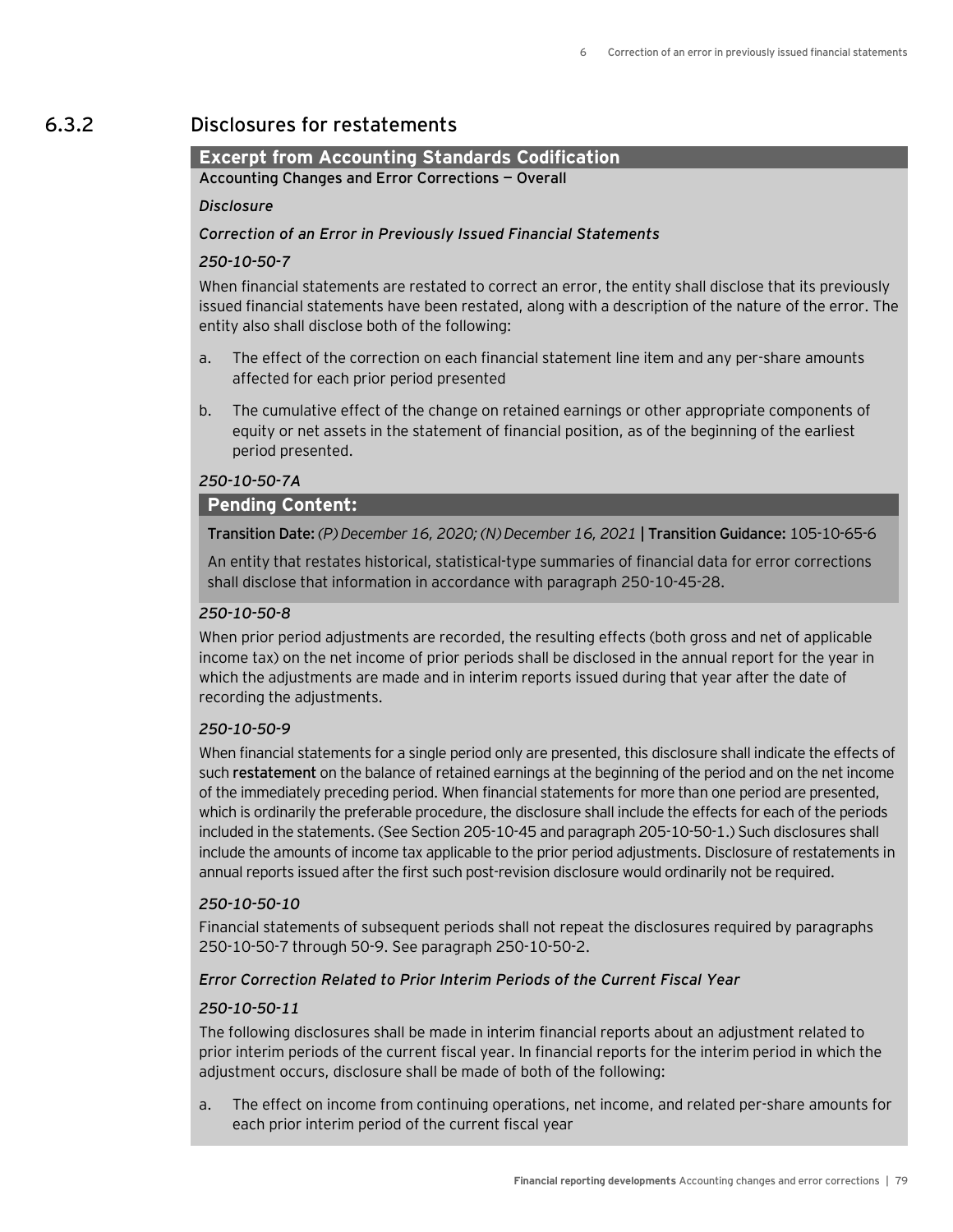b. Income from continuing operations, net income, and related per-share amounts for each prior interim period restated in accordance with paragraph 250-10-45-26.

*Materiality Determination for Correction of an Error*

*250-10-50-12*

## **Pending Content:**

**Transition Date:** *(P) December 16, 2020; (N) December 16, 2021* **| Transition Guidance:** 105-10-65-6

*Editor's Note: The content of paragraph 250-10-50-12 will be added upon transition, together with a change in the heading noted below.*

#### *Materiality Considerations for Correction of an Error*

In considering materiality for the purpose of reporting the correction of an error, amounts shall be related to the estimated income for the full fiscal year and also to the effect on the trend of earnings. Changes that are material with respect to an interim period but not material with respect to the estimated income for the full fiscal year or to the trend of earnings shall be separately disclosed in the interim period. (See paragraph 250-10-45-27.)

ASC 250-10-50-7 through 50-11 provides disclosure requirements for "Big R restatements" (see section 6.2.6, *Correcting an error,* for additional information about "Big R restatements").

Disclosure requirements related to an accumulation of immaterial errors (i.e., "Little r restatements" as described at section 6.2.6, *Correcting an error*) are not specifically addressed in ASC 250. We believe that when correcting an error that was not material to the prior period financial statements by adjusting previously issued financial statements, such correction should be disclosed. Including disclosure of the error correction facilitates transparency of financial reporting. The SEC staff frequently requests a registrant's materiality assessment, particularly when the registrant has not disclosed that the error is immaterial to prior periods.

In addition, the SEC staff also believes that transparent reporting of the error includes disclosure of how the error was identified.

# **Extract from SEC staff speech by Mr. Scott Taub**

#### **November 17, 2006**

#### **Remarks Regarding Restatements Before the Financial Executives International Meeting**

In addition to analyzing what caused the error, we were also interested in how the error was found so that it could be corrected. Unfortunately, about half of the restatement disclosures did not report any information on this point. As it strikes me that market participants would likely be interested in this information, I wonder whether something should be done to encourage its disclosure. Even when information was provided, about half the time the disclosures indicate that the company identified the error with little further discussion of how that occurred.

Financial statements for the period following the correction of an error need not repeat the required disclosures initially made in the period of the error correction. However, entities that issue interim financial statements must provide the required disclosures in the financial statements of both the interim and annual periods that include the correction of an error. Such disclosure is consistent with changes in accounting principle. See section 3.8, *Disclosures for a change in accounting principle,* for additional discussion.

For the correction of an error, a question arises about whether the required disclosures must be repeated after the restated financial statements have been filed. For example, assume a public entity determines in the second quarter of 20X6 (prior to issuance of the second quarter 20X6 financial statements) that it needs to restate its prior financial statements, including its 20X5 Quarterly Reports on Form 10-Q for the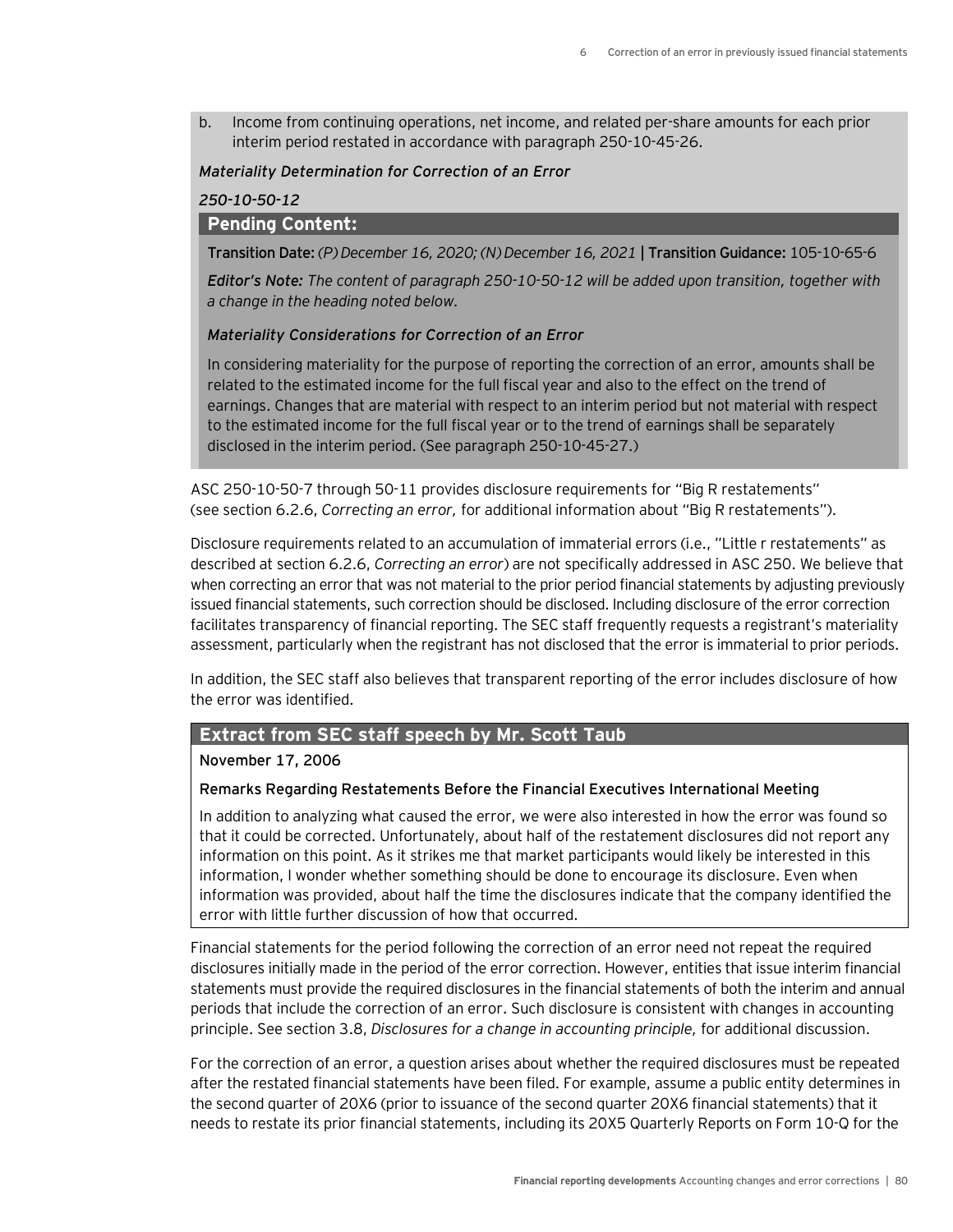second and third quarters and its 20X5 Annual Report on Form 10-K, for the correction of an error and in 20X6 files Forms 10-Q/A and 10-K/A to correct the 20X5 financial statements. The question that arises is whether the disclosures from the restated 20X5 financial statements should be repeated in the 20X6 financial statements that include comparative 20X5 information. That is, should the 20X6 quarterly and annual financial statements include the same required disclosures for the correction of an error as the 20X5 financial statements as the error was identified in 20X6? Alternatively, does the issuance of restated financial statements eliminate the need to repeat the disclosures in 20X6?

This issue is not specifically addressed in ASC 250. However, we believe the filing of the restated 20X5 financial statements prior to issuing the 20X6 financial statements (including the restated comparative 20X5 financial statements) eliminates the need for presentation of the disclosures in the 20X6 financial statements as these disclosures were included in the restated 20X5 financial statements, previously filed with the SEC. That is, once the 20X5 restated financial statements are filed, we do not believe detailed disclosures required by ASC 250-10-50-7 are required. However, we believe it is preferable to include disclosure of the restatement and the nature of the corrected error in future filings made during 20X6 (e.g., the second and third quarter quarterly reports and the 20X6 Annual Report). Financial statements filed for periods subsequent to 20X6 do not need to repeat the disclosures describing the restated financial statements.

# 6.3.3 Reporting retrospective accounting changes in a Form 10-K/A filed to correct an error (updated October 2018)

At the SEC Regulations Committee's September 2003 joint meeting with the SEC staff, the SEC staff stated that a Form 10-K/A filed to correct an error in prior period annual financial statements should not reflect any subsequent events that require retrospective treatment (e.g., retrospective application of a new accounting principle, discontinued operations, change in segments). At the Committee's June 2009 joint meeting, the SEC staff revised that position. The SEC staff indicated that the correction of a material error in prior period financial statements should only be reported by amending the previously filed Form 10-K (i.e., filing a Form 10-K/A, not a Form 8-K). However, the SEC staff now believes that once an entity files interim information reflecting retrospective accounting changes, any subsequent Form 10-K/A to correct an error also should reflect the retrospective accounting.<sup>13</sup>

# **Illustration 6-10: Reporting a correction of an error and a subsequent event requiring retrospective application**

An entity adopts a new accounting standard with retrospective application reflected in its first quarter Form 10-Q and subsequently discovers a material error in its prior year financial statements. The entity's amended financial statements should be filed on a Form 10-K/A and should reflect BOTH the retrospective application of the new accounting standard AND the correction of the material error. The SEC staff advised that the disclosures included in the Form 10-K/A should clearly segregate the effects of these two items.<sup>13</sup>

The SEC staff also indicated that a registrant should not delay the filing of a Form 10-K/A to correct an error, even when it expects to file a Form 10-Q in the near future that will retrospectively apply a new accounting standard<sup>14</sup>. For example, if a calendar year entity discovers an error in early April before it files its first quarter Form 10-Q and it is able to determine the effect of that error on its prior period financial statements, it should not delay filing the Form 10-K/A until after filing its first quarter Form 10-Q.

<sup>&</sup>lt;sup>13</sup> SEC Financial Reporting Manual - Division of Corporation Finance, Section 13110.6

<sup>&</sup>lt;sup>14</sup> SEC June 23,2009 Regulations Committee Meeting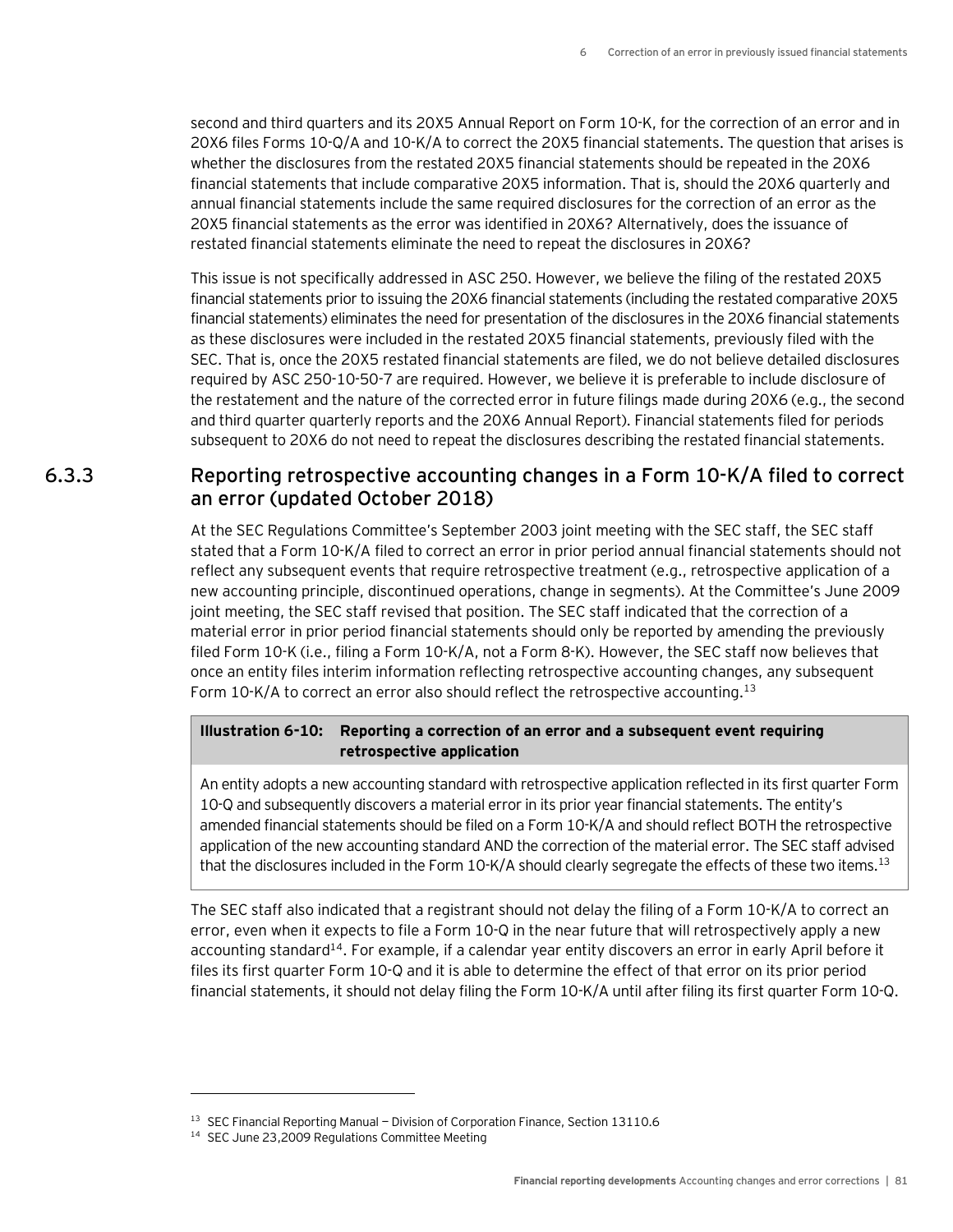# **6.3.3.1 Evaluating prior-period errors when adopting a new accounting standard**

When an entity adopts a new accounting standard, it may identify errors in prior-period accounting as part of its evaluation of the retrospective application of the new accounting standard's transition provisions (if applicable). The errors may be unrelated (i.e., the errors relate to the misapplication of GAAP in previously issued financial statements) or related (i.e., the errors result from its retrospective application of the new accounting standard in the year of adoption) to the implementation of the new accounting standard. Questions have arisen regarding how to evaluate those errors, and how to correct them, if material.

## *Errors unrelated to the implementation of a new accounting standard*

If an entity identifies errors in prior-period financial statements, those errors should be evaluated using the materiality thresholds that were relevant in the prior period and under the prior accounting method. That is, the entity should not apply materiality thresholds that have since been revised following the application of the new accounting method because the errors are unrelated to the adoption of the new standard. The entity should consider the newly identified errors both individually and in the aggregate with other unrecorded prior-period adjustments in order to determine whether the prior-period financial statements were materially misstated. If so, a public entity should correct the errors by filing a 10-K/A, as described in section 6.3.3, *Reporting retrospective accounting changes in a Form 10-K/A filed to correct an error*. Refer to section 6.2, *Assessing the materiality of an error*, for further discussion of accounting errors and materiality.

# *Errors related to the implementation of a new accounting standard (prior to the issuance of the financial statements)*

If an entity identifies errors in prior periods that resulted from its retrospective application of a new accounting standard in the year the standard is adopted, it would evaluate those errors using revised materiality thresholds (i.e., thresholds set following the application of the new accounting standard). These errors should be corrected prior to the issuance of the financial statements in the period of adoption. Refer to section 6.2, *Assessing the materiality of an error*, for further discussion of accounting errors and materiality.

# 6.3.4 Initial public offering restatement reporting requirements

At times, a correction of an error pursuant to ASC 250 is required for an initial public offering (IPO) Form S-1 pre-effective amendment. The SEC staff provided guidance<sup>15</sup> that after initially disclosing an error correction in a pre-effective amendment, an entity is required to continue to provide the restatement disclosures and labeling in subsequent Form S-1 amendments until the registration statement is updated to include a new fiscal year's annual financial statements. This view applies equally to amendments to initial registration statements that are submitted confidentially under the JOBS Act, which was enacted in April 2012.<sup>16</sup>

#### **Illustration 6-11: IPO restatement reporting**

A company files an IPO registration statement, including audited financial statements for the three years ended 31 December 20X8. The issuer identifies and corrects a material error in its 20X7 financial statements and files a pre-effective amendment, which includes restated financial statements for 20X7 and accompanying disclosures. To remove the restatement labeling and disclosure prior to effectiveness, the financial statements for the 12 months ending 31 December 20X9 would need to be filed in the IPO registration statement.

<sup>&</sup>lt;sup>15</sup> 2011 AICPA National Conference on Current SEC and PCAOB Developments

<sup>&</sup>lt;sup>16</sup> SEC May 3, 2012 Jumpstart Our Business Startup Act Frequently Asked Questions FAQ 38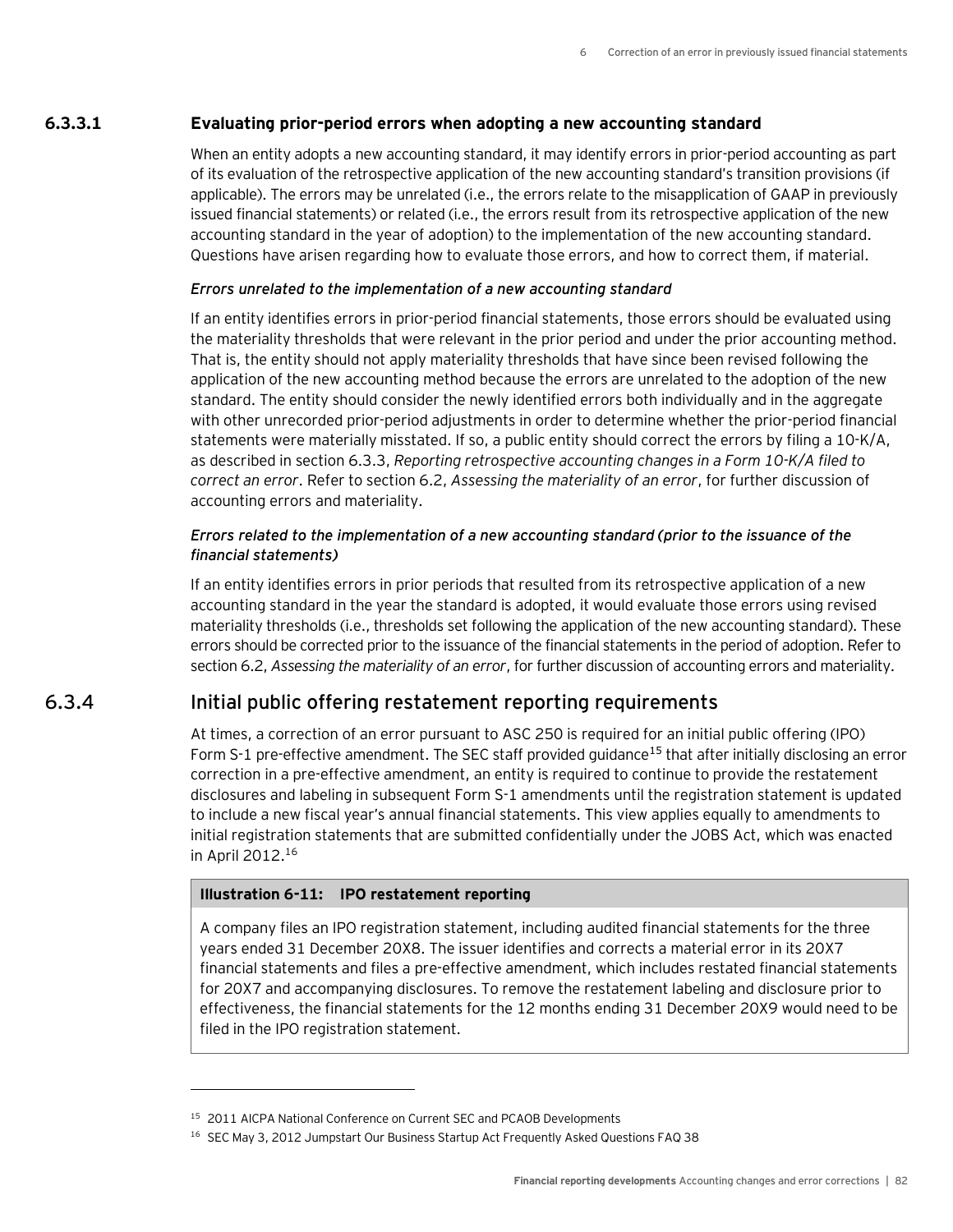The SEC staff believes an objective of ASC 250 is to provide sufficient time for investors to consider restatement disclosures. Therefore, the SEC staff also suggests that, if an entity plans to include restatement disclosures for a very short time before updating its annual financial statements in a registration statement, the entity should discuss its plan in advance with the SEC staff.

# **6.4 Interim reporting considerations**

# **Excerpt from Accounting Standards Codification**

Accounting Changes and Error Corrections — Overall

*Other Presentation Matters*

*Materiality Determination for Correction of an Error*

*250-10-45-27*

In determining materiality for the purpose of reporting the correction of an error, amounts shall be related to the estimated income for the full fiscal year and also to the effect on the trend of earnings. Changes that are material with respect to an interim period but not material with respect to the estimated income for the full fiscal year or to the trend of earnings shall be separately disclosed in the interim period.

# **Pending Content:**

**Transition Date:** *(P) December 16, 2020; (N) December 16, 2021* **| Transition Guidance:** 105-10-65-6

*Editor's Note: The content of paragraph 250-10-45-27 will change upon transition, together with a change in the heading noted below.*

## *Materiality Considerations for Correction of an Error*

In considering materiality for the purpose of reporting the correction of an error, amounts shall be related to the estimated income for the full fiscal year and also to the effect on the trend of earnings. (See paragraph 250-10-50-12.)

ASC 250 provides limited guidance on assessing materiality to interim reporting. The SEC staff has indicated it might publish additional guidance on interim materiality at a later date.

While SAB Topic 1.N, *Considering the Effects of Prior Year Misstatements when Quantifying Misstatements in Current Year Financial Statements,* and SAB Topic 1.M, *Assessing Materiality,* do not specifically address applicability to interim periods, the SEC staff expects the guidance to be applied to interim financial reporting as well.

# **Extract from SEC staff speech by Mr. Mark Mahar**

#### **December 8, 2008**

# **AICPA National Conference on Current SEC and PCAOB Developments**

If consideration of the total mix of information and how a reasonable investor might consider such information is the premise of materiality evaluations, then whether an error appears within annual or interim financial information should not alter that premise. Rather, each error should be evaluated in light of the surrounding circumstances as a reasonable investor would. The same effort to identify and evaluate the relevant information in annual financial information should be applied to interim financial information, appreciating that the relevant information for annual and interim periods may not always be the same.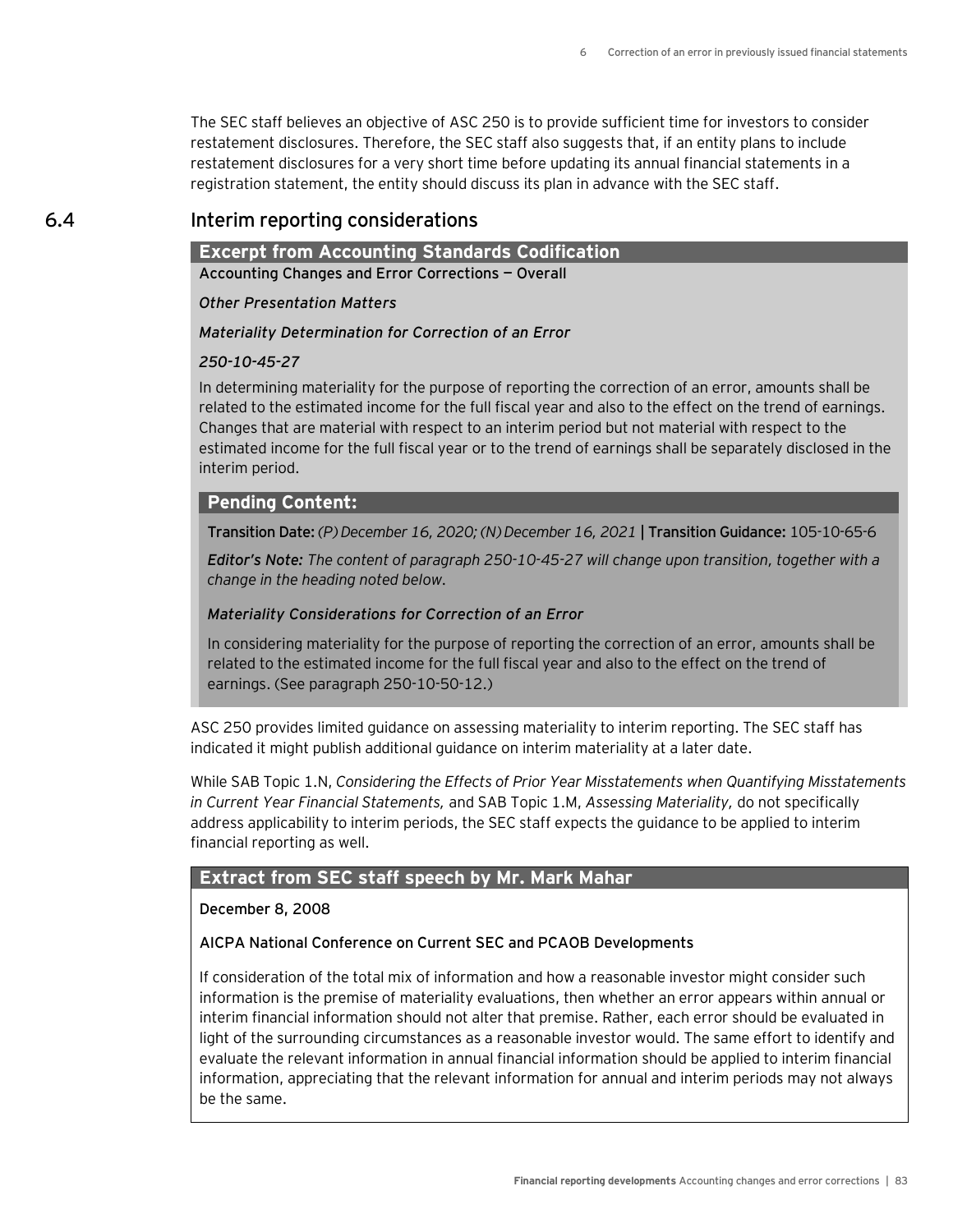See section 6.2, *Assessing the materiality of an error,* for further information about SAB Topics 1.M and 1.N.

ASC 250-10-45-27 addresses materiality in the context of interim financial reporting and states that the materiality assessment should include an assessment of the error relative to the trends of earnings and relative to estimated income for the full fiscal year.

Evaluating the quarterly materiality for trends is subjective and should consider both quantitative and qualitative trends. Examples of trend of earnings considerations include quarterly earnings trends (i.e., consecutive quarter and year to date trends as well as trends comparing quarterly information year to year), changing from net income to a loss or vice versa as well as comparing to analysts' expectations (e.g., meeting or exceeding analysts' expectations before an error is corrected and not meeting those expectations after the error is corrected).

Whether an entity should use interim or expected annual results in making materiality judgments depends on the circumstances. For example, an entity may encounter situations where an uncorrected error identified in the interim period is material to interim results but is not material to expected annual results. In those situations, management should consider the nature of the error and whether the interim period is representative of historical and expected financial trends of the entity. If the interim reporting period historically is a loss period due to seasonality or other factors (for what is otherwise a highly profitable business), we generally believe management would look to expected annual results when making quantitative judgments about materiality. Depending on the circumstances, we believe management also may choose to evaluate errors based on expected annual results when a significant portion of the errors are due to the effects of prior interim or annual period errors reversing in the current period (i.e., out of period amounts). If subsequent analysis shows that annual results were less than expected, a previously immaterial error may now be considered material, resulting in a restatement at that time.

If the correction of an error is material to income of the current interim period, but not material to the estimated income of the current full fiscal year or to the trend of earnings, the correction of the error should be disclosed separately in the interim period.

#### Form 8-K filing and other filing requirements

When a registrant identifies a misstatement that materially affected a prior interim period, it should consider whether it must file an Item 4.02 Form 8-K. Item 4.02 of Form 8-K applies to both annual and interim period financial statements that should no longer be relied upon due to a misstatement.

Typically the correction of a material error to prior interim filings (i.e., a "Big R restatement" as described in section 6.2.6, *Correcting an error*) is made by filing a Form 10-Q/A.

#### Error correction reporting

Correcting an error for interim financial statements of previous fiscal years requires the same presentation (ASC 250-10-45-22 through 45-24) and disclosures (ASC 250-10-50-7 through 50-9) as annual periods. If the error correction relates to the prior interim period(s) of the current fiscal year, different disclosures are required as described in ASC 250-10-50-11. See section 6.3, *Reporting an error in previously issued financial statements,* for additional information.

#### Adjustments to prior interim periods of the current year

Certain types of adjustments related to prior interim periods of the current fiscal year require entities to retroactively adjust their prior interim periods. For additional information, please refer to our SEC quarterly reports — Form 10-Q publication Section 4.10.6, *Adjustments to prior interim periods of the current year*.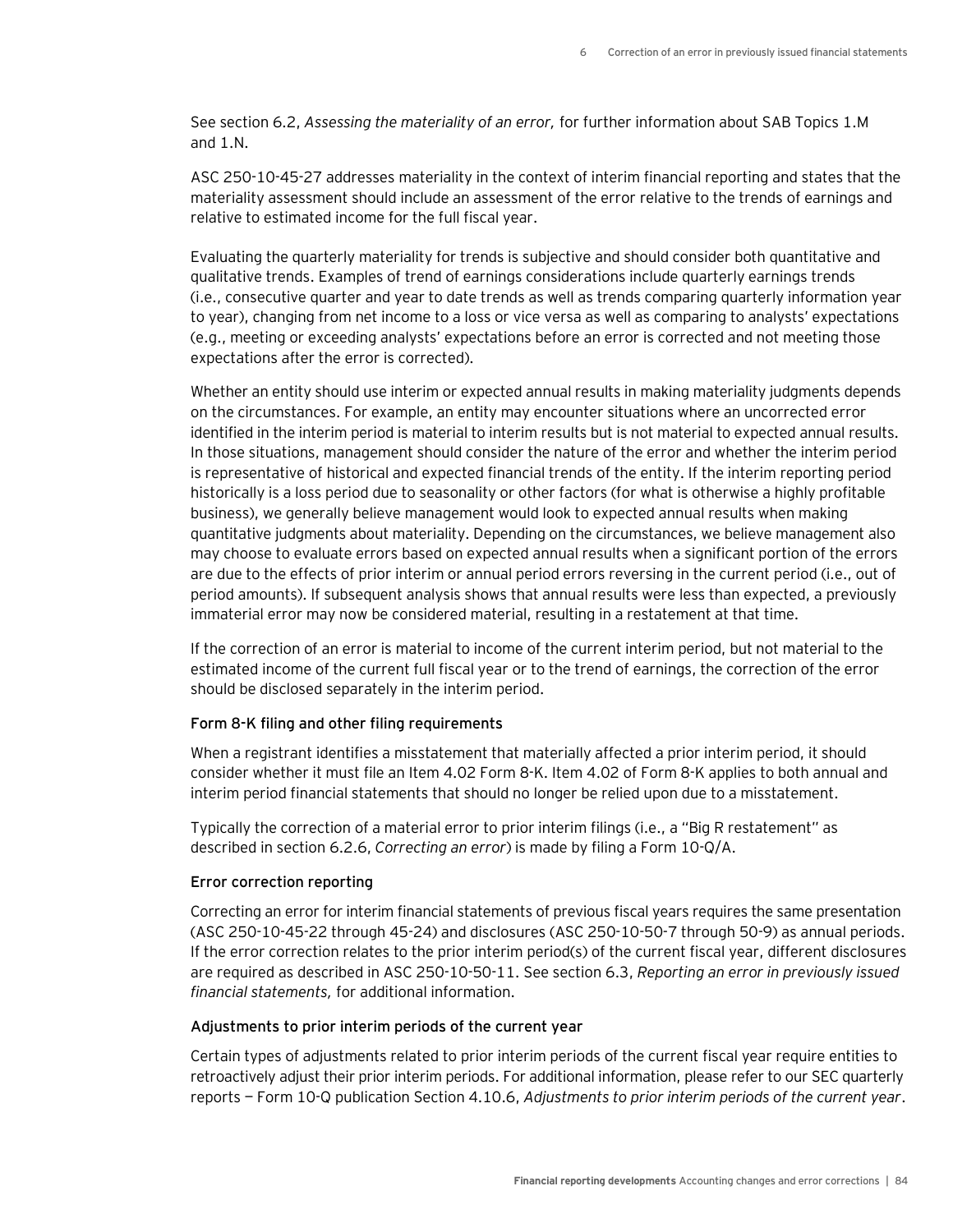# **7 Glossary**

# **Excerpt from Accounting Standards Codification**

Accounting Changes and Error Corrections — Overall

*Glossary*

*250-10-20*

*Accounting Change*

A change in an accounting principle, an accounting estimate, or the reporting entity. The correction of an error in previously issued financial statements is not an accounting change.

# *Change in Accounting Estimate*

A change that has the effect of adjusting the carrying amount of an existing asset or liability or altering the subsequent accounting for existing or future assets or liabilities. A change in accounting estimate is a necessary consequence of the assessment, in conjunction with the periodic presentation of financial statements, of the present status and expected future benefits and obligations associated with assets and liabilities. Changes in accounting estimates result from new information. Examples of items for which estimates are necessary are uncollectible receivables, inventory obsolescence, service lives and salvage values of depreciable assets, and warranty obligations.

## *Change in Accounting Estimate Effected by a Change in Accounting Principle*

A change in accounting estimate that is inseparable from the effect of a related change in accounting principle. An example of a change in estimate effected by a change in principle is a change in the method of depreciation, amortization, or depletion for long-lived, nonfinancial assets.

# *Change in Accounting Principle*

A change from one generally accepted accounting principle to another generally accepted accounting principle when there are two or more generally accepted accounting principles that apply or when the accounting principle formerly used is no longer generally accepted. A change in the method of applying an accounting principle also is considered a change in accounting principle.

# *Change in the Reporting Entity*

A change that results in financial statements that, in effect, are those of a different reporting entity. A change in the reporting entity is limited mainly to the following:

- a. Presenting consolidated or combined financial statements in place of financial statements of individual entities
- b. Changing specific subsidiaries that make up the group of entities for which consolidated financial statements are presented
- c. Changing the entities included in combined financial statements.

Neither a business combination accounted for by the acquisition method nor the consolidation of a variable interest entity (VIE) pursuant to Topic 810 is a change in reporting entity.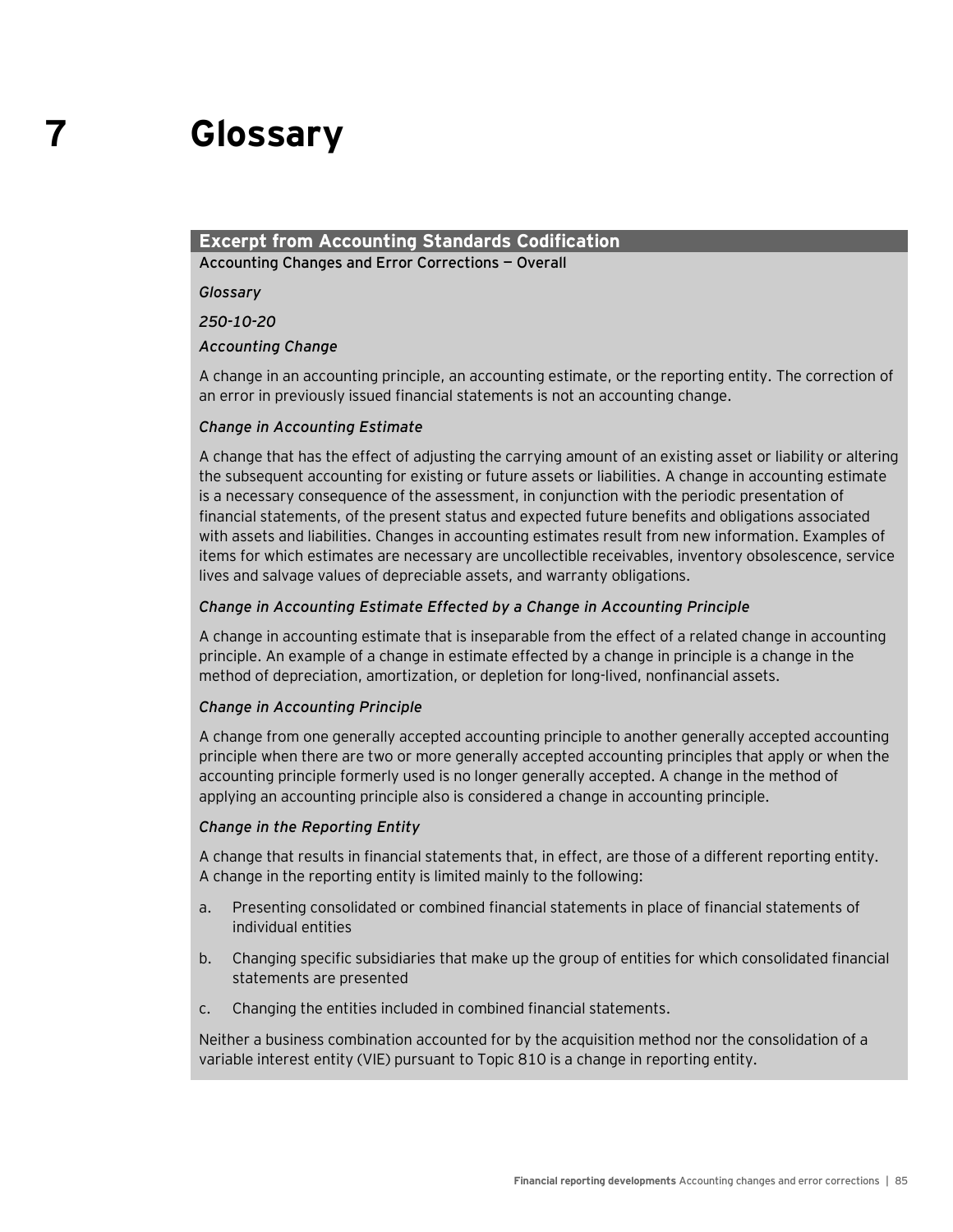#### *Direct Effects of a Change in Accounting Principle*

Those recognized changes in assets or liabilities necessary to effect a change in accounting principle. An example of a direct effect is an adjustment to an inventory balance to effect a change in inventory valuation method. Related changes, such as an effect on deferred income tax assets or liabilities or an impairment adjustment resulting from applying the subsequent measurement guidance in Subtopic 330-10 to the adjusted inventory balance, also are examples of direct effects of a change in accounting principle.

#### *Error in Previously Issued Financial Statements*

An error in recognition, measurement, presentation, or disclosure in financial statements resulting from mathematical mistakes, mistakes in the application of generally accepted accounting principles (GAAP), or oversight or misuse of facts that existed at the time the financial statements were prepared. A change from an accounting principle that is not generally accepted to one that is generally accepted is a correction of an error.

#### *Indirect Effects of a Change in Accounting Principle*

Any changes to current or future cash flows of an entity that result from making a change in accounting principle that is applied retrospectively. An example of an indirect effect is a change in a nondiscretionary profit sharing or royalty payment that is based on a reported amount such as revenue or net income.

#### *Restatement*

The process of revising previously issued financial statements to reflect the correction of an error in those financial statements.

#### *Retrospective Application*

The application of a different accounting principle to one or more previously issued financial statements, or to the statement of financial position at the beginning of the current period, as if that principle had always been used, or a change to financial statements of prior accounting periods to present the financial statements of a new reporting entity as if it had existed in those prior years.